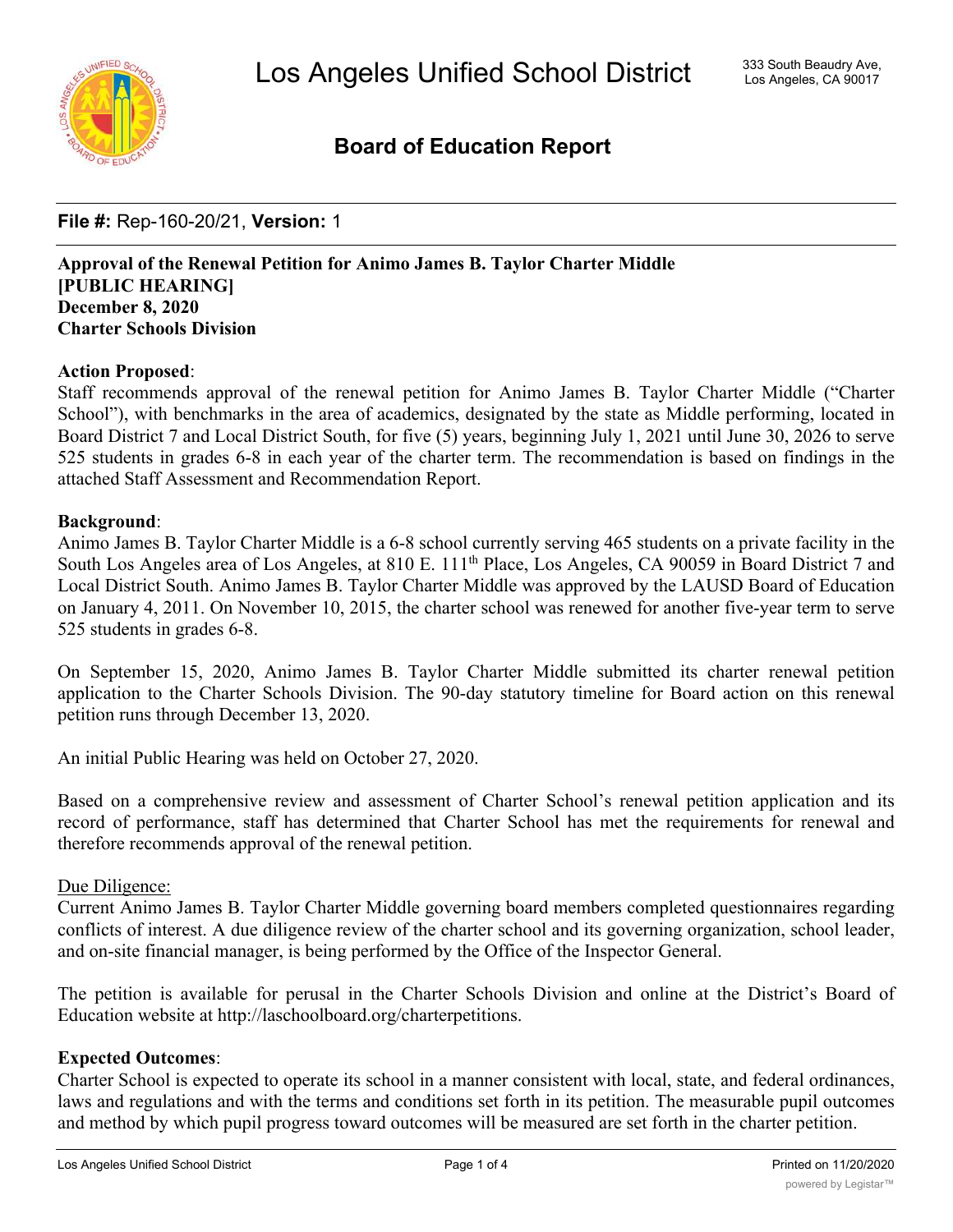### **File #:** Rep-160-20/21, **Version:** 1

### **Board Options and Consequences**:

"Yes" - If the Board adopts the recommendation of approval of the renewal petition with benchmarks, Charter School would be authorized to continue operating as a charter school under the terms of the approved renewal petition for a five (5) year period beginning July 1, 2021.

"No" - If the Board does not adopt the recommendation of approval of the renewal petition, and instead takes specific action to deny the renewal petition, Charter School would not be authorized to continue operating as a charter school under the terms of the renewal petition. Charter School's current charter expires on June 30, 2021. The petitioners may appeal a denial to Los Angeles County Board of Education ("LACBOE"). If the appeal is approved by LACBOE, Charter School would be authorized by the LACBOE. If LACBOE denies a petition on appeal, the Charter School may appeal to the State Board of Education ("SBE") which will review the appeal using an abuse of discretion standard. If the denial is reversed by the SBE, the SBE shall designate, in consultation with the petitioner, the LAUSD Board of Education or LACBOE as the chartering authority.

This Board Report No. 160-20/21, accompanying documents, and transcript of the Board meeting, shall constitute the Board of Education's adopted written findings of fact for the denial of the Charter School renewal petition.

### **Policy Implications**:

There are no policy implications at this time.

### **Budget Impact**:

State income and various other income sources to the District are reduced when current District students enroll at a charter school, and comparable or offsetting expenditure reduction may not occur in such cases. Under Education Code section 47604(c), a school district that grants a charter to a charter school to be operated by, or as, a nonprofit public benefit corporation is not held liable for the charter school's debts or obligations as long as the school district complies with all oversight responsibilities. The District will continue to have monitoring and oversight responsibility for charter school finances, as specified in the Charter Schools Act. Any modifications to the charter school's petition or operations with significant financial implications would require District approval prior to implementation. Petition approval is also contingent upon adequate liability insurance coverage.

Charter School has selected to join the LAUSD SELPA Option 3. The Charter School's fair share contribution to special education will be 10% of the charter schools' AB 602 (rate includes Base, COLA, and Growth/Decline reduced by the amount withheld for Program Specialist/Regionalized Services) and Federal IDEA revenues. This amount will be paid from the Charter School's Local Control Funding Formula ("LCFF") funds or other unrestricted revenue sources and will be allocated to support the existing District-wide administration of special education supports and services. The revenue rate will be adjusted to account for changes in the State's funding formula beginning in fiscal year 2013-2014. The amount withheld by the District from the Program Specialist/Regionalized Services in fiscal year will continue to be withheld and adjusted annually for COLA. An additional 10% of special education revenues will be retained by the District and allocated as directed by the Advisory Board and members of the LAUSD SELPA Option 3, with the leadership of the Charter-operated Program special education director. These funds will be used to support the personnel for the members of the LAUSD SELPA Option 3; build management and operating procedures to create an infrastructure to support schools in meeting the needs of students with mild to severe disabilities; and, to create and implement new programs that serve students in charter schools. If Charter School does not spend their allocation of special education funds during a fiscal year of the charter petition period, the allocation of special education funds to Charter School for the next fiscal year will be reduced in an amount equal to the unspent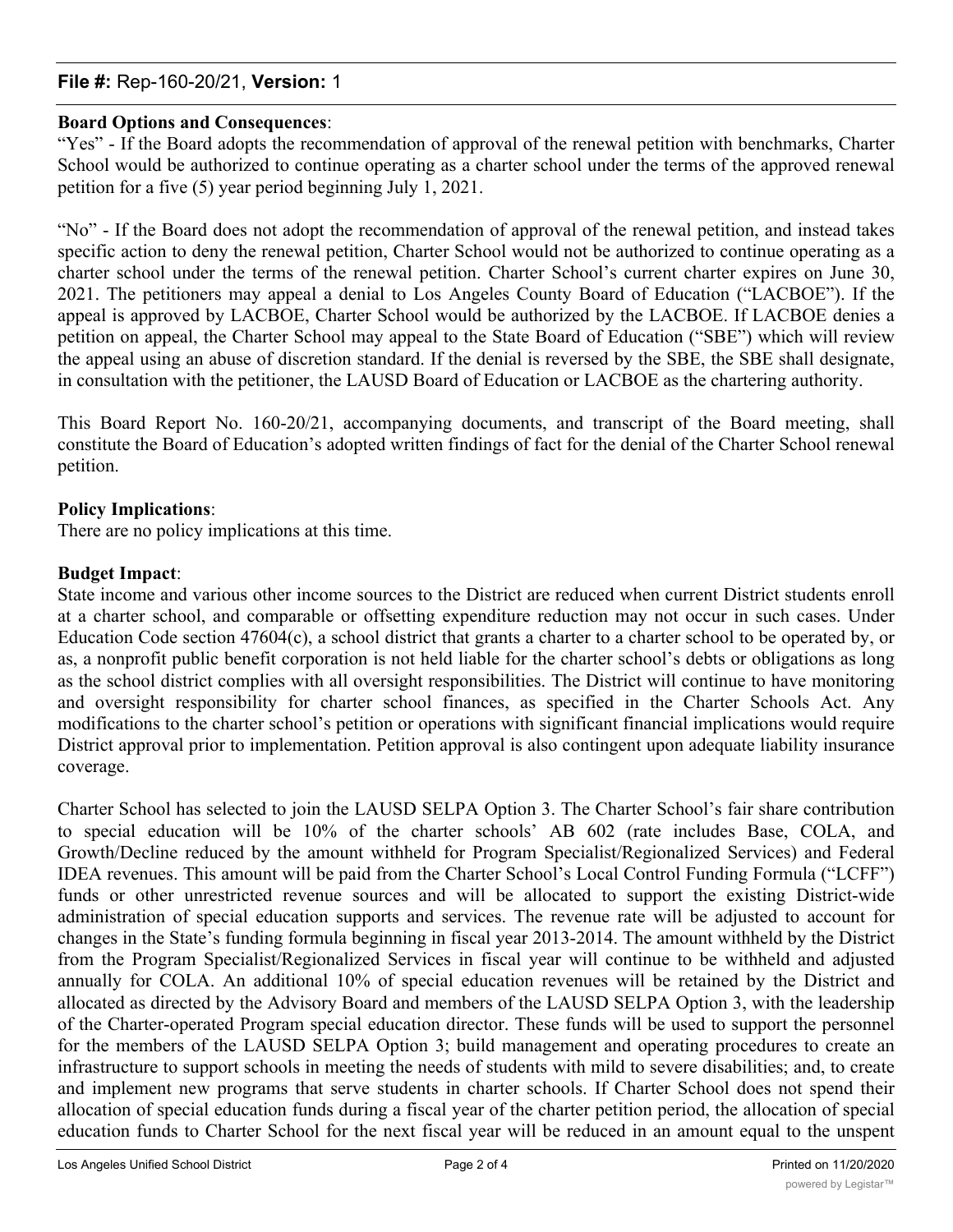### **File #:** Rep-160-20/21, **Version:** 1

special education funds of the previous fiscal year.

In addition to the payments required under this Section, the Charter School may request specific special education related services from the District through fee-for-service arrangements that will reflect the calculated cost of the requested services and will be contingent on the District's available resources.

Any change in the Option election that occurs during the term of Charter School's petition period shall be mutually agreed upon and addressed in an MOU between the charter school and the District. The new Option election shall be effective on July 1 of the next school year with the corresponding fair share contribution.

#### **Student Impact**:

As stated in the Board of Education's Policy on Charter School Authorizing, "[W]hen the Board of Education authorizes a charter school, it establishes a partnership to advance its vision and mission and to accelerate gains in academic achievement and accountability for *all* of its students and public schools (*Policy*, p.2)." Based on a comprehensive review and assessment of Charter School's renewal petition application and its record of performance, staff has determined that Charter School has met the requirements for charter school renewal and therefore recommends approval of the renewal petition.

#### **Issues and Analysis**:

If all pending issues, including but not limited to special education requirements, special education local planning area (SELPA) requirements, governance, fiscal and facilities matters, are not resolved at the time of the Board meeting, the item may be pulled from the agenda.

Budget and Petition available for perusal at the following link: <https://www.dropbox.com/sh/vszx22ld5sql41d/AACDJqQpndmC4VbA-xd6yix9a?dl=0>

#### **Attachments:**

Attachment A - Staff Assessment and Recommendation Report Attachment B - DFS Data, DFS Resident School Data and High vs Low Performance Data Sets Attachment C - Desegregation Impact Statement

### **Informatives:**

Not applicable

**Submitted:** 11/18/20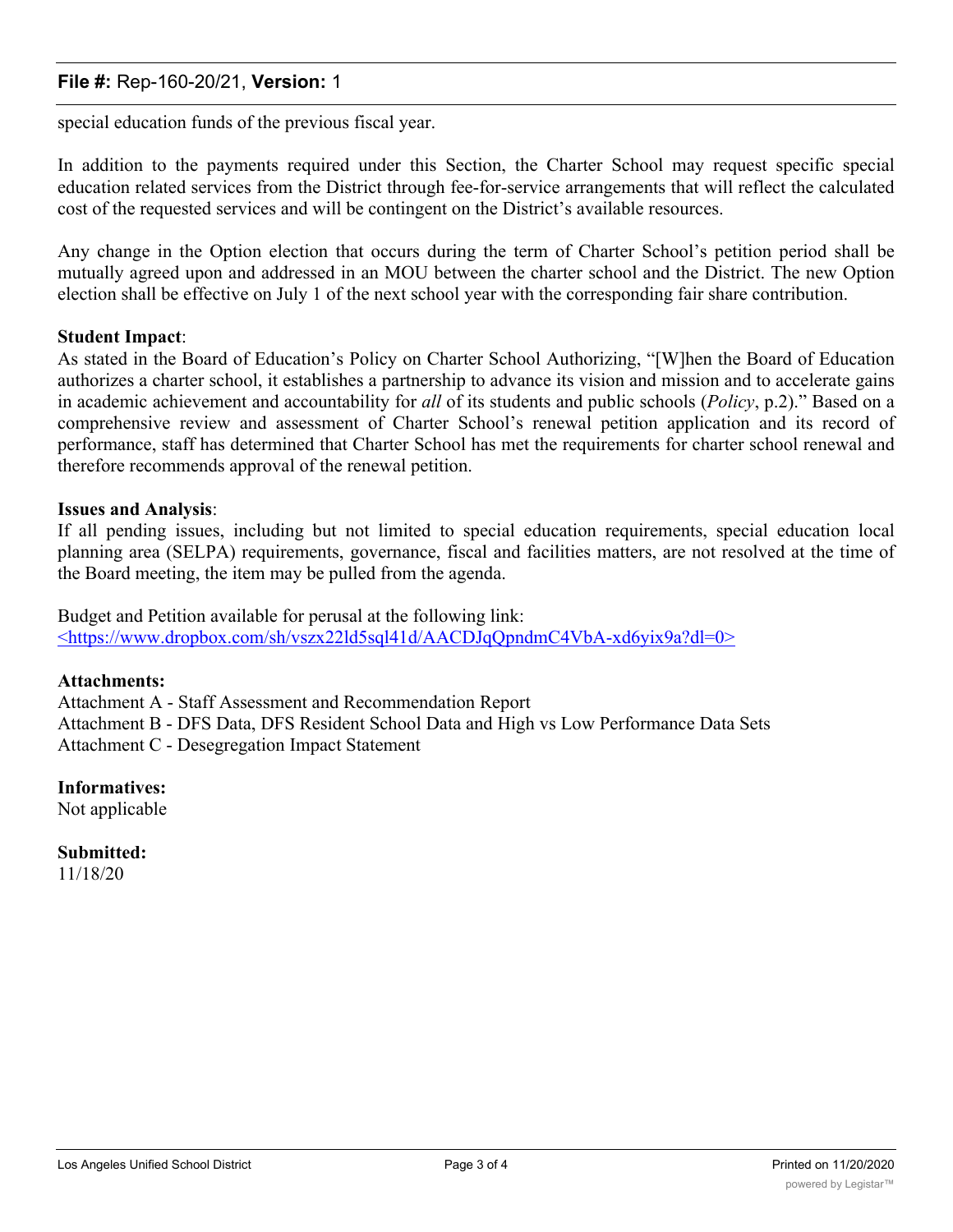**File #:** Rep-160-20/21, **Version:** 1

### **RESPECTFULLY SUBMITTED, APPROVED & PRESENTED BY:**

**AUSTIN BEUTNER JOSÉ COLE-GUTIÉRREZ** Superintendent of Schools Director

Charter Schools Division

**REVIEWED BY:**

DEVORA NAVERA REED Interim General Counsel

Approved as to form.

**REVIEWED BY:**

TONY ATIENZA Director, Budget Services and Financial Planning

\_\_\_ Approved as to budget impact statement.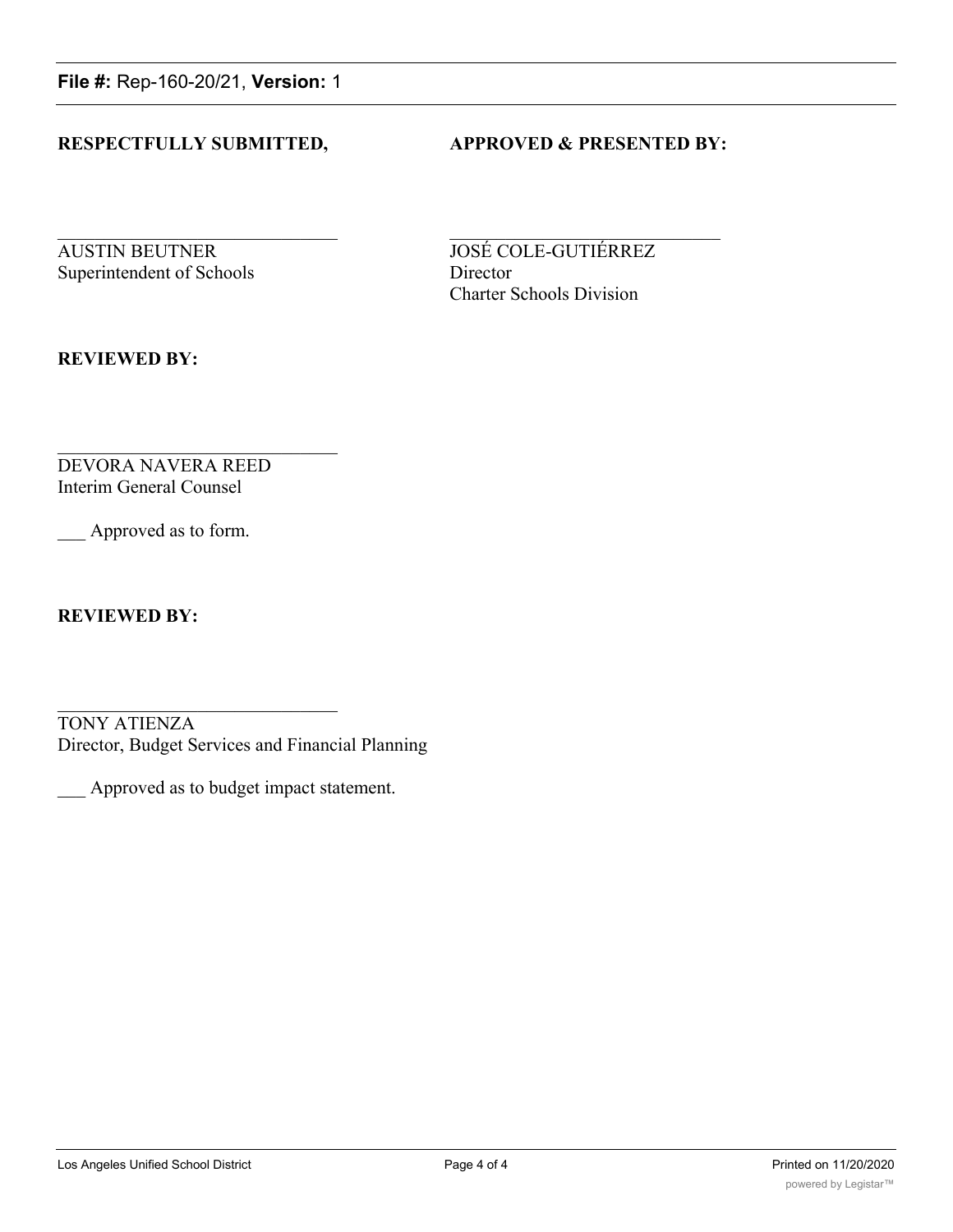### ATTACHMENT A

### **STAFF ASSESSMENT AND RECOMMENDATION REPORT RENEWAL PETITION**

Board of Education Report 160-20/21 December 8, 2020

| <b>School Name:</b>                                   | Ánimo James B. Taylor Charter Middle                                       | <b>BOARD IS</b>                                                                                                                                                                                                                                                                                                                                                                                                                                                                                                                                                                                                                                                                                                                                                                                                                                                                                                                             |                                              |  |  |  |  |  |
|-------------------------------------------------------|----------------------------------------------------------------------------|---------------------------------------------------------------------------------------------------------------------------------------------------------------------------------------------------------------------------------------------------------------------------------------------------------------------------------------------------------------------------------------------------------------------------------------------------------------------------------------------------------------------------------------------------------------------------------------------------------------------------------------------------------------------------------------------------------------------------------------------------------------------------------------------------------------------------------------------------------------------------------------------------------------------------------------------|----------------------------------------------|--|--|--|--|--|
| Type of Charter School:                               | <b>Start-Up Independent Charter School</b>                                 |                                                                                                                                                                                                                                                                                                                                                                                                                                                                                                                                                                                                                                                                                                                                                                                                                                                                                                                                             | <b>REQUIRED TO</b><br><b>TAKE ACTION BY:</b> |  |  |  |  |  |
| <b>Charter Operator</b>                               |                                                                            | <b>Green Dot Public Schools</b>                                                                                                                                                                                                                                                                                                                                                                                                                                                                                                                                                                                                                                                                                                                                                                                                                                                                                                             |                                              |  |  |  |  |  |
| <b>Location Code:</b>                                 | 5183                                                                       |                                                                                                                                                                                                                                                                                                                                                                                                                                                                                                                                                                                                                                                                                                                                                                                                                                                                                                                                             |                                              |  |  |  |  |  |
| Type of Site(s):                                      | <b>Private</b>                                                             |                                                                                                                                                                                                                                                                                                                                                                                                                                                                                                                                                                                                                                                                                                                                                                                                                                                                                                                                             |                                              |  |  |  |  |  |
| Site Address(es):                                     | 810 E. 111 <sup>th</sup> Place, Los Angeles, CA, 90059                     |                                                                                                                                                                                                                                                                                                                                                                                                                                                                                                                                                                                                                                                                                                                                                                                                                                                                                                                                             |                                              |  |  |  |  |  |
| <b>Board District(s):</b>                             | 7                                                                          | Local District(s):                                                                                                                                                                                                                                                                                                                                                                                                                                                                                                                                                                                                                                                                                                                                                                                                                                                                                                                          | <b>South</b>                                 |  |  |  |  |  |
| <b>Grade Levels Served:</b>                           | $6 - 8$                                                                    | <b>Current Enrollment:</b>                                                                                                                                                                                                                                                                                                                                                                                                                                                                                                                                                                                                                                                                                                                                                                                                                                                                                                                  | 465                                          |  |  |  |  |  |
| <b>Grade Levels Authorized</b><br>in Current Charter: | $6 - 8$                                                                    | <b>Approved Enrollment in Current</b><br>Charter:                                                                                                                                                                                                                                                                                                                                                                                                                                                                                                                                                                                                                                                                                                                                                                                                                                                                                           | 525                                          |  |  |  |  |  |
| <b>CONSIDERATION:</b>                                 | <b>Renewal</b>                                                             |                                                                                                                                                                                                                                                                                                                                                                                                                                                                                                                                                                                                                                                                                                                                                                                                                                                                                                                                             |                                              |  |  |  |  |  |
| <b>CDE PERFORMANCE</b><br>LEVEL:                      | <b>Middle Performing</b>                                                   |                                                                                                                                                                                                                                                                                                                                                                                                                                                                                                                                                                                                                                                                                                                                                                                                                                                                                                                                             |                                              |  |  |  |  |  |
| <b>STAFF</b><br><b>RECOMMENDATION:</b>                | <b>Approval with Benchmarks</b>                                            |                                                                                                                                                                                                                                                                                                                                                                                                                                                                                                                                                                                                                                                                                                                                                                                                                                                                                                                                             |                                              |  |  |  |  |  |
| <b>SUMMARY OF</b><br><b>STAFF FINDINGS:</b>           | <b>Criterion 1:</b><br>٠<br>٠<br>٠<br>declarations.<br><b>Criterion 2:</b> | Based on a comprehensive review of the renewal petition application and the<br>school's record of performance, staff has determined that the charter school<br>has met the criteria for renewal (Ed. Code § 47605, 47607 and 47607.2).<br>The charter school has presented a sound educational program.<br>The petition, as revised through the petition review and revisions process,<br>contains reasonably comprehensive descriptions of all required<br>elements, including the Federal, State, and District Required Language.<br>Petitioners are demonstrably likely to successfully implement the<br>educational program set forth in the renewal petition.<br>The petition contains required affirmations, assurances,<br>Charter School qualifies for renewal as a [low, middle, high] performing<br>charter school based on performance indicators and pursuant to the<br>statutory renewal framework. (See full analysis below). | and                                          |  |  |  |  |  |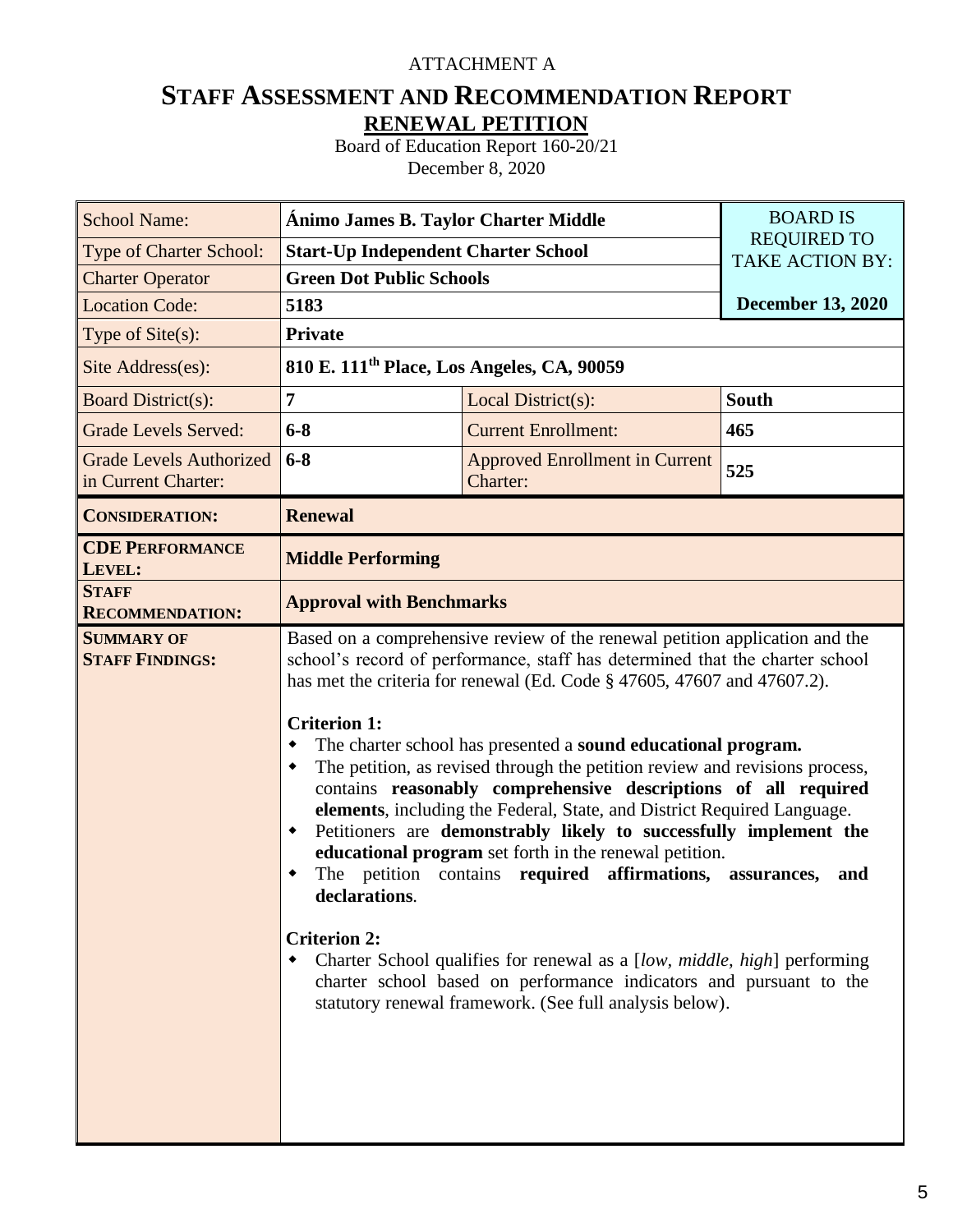|                                       | <b>Criterion 3:</b><br>At the time of renewal, Charter School does not have substantial fiscal or<br>$\bullet$<br>substantial governance factors that would lead to a finding that the Charter<br>School is demonstrably unlikely to successfully implement the program set<br>forth in the renewal petition.<br>There is no evidence at the time of renewal that Charter School is not<br>٠<br>serving all pupils who wish to attend based on data on pupil enrollment<br>patterns.<br>In addition to the above, the petition contains a declaration of whether or not<br>the charter school shall be deemed the exclusive public employer of the<br>employees of the charter school for purposes of Chapter 10.7. Please see<br>"Staff Review and Assessment" section below for further detail. |
|---------------------------------------|---------------------------------------------------------------------------------------------------------------------------------------------------------------------------------------------------------------------------------------------------------------------------------------------------------------------------------------------------------------------------------------------------------------------------------------------------------------------------------------------------------------------------------------------------------------------------------------------------------------------------------------------------------------------------------------------------------------------------------------------------------------------------------------------------|
| <b>PROPOSED</b><br><b>BENCHMARKS:</b> | Ánimo James B. Taylor Charter Middle must meet the following benchmarks<br>during the 2021-2026 charter term in order to address concerns regarding<br>academic performance in Math.<br>1. The school will achieve Increased or Increased Significantly in Change<br>Level schoolwide on the California School Dashboard's Math Indicator<br>over the term of the charter with the goal of achieving a Status level<br>that is the same or higher than the applicable state levels by the time<br>the charter is presented for renewal. The school's annual progress will<br>be reviewed at the Annual Performance-Based Oversight Visit by the<br>District.                                                                                                                                      |
|                                       | 2. The school will achieve Increased or Increased Significantly in Change<br>Level for its numerically significant subgroups on the California<br>School Dashboard's Math Indicator over the term of the charter with<br>the goal of achieving a Status level that is the same or higher than the<br>applicable state levels by the time the charter is presented for renewal.<br>The school's annual progress will be reviewed at the Annual<br>Performance-Based Oversight Visit by the District.                                                                                                                                                                                                                                                                                               |
|                                       | If the benchmarks remain unmet by the timeline indicated, at that time the<br>District will review the charter school's status reports and any additional<br>relevant information, and determine next steps accordingly, up to and including<br>recommendation for revocation during the school's charter term or<br>recommendation of non-renewal upon submission of a renewal petition at the<br>end of the term of the charter.                                                                                                                                                                                                                                                                                                                                                                |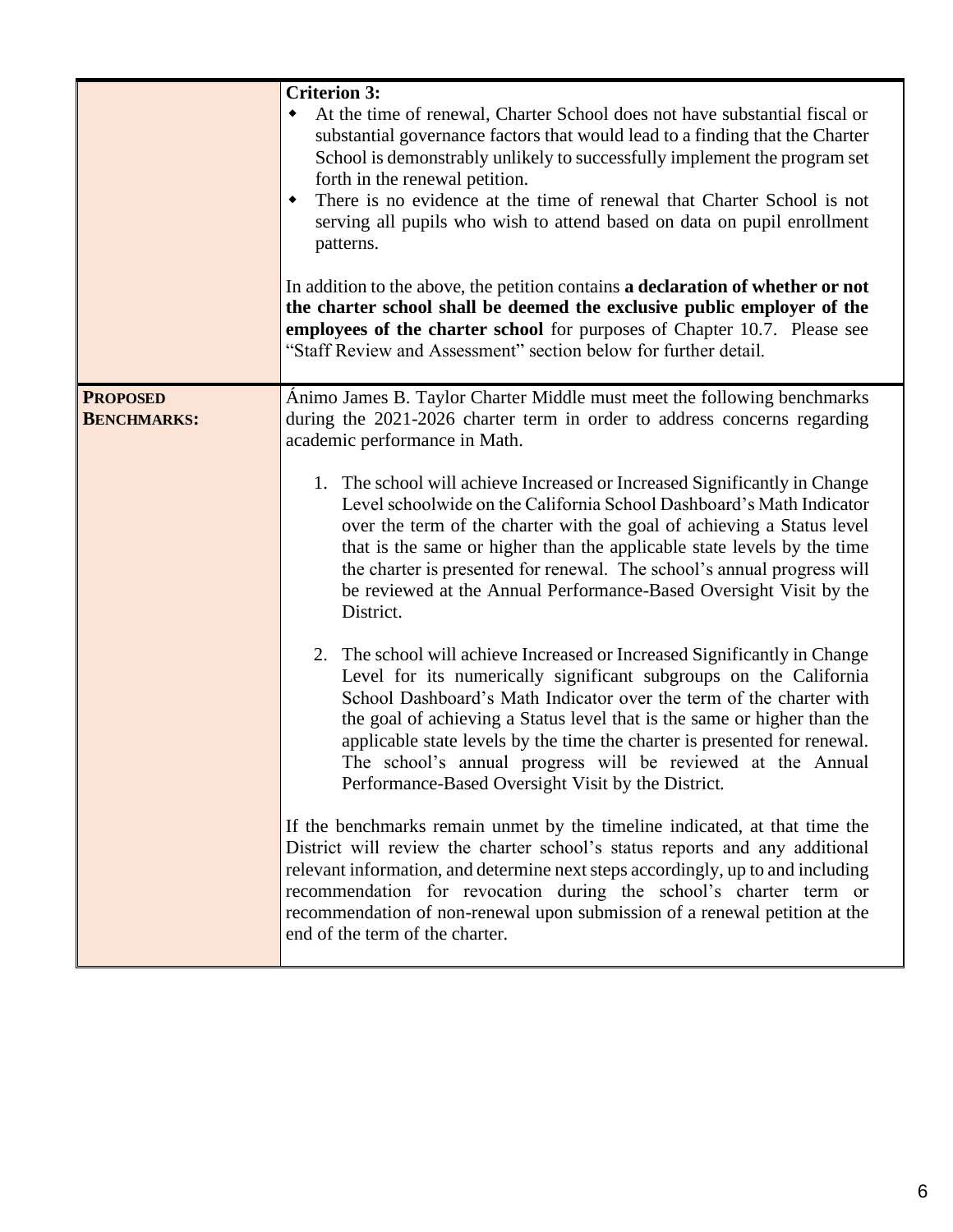### **STAFF ASSESSMENT**

### **I. ACTION PROPOSED**

Staff recommends approval with benchmarks of the renewal petition for Ánimo James B. Taylor Charter Middle ("Ánimo James B. Taylor" or "Charter School"), located in Board District 7 and Local District South, for a term of 5 years, beginning July 1, 2021, until June 30, 2026 to serve up to 525 students in grades 6-8 in each year of the charter term.

### **II. CRITERIA FOR RENEWAL**

Upon submission, District staff comprehensively reviews each renewal petition application to determine whether the school has met the requirements for renewal set forth in California Education Code sections 47605, 47607, and 47607.2. As part of staff's holistic review of the renewal petition application, the charter school must be determined to be eligible for renewal under the renewal criteria prescribed in Education Code sections 47607 and 47607.2 requires a three-pronged analysis:

- **Criterion 1:** Does the renewal petition include a sound educational program, a reasonably comprehensive description of the 15 elements required for petitions, an affirmation of each of the conditions described in Education Code section 47605(e), and are petitioners likely to successfully implement the program set forth in the petition? (Ed. Code, § 47607(b).)
- Criterion 2: Is the charter school "high," "middle," or "low" performing? (see Ed. Code, §§  $47607(c)$ ,  $47607.2(a)$ , and  $47607.2(b)$ ). Has the charter school attained measurable increases in academic achievement schoolwide and for numerically significant student groups served by the charter school, and does the charter school have strong postsecondary outcomes, if applicable?
- **Criterion 3:** Is the charter school serving all pupils who wish to attend, or does the charter school have substantial fiscal or governance issues? (Ed. Code, § 47607(e).)

Charter schools designated as Dashboard Alternative School Status ("DASS") will work with LAUSD to establish renewal targets locally. (Ed. Code, § 47607(c)(7).) Please see *LAUSD Policy and Procedures for Charter School Authorizing* (LAUSD Board of Education, August 11, 2020) for more information regarding renewal criteria.

### **III. GENERAL SCHOOL INFORMATION**

### **A. School History**

|                                                                            | Ánimo James B. Taylor Charter Middle                                                                                                                                                         |
|----------------------------------------------------------------------------|----------------------------------------------------------------------------------------------------------------------------------------------------------------------------------------------|
| <b>Initial</b><br><b>Authorization:</b>                                    | On January 4, 2011, Ánimo James B. Taylor Charter Middle<br>(formerly Animo Charter Middle School #2) was authorized by the<br>LAUSD Board of Education to serve 540 students in grades 6-8. |
| <b>Most Recent</b><br><b>Renewal:</b>                                      | The charter was renewed on November 10, 2015, to serve up to 525<br>students in grades 6-8.                                                                                                  |
| <b>Approved Material</b><br><b>Revisions of Current</b><br><b>Charter:</b> | N/A                                                                                                                                                                                          |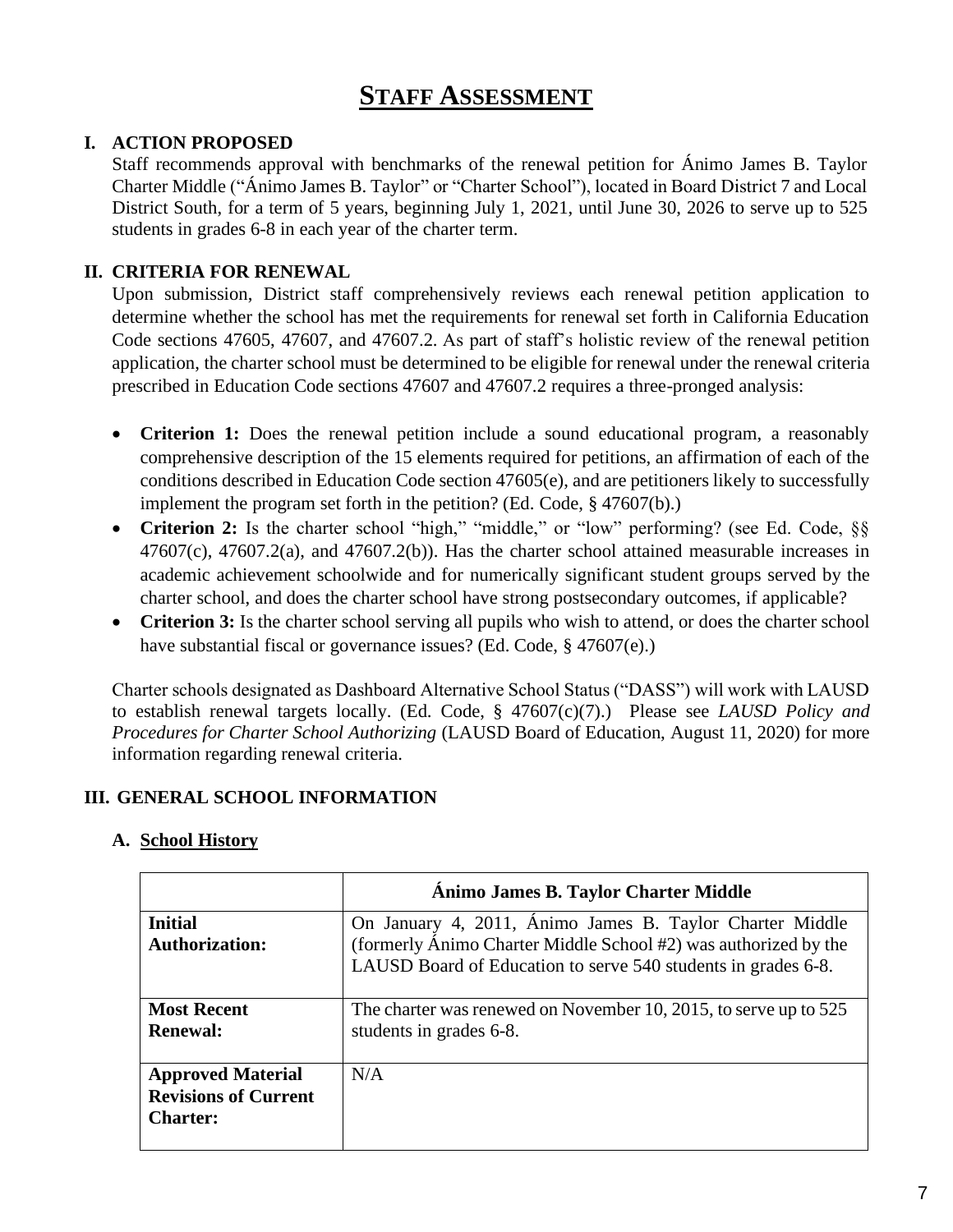|                              | Ánimo James B. Taylor Charter Middle                             |
|------------------------------|------------------------------------------------------------------|
| <b>Board Benchmarks in</b>   | N/A                                                              |
| <b>Current Charter</b>       |                                                                  |
| Term:                        |                                                                  |
| <b>Submission of Renewal</b> | Animo James B. Taylor Charter Middle submitted its renewal       |
| <b>Petition Application:</b> | petition application on September 15, 2020. The 90-day statutory |
|                              | timeline for Board action on the petition runs through December  |
|                              | 13, 2020.                                                        |
|                              |                                                                  |
| <b>Concurrent Request</b>    | N/A                                                              |
| for Material Revision:       |                                                                  |

### **B. Educational Program**

|                                                       | <b>Ánimo James B. Taylor Charter Middle</b>                                                                                                                                                                                                                                                                                                                                                                                                                                                                                                                                                                                                                                                                                                                                                                                                                                                                                  |
|-------------------------------------------------------|------------------------------------------------------------------------------------------------------------------------------------------------------------------------------------------------------------------------------------------------------------------------------------------------------------------------------------------------------------------------------------------------------------------------------------------------------------------------------------------------------------------------------------------------------------------------------------------------------------------------------------------------------------------------------------------------------------------------------------------------------------------------------------------------------------------------------------------------------------------------------------------------------------------------------|
| <b>Key Features of</b><br><b>Educational Program:</b> | Ánimo James B. Taylor offers a grades 6-8 educational program<br>which includes the following features:<br>• An Advisory program for all students by grade level that<br>provides academic and emotional supports and interventions to<br>assist students in college, leadership, and life;<br>• Implementation of the College-Ready Teaching Framework to<br>support teacher professional development and student success<br>within Green Dot's academic model and Signature Strategies;<br>• Implementation of the Green Dot Common Assessment<br>Program in all core subjects to measure student mastery on<br>State Content Standards and to personalize instruction for<br>students;<br>• A two-week Summer Bridge program for incoming grade 6<br>students to acclimate them to the school culture and for the<br>school to understand and provide learning supports to<br>individual students during the school year. |
| <b>English Learner</b><br><b>Master Plan:</b>         | Ánimo James B. Taylor implements its own English Learner<br>Master Plan which includes the following features:<br>• English Learners are supported through the implementation of<br>Integrated<br>Designated English<br>both<br>and<br>Language<br>Development (ELD) instruction;<br>• The school utilizes the Hampton-Brown EDGE curriculum and<br>formative and summative assessment program to support ELD<br>instruction for English Learners;<br>• The English Learner (EL) program is monitored on an annual<br>basis and the data is reviewed by school leadership who make<br>recommendations to the school's English Language Advisory<br>Committee (ELAC) and School Advisory Council (SAC).                                                                                                                                                                                                                       |
| <b>Special Education</b><br><b>SELPA</b>              | Ánimo James B. Taylor participates in LAUSD SELPA Option 3.                                                                                                                                                                                                                                                                                                                                                                                                                                                                                                                                                                                                                                                                                                                                                                                                                                                                  |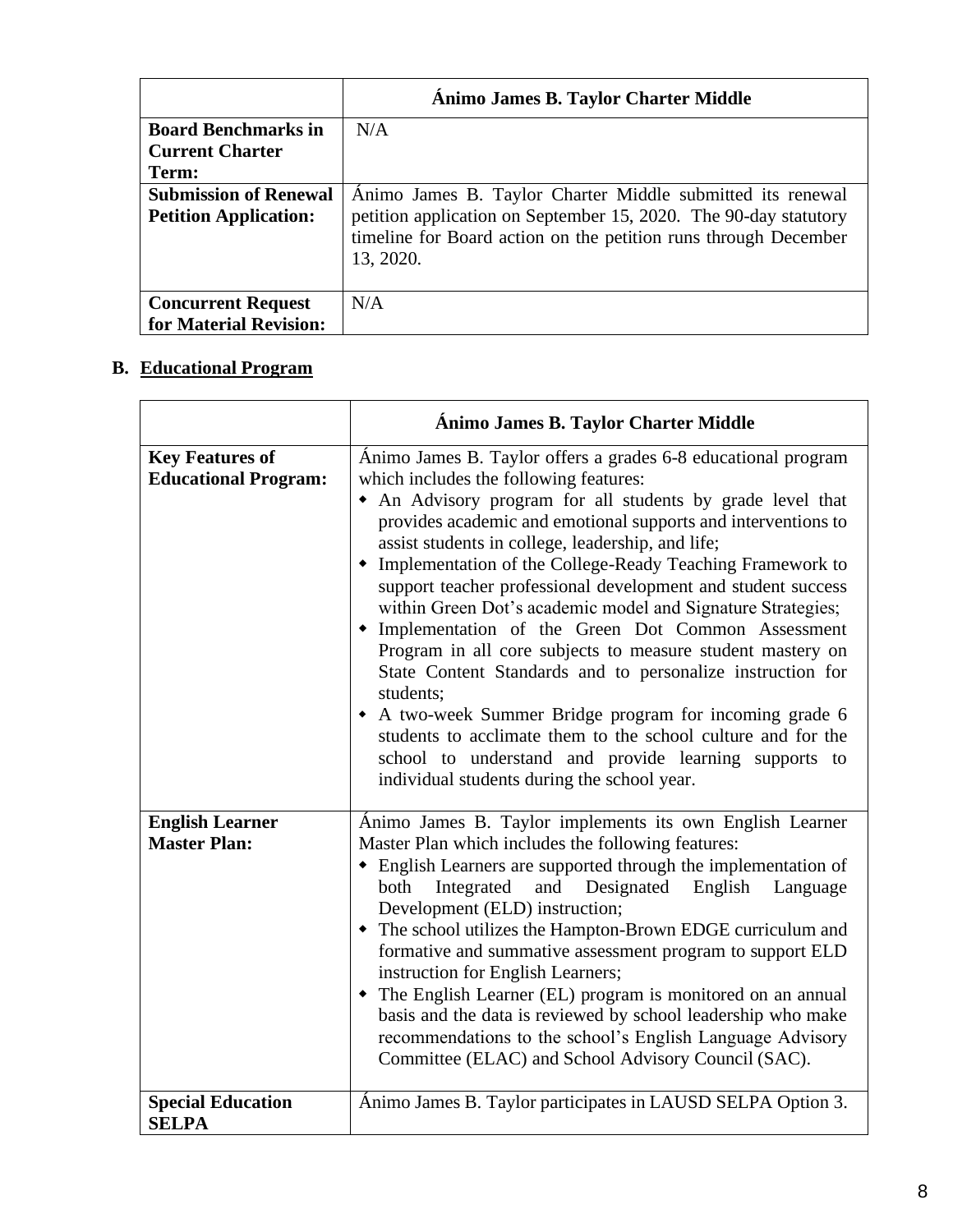### **C. Student Enrollment and Population**

|                                              | 2019-2020 Enrollment by Ethnicity and Subgroup |             |      |                                                  |       |                                          |                       |                    |                     |          |        |                                         |                                                                                                                                        |                                                    |                                                                                                                                       |                                                                          |                                                                           |       |
|----------------------------------------------|------------------------------------------------|-------------|------|--------------------------------------------------|-------|------------------------------------------|-----------------------|--------------------|---------------------|----------|--------|-----------------------------------------|----------------------------------------------------------------------------------------------------------------------------------------|----------------------------------------------------|---------------------------------------------------------------------------------------------------------------------------------------|--------------------------------------------------------------------------|---------------------------------------------------------------------------|-------|
| School                                       | Enrollment                                     | Meal<br>F/R | GATE | Native<br>Alaska<br>ŏ<br>Indian<br>ican<br>Ameri | Asian | American<br>African<br>১<br><b>Black</b> | arner<br>Ö<br>English | $\circ$<br>Filipin | outh<br>÷<br>Foster | Homeless | Latino | ducation<br>ŵ<br>Ë<br>$\sigma$<br>Migr: | 웅<br>$\sigma$<br>ळ<br>$\overline{C}$<br>生<br>$\mathbf{r}$<br>$\circ$<br>ति<br>$-$<br>--<br>$\sigma$<br>E.<br>$\mathbf{d}$<br>ativ<br>ż | ਠ<br>亟<br>∽<br>$\circ$<br>န္<br>$\tilde{r}$<br>Not | ntaged<br>ā<br>ㅎ<br><b>GS</b><br>$\cdot$<br>$\Omega$<br>ally<br><u>ب</u><br>ε<br>$\circ$<br>$\Omega$<br>ō<br>$\overline{a}$<br>Socio- | $\sim$<br>abilitie<br>$\overline{a}$<br>ä<br>운<br>$\mathfrak{a}$<br>Stud | හි<br>Ō<br>$\bar{\sigma}$<br>œ<br>இ<br>$\Omega$<br>≂<br>ŏ<br>$\circ$<br>≧ | White |
| Ánimo<br><b>James</b><br>в.<br><b>Taylor</b> | 467                                            | 96.4%       | 0.0% | 0.0%                                             | 0.0%  | 7.7%                                     | 26.3%                 | 0.0%               | 0.0%                | 2.4%     | 91.6%  | 0.0%                                    | 0.0%                                                                                                                                   | 0.0%                                               | 96.8%                                                                                                                                 | 10.3%                                                                    | 0.6%                                                                      | 0.0%  |

Data Source: DataQuest, Student and Downloadable Data File https://www.cde.ca.gov/ds/sd/sd

### **D. Charter School Operator**

Ánimo James B. Taylor Charter Middle is operated by Green Dot Public Schools California (GDPS CA), a California nonprofit public benefit corporation that also operates 14 other LAUSDauthorized charter schools. GDPS CA is related to Green Dot Public Schools National (GDPSN) through a licensing agreement. Pursuant to the licensing agreement, GDPS CA is granted use of Green Dot National's intellectual property (name, marks, and any work). In addition, Green Dot National's Board can elect to remove GDPS CA board members if it fails to uphold requirements in the intellectual property license agreement.

### **IV. STAFF REVIEW AND ASSESSMENT**

Based on a comprehensive review of the renewal petition application and the school's record of performance, staff has determined that the charter school has met the standards and criteria for renewal. Staff findings include the following:

### **A. Criterion 1: Does the renewal petition include a sound educational program, a reasonably comprehensive description of the 15 elements required for petitions, an affirmation of each of the conditions described in Education Code section 47605(e), and are petitioners likely to successfully implement the program set forth in the petition?**

Yes, the charter school has presented a sound educational program; a reasonably comprehensive petition with the requisite affirmations and the Federal, State, and District Required Language; and petitioners are likely to successfully implement the educational program for its targeted student population. The petition sufficiently addresses and is consistent with the applicable legal and policy requirements, including but not limited to the identification of appropriate performance targets and description of an instructional program aligned to state performance standards and the salient needs of the target student population. Please see discussion of the charter school's record of academic performance in the section below.

### **B. Criterion 2: Is the charter school "high," "middle," or "low" performing? (see Ed. Code, §§ 47607(c), 47607.2(a), and 47607.2(b).) Has the charter school attained measurable increases in academic achievement schoolwide and for numerically significant student groups served by the charter school, and does the charter school have strong postsecondary outcomes, if applicable?**

Yes, the school has been classified by the state as Middle performing in 2019-2020. Please see discussion of the charter school's record of academic performance in the section below.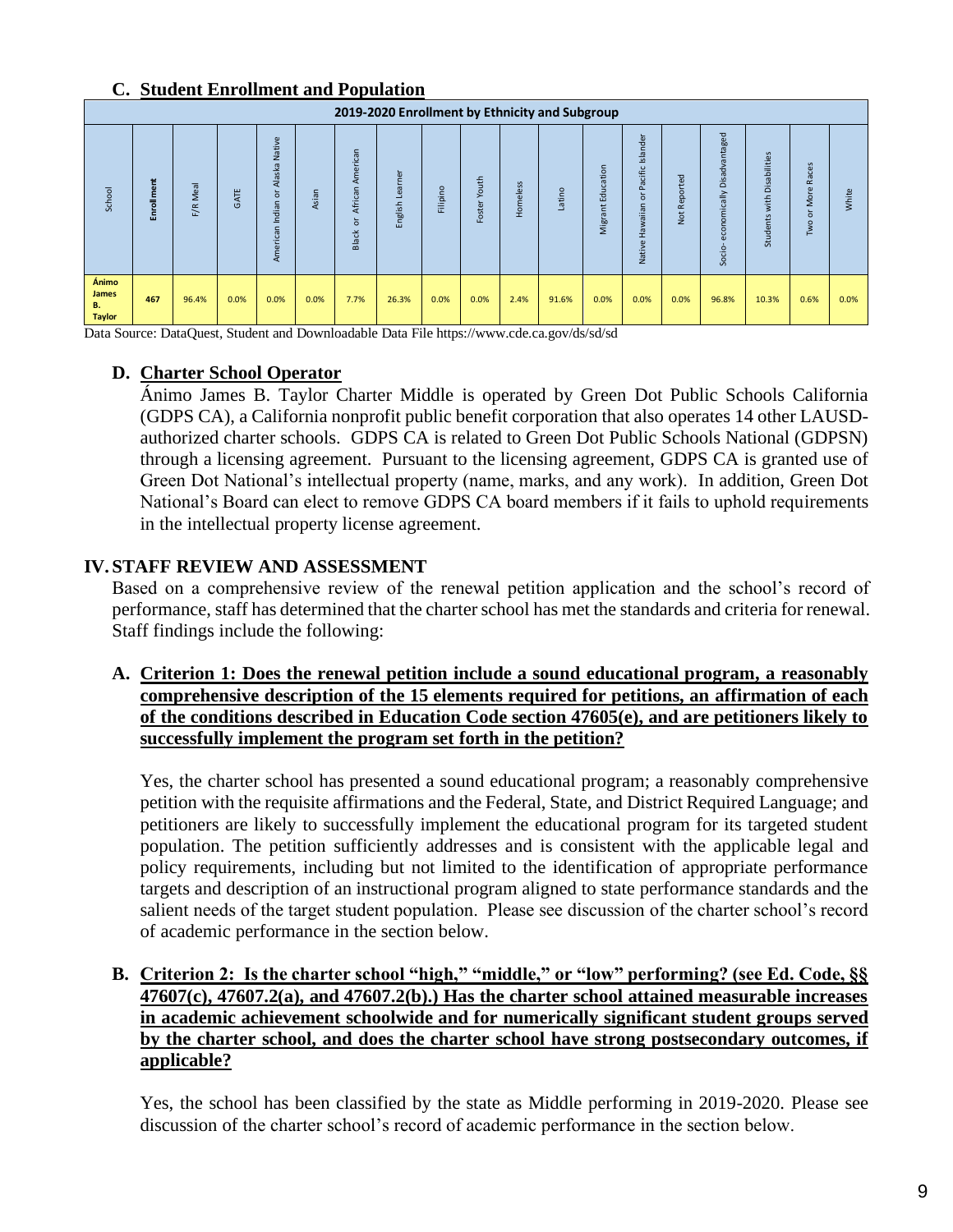### Charter Renewal Term

For Middle performing schools, pursuant to Education Code section 47607.2(b), the LAUSD Board shall consider the following: 1) The schoolwide performance and performance of all subgroups of pupils served by the charter school on both the state and local indicators on the California School Dashboard; 2) The LAUSD Board shall provide greater weight to the performance on measurements of academic performance on the California School Dashboard; 3) Until January 1, 2026, the LAUSD Board shall also consider clear and convincing evidence, demonstrated by verified data, showing either of the following: a. The charter school achieved measurable increases in academic achievement, as defined by at least one year's progress for each year in school, or b. Strong postsecondary outcomes, as defined by college enrollment, persistence, and completion rates equal to similar peers.

The charter school's record of performance during the term of the charter reflects the following specific factors:

### **1.** *Student Achievement and Educational Performance*

a. Summary

Ánimo James B. Taylor Charter Middle has been identified by the state as a Middle performing charter school. Based on staff's review of the school's performance on the California School Dashboard placing a greater weight on academic performance, and considering verified data provided by the charter school, staff conducted a "may deny" analysis and determined that those conditions were not met, thus supporting a recommendation for renewal.

### b. Measurements of Academic Performance on the California School Dashboard

As context, the state utilizes the colors received on all state indicators to determine the performance classification for charter schools. Please see the table below for more information on this school.

|                                                                                                                                                                                                                | Ánimo James B. Taylor Middle |               |            |     |            |     |             |  |  |  |  |  |  |
|----------------------------------------------------------------------------------------------------------------------------------------------------------------------------------------------------------------|------------------------------|---------------|------------|-----|------------|-----|-------------|--|--|--|--|--|--|
| <b>College/Career</b><br><b>Graduation</b><br><b>Chronic</b><br><b>Suspension</b><br><b>EL Progress</b><br>Indicator*<br><b>Indicator</b><br><b>Math</b><br><b>Absenteeism</b><br>Rate<br>Rate<br>Years<br>ELA |                              |               |            |     |            |     |             |  |  |  |  |  |  |
| 2018                                                                                                                                                                                                           | <b>Orange</b>                | <b>Red</b>    | <b>NPC</b> | N/A | <b>Red</b> | N/A | Yellow      |  |  |  |  |  |  |
| 2019                                                                                                                                                                                                           | <b>Yellow</b>                | <b>Orange</b> | Green      | N/A | Green      | N/A | <b>Blue</b> |  |  |  |  |  |  |

Data Source: DataQuest, Student and Downloadable Data File https://www.cde.ca.gov/ds/sd/sd

\*For the ELPI, the state uses status level as a proxy for color on the 2019 Dashboard where there are at least 30 students tested. (Note: There is no status level for 2018). NPC: No performance color

> The recommendation for renewal has considered the schoolwide performance and performance of numerically significant subgroups served by the charter school on the state and local indicators, providing greater weight to performance on measurements of academic performance. In addition to the state and local indicators, the recommendation considered whether there was clear and convincing evidence showing the school demonstrated measurable increases in academic achievement, as defined by at least one year's progress in each year in school, and strong postsecondary outcomes, as defined by college enrollment, persistence, and completion rates equal to similar peers, as applicable. Please see attached *Ánimo James B. Taylor* Data Sets.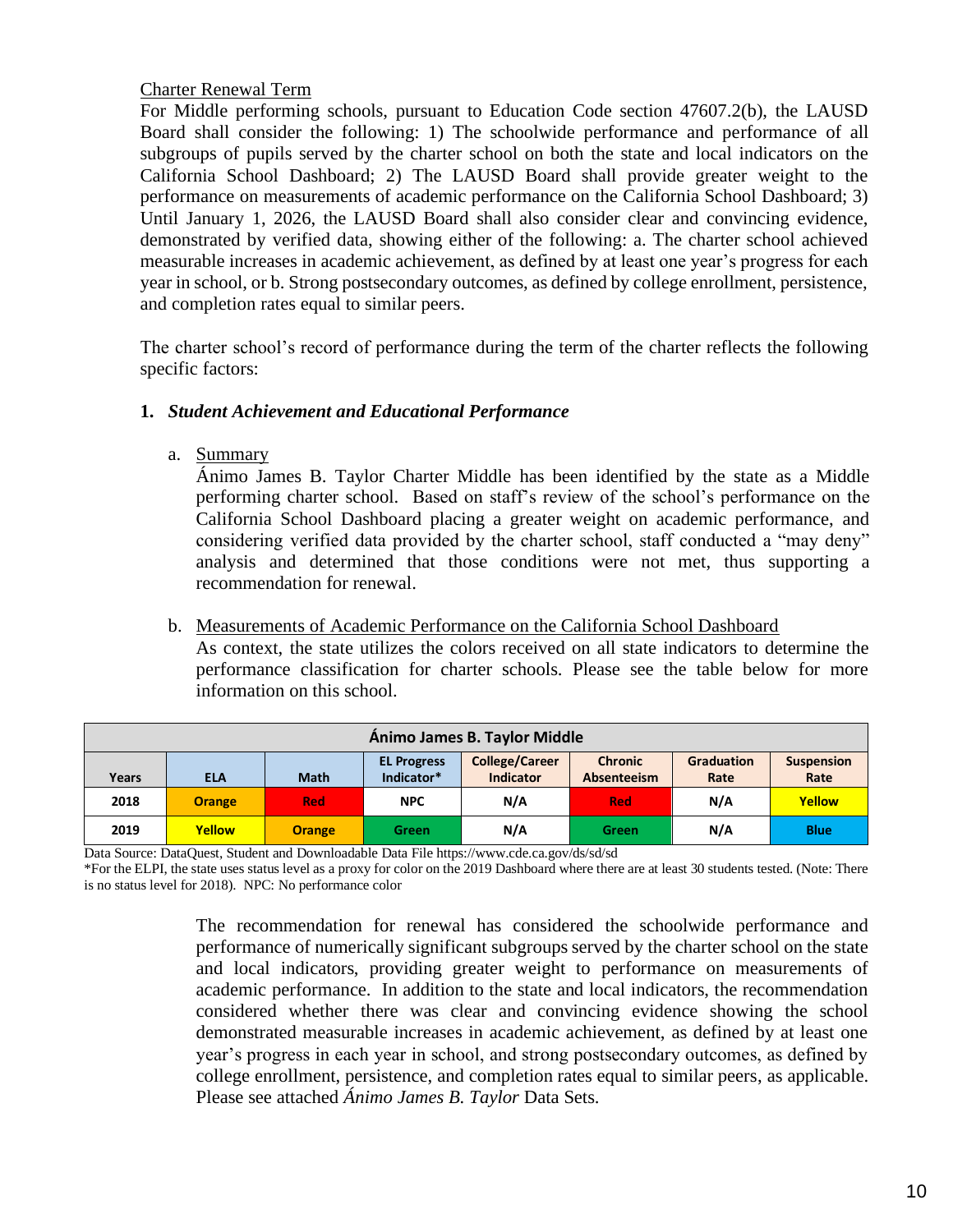### c. English Language Arts Academic Indicator Distance from Standard Schoolwide and Numerically Significant Subgroups:

| Ánimo James B. Taylor Middle - (ELA Grades) Academic Indicator - CA School Dashboard Indicator |                                             |               |                                                |                                               |                                             |                                             |               |                                                |                                               |                                             |  |  |  |
|------------------------------------------------------------------------------------------------|---------------------------------------------|---------------|------------------------------------------------|-----------------------------------------------|---------------------------------------------|---------------------------------------------|---------------|------------------------------------------------|-----------------------------------------------|---------------------------------------------|--|--|--|
| Subgroup                                                                                       | Number of<br><b>Students</b><br>with Scores | 2018<br>Color | <b>School</b><br>2018<br>Average<br><b>DFS</b> | <b>State</b><br>2018<br>Average<br><b>DFS</b> | School to<br><b>State DFS</b><br>Comparison | Number of<br><b>Students</b><br>with Scores | 2019<br>Color | <b>School</b><br>2019<br>Average<br><b>DFS</b> | <b>State</b><br>2019<br>Average<br><b>DFS</b> | School to<br><b>State DFS</b><br>Comparison |  |  |  |
| <b>All Students</b>                                                                            | 444                                         | <b>Orange</b> | $-63.1$                                        | $-6.0$                                        | Lower                                       | 450                                         | Yellow        | $-43.9$                                        | $-2.5$                                        | <b>Lower</b>                                |  |  |  |
| <b>Black or African</b><br>American                                                            | 39                                          | <b>Red</b>    | $-81.8$                                        | $-51.8$                                       | Lower                                       | 39                                          | <b>Orange</b> | $-76.4$                                        | $-47.6$                                       | Lower                                       |  |  |  |
| English Learner                                                                                | 235                                         | <b>Red</b>    | $-90.5$                                        | $-47.1$                                       | Lower                                       | 221                                         | <b>Orange</b> | $-80.7$                                        | $-45.1$                                       | Lower                                       |  |  |  |
| Latino                                                                                         | 402                                         | <b>Orange</b> | $-60.8$                                        | $-31.3$                                       | Lower                                       | 411                                         | Yellow        | $-40.8$                                        | $-26.6$                                       | Lower                                       |  |  |  |
| Socioeconomically<br>Disadvantaged                                                             | 440                                         | <b>Orange</b> | $-63.5$                                        | $-34.7$                                       | Lower                                       | 448                                         | Yellow        | $-43.9$                                        | $-30.1$                                       | Lower                                       |  |  |  |
| Students with<br><b>Disabilities</b>                                                           | 53                                          | <b>Red</b>    | $-128.8$                                       | $-95.5$                                       | Lower                                       | 48                                          | <b>Orange</b> | $-112.9$                                       | $-88.1$                                       | Lower                                       |  |  |  |

Data Source: DataQuest, Student and Downloadable Data File https://www.cde.ca.gov/ds/sd/sd/

For classification purposes of High, Middle or Low performance, the state removed four student subgroups (White, Asian, Two or More Races, Filipino). For the purpose of status and change, all numerically significant subgroups are included for the state, which include scores that span tested grades from K-12.

> As seen in the above table, in 2018 and 2019, in English Language Arts (ELA), Ánimo James B. Taylor's Distance from Standard (DFS) schoolwide and for numerically significant subgroups was lower than the state's DFS.

| Ánimo James B. Taylor Middle - (ELA Grades) Academic Indicator - CA School Dashboard Indicator |                                            |               |        |                   |                        |                   |                                                   |               |        |                                          |                        |                  |  |
|------------------------------------------------------------------------------------------------|--------------------------------------------|---------------|--------|-------------------|------------------------|-------------------|---------------------------------------------------|---------------|--------|------------------------------------------|------------------------|------------------|--|
| Subgroup                                                                                       | Number<br>of<br>Students<br>with<br>Scores | 2018<br>Color | Change | Change<br>Level   | <b>State</b><br>Change | Change<br>Level   | Number<br>of<br>Students<br>with<br><b>Scores</b> | 2019<br>Color | Change | Change<br>Level                          | <b>State</b><br>Change | Change<br>Level  |  |
| <b>All Students</b>                                                                            | 444                                        | Orange        | $-2.8$ | <b>Maintained</b> | 2.2                    | <b>Maintained</b> | 450                                               | Yellow        | 19.2   | <b>Increased</b><br><b>Significantly</b> | 3.7                    | <b>Increased</b> |  |
| <b>Black or African</b><br>American                                                            | 39                                         | Red           | $-1.0$ | Maintained        | 0.9                    | Maintained        | 39                                                | <b>Orange</b> | 5.4    | Increased                                | 3.7                    | Increased        |  |
| English Learner                                                                                | 235                                        | Red           | $-1.2$ | Maintained        | 3.3                    | Increased         | 221                                               | <b>Orange</b> | 13.0   | Increased                                | 3.1                    | Increased        |  |
| Latino                                                                                         | 402                                        | Orange        | $-3.3$ | <b>Declined</b>   | 3.2                    | Increased         | 411                                               | Yellow        | 20.0   | Increased<br>Significantly               | 4.5                    | Increased        |  |
| Socioeconomically<br>Disadvantaged                                                             | 440                                        | Orange        | $-2.3$ | Maintained        | 4.0                    | Increased         | 448                                               | Yellow        | 19.6   | Increased<br>Significantly               | 4.4                    | Increased        |  |
| Students with<br><b>Disabilities</b>                                                           | 53                                         | Red           | $-0.1$ | Maintained        | 2.1                    | Maintained        | 48                                                | <b>Orange</b> | 20.2   | Increased<br>Significantly               | 7.8                    | Increased        |  |

Change Level Schoolwide and Numerically Significant Subgroups:

Data Source: DataQuest, Student and Downloadable Data File https://www.cde.ca.gov/ds/sd/sd/

For classification purposes of High, Middle or Low performance, the state removed four student subgroups (White, Asian, Two or More Races, Filipino). For the purpose of status and change, all numerically significant subgroups are included for the state, which include scores that span tested grades from K-12.

> As seen in the above table, in 2018, Ánimo James B. Taylor's Change Level Maintained schoolwide and for numerically significant subgroups, with the exception of the Latino subgroup, which Declined. In 2019, Ánimo James B. Taylor Increased Significantly schoolwide and for numerically significant subgroups, with the exceptions of the Black or African American and English Learner (EL) subgroup, which Increased.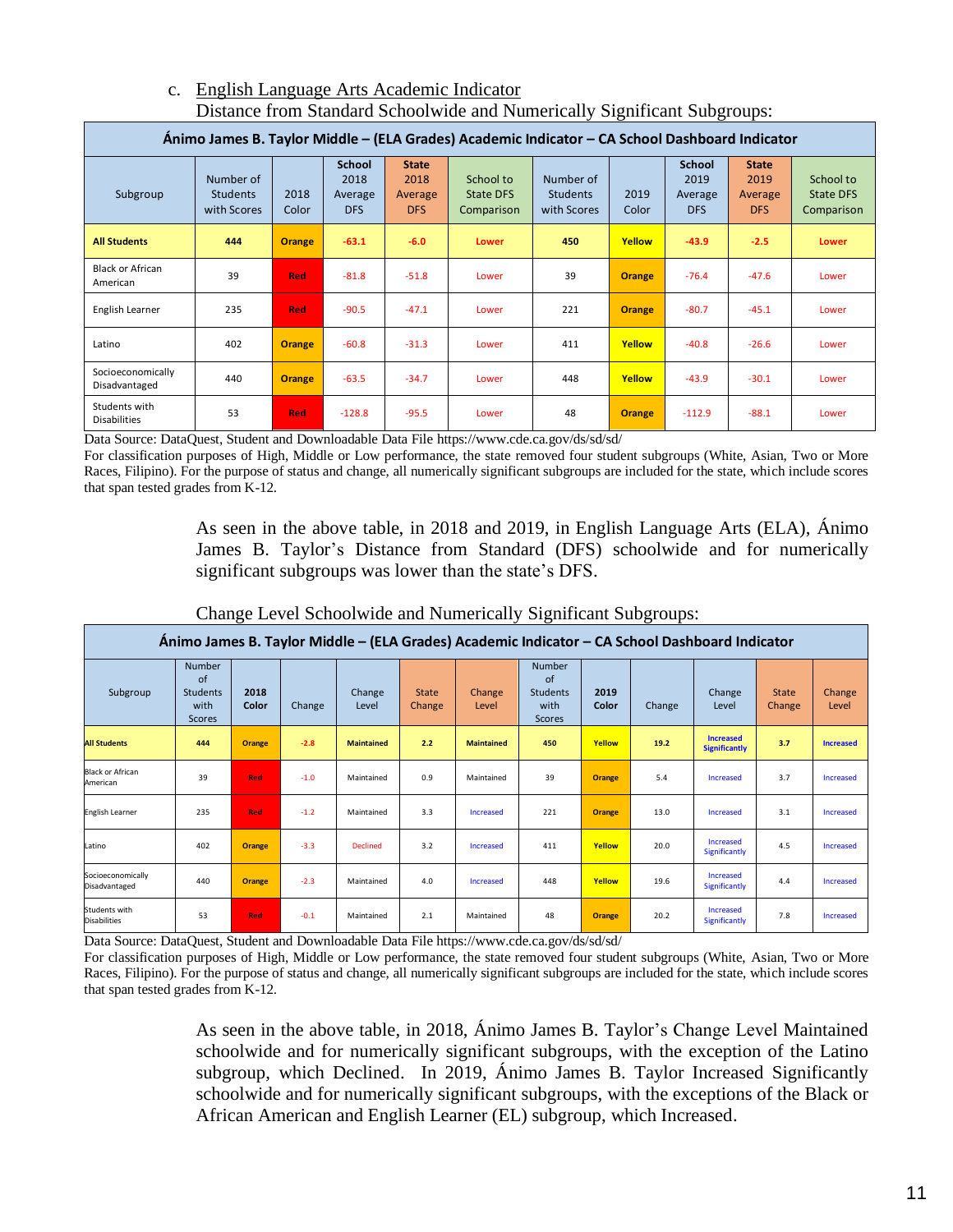In order to improve student academic outcomes in ELA, school leadership shared the organization adopted a new English curriculum and is supporting teachers in the curriculum through ongoing professional development (PD) which includes summer PD.

In addition, the organization states school administrators are planning for implementation of an instructional rounds protocol to help them assess and improve student instruction.

#### d. Math Academic Indicator

Distance from Standard Schoolwide and Numerically Significant Subgroups:

| Ánimo James B. Taylor Middle – (Math Grades) Academic Indicator – CA School Dashboard Indicator |                                             |               |                                                |                                               |                                             |                                             |               |                                                |                                               |                                             |  |  |  |
|-------------------------------------------------------------------------------------------------|---------------------------------------------|---------------|------------------------------------------------|-----------------------------------------------|---------------------------------------------|---------------------------------------------|---------------|------------------------------------------------|-----------------------------------------------|---------------------------------------------|--|--|--|
| Subgroup                                                                                        | Number of<br><b>Students</b><br>with Scores | 2018<br>Color | <b>School</b><br>2018<br>Average<br><b>DFS</b> | <b>State</b><br>2018<br>Average<br><b>DFS</b> | School to<br><b>State DFS</b><br>Comparison | Number of<br><b>Students</b><br>with Scores | 2019<br>Color | <b>School</b><br>2019<br>Average<br><b>DFS</b> | <b>State</b><br>2019<br>Average<br><b>DFS</b> | School to<br><b>State DFS</b><br>Comparison |  |  |  |
| <b>All Students</b>                                                                             | 442                                         | <b>Red</b>    | $-122.3$                                       | $-36.4$                                       | Lower                                       | 448                                         | <b>Orange</b> | $-100.2$                                       | $-33.5$                                       | Lower                                       |  |  |  |
| <b>Black or African</b><br>American                                                             | 38                                          | <b>Orange</b> | $-137.6$                                       | $-91.5$                                       | Lower                                       | 39                                          | <b>Red</b>    | $-155.9$                                       | $-87.9$                                       | Lower                                       |  |  |  |
| English Learner                                                                                 | 234                                         | <b>Orange</b> | $-144.1$                                       | $-69.9$                                       | Lower                                       | 220                                         | <b>Orange</b> | $-131.6$                                       | $-68.6$                                       | Lower                                       |  |  |  |
| Latino                                                                                          | 401                                         | <b>Red</b>    | $-120.5$                                       | $-65.8$                                       | Lower                                       | 409                                         | Yellow        | $-94.8$                                        | $-62.2$                                       | Lower                                       |  |  |  |
| Socioeconomically<br>Disadvantaged                                                              | 438                                         | <b>Red</b>    | $-122.8$                                       | $-67.4$                                       | Lower                                       | 446                                         | <b>Orange</b> | $-100.5$                                       | $-63.7$                                       | Lower                                       |  |  |  |
| Students with<br><b>Disabilities</b>                                                            | 53                                          | <b>Orange</b> | $-192.3$                                       | $-125.3$                                      | Lower                                       | 47                                          | <b>Orange</b> | $-177.0$                                       | $-119.4$                                      | Lower                                       |  |  |  |

Data Source: DataQuest, Student and Downloadable Data File https://www.cde.ca.gov/ds/sd/sd/

For classification purposes of High, Middle or Low performance, the state removed four student subgroups (White, Asian, Two or More Races, Filipino). For the purpose of status and change, all numerically significant subgroups are included for the state, which include scores that span tested grades from K-12.

> As seen in the above table, in both 2018 and 2019, in Math, Ánimo James B. Taylor's DFS schoolwide and for numerically significant subgroups was lower than the state's DFS.

| Animo James B. Taylor Middle – (Math Grades) Academic Indicator – CA School Dashboard Indicator |                                            |               |        |                   |                        |                        |                                                   |               |         |                                          |                               |                   |  |
|-------------------------------------------------------------------------------------------------|--------------------------------------------|---------------|--------|-------------------|------------------------|------------------------|---------------------------------------------------|---------------|---------|------------------------------------------|-------------------------------|-------------------|--|
| Subgroup                                                                                        | Number<br>of<br>Students<br>with<br>Scores | 2018<br>Color | Change | Change<br>Level   | <b>State</b><br>Change | <b>Change</b><br>Level | <b>Number</b><br>of<br>Students<br>with<br>Scores | 2019<br>Color | Change  | Change<br>Level                          | <b>State</b><br><b>Change</b> | Change<br>Level   |  |
| <b>All Students</b>                                                                             | 442                                        | Red           | 2.6    | <b>Maintained</b> | 1.3                    | <b>Maintained</b>      | 448                                               | <b>Orange</b> | 22.1    | <b>Increased</b><br><b>Significantly</b> | 2.9                           | <b>Maintained</b> |  |
| <b>Black or African</b><br>American                                                             | 38                                         | Orange        | 11.8   | Increased         | 0.2                    | Maintained             | 39                                                | Red           | $-18.3$ | <b>Declined</b><br>Significantly         | 2.8                           | Maintained        |  |
| English Learner                                                                                 | 234                                        | <b>Orange</b> | 5.1    | Increased         | 1.5                    | Maintained             | 220                                               | <b>Orange</b> | 14.8    | Increased                                | 2.2                           | Maintained        |  |
| Latino                                                                                          | 401                                        | Red           | 1.6    | Maintained        | 1.7                    | Maintained             | 409                                               | Yellow        | 25.7    | Increased<br>Significantly               | 3.4                           | Increased         |  |
| Socioeconomically<br>Disadvantaged                                                              | 438                                        | Red           | 2.9    | Maintained        | 2.3                    | Maintained             | 446                                               | <b>Orange</b> | 22.3    | Increased<br>Significantly               | 3.4                           | Increased         |  |
| Students with<br><b>Disabilities</b>                                                            | 53                                         | <b>Orange</b> | 6.1    | Increased         | 0.8                    | Maintained             | 47                                                | <b>Orange</b> | 18.3    | Increased<br>Significantly               | 6.6                           | Increased         |  |

Change Level Schoolwide and Numerically Significant Sugroups:

Data Source: DataQuest, Student and Downloadable Data File https://www.cde.ca.gov/ds/sd/sd/

For classification purposes of High, Middle or Low performance, the state removed four student subgroups (White, Asian, Two or More Races, Filipino). For the purpose of status and change, all numerically significant subgroups are included for the state, which include scores that span tested grades from K-12.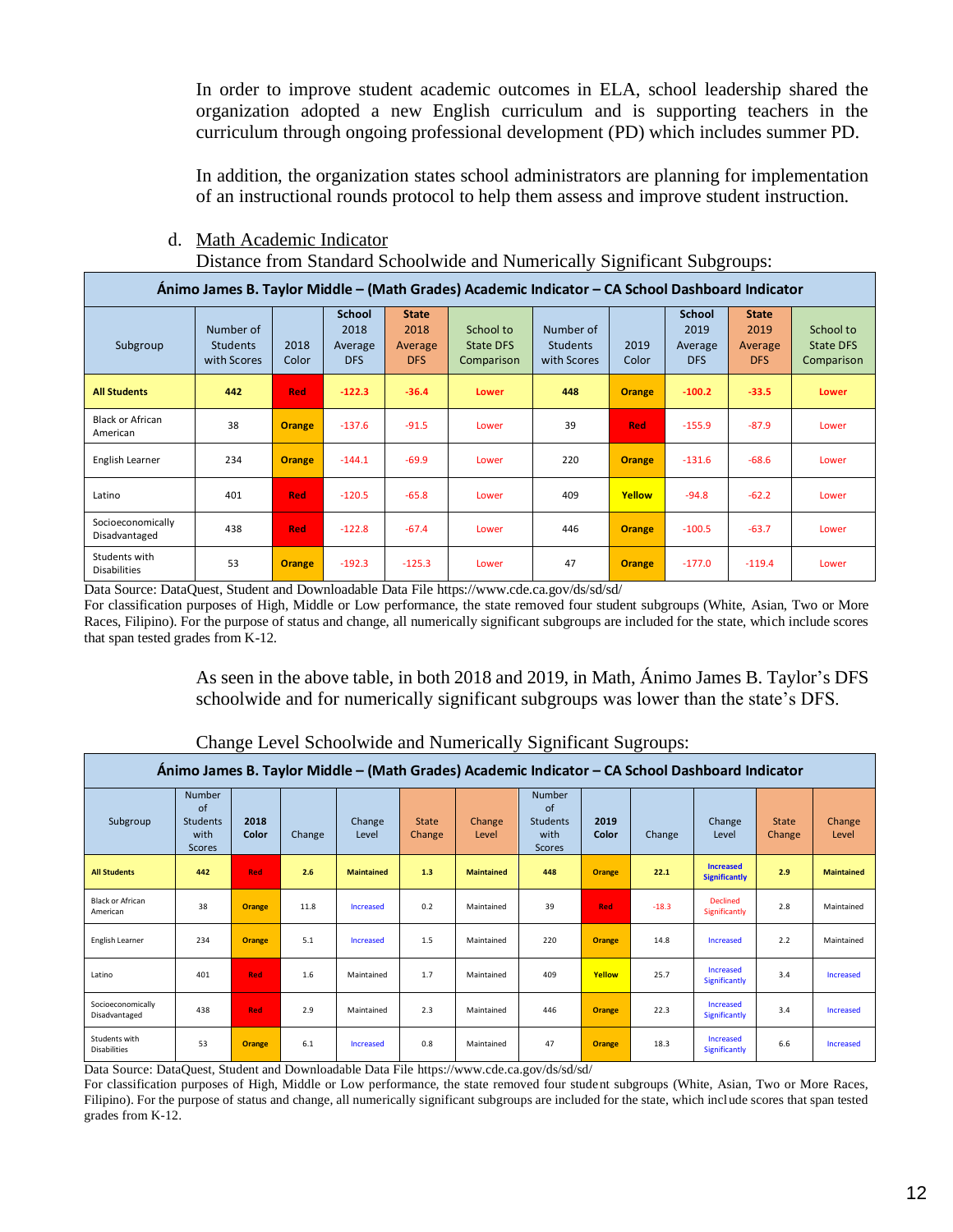As seen in the above table, in 2018, Ánimo James B. Taylor's Change Level Maintained schoolwide and for numerically significant subgroups, with the exceptions of the Black or African American, EL, and Students with Disabilities (SWD) subgroups, which Increased. In 2019, the school Increased Significantly schoolwide and for numerically significant subgroups, with the exceptions of the Black or African American subgroup, which Declined Significantly, and the EL subgroup, which Increased.

In order to improve student academic outcomes in Math, school leadership shared the organization is planning to implement an instructional rounds protocol for use by school administrators to observe and improve Math instruction. The organization also stated it is implementing a lesson planning protocol to support teachers in differentiating or personalizing student instruction in Math. It was shared the school has a new math curriculum.

e. English Learner Progress Academic Indicator Percentage of English Learners Making Progress Toward English Proficiency:

| Ánimo James B. Taylor Middle – English Learner Progress Indicator – CA School Dashboard Indicator |                                                 |                                                                                     |                          |                                                                                            |                   |  |  |  |  |  |  |  |
|---------------------------------------------------------------------------------------------------|-------------------------------------------------|-------------------------------------------------------------------------------------|--------------------------|--------------------------------------------------------------------------------------------|-------------------|--|--|--|--|--|--|--|
| 2019 School<br>2019 State                                                                         |                                                 |                                                                                     |                          |                                                                                            |                   |  |  |  |  |  |  |  |
| Subgroup                                                                                          | Number of<br>English Learner<br><b>Students</b> | Percentage of English<br>Learners making<br>progress towards<br>English proficiency | <b>Performance Level</b> | Percentage of English<br>Learners making<br>progress towards<br><b>English proficiency</b> | Performance Level |  |  |  |  |  |  |  |
| <b>English Learner</b>                                                                            | 110                                             | 62.7%                                                                               | <b>High</b>              | 48.3%                                                                                      | <b>Medium</b>     |  |  |  |  |  |  |  |

Data Source: DataQuest, Student and Downloadable Data File https://www.cde.ca.gov/ds/sd/sd/

As seen in the above table, the 2019 California School Dashboard indicates 62.7% of Ánimo James B. Taylor's EL students were making progress towards English proficiency, higher than the state at 48.3%. The Performance Level for the school was High, while the state's Performance Level was Medium.

### f. Standardized Assessments Participation Rates

In 2019, there were participation rate issues in ELA. In ELA, the school did not meet the participation rates (of at least 95%) for the Homeless subgroup (93%).

In order to improve participation rates on state standardized assessments in ELA, school leadership shared the organization has invested in a digital student-level tracking system to monitor student completion of state assessments to meet the 95% participation rate requirement.

- g. College/Career Academic Indicator N/A
- h. Verified Data

As noted above, a charter school classified by the state as Middle performing may present verified data. Pursuant to Education Code Section 47607.2(c)(1), "verified data" means data derived from nationally recognized, valid, peer reviewed, and reliable sources that are externally produced. Verified data shall include measures of postsecondary outcomes.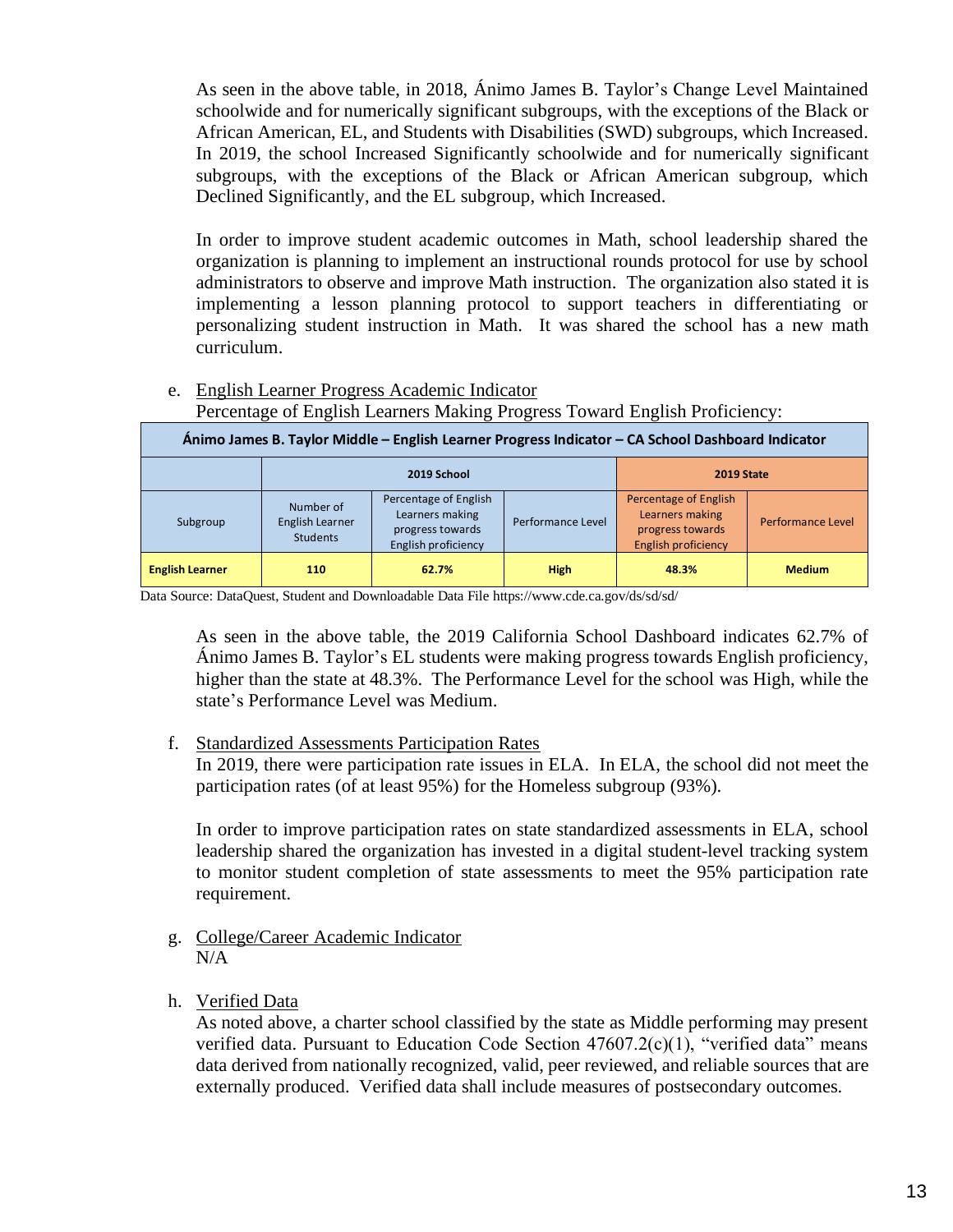Per the *LAUSD Policy and Procedures for Charter Schools,* until such time that the State Board of Education adopts a pupil-level academic growth measure, for the purposes of this Policy and Procedures, the District defines "one year's progress" as growth in achievement in ELA and Math from one academic year to the next. The District's expectation is that a charter school demonstrates either the same or higher growth levels as schools serving similar student populations, for each year of the charter school's current term of the charter (e.g., seven-year, six-year, five-year, or two-year term). Until such time that the State Board of Education provides postsecondary outcome data, charter schools may submit verified data specific to college enrollment, persistence, and completion rates, equal to similar peers, at the time of the submission of the renewal petition. Charter schools submitting verified data for this purpose must provide a clear explanation as to its alignment with the requirements in the *LAUSD Policy and Procedures for Charter Schools.*

Ánimo James B. Taylor Charter Middle provided CORE data in ELA and Math, Curriculum Associates iReady assessment data in Math, and Houghton Mifflin Harcourt (HMH) Reading Inventory assessment data in ELA, which aligns with the above noted definition of verified data.

Per the CORE Academic Growth Model, results are reported on a 0-100 Student Growth Percentile (SGP) scale. On this scale "50" represents students growing at an average rate compared to students with similar test histories and characteristics from across CORE Districts. Numbers higher than "50" represent students growing at a rate faster than average and numbers lower than "50" represent students growing at a rate slower than average (https://coredistricts.org/faqs).

Based on the CORE data provided, in ELA in 2016-2017 and 2018-2019, the school grew at a rate faster than average, but in 2017-2018 the school grew at a rate slower than average. In Math, in 2016-2017 and 2017-2018 the school grew at a rate slower than average, but in 2018-2019 the school grew at a rate faster than average.

The school also submitted, iReady data for Math from 2016-2017 through 2019-2020, which demonstrated that the school and the majority of subgroups met the expected/average progress for each year in school.

In reviewing all the verified data submitted by the school, despite meeting expected growth in Math every year based on the iReady assessments, and in ELA with the HMH Reading Inventory, there were inconsistencies in SGP growth levels in ELA and Math, thereby not providing clear and convincing evidence of measurable increases in academic achievement, as defined by at least one year's progress for each year in school.

### i. Postsecondary Outcomes [HS only] N/A

### j. Local Indicators

Staff also considered the Local Indicators (i.e. Basic: Teachers, Instructional Materials, Facilities; Implementation of Academic Standards; Parent and Family Engagement; Local Climate Survey; Access to a Broad Course of Study) and all are reported as Met.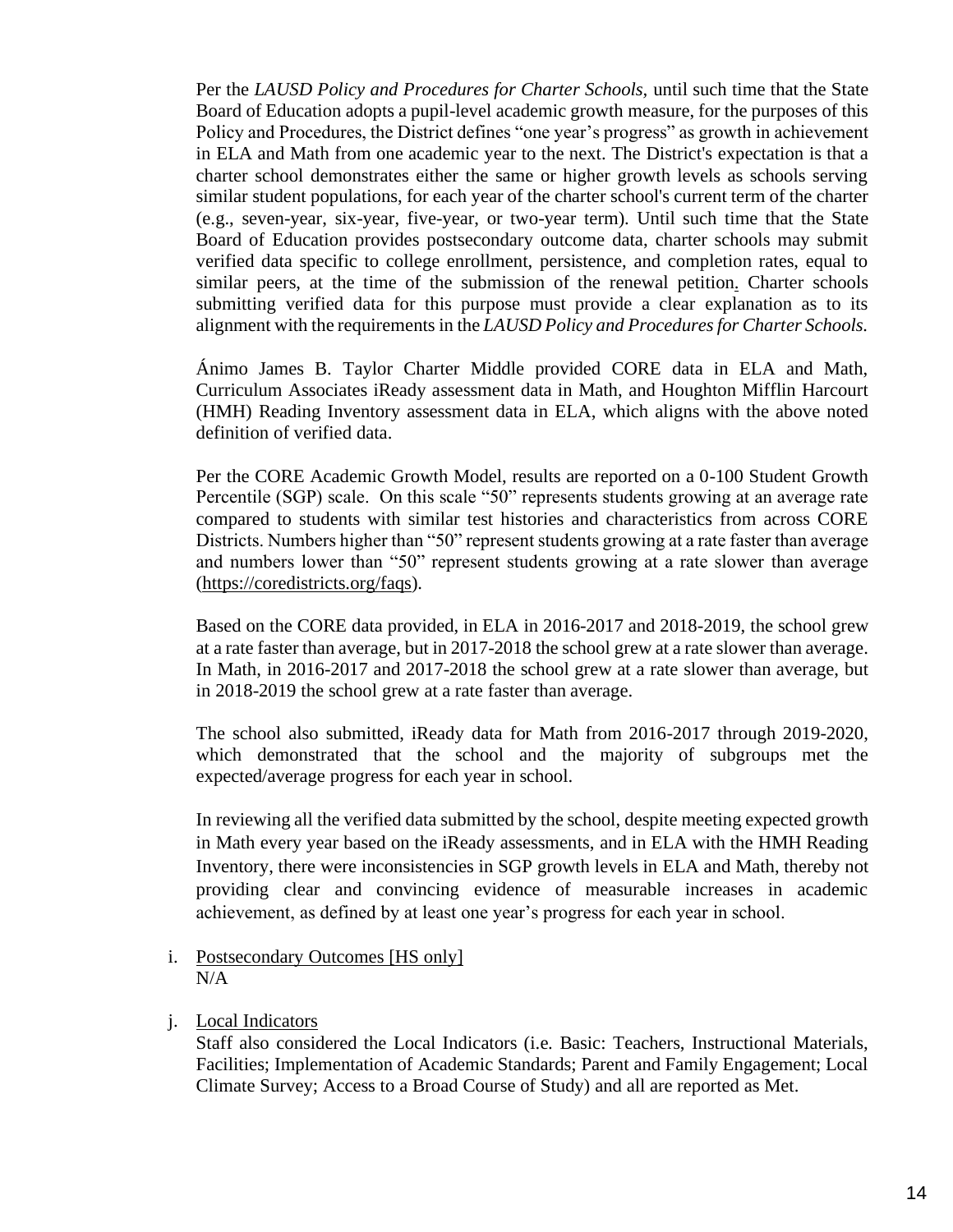### k. "May Deny" Analysis for Middle Performing Charter Schools [if applicable]

Following the review of the foregoing performance data for this charter school placing a greater weight on academic performance on the California School Dashboard, and considering verified data provided by the charter school, staff determined that the school's performance in the areas of English Language Arts and Math require further review. Pursuant to the applicable renewal criteria for middle performing schools, staff proceeded to the step of considering the "may deny" conditions to complete the review of academic achievement.

The LAUSD Board may deny a renewal petition satisfying the middle performing criteria pursuant to section 47607.2(b) upon making each of the following written factual findings: 1) The charter school has failed to meet or make sufficient progress toward meeting standards that provide a benefit to pupils of the school; 2) The closure of the charter school is in the best interest of the pupils; and, 3) The decision provided greater weight to the performance on the measurements of academic performance. a. When determining whether to deny a renewal petition under prong 1 or 2, LAUSD will consider the full oversight record of the charter school, providing greater weight to performance on the measurements of academic performance. This consideration will include a comparison to Resident Schools' performance on the measurements of academic performance (e.g. reclassification rates, Long-term English Learner (LTEL) rates, and percentage of students Met or Exceeded Standards as measured on the California Assessment of Student Performance and Progress (CAASPP) as compared to the state averages, California School Dashboard data, four-year cohort graduation rates).

|                                                                                                   | ЕЕЛ І БІЗКІНСС ПОПІ ВКІНСІГСІ ВСПОВІВІСЬ АНС КОЗГАСНІ ВСПОВІЗ ІВІСІНІЯ. |               |                                   |                                      |                   |                                   |  |  |  |  |
|---------------------------------------------------------------------------------------------------|-------------------------------------------------------------------------|---------------|-----------------------------------|--------------------------------------|-------------------|-----------------------------------|--|--|--|--|
| Ánimo James B. Taylor Middle - (ELA) Academic Indicator -<br><b>CA School Dashboard Indicator</b> |                                                                         |               |                                   |                                      |                   |                                   |  |  |  |  |
| 2018<br>2019                                                                                      |                                                                         |               |                                   |                                      |                   |                                   |  |  |  |  |
| Subgroup                                                                                          | Number of<br>Students with<br><b>Scores</b>                             | 2018 Color    | School 2018<br><b>Average DFS</b> | Number of<br>Students with<br>Scores | 2019<br>Color     | School 2019<br><b>Average DFS</b> |  |  |  |  |
| <b>All Students</b>                                                                               | 444                                                                     | <b>Orange</b> | $-63.1$                           | 450                                  | Yellow<br>$-43.9$ |                                   |  |  |  |  |
| <b>Resident Schools</b><br>Median                                                                 | $-70.8$<br>478<br>$-78.9$<br>489<br><b>Orange</b><br>Orange             |               |                                   |                                      |                   |                                   |  |  |  |  |

#### Resident Schools Analysis

ELA Distance from Standard Schoolwide and Resident Schools Median:

Data Source: DataQuest, Student and Downloadable Data Fil[e https://www.cde.ca.gov/ds/sd/sd/](https://www.cde.ca.gov/ds/sd/sd/)

As seen in the above table, when comparing Ánimo James B. Taylor to the Resident Schools Median (RSM) in ELA, the school's data indicates that its student performance on California School Dashboard, in 2018 and 2019, was higher than the RSM when measuring DFS.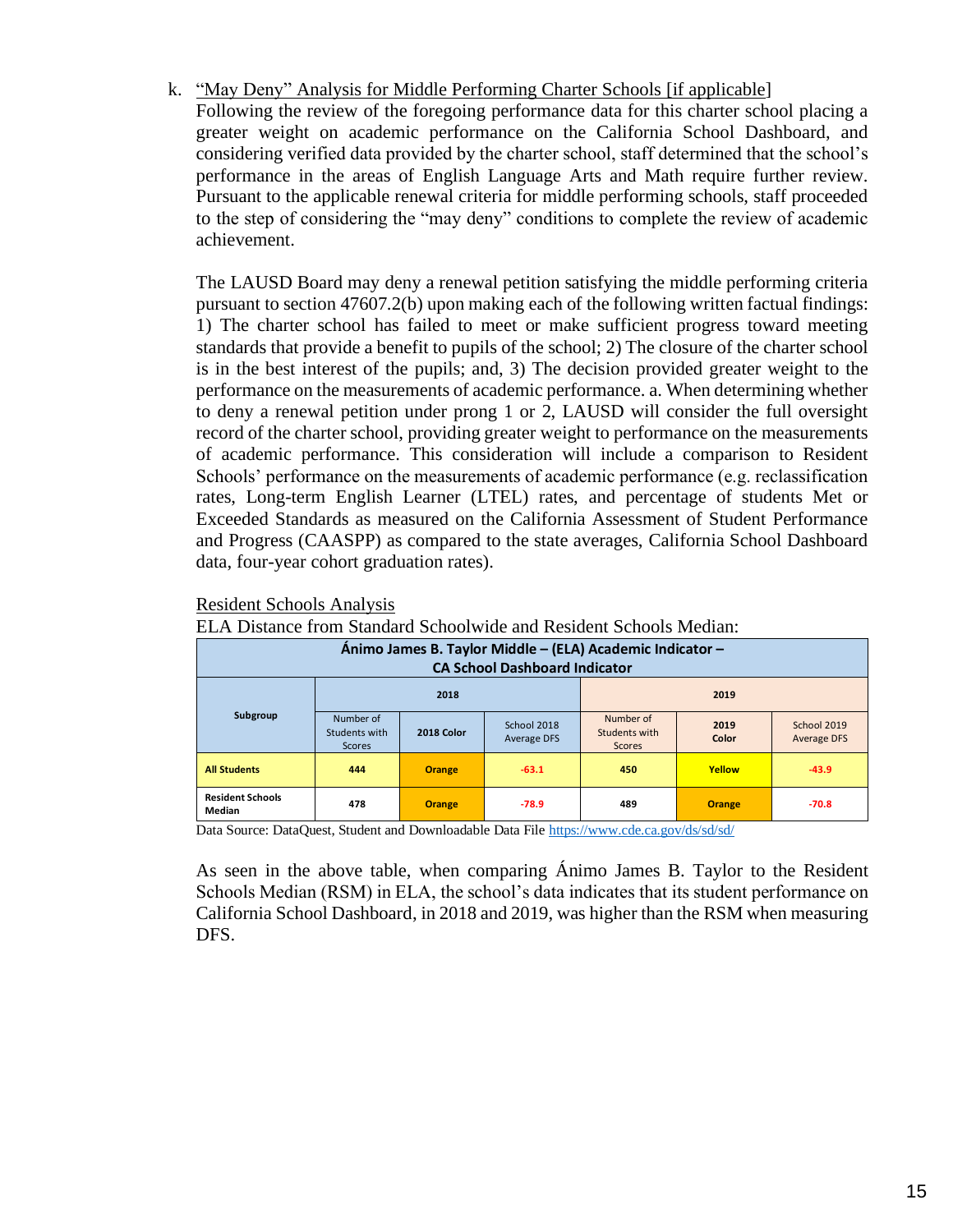|                                      | LLA Change Level Schoolwrue and resident Schools Median.                                          |               |        |                   |                                             |               |        |                                          |  |  |  |
|--------------------------------------|---------------------------------------------------------------------------------------------------|---------------|--------|-------------------|---------------------------------------------|---------------|--------|------------------------------------------|--|--|--|
|                                      | Ánimo James B. Taylor Middle - (ELA) Academic Indicator -<br><b>CA School Dashboard Indicator</b> |               |        |                   |                                             |               |        |                                          |  |  |  |
|                                      | 2018<br>2019                                                                                      |               |        |                   |                                             |               |        |                                          |  |  |  |
| Subgroup                             | Number of<br><b>Students</b><br>with<br><b>Scores</b>                                             | 2018 Color    | Change | Change Level      | Number of<br><b>Students</b><br>with Scores | 2019 Color    | Change | <b>Change Level</b>                      |  |  |  |
| All<br><b>Students</b>               | 444                                                                                               | <b>Orange</b> | $-2.8$ | <b>Maintained</b> | 450                                         | Yellow        | 19.2   | <b>Increased</b><br><b>Significantly</b> |  |  |  |
| Resident<br><b>Schools</b><br>Median | 478                                                                                               | <b>Orange</b> | 11.6   | <b>Increased</b>  | 489                                         | <b>Orange</b> | 5.7    | <b>Increased</b>                         |  |  |  |

### ELA Change Level Schoolwide and Resident Schools Median:

Data Source: DataQuest, Student and Downloadable Data Fil[e https://www.cde.ca.gov/ds/sd/sd/](https://www.cde.ca.gov/ds/sd/sd/)

As seen in the above table, when comparing Ánimo James B. Taylor to the Resident Schools Median (RSM) in ELA, in 2018, the data indicates that the school Maintained in Change Level schoolwide and the RSM Increased. In 2019, Ánimo James B. Taylor Increased Significantly in Change Level schoolwide in ELA, while the RSM Increased.

Math Distance from Standard Schoolwide and Resident Schools Median:

| Ánimo James B. Taylor Middle - (Math) Academic Indicator -<br><b>CA School Dashboard Indicator</b> |                                      |                                                 |          |                                      |               |                                   |  |  |  |
|----------------------------------------------------------------------------------------------------|--------------------------------------|-------------------------------------------------|----------|--------------------------------------|---------------|-----------------------------------|--|--|--|
|                                                                                                    |                                      | 2018                                            |          |                                      | 2019          |                                   |  |  |  |
| Subgroup                                                                                           | Number of<br>Students with<br>Scores | School 2018<br>2018 Color<br><b>Average DFS</b> |          | Number of<br>Students with<br>Scores | 2019<br>Color | School 2019<br><b>Average DFS</b> |  |  |  |
| <b>All Students</b>                                                                                | 442                                  | <b>Red</b>                                      | $-122.3$ | 448                                  | Orange        | $-100.2$                          |  |  |  |
| <b>Resident Schools</b><br>Median                                                                  | 472                                  | <b>Orange</b>                                   | $-132.9$ | 487                                  | Orange        | $-124.4$                          |  |  |  |

Data Source: DataQuest, Student and Downloadable Data Fil[e https://www.cde.ca.gov/ds/sd/sd/](https://www.cde.ca.gov/ds/sd/sd/)

As seen in the above table, when comparing Ánimo James B. Taylor to the Resident Schools Median (RSM) in Math, the school's data indicates that its student performance on California School Dashboard, in 2018 and 2019, was higher than the RSM when measuring DFS.

| -0-                                                                                                |                                      |               |        |                     |                                             |               |        |                                          |  |  |  |
|----------------------------------------------------------------------------------------------------|--------------------------------------|---------------|--------|---------------------|---------------------------------------------|---------------|--------|------------------------------------------|--|--|--|
| Ánimo James B. Taylor Middle - (MATH) Academic Indicator -<br><b>CA School Dashboard Indicator</b> |                                      |               |        |                     |                                             |               |        |                                          |  |  |  |
|                                                                                                    |                                      |               | 2018   |                     |                                             | 2019          |        |                                          |  |  |  |
| Subgroup                                                                                           | Number of<br>Students<br>with Scores | 2018<br>Color | Change | <b>Change Level</b> | Number of<br>Students with<br><b>Scores</b> | 2019<br>Color | Change | <b>Change Level</b>                      |  |  |  |
| <b>All Students</b>                                                                                | 442                                  | <b>Red</b>    | 2.6    | <b>Maintained</b>   | 448                                         | <b>Orange</b> | 22.1   | <b>Increased</b><br><b>Significantly</b> |  |  |  |
| <b>Resident Schools</b><br>Median                                                                  | 472                                  | <b>Orange</b> | 5.0    | <b>Increased</b>    | 487                                         | <b>Orange</b> | 14.4   | <b>Increased</b><br><b>Significantly</b> |  |  |  |

Math Change Level Schoolwide and Resident Schools Median:

Data Source: DataQuest, Student and Downloadable Data File https://www.cde.ca.gov/ds/sd/sd/

As seen in the above table, when comparing Ánimo James B. Taylor to the Resident Schools Median (RSM) in Math, in 2018, the data indicates that the school Maintained in Change Level schoolwide, while the RSM Increased. In 2019, Ánimo James B. Taylor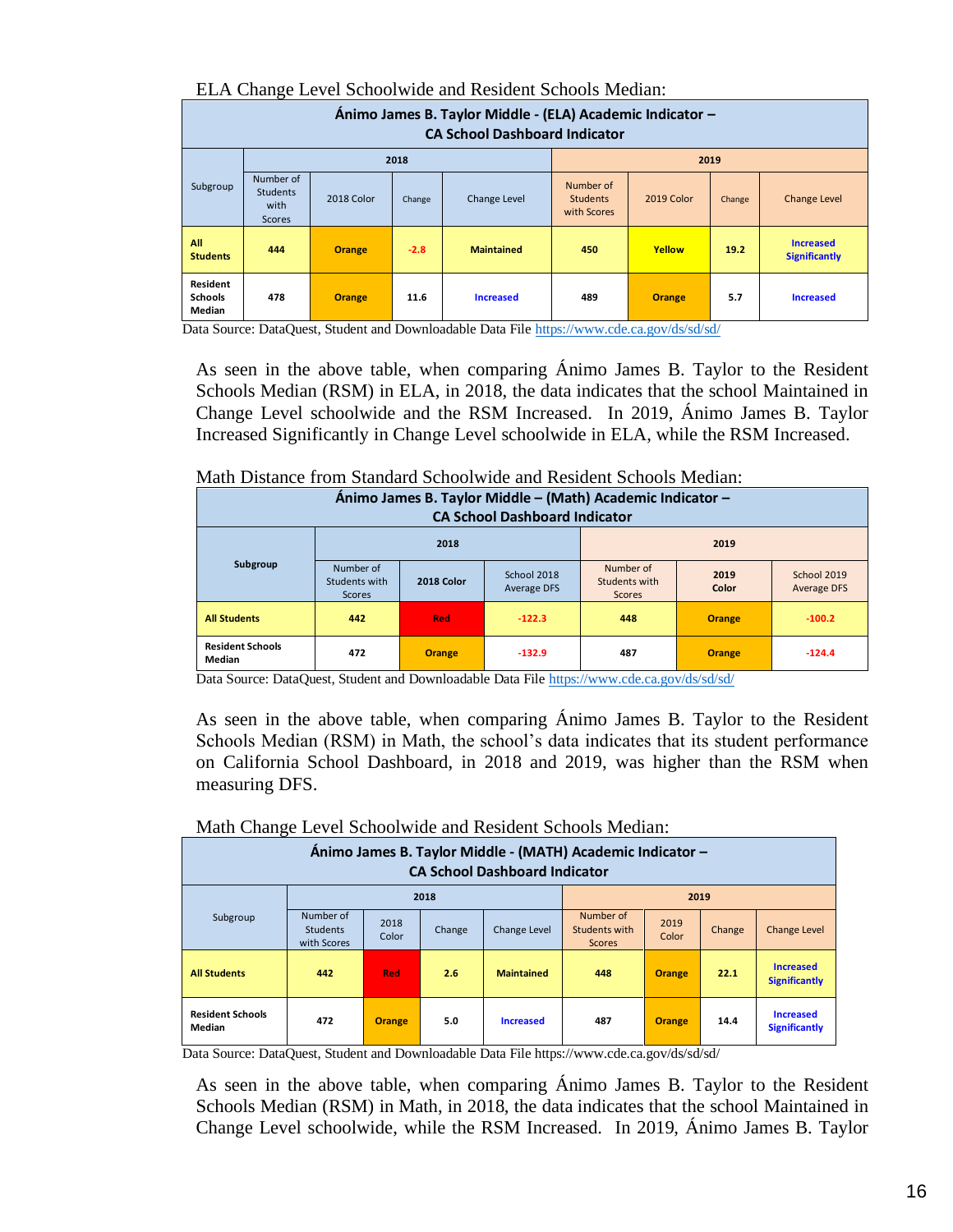Increased Significantly in Change Level schoolwide in Math, while the RSM also Increased Significantly.

### ELA Smarter Balanced Assessment Data:

| Ánimo James B. Taylor Middle - ELA CAASPP Compared to Resident Schools Median |                                       |                                      |                                       |                                      |             |  |  |  |  |  |
|-------------------------------------------------------------------------------|---------------------------------------|--------------------------------------|---------------------------------------|--------------------------------------|-------------|--|--|--|--|--|
| 2017-18<br>2018-19                                                            |                                       |                                      |                                       |                                      |             |  |  |  |  |  |
|                                                                               |                                       | <b>School</b>                        |                                       | <b>School</b>                        | Change from |  |  |  |  |  |
|                                                                               | <b>Students with</b><br><b>Scores</b> | <b>Met or Exceeded</b><br>Percentage | <b>Students with</b><br><b>Scores</b> | <b>Met or Exceeded</b><br>Percentage | 2018-19     |  |  |  |  |  |
| <b>All Students</b>                                                           | 460                                   | 23.70%                               | 462                                   | 31.60%                               | 7.90%       |  |  |  |  |  |
| <b>Resident Schools Median</b>                                                | 555                                   | 20.25%                               | 554                                   | 24.40%                               | 4.15%       |  |  |  |  |  |

Met or Exceeded Percentages

Data Source: California Assessment of Student Performance and Progress (CAASPP) Research Data Files. https://caasppelpac.cde.ca.gov/caaspp/ResearchFileList?ps=true&lstTestYear=2019&lstTestType=B&lstCounty=00&lstDistrict=00000&lst School=0000000

> As indicated in the above table, when comparing the school to the Resident Schools Median (RSM) in ELA, Ánimo James B. Taylor's data indicates that its student performance on CAASPP Met or Exceeded Percentage, in both 2018 and 2019, was higher than the RSM.

Math Smarter Balanced Assessment Data Met or Exceeded Percentages:

| Ánimo James B. Taylor Middle - Math CAASPP Compared to Resident Schools Median |                                       |                                      |                                       |                                      |             |  |  |  |  |  |
|--------------------------------------------------------------------------------|---------------------------------------|--------------------------------------|---------------------------------------|--------------------------------------|-------------|--|--|--|--|--|
|                                                                                |                                       | 2017-18                              |                                       | 2018-19                              |             |  |  |  |  |  |
|                                                                                |                                       | <b>School</b>                        |                                       | <b>School</b>                        | Change from |  |  |  |  |  |
|                                                                                | <b>Students with</b><br><b>Scores</b> | <b>Met or Exceeded</b><br>Percentage | <b>Students with</b><br><b>Scores</b> | <b>Met or Exceeded</b><br>Percentage | 2018-19     |  |  |  |  |  |
| <b>All Students</b>                                                            | 458                                   | 9.17%                                | 464                                   | 16.59%                               | 7.42%       |  |  |  |  |  |
| <b>Resident Schools Median</b>                                                 | 551                                   | 12.89%                               | 564                                   | 11.96%                               | $-0.93%$    |  |  |  |  |  |

Data Source: California Assessment of Student Performance and Progress (CAASPP) Research Data Files. https://caasppelpac.cde.ca.gov/caaspp/ResearchFileList?ps=true&lstTestYear=2019&lstTestType=B&lstCounty=00&lstDistrict=00000&ls tSchool=0000000

> As indicated in the above table, when comparing the school to the Resident Schools Median (RSM) in Math, Ánimo James B. Taylor's data indicates that its student performance on CAASPP Met or Exceeded Percentage, in 2018, was lower than the RSM, but, in 2019, was higher than the RSM.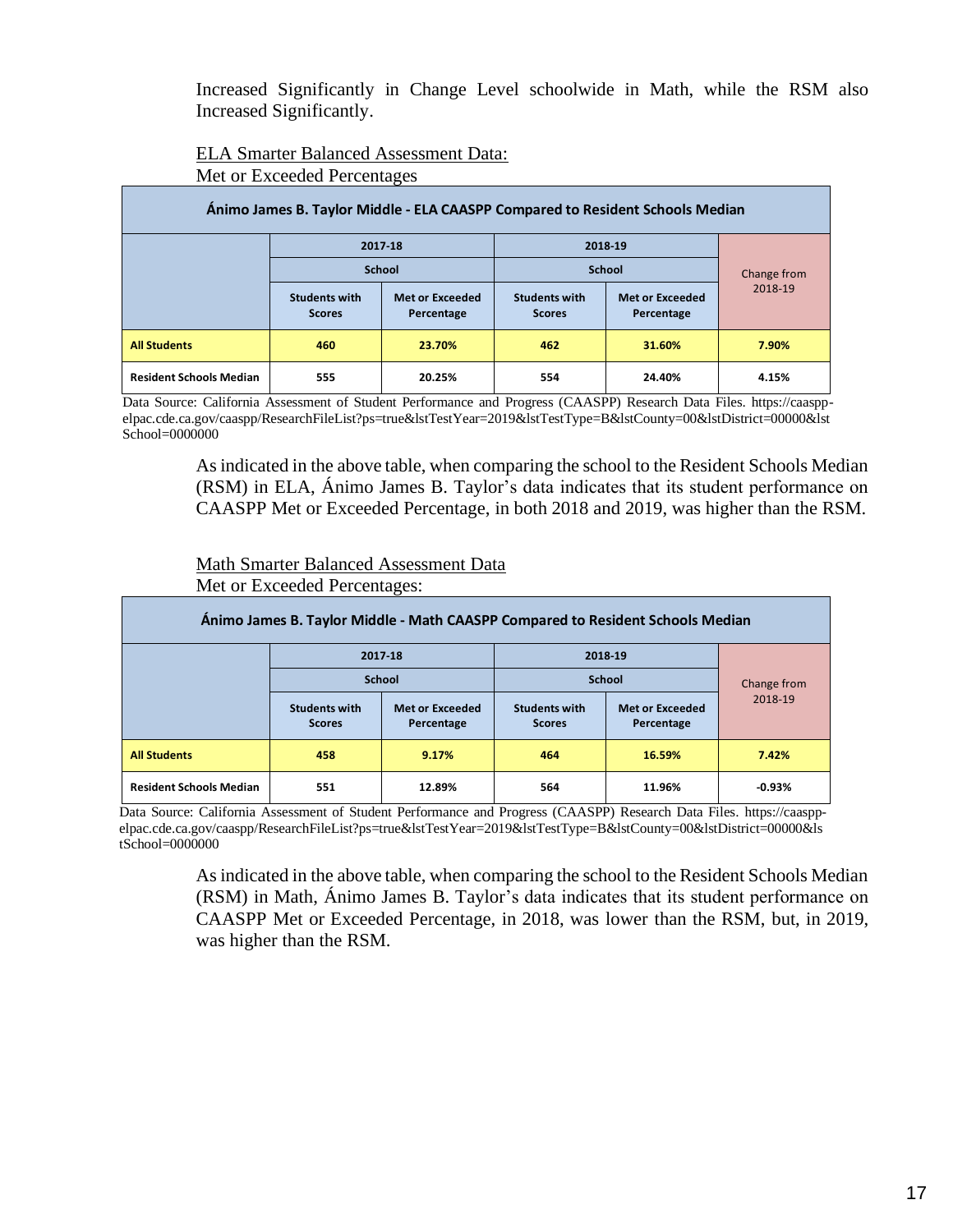l. Suspension Rate Indicator

Percentage of Students Suspended At Least Once Schoolwide and Numerically Significant Subgroups:

|                                      | Animo James B. Taylor Middle - Suspension Rate Indicator - CA School Dashboard Indicator |               |                                                              |                                                                    |                                                 |                                        |               |                                                              |                                                                    |                                                 |  |  |  |
|--------------------------------------|------------------------------------------------------------------------------------------|---------------|--------------------------------------------------------------|--------------------------------------------------------------------|-------------------------------------------------|----------------------------------------|---------------|--------------------------------------------------------------|--------------------------------------------------------------------|-------------------------------------------------|--|--|--|
| Subgroup                             | <b>Number</b><br>of<br><b>Students</b>                                                   | 2018<br>Color | School 2018<br><b>Students</b><br>suspended<br>at least once | <b>State 2018</b><br><b>Students</b><br>suspended<br>at least once | School to<br>State<br>Suspensions<br>Comparison | <b>Number</b><br>of<br><b>Students</b> | 2019<br>Color | School 2019<br><b>Students</b><br>suspended<br>at least once | <b>State 2019</b><br><b>Students</b><br>suspended<br>at least once | School to<br>State<br>Suspensions<br>Comparison |  |  |  |
| <b>All Students</b>                  | 493                                                                                      | Yellow        | 8.9%                                                         | 3.5%                                                               | <b>Higher</b>                                   | 493                                    | <b>Blue</b>   | 1.8%                                                         | 3.4%                                                               | <b>Lower</b>                                    |  |  |  |
| <b>Black or African</b><br>American  | 45                                                                                       | <b>Red</b>    | 26.7%                                                        | 9.4%                                                               | Higher                                          | 41                                     | Green         | 2.4%                                                         | 8.8%                                                               | Lower                                           |  |  |  |
| English Learner                      | 153                                                                                      | Green         | 5.2%                                                         | 3.0%                                                               | Higher                                          | 131                                    | <b>Green</b>  | 1.5%                                                         | 3.1%                                                               | Lower                                           |  |  |  |
| Latino                               | 445                                                                                      | <b>Green</b>  | 7.0%                                                         | 3.6%                                                               | Higher                                          | 452                                    | <b>Blue</b>   | 1.8%                                                         | 3.5%                                                               | Lower                                           |  |  |  |
| Socioeconomically<br>Disadvantaged   | 488                                                                                      | Yellow        | 9.0%                                                         | 4.4%                                                               | Higher                                          | 488                                    | <b>Blue</b>   | 1.8%                                                         | 4.3%                                                               | Lower                                           |  |  |  |
| Students with<br><b>Disabilities</b> | 56                                                                                       | <b>Red</b>    | 14.3%                                                        | 6.8%                                                               | Higher                                          | 53                                     | Green         | 1.9%                                                         | 6.2%                                                               | Lower                                           |  |  |  |

#### Schoolwide and Numerically Significant Subgroups

Data Source: DataQuest, Student and Downloadable Data File https://www.cde.ca.gov/ds/sd/sd/

As indicated in the above table, in 2018, Ánimo James B. Taylor was higher than the state schoolwide and for numerically significant subgroups. In 2019, the school was lower than the state schoolwide and for numerically significant subgroups.

| Animo James B. Taylor Middle - Suspension Rate Indicator - CA School Dashboard Indicator |                                 |               |          |                                         |                        |                        |                                        |               |          |                                         |                               |                     |
|------------------------------------------------------------------------------------------|---------------------------------|---------------|----------|-----------------------------------------|------------------------|------------------------|----------------------------------------|---------------|----------|-----------------------------------------|-------------------------------|---------------------|
| Subgroup                                                                                 | Number<br>of<br><b>Students</b> | 2018<br>Color | Change   | Change<br>Level                         | <b>State</b><br>Change | <b>Change</b><br>Level | <b>Number</b><br>of<br><b>Students</b> | 2019<br>Color | Change   | Change<br>Level                         | <b>State</b><br><b>Change</b> | <b>Change Level</b> |
| <b>All Students</b>                                                                      | 493                             | Yellow        | $-7.8%$  | <b>Declined</b><br><b>Significantly</b> | $-0.1%$                | <b>Maintained</b>      | 493                                    | <b>Blue</b>   | $-7.1%$  | <b>Declined</b><br><b>Significantly</b> | $-0.1%$                       | <b>Maintained</b>   |
| <b>Black or African</b><br>American                                                      | 45                              | <b>Red</b>    | 0.3%     | Increased                               | 0.4%                   | <b>Declined</b>        | 41                                     | Green         | $-24.2%$ | <b>Declined</b>                         | $-0.6%$                       | <b>Declined</b>     |
| English Learner                                                                          | 153                             | <b>Green</b>  | $-11.1%$ | <b>Declined</b><br>Significantly        | $-0.1%$                | Maintained             | 131                                    | Green         | $-3.7%$  | <b>Declined</b>                         | 0.1%                          | Maintained          |
| Latino                                                                                   | 445                             | Green         | $-8.1%$  | <b>Declined</b><br>Significantly        | $-0.1%$                | Maintained             | 452                                    | <b>Blue</b>   | $-5.2%$  | <b>Declined</b><br>Significantly        | $-0.1%$                       | Maintained          |
| Socioeconomically<br>Disadvantaged                                                       | 488                             | Yellow        | $-7.8%$  | <b>Declined</b><br>Significantly        | $-0.2%$                | Maintained             | 488                                    | <b>Blue</b>   | $-7.2%$  | <b>Declined</b><br>Significantly        | $-0.1%$                       | Maintained          |
| Students with<br><b>Disabilities</b>                                                     | 56                              | Red           | 14.3%    | Increased                               | 0.3%                   | <b>Declined</b>        | 53                                     | Green         | $-12.4%$ | <b>Declined</b>                         | $-0.6%$                       | <b>Declined</b>     |

Change Level Schoolwide and Numerically Significant Subgroups

Data Source: DataQuest, Student and Downloadable Data File https://www.cde.ca.gov/ds/sd/sd/

As seen in the above table, in 2018, Ánimo James B. Taylor's Change Level Declined Significantly schoolwide and for numerically significant subgroups, with the exceptions of the Black or African American and Students with Disabilities (SWD) subgroups, which Increased. In 2019, the school Declined Significantly schoolwide and for numerically significant subgroups, with the exceptions of the Black or African American, EL, and SWD subgroups, which Declined.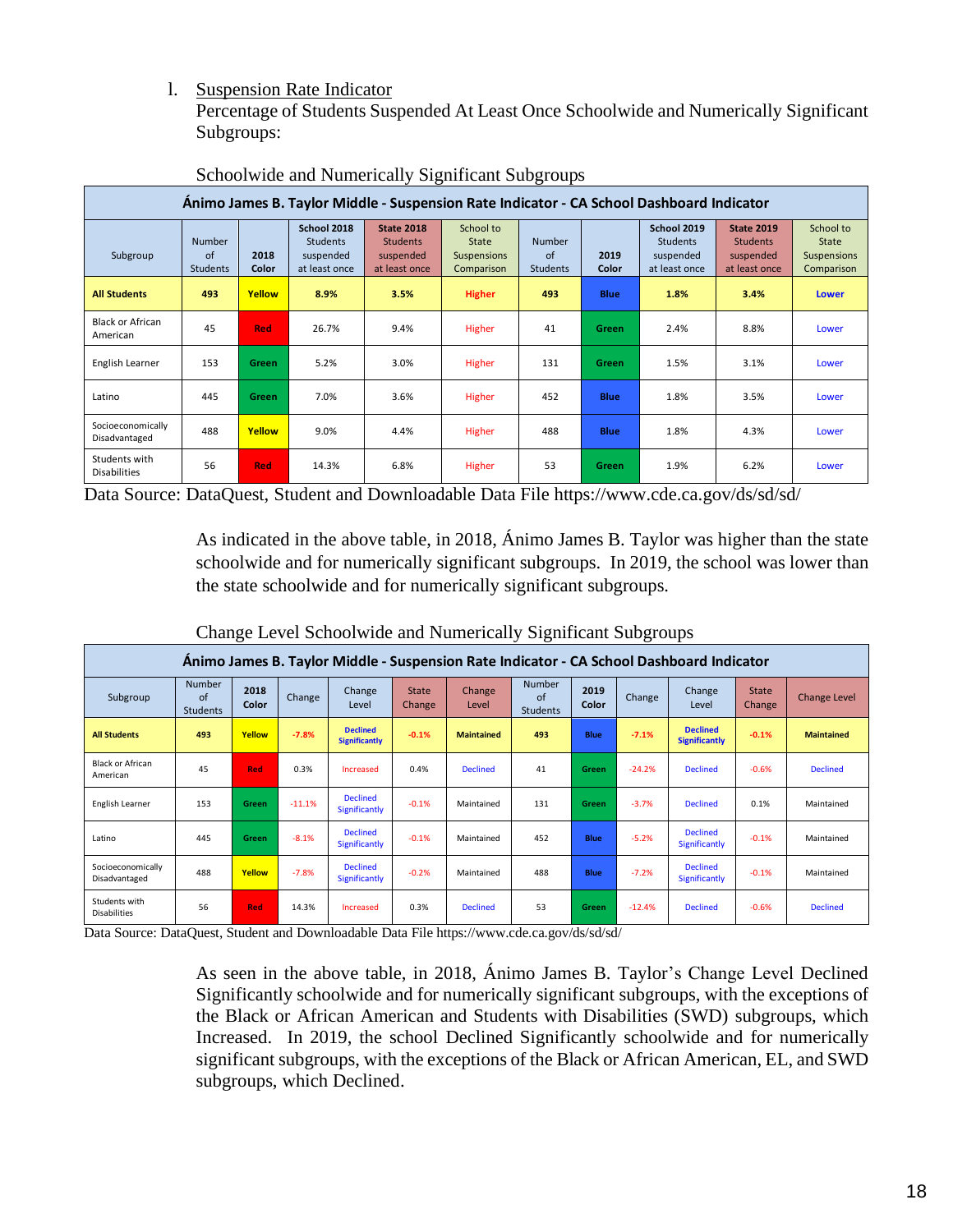### m. Graduation Rate Indicator [HS only] N/A

| ▱<br>$\sqrt{2}$<br>⊂                                                     |                                                           |               |                                                     |                                                           |                                                                |                                                           |               |                                                            |                                                           |                                                                |  |
|--------------------------------------------------------------------------|-----------------------------------------------------------|---------------|-----------------------------------------------------|-----------------------------------------------------------|----------------------------------------------------------------|-----------------------------------------------------------|---------------|------------------------------------------------------------|-----------------------------------------------------------|----------------------------------------------------------------|--|
| Ánimo James B. Taylor Middle – Chronic Absenteeism – CA School Dashboard |                                                           |               |                                                     |                                                           |                                                                |                                                           |               |                                                            |                                                           |                                                                |  |
| Subgroup                                                                 | Number of<br>students<br>enrolled<br>who meet<br>criteria | 2018<br>Color | School 2018<br>Chronic<br>Absenteeism<br>Percentage | <b>State 2018</b><br>Chronic<br>Absenteeism<br>Percentage | School to<br><b>State Chronic</b><br>Absenteeism<br>Comparison | Number of<br>students<br>enrolled<br>who meet<br>criteria | 2019<br>Color | <b>School 2019</b><br>Chronic<br>Absenteeism<br>Percentage | <b>State 2019</b><br>Chronic<br>Absenteeism<br>Percentage | School to<br><b>State Chronic</b><br>Absenteeism<br>Comparison |  |
| <b>All Students</b>                                                      | 478                                                       | <b>Red</b>    | 10.7%                                               | 9.0%                                                      | <b>Higher</b>                                                  | 481                                                       | Green         | 9.6%                                                       | 10.1%                                                     | Lower                                                          |  |
| <b>Black or African</b><br>American                                      | 44                                                        | <b>Red</b>    | 20.5%                                               | 17.9%                                                     | Higher                                                         | 40                                                        | Green         | 10.0%                                                      | 20.6%                                                     | Lower                                                          |  |
| English Learner                                                          | 147                                                       | <b>Orange</b> | 9.5%                                                | 8.6%                                                      | Higher                                                         | 127                                                       | <b>Orange</b> | 15.0%                                                      | 9.9%                                                      | Higher                                                         |  |
| Latino                                                                   | 431                                                       | <b>Orange</b> | 9.5%                                                | 9.7%                                                      | Lower                                                          | 441                                                       | Yellow        | 9.5%                                                       | 11.0%                                                     | Lower                                                          |  |
| Socioeconomically<br>Disadvantaged                                       | 474                                                       | <b>Red</b>    | 10.8%                                               | 11.4%                                                     | Lower                                                          | 476                                                       | Green         | 9.7%                                                       | 12.9%                                                     | Lower                                                          |  |
| Students with<br><b>Disabilities</b>                                     | 55                                                        | <b>Orange</b> | 10.9%                                               | 15.1%                                                     | Lower                                                          | 51                                                        | <b>Orange</b> | 15.7%                                                      | 16.3%                                                     | Lower                                                          |  |

### n. Chronic Absenteeism Indicator:

Percentage Schoolwide and Numerically Significant Subgroups

Data Source: DataQuest, Student and Downloadable Data File https://www.cde.ca.gov/ds/sd/sd/

As seen in the above table, in 2018, Ánimo James B. Taylor was higher than the state schoolwide and for the Black or African American and English Learner subgroups. The Latino, Socioeconomically Disadvantaged, and Students with Disabilities subgroups were lower. In 2019, the school was lower than the state schoolwide and for numerically significant subgroups, with the exception of the EL subgroup, which was higher.

| Animo James B. Taylor Middle- Chronic Absenteeism - CA School Dashboard |                                                           |               |        |                                          |                        |                   |                                                           |               |          |                 |                        |                  |
|-------------------------------------------------------------------------|-----------------------------------------------------------|---------------|--------|------------------------------------------|------------------------|-------------------|-----------------------------------------------------------|---------------|----------|-----------------|------------------------|------------------|
| Subgroup                                                                | Number of<br>students<br>enrolled<br>who meet<br>criteria | 2018<br>Color | Change | Change<br>Level                          | <b>State</b><br>Change | Change<br>Level   | Number of<br>students<br>enrolled<br>who meet<br>criteria | 2019<br>Color | Change   | Change Level    | <b>State</b><br>Change | Change<br>Level  |
| <b>All Students</b>                                                     | 478                                                       | Red           | 5.0%   | <b>Increased</b><br><b>Significantly</b> | 0.3%                   | <b>Maintained</b> | 481                                                       | Green         | $-1.1%$  | <b>Declined</b> | 1.1%                   | <b>Increased</b> |
| <b>Black or African</b><br>American                                     | 44                                                        | Red           | 10.5%  | Increased                                | 1.0%                   | Increased         | 40                                                        | Green         | $-10.5%$ | <b>Declined</b> | 2.7%                   | Increased        |
| English Learner                                                         | 147                                                       | <b>Orange</b> | 5.8%   | Increased                                | 0.6%                   | Increased         | 127                                                       | <b>Orange</b> | 5.4%     | Increased       | 1.4%                   | Increased        |
| Latino                                                                  | 431                                                       | <b>Orange</b> | 4.2%   | Increased<br>Significantly               | 0.4%                   | Maintained        | 441                                                       | Yellow        | 0.0%     | Maintained      | 1.4%                   | Increased        |
| Socioeconomically<br>Disadvantaged                                      | 474                                                       | Red           | 5.0%   | Increased<br>Significantly               | 0.4%                   | Maintained        | 476                                                       | Green         | $-1.1%$  | <b>Declined</b> | 1.5%                   | Increased        |
| Students with<br><b>Disabilities</b>                                    | 55                                                        | <b>Orange</b> | 2.7%   | Increased                                | 0.4%                   | Maintained        | 51                                                        | <b>Orange</b> | 4.8%     | Increased       | 1.2%                   | Increased        |

Change Level Schoolwide and Numerically Significant Subgroups

Data Source: DataQuest, Student and Downloadable Data File https://www.cde.ca.gov/ds/sd/sd/

As seen in the above table, in 2018, Ánimo James B. Taylor's Change Level Increased Significantly schoolwide and for Latino and Socioeconomically Disadvantaged subgroups. The Black or African American, EL, and SWD subgroups Increased. In 2019, the school Declined schoolwide and for numerically significant subgroups, with the exceptions of the EL and SWD subgroups, which Increased, and the Latino subgroup, which Maintained.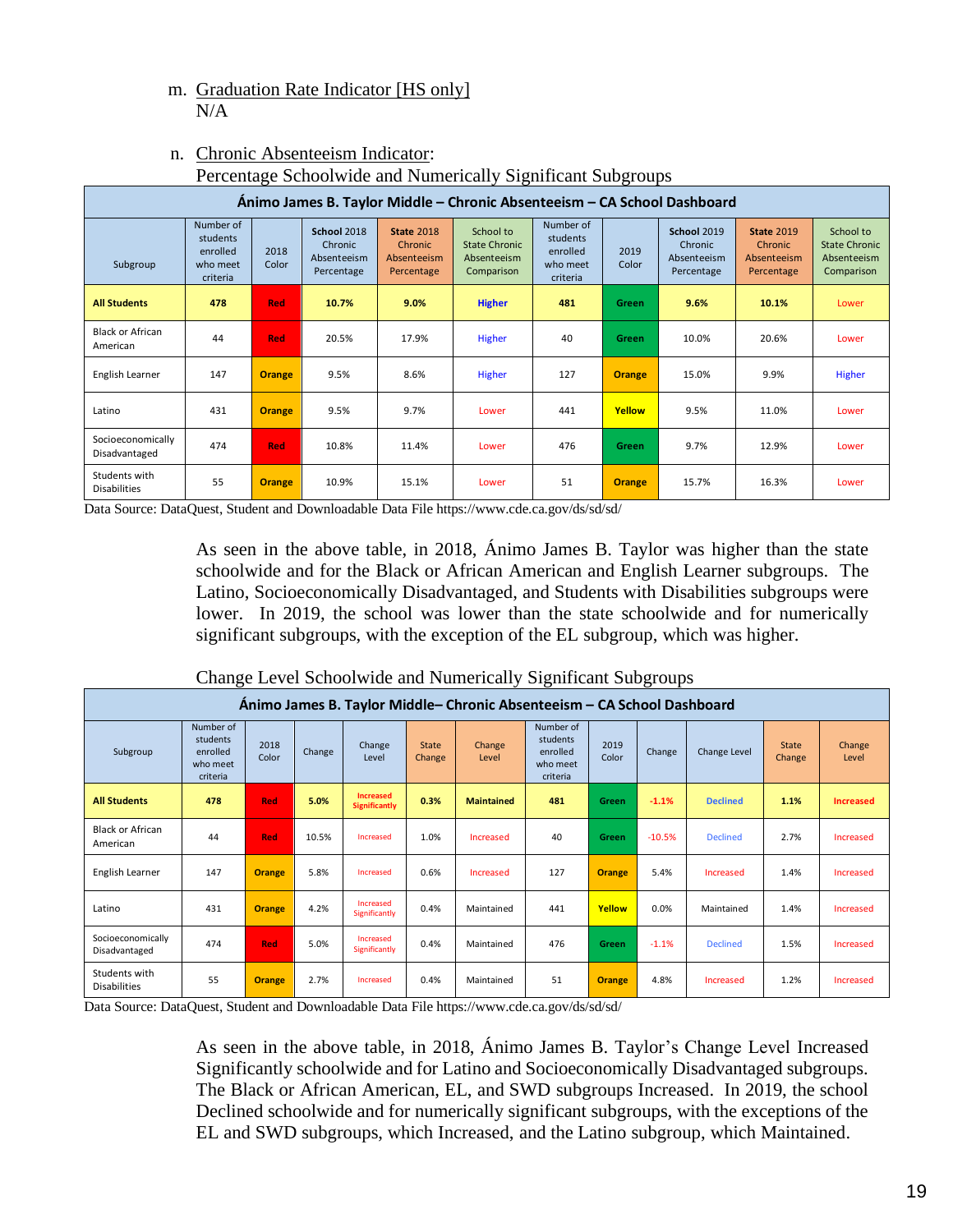In order to reduce chronic absenteeism rates, school leadership shared the school has invested in a digital attendance system providing an early warning indicator to administration regarding students who are at-risk for becoming chronically absent. School leadership also shared a case manager tracks and follows up with absent students and their families regarding attendance.

| Year          | <b>Students</b><br><b>Redesignated FEP</b> | Ánimo James B.<br><b>Taylor Middle</b> | <b>State</b> |        |  |
|---------------|--------------------------------------------|----------------------------------------|--------------|--------|--|
|               | 17-18 EL #                                 | 141                                    | 1,271,150    |        |  |
| 2018-<br>2019 | 18-19 Reclass #                            | 27                                     | 175,746      | Higher |  |
|               | <b>18-19 Reclass Rate</b>                  | 19.1%                                  | 13.8%        |        |  |
|               | 18-19 EL #                                 | 121                                    | 1,195,988    |        |  |
| 2019-<br>2020 | 19-20 Reclass $#$                          | 19                                     | 164,653      | Higher |  |
|               | <b>19-20 Reclass Rate</b>                  | 15.7%                                  | 13.8%        |        |  |

#### o. English Learner Performance: Reclassification Rates:

Data Source: Data Quest, Student and School Downloadable Data Files https://www.cde.ca.gov/ds/sd/sd/

In 2019-2020, Ánimo James B. Taylor's reclassification rate was 15.7%, which was higher than the state's reclassification rate of 13.8%. In 2018-2019, Ánimo James B. Taylor's reclassification rate of 19.1% was higher than the state's rate of 13.8%.

Ánimo James B. Taylor's reclassification criteria is as follows:

- Earn an overall score of 4 on the ELPAC
- Grade-appropriate Reading Inventory score
- Teacher approval and/or earn a grade of C or higher in most recent English course
- Parent or guardian must approve in writing, face-to-face meeting, or phone call

| <b>English</b><br><b>Learners</b> |                   |                              | 2018-2019         |              |                   |                              | 2019-2020         |         |
|-----------------------------------|-------------------|------------------------------|-------------------|--------------|-------------------|------------------------------|-------------------|---------|
|                                   |                   | Ánimo James B. Taylor Middle |                   | <b>State</b> |                   | Ánimo James B. Taylor Middle | <b>State</b>      |         |
|                                   | <b>Enrollment</b> | Percent                      | <b>Enrollment</b> | Percent      | <b>Enrollment</b> | Percent                      | <b>Enrollment</b> | Percent |
| At-Risk 4-5<br>Years              | 3                 | 0.9%                         | 220,738           | 9.5%         | 4                 | 1.2%                         | 130.783           | 5.7%    |
| LTEL 6+ Years                     | 113               | 33.4%                        | 342.983           | 14.7%        | 64                | 19.0%                        | 204.042           | 8.9%    |

#### Long-term English Learners and "At-Risk" Rates:

Data Source: DataQuest, Student and School Downloadable Data Files https://www.cde/ca/gov/ds/sd/sd/filesltel.asp

In 2019-2020, Ánimo James B. Taylor's percentage of Long Term English Learners (LTELs) was 19.0% (64 students), which was higher than the state's rate of 8.9%. In 2018- 2019, Ánimo James B. Taylor's percentage of LTELs was 33.4% (113 students), which was higher than the state's rate of 14.7%. In 2019-2020, Ánimo James B. Taylor's percentage of "At-Risk" English Learners (ELs) was 1.2% (four students), which was lower than the state's rate of 5.7%. In 2018-2019, Ánimo James B. Taylor's percentage of "At-Risk" ELs was 0.9% (three students), which was lower than the state's rate of 9.5%.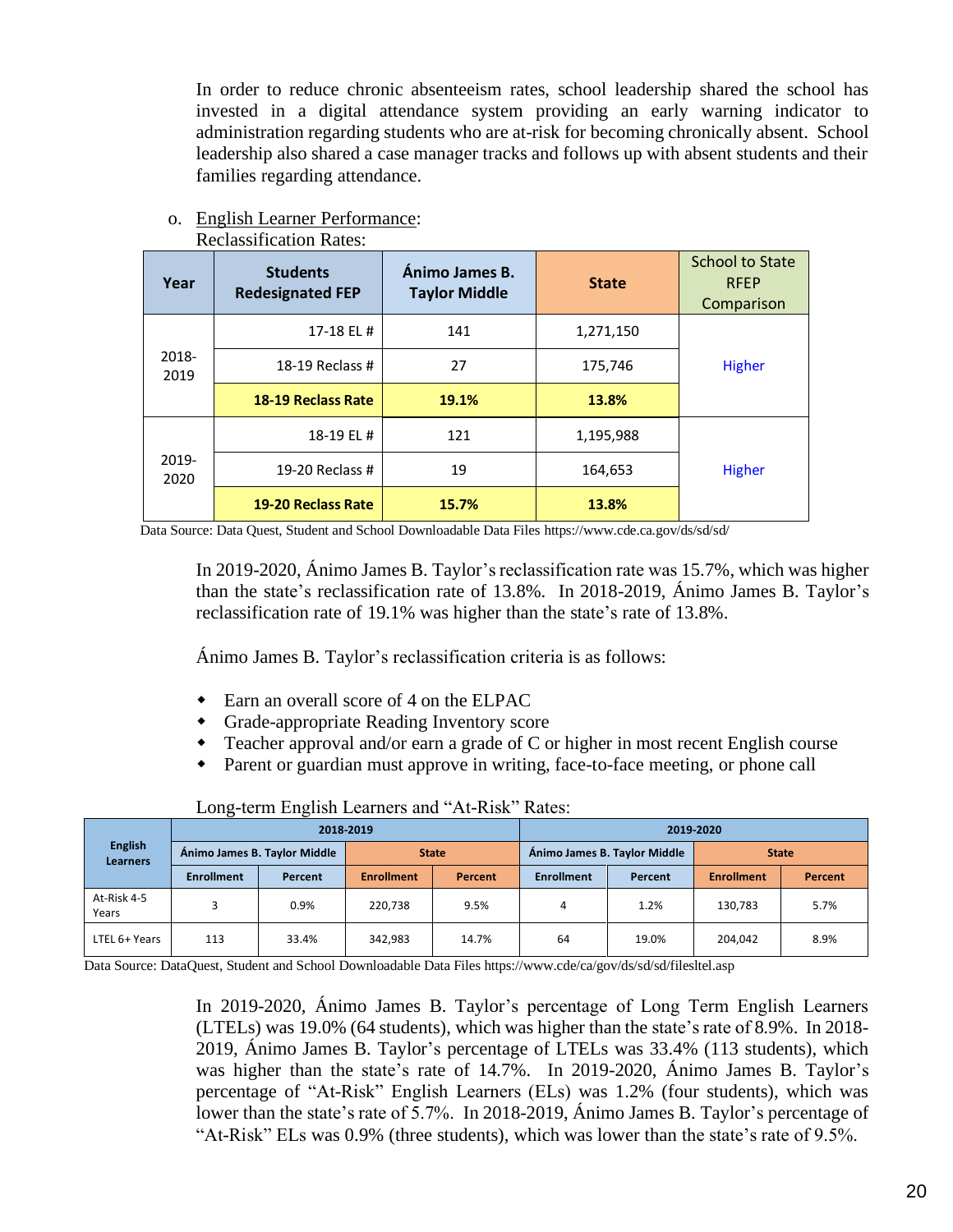In order to improve English Learner reclassification rates, school leadership shared the organization is implementing a new reclassification process for Students with Disabilities (SWD). Based on the information shared by the school, approximately 25% of English Learners (ELs) are dually identified as SWD. School leadership also shared the school will continue to provide Designated and Integrated ELD instruction and interventions for ELs.

### **2.** *Annual Oversight Results*

### **a.** *Student Achievement and Educational Performance*

Ánimo James B. Taylor has achieved the rating of *Proficient* in the category of Student Achievement and Educational Performance on its annual oversight evaluation reports for the last two years.

|                                                       | 2018-2019  | 2019-2020  |
|-------------------------------------------------------|------------|------------|
| Annual Oversight Evaluation Report Rating in Category |            |            |
| of Student Achievement and Educational Performance    | Proficient | Proficient |

\*Note: The annual oversight rating represents the Charter Schools Division staff evaluation of the school's performance as outlined in the Annual Performance-Based Oversight Visit Report on or about the date of the annual oversight visit.

### **b.** *Governance*

Ánimo James B. Taylor's record of performance and related information demonstrates that the school is likely to succeed in the area of governance.

The school has earned the rating of *Accomplished* in the category of Governance on its annual oversight evaluation reports over the past two years and has no unresolved governance issues pending.

|                                                       | 2018-2019                   | 2019-2020 |
|-------------------------------------------------------|-----------------------------|-----------|
| Annual Oversight Evaluation Report Rating in Category |                             |           |
| of <b>Governance</b>                                  | Accomplished   Accomplished |           |

\*Note: The annual oversight rating represents the Charter Schools Division staff evaluation of the school's performance as outlined in the Annual Performance-Based Oversight Visit Report on or about the date of the annual oversight visit.

### **c.** *Organizational Management, Programs, and Operations*

Ánimo James B. Taylor's record of performance and related information demonstrates that the school is likely to succeed in the area of organizational management, programs, and operations.

Ánimo James B. Taylor has achieved the ratings of *Proficient* and *Accomplished* in the category of Organization Management, Programs, and Operations on its annual oversight evaluation reports for the last two years and has no unresolved operations issues pending.

|                                                                                                                           | 2018-2019  | 2019-2020    |
|---------------------------------------------------------------------------------------------------------------------------|------------|--------------|
| Annual Oversight Evaluation Report Rating in<br>Category of Organizational Management,<br><b>Programs, and Operations</b> | Proficient | Accomplished |

\*Note: The annual oversight rating represents the Charter Schools Division staff evaluation of the school's performance as outlined in the Annual Performance-Based Oversight Visit Report on or about the date of the annual oversight visit.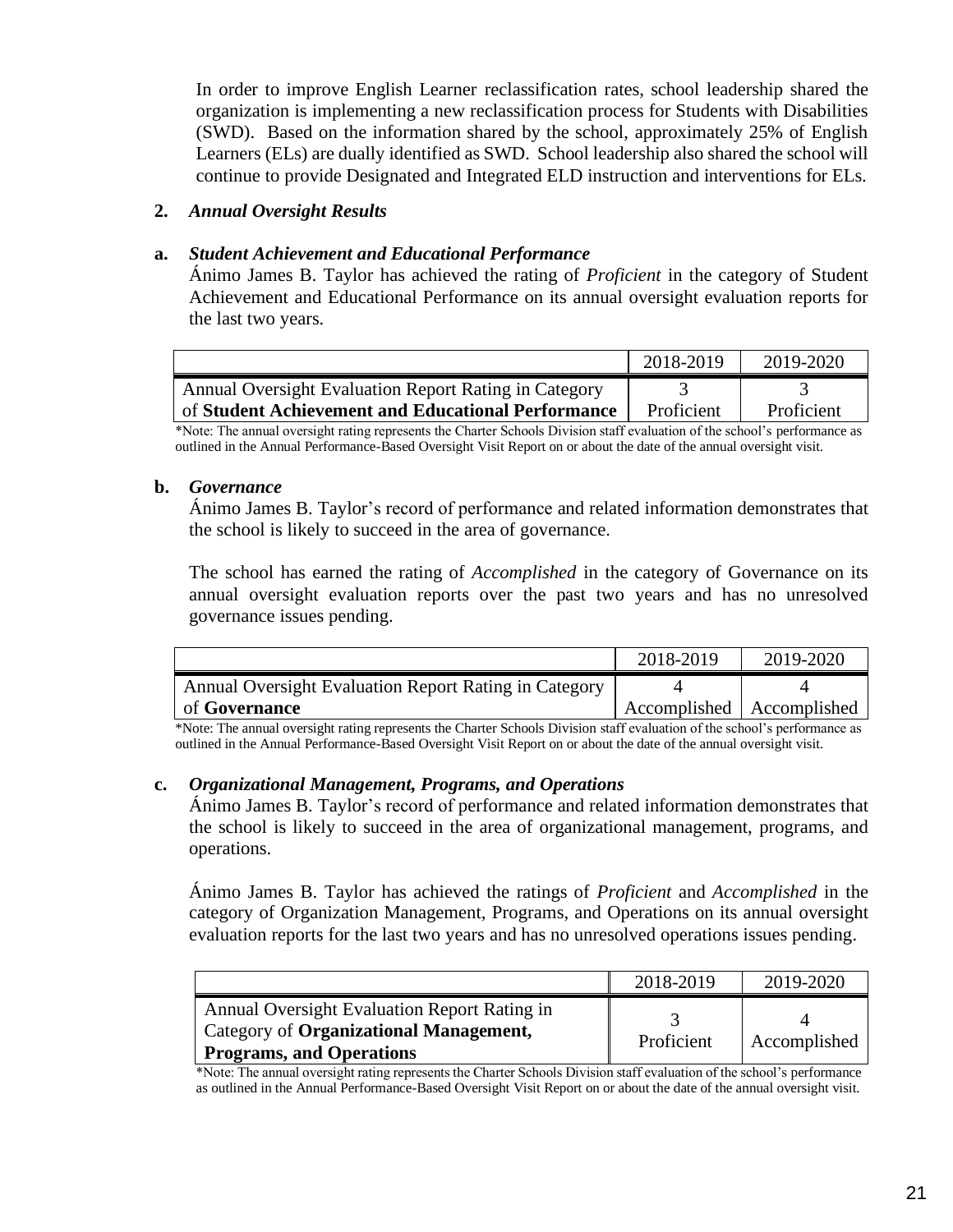|                                      | 1.         | <b>Access and Equity</b> |       |                                                               |       |                                                |                                                |          |              |          |        |                          |                                                            |                     |                                      |                            |                         |       |
|--------------------------------------|------------|--------------------------|-------|---------------------------------------------------------------|-------|------------------------------------------------|------------------------------------------------|----------|--------------|----------|--------|--------------------------|------------------------------------------------------------|---------------------|--------------------------------------|----------------------------|-------------------------|-------|
|                                      |            |                          |       |                                                               |       |                                                | 2019-2020 Enrollment by Ethnicity and Subgroup |          |              |          |        |                          |                                                            |                     |                                      |                            |                         |       |
| School                               | Enrollment | F/R Meal                 | GATE  | Native<br>Alaska<br>$\overline{\sigma}$<br>Indian<br>American | Asian | American<br>African<br>$\overline{5}$<br>Black | Learner<br>English I                           | Filipino | Foster Youth | Homeless | Latino | cation<br>Edu<br>Migrant | Pacific Islander<br>$\overline{\sigma}$<br>Native Hawaiian | <b>Vot Reported</b> | economically Disadvantaged<br>Socio- | Students with Disabilities | Races<br>or More<br>Two | White |
| Ánimo James<br><b>B.</b> Taylor      | 467        | 96.4%                    | 0.0%  | 0.0%                                                          | 0.0%  | 7.7%                                           | 26.3%                                          | 0.0%     | 0.0%         | 2.4%     | 91.6%  | 0.0%                     | 0.0%                                                       | 0.0%                | 96.8%                                | 10.3%                      | 0.6%                    | 0.0%  |
| Statewide                            | 6,163,001  | 59.3%                    | N/A   | 0.5%                                                          | 9.3%  | 5.3%                                           | 18.6%                                          | 2.4%     | 0.5%         | 3.2%     | 54.9%  | 0.8%                     | 0.4%                                                       | 0.9%                | 60.7%                                | 11.7%                      | 3.9%                    | 22.4% |
| <b>Los Angeles</b><br><b>Unified</b> | 596,937    | 80.3%                    | 10.7% | 0.2%                                                          | 3.6%  | 7.7%                                           | 20.0%                                          | 1.9%     | 0.7%         | 1.3%     | 74.1%  | 0.1%                     | 0.2%                                                       | 0.4%                | 81.5%                                | 11.4%                      | 1.6%                    | 10.3% |

Data Source: DataQuest, Student and Downloadable Data File https://www.cde.ca.gov/ds/sd/sd

|                                      |                            |                       |                  |                            |                 | 2019-2020 Enrollment by Disability |              |              |              |              |              |               |        |                         |                        |              |                     |                     |
|--------------------------------------|----------------------------|-----------------------|------------------|----------------------------|-----------------|------------------------------------|--------------|--------------|--------------|--------------|--------------|---------------|--------|-------------------------|------------------------|--------------|---------------------|---------------------|
| School                               | #<br>Enroll:<br>2019<br>ōΩ | #<br>SpEd<br>Enroll # | Enroll %<br>SpEd | High Incidence<br>$\aleph$ | % Low Incidence | AUT<br>#                           | #DB          | DEAF<br>#    | #ED          | EMD<br>#     | HOH<br>#     | $\frac{1}{4}$ | "吉     | $\overline{\circ}$<br># | SLD <sup>3</sup><br>±. | su*<br>÷     | $\overline{p}$<br># | $\overline{z}$<br># |
| Ánimo James<br><b>B.</b> Taylor      | 467                        | 48                    | 10.3%            | 91.7%                      | 8.3%            | $\overline{4}$                     | $\mathbf{0}$ | $\mathbf{0}$ | $\mathbf{0}$ | $\mathbf{0}$ | $\mathbf{0}$ | $\mathbf{0}$  | 5      | $\mathbf{0}$            | 38                     | $\mathbf{1}$ | $\mathbf{0}$        | $\mathbf{0}$        |
| Statewide                            | 6,163,001                  | 721,198               | 11.7%            | N/A                        | N/A             | N/A                                | N/A          | N/A          | N/A          | N/A          | N/A          | N/A           | N/A    | N/A                     | N/A                    | N/A          | N/A                 | N/A                 |
| <b>Los Angeles</b><br><b>Unified</b> | 607,723                    | 84,730                | 13.9%            | 69.1%                      | 31.0%           | 16,067                             | 15           | 336          | 1,569        | 5            | 1,431        | 4,271         | 10,828 | 1,970                   | 35,116                 | 12,579       | 102                 | 418                 |

#### ii. Special Education

Data Source: DataQuest, Student and Downloadable Data File https://www.cde.ca.gov/ds/sd/sd/

According to the 2019 CALPADS Fall 1 Certified Student Profile List Report, Ánimo James B. Taylor had a 10.3% Special Education enrollment, which is lower than the state's percentage of 11.7%, and lower than the District's percentage of 13.9%. The CSD has conferred with staff in the Division of Special Education and no concerns have been noted at this time.

#### iii. Additional Information

Ánimo James B. Taylor was identified in 2018 for Additional Targeted Support and Improvement (ATSI) by the state due to the Black or African American subgroup receiving three 'Red' indicators and one 'Orange' indicator on the CA School Dashboard. The school exited ATSI in 2019 as the African-American student group improved to two 'Green' indicators (Chronic Absenteeism, Suspension Rate), with one 'Orange' indicator (ELA), and one 'Red' indicator (Math).

Ánimo James B. Taylor's teachers are organized as the Asociación de Maestros Unidos, which is its own bargaining unit, but an affiliate of the California Teachers Association ("CTA"). Classified staff is represented by the Ánimo Classified Employees Association (ACEA), a CTA affiliate that is the collective bargaining unit of classified school staff.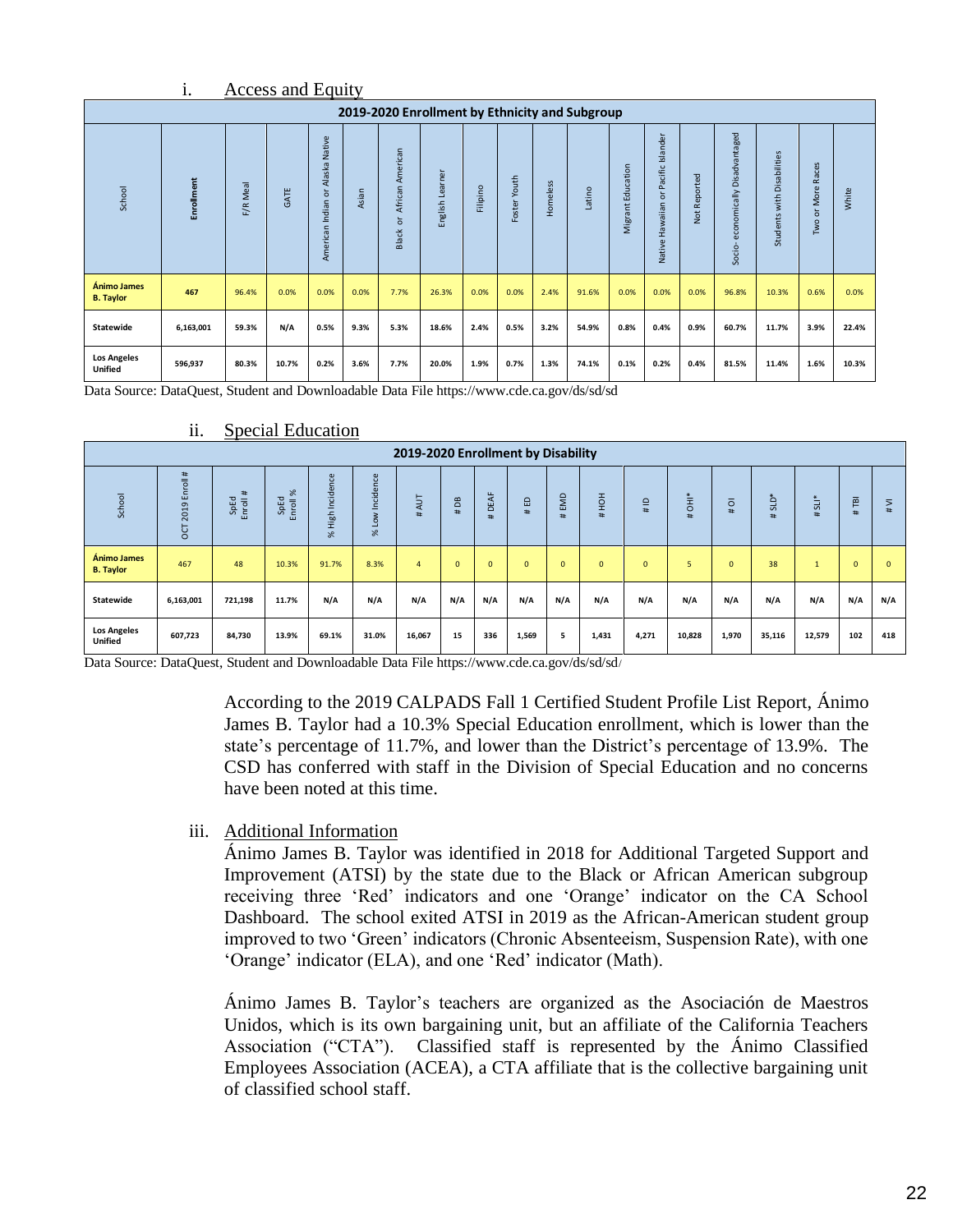### **C. Criterion 3: Is the charter school serving all pupils who wish to attend, or does the charter school have substantial fiscal or governance issues? (Ed. Code, § 47607(e).)**

- At the time of renewal, Charter School does not have substantial fiscal or substantial governance factors that would lead to a finding that the Charter School is demonstrably unlikely to successfully implement the program set forth in the renewal petition.
- There is no evidence at the time of renewal that Charter School is not serving all pupils who wish to attend based on data on pupil enrollment patterns.

*For more information about enrollment or dismissal practices, substantial fiscal issues or substantial governance issues, please see the Access and Equity, Fiscal Operations, and Governance sections, respectively.* 

### **D. Does the Petition Contain a Declaration of Whether or Not the Charter School Shall Be Deemed the Exclusive Public Employer of the Employees of the Charter School?**  *Yes, the petition contains the required declaration.*

### **3.** *Fiscal Operations*

Animo James B. Taylor Charter Middle's record of performance and related information demonstrate that the school is likely to succeed in the area of fiscal operations.

a. Summary

Animo James B. Taylor Charter Middle achieved the ratings of *Proficient* and *Developing*  in the category of Fiscal Operations on its annual oversight evaluation reports for the last two years.

The rating of Developing earned in 2019-2020 was due to a state compliance finding noted in GDPS CA's 2018-2019 independent audit report. Further details regarding this matter are provided under Item c below.

|                                           | 2018-2019  | 2019-2020  |
|-------------------------------------------|------------|------------|
| <b>Annual Oversight Evaluation Report</b> |            |            |
| Rating in Category of Fiscal Operations   | Proficient | Developing |

\*Note: The annual oversight rating represents the Charter Schools Division staff evaluation of the school's performance as outlined in the Annual Performance-Based Oversight Visit Report on or about the date of the annual oversight visit.

### b. Fiscal Condition

Animo James B. Taylor Charter Middle's fiscal condition is positive and has been upward trending since the 2015-2016 Fiscal Year. According to the 2018-2019 independent audit report, the school had positive net assets of \$2,618,850 and net income of \$1,229,010. The 2019-2020 Unaudited Actuals projected positive net assets and net income.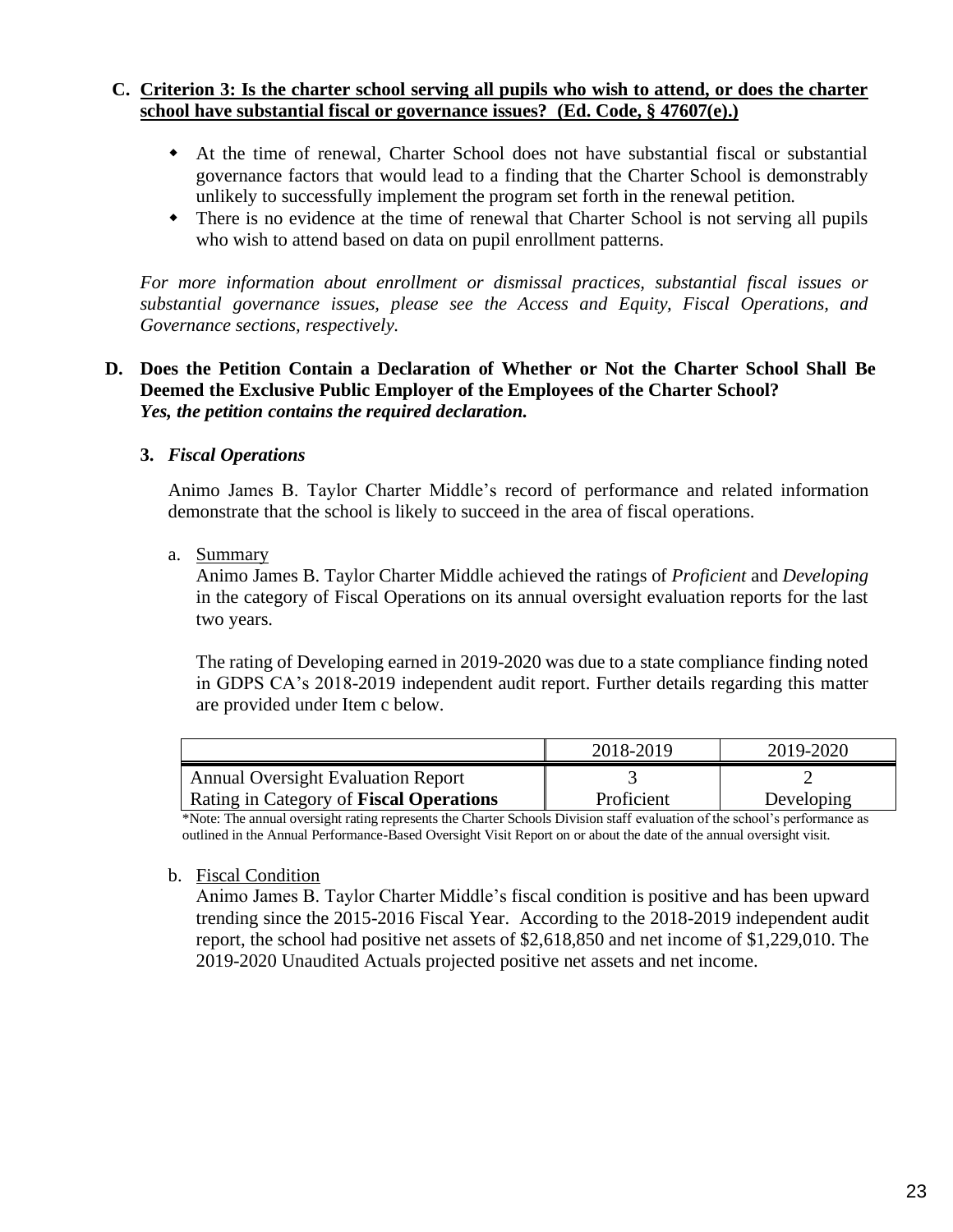|                             | 2015-2016<br>(Audited<br>Actuals) | 2016-2017<br>(Audited<br>Actuals) | 2017-2018<br>(Audited<br>Actuals) | 2018-2019<br>(Audited<br>Actuals) | 2019-2020<br>(Unaudited)<br>Actuals) |
|-----------------------------|-----------------------------------|-----------------------------------|-----------------------------------|-----------------------------------|--------------------------------------|
|                             |                                   |                                   |                                   |                                   |                                      |
| <b>Net Assets</b>           | \$164,605                         | \$574,851                         | \$1,389,840                       | \$2,618,850                       | \$2,917,612                          |
| <b>Net</b><br>Income/Loss   | \$866,966                         | \$410,246                         | \$814,989                         | \$1,229,010                       | \$298,762                            |
| <b>Transfers</b><br>In/Out  | \$0                               | \$0                               | \$0                               | \$0                               | \$0                                  |
| Prior Year<br>Adjustment(s) | \$0                               | \$0                               | \$0                               | \$0                               | \$0                                  |

According to Green Dot Public School California's independent audit report for the Fiscal Year ended June 30, 2019, Green Dot Public School California's fiscal condition is strong. Green Dot Public School California and its charter schools reported positive net assets of \$62,837,262 and net income of \$11,286,760. Green Dot Public School California, without its charter schools, reported positive net assets of \$14,412,432 and a net loss of (\$4,783,172). This net loss is due to Green Dot Public School California taking less management fees from its fiscally struggling schools in order to support them.

Animo James B. Taylor Charter Middle paid bi-annual management fees of 14.5% to GDPS CA for administrative services such as: educational support, operational support, and human capital (recruitment). In addition, Green Dot Public Schools National (GDPSN) provides additional administrative services to Animo James B. Taylor Charter Middle School, such as: knowledge management, technology and infrastructure, new school development, finance and accounting support, fundraising, human resources, real estate, and communications. These management fees are calculated at 14.5% of total Federal entitlements and State revenues received by the school (e.g., LCFF monies, lottery funds, etc.).

c. 2018-2019 Independent Audit Report

Audit opinion: Unmodified Material Weaknesses: None Reported Deficiencies/Findings: State Awards Finding Going Concern: None Reported

GDPS CA's 2018-2019 independent audit report included a state compliance finding which impacted the following 11 LAUSD-authorized GDPS CA schools: Oscar De La Hoya Animo Charter High, Animo South Los Angeles Charter, Animo Western Charter Middle (merged with Phillis Wheatley to form Animo Legacy), Animo Venice Charter High, Animo Westside Charter Middle, Animo Jackie Robinson High, Animo Mae Jemison Charter Middle, Animo Watts College Preparatory Academy, Animo James B. Taylor Charter Middle, Alain Leroy Locke College Preparatory Academy, and Animo College Preparatory Academy.

Animo James B. Taylor Charter Middle was fiscally impacted by this audit finding by \$4,984 (due to the school's inaccurate Unduplicated Pupil Count, which was over-reported by 10 students).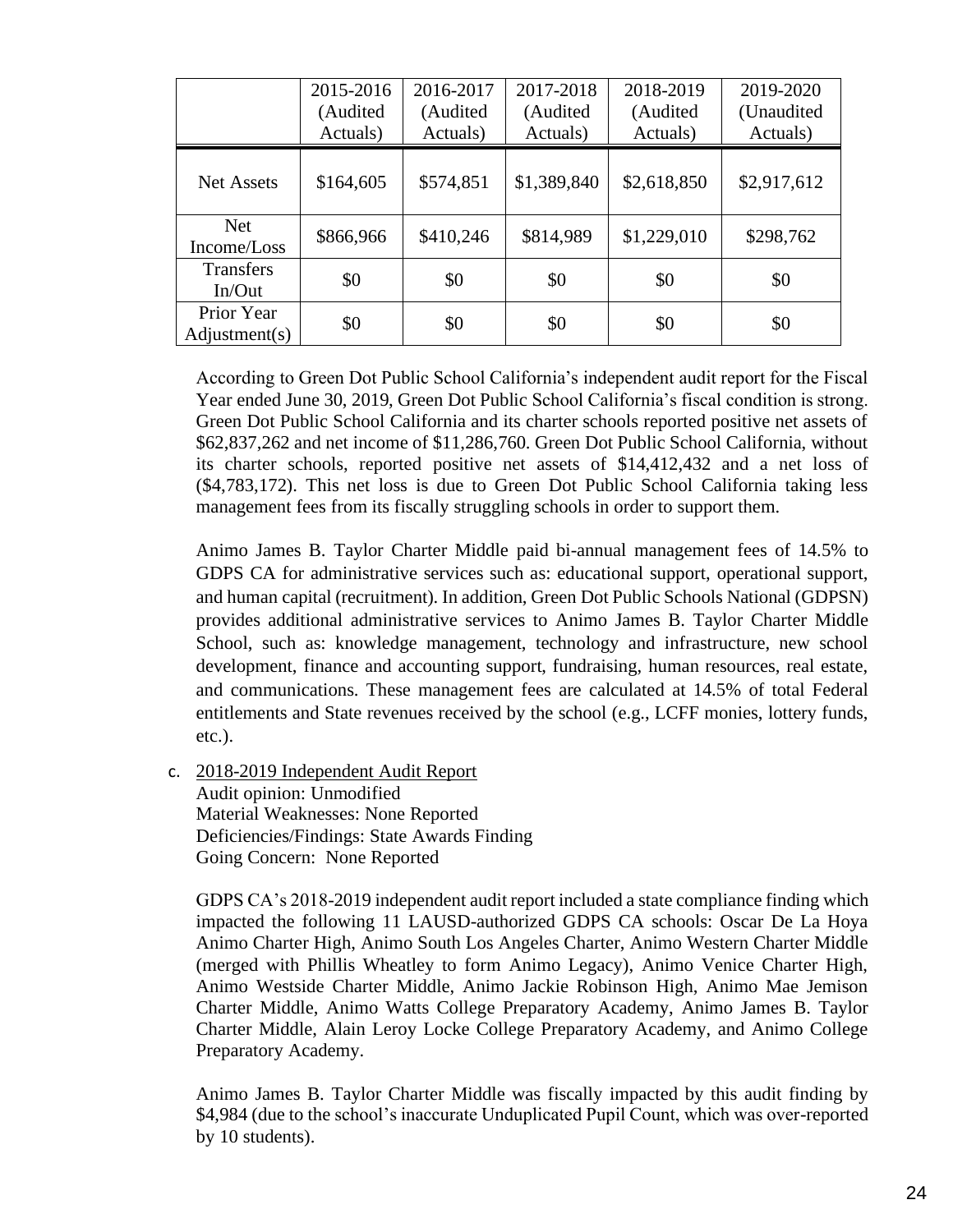### d. Other Significant Fiscal Information

According to information provided by GDPS CA, for Fiscal Year 2019-2020, GDPS CA charged its 16 schools authorized by LAUSD an average of 13.47% in management fees (via a variable rate structure, with management fees ranging from 0% to 20%). These fees are calculated based on the Average Daily Attendance (ADA) revenues generated per student. Of the 13.47% in management fees, 6.47% is retained by GDPS CA and the remaining 7% is transmitted to GDPSN for shared services, as outlined in the Regional Services Agreement by and between Green Dot Public Schools National and Green Dot Public Schools California (RSA), effective July 1, 2019.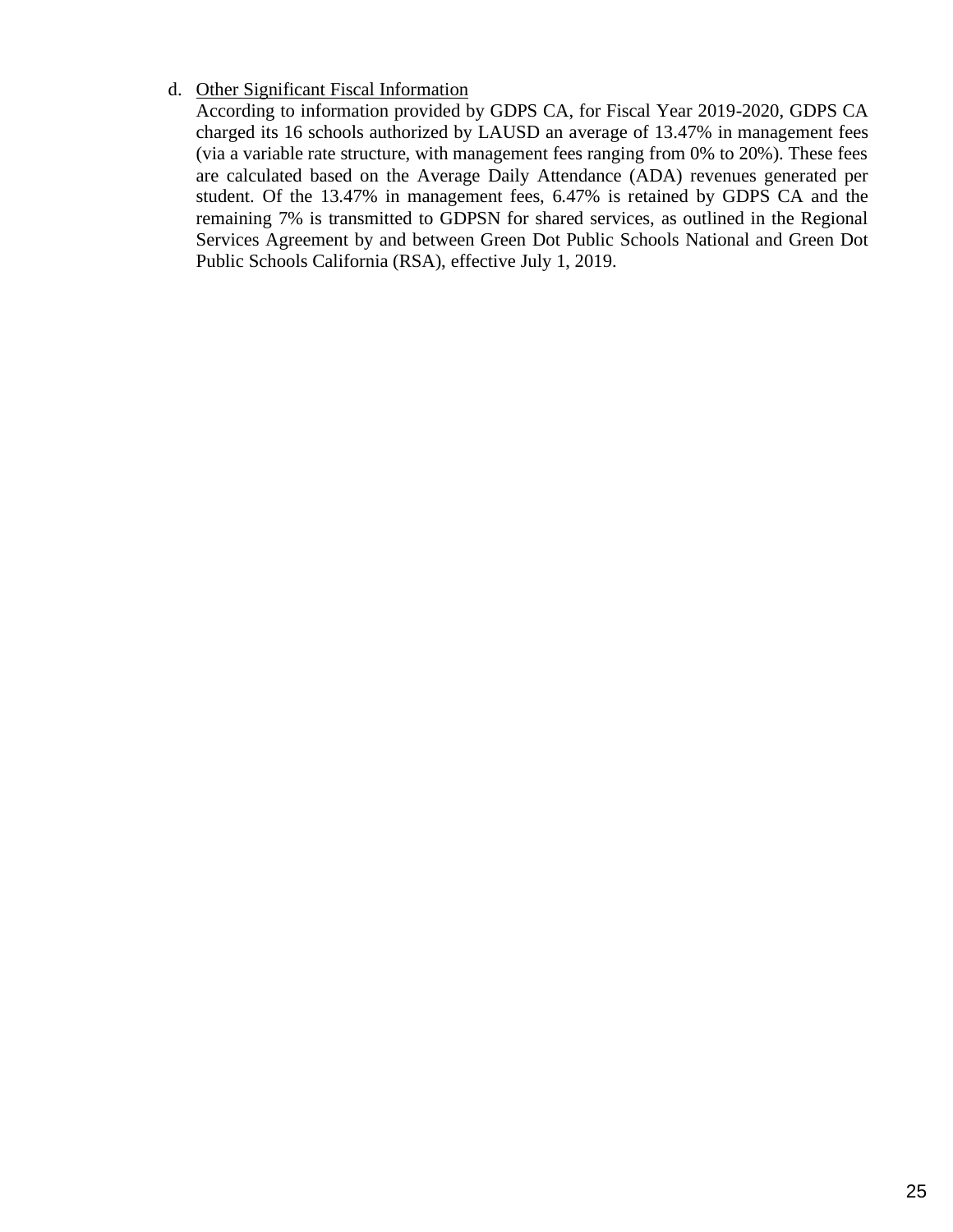### **ATTACHMENT B** ATTACHMENT B

### Animo James B. Taylor Charter Middle **Animo James B. Taylor Charter Middle**

### Academic Performance - English Language Arts **Academic Performance - English Language Arts**

This report shows the performance levels for a single state indicator. English, for all student groups. It also shows how the current year (status) compares to prior years (change) for each state indicator. Status and chan possible levels, which are dayalayed with the data for each indicator. An asterisk (\*) shows that the student group has fewer than 11 students and is not reported for privacy reasons. The performance level (color) is not i This report shows the performance levels for a single state indicator, English Language Arts, for all student groups. It also shows thow the current year (status) compares to prior years (change) for each state indicator. students in any year used to calculate status and change. An "--" means that data is not currently available.

Source: Data collected by the California Department of Education (CDE) through the Californial Publicational optace the System (CALPADS), California School Dashboard, and testing vendor. Aggregate data files are<br>provided b differences with some of the information in this report and with what is displayed in Dataquest and CA Dashboard due to changes in file modifical as Date Modified, Date Posted, other data updates by the testing vendor Source: Data collected by the California Department of Education (CDE) through the California Longin Mindial Pupil Achievement Data System (CALPADS), California School Dashboard, and testing vendor. Aggregate data files ar *provided by the CDE – Data Reporting Office at http://www.cde.ca.gov/ds/sd/sd/filesenr.asp and California School Dashboard System of Support https://www.cde.ca.gov/ta/ac/cm/. Please note: There may be slight and updates in CALPADS.* 

|                                                                 | School to State<br>DFS Comparison    | Lower                                   | t                                   | t          | Lower                        | Lower           | t          | t             | t                          | Lower                      | t                                      | Lower                              | Lower                         | t                 | t          |
|-----------------------------------------------------------------|--------------------------------------|-----------------------------------------|-------------------------------------|------------|------------------------------|-----------------|------------|---------------|----------------------------|----------------------------|----------------------------------------|------------------------------------|-------------------------------|-------------------|------------|
|                                                                 | Change Level                         | Increased                               | Maintained                          | Increased  | Increased                    | Increased       | Increased  | Increased     | Increased                  | Increased                  | Maintained                             | Increased                          | Increased                     | Maintained        | Increased  |
|                                                                 | Change                               | 3.7                                     | 2.1                                 | $3.1$      | 3.7                          | $\frac{1}{3}$   | 3.6        | 5.7           | 3.8                        | 4.5                        | $\frac{8}{1}$                          | 4.4                                | 7.8                           | 2.0               | 3.4        |
|                                                                 | Average<br>State<br>2019             | $-2.5$                                  | $-34.1$                             | 64.8       | $-47.6$                      | $-45.1$         | 46.7       | $-71.9$       | $-46.7$                    | $-26.6$                    | $-19.5$                                | $-30.1$                            | $-88.1$                       | 30.3              | 30.7       |
|                                                                 | Change Level                         | Increased<br>Significantly              | ł                                   | t          | Increased                    | Increased       | ţ.         | No Data       | Increased                  | Increased<br>Significantly | ţ.                                     | Increased<br>Significantly         | Increased<br>Significantly    | ţ                 | ţ          |
|                                                                 | Change                               | 19.2                                    | t                                   | ł.         | 5.4                          | 13.0            | ţ.         | t             | 13.0                       | 20.0                       | ţ.                                     | 19.6                               | 20.2                          | ţ.                | t          |
|                                                                 | Average<br>DFS<br>School<br>2019     | $-43.9$                                 | t                                   | t          | $-76.4$                      | $-80.7$         | ţ.         | t             | $-28.2$                    | $-40.8$                    | t                                      | $-43.9$                            | $-112.9$                      | ł                 | ţ          |
|                                                                 | 2019 Color                           | <b>Yellow</b>                           | t                                   | t          | Orange                       | Orange          | ţ.         | No Color      | No Color                   | Yellow                     | t                                      | Yellow                             | Orange                        | t                 | t          |
|                                                                 | Number of<br>Students with<br>Scores | 450                                     | $\circ$                             | $\circ$    | 39                           | 221             | $\circ$    | $\sim$        | Ξ                          | $\frac{1}{4}$              | $\circ$                                | 448                                | 48                            | $\circ$           | $\circ$    |
|                                                                 | School to State<br>DFS Comparison    | Lower                                   | ţ                                   | t          | Lower                        | Lower           | t          | t             | t                          | Lower                      | t                                      | Lower                              | Lower                         | t                 | t          |
|                                                                 | Change Level                         | Maintained                              | Maintained                          | Maintained | Maintained                   | Increased       | Maintained | Maintained    | Increased                  | Increased                  | Maintained                             | Increased                          | Maintained                    | Maintained        | Maintained |
|                                                                 | Change                               | 2.2                                     | 2.3                                 | $^{2.0}$   | $\ddot{\phantom{0}}$         | $\frac{3}{3}$   | 2.7        | $\frac{4}{1}$ | $3.\overline{3}$           | $3.\overline{2}$           | $\overline{0}$ .7                      | 4.0                                | 2.1                           | 2.3               | $^{0.8}$   |
|                                                                 | State<br>2018<br>Average<br>DFS      | $-6.0$                                  | $-36.8$                             | 62.4       | $-51.8$                      | -47.1           | 44.0       | $-79.2$       | $-51.0$                    | $-31.3$                    | $-21.3$                                | $-34.7$                            | $-95.5$                       | 28.6              | 27.7       |
| (ELA Grades) Academic Indicator - CA School Dashboard Indicator | Change Level                         | Maintained                              | No Data                             | ł,         | Maintained                   | Maintained      | ł,         | No Data       | Increased<br>Significantly | Declined                   | t                                      | Maintained                         | Maintained                    | No Data           | No Data    |
|                                                                 | Change                               | $-2.8$                                  | t                                   | t          | S.L                          | $\frac{2}{3}$   | ţ.         | t             | 25.2                       | $\frac{33}{2}$             | t                                      | $-2.3$                             | 5                             | ł                 | ţ          |
|                                                                 | Average<br>DFS<br>School<br>2018     | $-63.1$                                 | t                                   | t          | -81.8                        | $-90.5$         | t          | f.            | $-41.2$                    | $-60.8$                    | t                                      | $-63.5$                            | $-128.8$                      | t                 | t          |
|                                                                 | 2018 Color                           | Orange                                  | No Color                            | ł.         | Red                          | Red             | t          | No Color      | No Color                   | Orange                     | t                                      | Orange                             | Red                           | No Color          | No Color   |
|                                                                 | Number of<br>Students with<br>Scores | 444                                     | $\overline{a}$                      | $\circ$    | $\frac{8}{3}$                | 235             | $\circ$    | $\sim$        | Ξ                          | 402                        | $\circ$                                | 440                                | 53                            | ÷                 | T          |
|                                                                 | Subgroup                             | All Students                            | American Indian or<br>Alaska Native | Asian      | Black or African<br>American | English Learner | Filipino   | Foster Youth  | Homeless                   | Latino                     | Native Havaiian or<br>Pacific Islander | Socioeconomically<br>Disadvantaged | Students with<br>Disabilities | Two or More Races | White      |
|                                                                 | School                               | Animo James B. Taylor Charter<br>Middle |                                     |            |                              |                 |            |               |                            |                            |                                        |                                    |                               |                   |            |
|                                                                 | Loc Code                             | 5183                                    |                                     |            |                              |                 |            |               |                            |                            |                                        |                                    |                               |                   |            |
|                                                                 | $\mathsf{B}$                         | H                                       |                                     |            |                              |                 |            |               |                            |                            |                                        |                                    |                               |                   |            |
|                                                                 | $\mathsf{S}$                         | <sub>S</sub>                            |                                     |            |                              |                 |            |               |                            |                            |                                        |                                    |                               |                   |            |

Participation Rate Report below displays the percent of students tested by content area. The Every Student Succeeds Act requires districts and schools to test at least 95 percent of all students and student groups in Engli Participation Rate Report below displays the percent of sudents rested by contents the Every Students rea. The Every Students and schools to test and substant and students and groupling and mathematics. It also requires to factor the participation rate into the Academic Indication the Academic Indicator, or student group does not meet the 95% participation rate target, the Distance from Standard (DFS) value for the Academic

L

|                                       |                                                                                                                     |                                     |       |                                 |                 |          | English Language Arts Indicator Participation Rate By Group |          |        |                                |                                    |                                              |      |       |
|---------------------------------------|---------------------------------------------------------------------------------------------------------------------|-------------------------------------|-------|---------------------------------|-----------------|----------|-------------------------------------------------------------|----------|--------|--------------------------------|------------------------------------|----------------------------------------------|------|-------|
|                                       | All Students                                                                                                        | American Indian or<br>Alaska Native | Aslan | American<br>Black or<br>African | English Learner | Filipino | Foster Youth                                                | Homeless | Latino | Havailan or<br>Pacific I sland | Socioeconomically<br>Disadvantaged | Students with Disabilities Two or More Races |      | White |
| Percent of students<br>tested in 2018 | 100%                                                                                                                | 100%                                | ĵ     | 100%                            | 100%            | ł        | 100%                                                        | 100%     | 100%   | ł                              | 100%                               | 100%                                         | 100% | 100%  |
| Participation Rate Met<br>2018        | Yes                                                                                                                 | Yes                                 | ĵ     | Yes                             | Yes             | ì        | Yes                                                         | Yes      | Yes    | $\ddot{ }$                     | Yes                                | Yes                                          | Yes  | Yes   |
| Percent of students<br>tested in 2019 | 100%                                                                                                                | 100%                                | ł     | 100%                            | 100%            | ł        | 100%                                                        | 93%      | 100%   | ł                              | 100%                               | 100%                                         | ì    | ì     |
| Participation Rate Met<br>2019        | Yes                                                                                                                 | Yes                                 | ì     | Yes                             | Yes             | ì        | Yes                                                         | ş        | Yes    | ì                              | Yes                                | Yes                                          | ì    | ì     |
|                                       | 1、2000年,2010年,1000年至1000年,1000年,1000年至1000年,1000年,1000年,1000年至1000年,1000年,1000年至1000年至1000年,1000年至10 年,1000年至1000年, |                                     |       |                                 |                 |          |                                                             |          |        |                                |                                    |                                              |      |       |

reporting. \* Note: An asterisk (\*) indicates that the student group consists of less than 11 students, the minimum size for reporting.  $\overline{2}$  $\frac{1}{2}$ Note: An asterisk (\*) indicates that the student group consists \*\* Whole number rounding is used for the participation rate.

Data Sources: California School Dashboard Research data files 2019 revised on 04/09/2020 and 2018 revised on 03/11/2019 https://www.cde.ca.gov/ta/ac/cm/ Data Sources: California School Dashboard Research data files 2019 revised on 04/09/2020 and 2018 revised on 03/11/2019 https://www.cde.ca.gov/ta/ac/cm/ \*\* Whole number rounding is used for the participation rate.

Office of Data and Accountability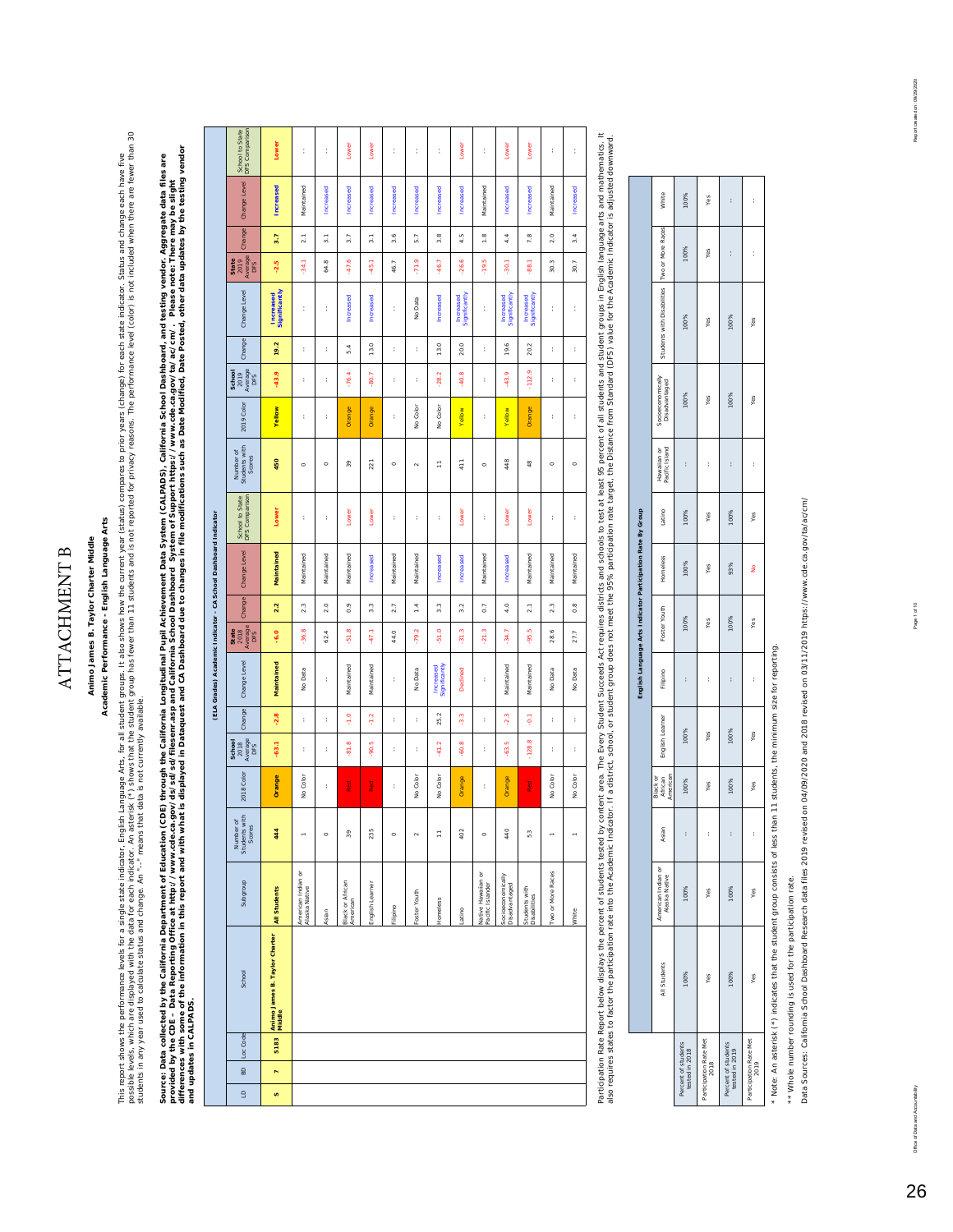### Academic Performance - Math **Academic Performance - Math**

This report shows the performance levels for a single scate induction, Mathematical interpret in the current year (status) compares to prior years (change) for each state indicator. Status and change each have five possibl This report shows the performance levels for a single state indicator, Mathematics, for all student groups. It also shows how the current year (status) compares to prior years (change) for each ediator. Status and change e evels, which are displayed with the data for each indicator. An asterist A nast that the student group has fewer than 11 students and is not reported for privacy reasons. The performance level (color) is not included when students in any year used to calculate status and change. An "--" means that data is not currently available.

Source: Data collected by the California Department of Education (CDE) through the Galifornia Longitudinal Pupil Achievement Data System (CALPADS), California School Dashboard, and testing vendor. Aggregate data files are<br> differences with some of the information in this report and with what is displayed in Dataquest and CA Dashboard due to changes in file modifications such as Date Modified, Date Posted, other data updates by the testing ve Source: Data collected by the California Department of Education of Education (CDE) through the Californial Nupil Achievem to Data System (CALPADS), California School Dashboard, and testing vendor. Aggregate data files are *provided by the CDE – Data Reporting Office at http://www.cde.ca.gov/ds/sd/sd/filesenr.asp and California School Dashboard System of Support https://www.cde.ca.gov/ta/ac/cm/. Please note: There may be slight and updates in CALPADS.* 

| School to State<br>DFS Comparison<br>Lower<br>Lower<br>Lower<br>Lower<br>Lower<br>Lower<br>t<br>t<br>ţ.<br>t<br>ţ.<br>t<br>t<br>ţ.<br>Change Level<br>Maintained<br>Maintained<br>Maintained<br>Maintained<br>Maintained<br>Maintained<br>Maintained<br>Maintained<br>Increased<br>Increased<br>Increased<br>Increased<br>Increased<br>Increased<br>Change<br>2.9<br>2.8<br>5.6<br>6.6<br>3.9<br>2.8<br>2.2<br>2.9<br>$0.\overline{9}$<br>3.4<br>3.4<br>2.7<br>5.1<br>$\frac{1}{2}$<br>Average<br>$-107.2$<br>$-119.4$<br>$-33.5$<br>$\frac{1}{2019}$<br>$-69.6$<br>-87.9<br>-68.6<br>$-77.7$<br>$-62.2$<br>$-49.8$<br>$-63.7$<br>59.8<br>18.0<br>2.5<br>$1.4\,$<br>Significantly<br>Change Level<br>Significantly<br>Significantly<br>Significantly<br>Significantly<br><b>Increased</b><br>Maintained<br>Increased<br>Increased<br>Increased<br>Increased<br>Declined<br>No Data<br>t<br>t<br>t<br>ţ.<br>t<br>t<br>Change<br>$-18.3$<br>14.8<br>18.3<br>25.7<br>22.3<br>22.1<br>Ş<br>t<br>t<br>ţ.<br>ł<br>t<br>t<br>t<br>Average<br>$-100.2$<br>155.9<br>$-131.6$<br>$-1000.5$<br>$-177.0$<br>School<br>$2019$<br>$-100.6$<br>œ<br>t<br>t<br>t<br>t<br>ţ.<br>t<br>t<br>$\frac{3}{4}$<br>2019 Color<br>Orange<br>No Color<br>No Color<br>Orange<br>Orange<br>Yellow<br>Orange<br>Red<br>t<br>t<br>ł,<br>t<br>t<br>ł<br>Students with<br>Number of<br>Scores<br>448<br>446<br>409<br>220<br>$_{39}^{\circ}$<br>Ξ<br>$\overline{4}$<br>$\circ$<br>$\circ$<br>$\circ$<br>$\circ$<br>$\circ$<br>$\sim$<br>$\circ$<br>School to State<br>DFS Comparison<br>Lower<br>Lower<br>Lower<br>Lower<br>Lower<br>Lower<br>t<br>t<br>t<br>t<br>ţ.<br>ţ.<br>t<br>ţ.<br>Change Level<br>Maintained<br>Maintained<br>Maintained<br>Maintained<br>Maintained<br>Maintained<br>Maintained<br>Maintained<br>Maintained<br>Maintained<br>Maintained<br>Maintained<br>Maintained<br>Maintained<br>Change<br>$\frac{5}{9}$<br>5<br>1.3<br>$\frac{5}{1}$<br>$\overline{2.8}$<br>$\frac{5}{1}$<br>$\frac{7}{2}$<br>Ş<br>2.3<br>0.8<br>1.9<br>0.6<br>2.4<br>0.2<br>Average<br>$-114.0$<br>$-125.3$<br>$-36.4$<br>-81.0<br>$-73.0$<br>ιή<br>-69.9<br>$-65.8$<br>$-52.0$<br>$-67.4$<br>$\frac{state}{2018}$<br>56.7<br>13.1<br>-1.0<br>DFS<br>$\frac{9}{1}$<br>ξ.<br>Change Level<br>Maintained<br>Significantly<br>Maintained<br>Maintained<br>Increased<br>Increased<br>Increased<br>Increased<br>Data<br>No Data<br>Data<br>No Data<br>ţ.<br>t<br>ţ.<br>ş<br>ş<br>Change<br>11.8<br>45.3<br>2.6<br>1.6<br>2.9<br>6.1<br>t<br>5.1<br>ţ.<br>t<br>t<br>ţ.<br>ţ.<br>t<br>Average<br>$-122.3$<br>$-137.6$<br>$-1000.5$<br>$-120.5$<br>$-192.3$<br>$-122.8$<br>$-144.1$<br>School<br>2018<br>t<br>ţ.<br>ţ.<br>t<br>t<br>t<br>t<br>2018 Color<br>No Color<br>No Color<br>No Color<br>No Color<br>No Color<br>Orange<br>Orange<br>Orange<br><b>Red</b><br>Red<br>Red<br>ţ.<br>t<br>t<br>Students with<br>Number of<br>Scores<br>442<br>438<br>234<br>$\mathfrak{g}_2^0$<br>$\overline{5}$<br>$\mathbb{S}^3$<br>$\circ$<br>$\circ$<br>$\sim$<br>Ξ<br>$\circ$<br>÷<br>÷<br>٣<br>American Indian or<br>Alaska Native<br>Two or More Races<br>Native Hawailan or<br>Pacific Islander<br>Socioeconomically<br>Disadvantaged<br>Black or African<br>American<br>Subgroup<br>English Learner<br>Students with<br>Disabilities<br>All Students<br>Foster Youth<br>Homeless<br>Filipino<br>Latino<br>Asian<br>White<br>Animo James B. Taylor Charter<br>Middle<br>School |             |  |  |  |  | (Math Grades) Academic Indicator - CA School Dashboard Indicator |  |  |  |  |  |
|--------------------------------------------------------------------------------------------------------------------------------------------------------------------------------------------------------------------------------------------------------------------------------------------------------------------------------------------------------------------------------------------------------------------------------------------------------------------------------------------------------------------------------------------------------------------------------------------------------------------------------------------------------------------------------------------------------------------------------------------------------------------------------------------------------------------------------------------------------------------------------------------------------------------------------------------------------------------------------------------------------------------------------------------------------------------------------------------------------------------------------------------------------------------------------------------------------------------------------------------------------------------------------------------------------------------------------------------------------------------------------------------------------------------------------------------------------------------------------------------------------------------------------------------------------------------------------------------------------------------------------------------------------------------------------------------------------------------------------------------------------------------------------------------------------------------------------------------------------------------------------------------------------------------------------------------------------------------------------------------------------------------------------------------------------------------------------------------------------------------------------------------------------------------------------------------------------------------------------------------------------------------------------------------------------------------------------------------------------------------------------------------------------------------------------------------------------------------------------------------------------------------------------------------------------------------------------------------------------------------------------------------------------------------------------------------------------------------------------------------------------------------------------------------------------------------------------------------------------------------------------------------------------------------------------------------------------------------------------------------------------------------------------------------------------------------------------------------------------------------------------------------------------------------------------------------------------------------------------------------------------------------------------------------------------------------------------------------------------------------------------------------------------------------------------|-------------|--|--|--|--|------------------------------------------------------------------|--|--|--|--|--|
|                                                                                                                                                                                                                                                                                                                                                                                                                                                                                                                                                                                                                                                                                                                                                                                                                                                                                                                                                                                                                                                                                                                                                                                                                                                                                                                                                                                                                                                                                                                                                                                                                                                                                                                                                                                                                                                                                                                                                                                                                                                                                                                                                                                                                                                                                                                                                                                                                                                                                                                                                                                                                                                                                                                                                                                                                                                                                                                                                                                                                                                                                                                                                                                                                                                                                                                                                                                                                                | Loc<br>Code |  |  |  |  |                                                                  |  |  |  |  |  |
|                                                                                                                                                                                                                                                                                                                                                                                                                                                                                                                                                                                                                                                                                                                                                                                                                                                                                                                                                                                                                                                                                                                                                                                                                                                                                                                                                                                                                                                                                                                                                                                                                                                                                                                                                                                                                                                                                                                                                                                                                                                                                                                                                                                                                                                                                                                                                                                                                                                                                                                                                                                                                                                                                                                                                                                                                                                                                                                                                                                                                                                                                                                                                                                                                                                                                                                                                                                                                                | 5183        |  |  |  |  |                                                                  |  |  |  |  |  |
|                                                                                                                                                                                                                                                                                                                                                                                                                                                                                                                                                                                                                                                                                                                                                                                                                                                                                                                                                                                                                                                                                                                                                                                                                                                                                                                                                                                                                                                                                                                                                                                                                                                                                                                                                                                                                                                                                                                                                                                                                                                                                                                                                                                                                                                                                                                                                                                                                                                                                                                                                                                                                                                                                                                                                                                                                                                                                                                                                                                                                                                                                                                                                                                                                                                                                                                                                                                                                                |             |  |  |  |  |                                                                  |  |  |  |  |  |
|                                                                                                                                                                                                                                                                                                                                                                                                                                                                                                                                                                                                                                                                                                                                                                                                                                                                                                                                                                                                                                                                                                                                                                                                                                                                                                                                                                                                                                                                                                                                                                                                                                                                                                                                                                                                                                                                                                                                                                                                                                                                                                                                                                                                                                                                                                                                                                                                                                                                                                                                                                                                                                                                                                                                                                                                                                                                                                                                                                                                                                                                                                                                                                                                                                                                                                                                                                                                                                |             |  |  |  |  |                                                                  |  |  |  |  |  |
|                                                                                                                                                                                                                                                                                                                                                                                                                                                                                                                                                                                                                                                                                                                                                                                                                                                                                                                                                                                                                                                                                                                                                                                                                                                                                                                                                                                                                                                                                                                                                                                                                                                                                                                                                                                                                                                                                                                                                                                                                                                                                                                                                                                                                                                                                                                                                                                                                                                                                                                                                                                                                                                                                                                                                                                                                                                                                                                                                                                                                                                                                                                                                                                                                                                                                                                                                                                                                                |             |  |  |  |  |                                                                  |  |  |  |  |  |
|                                                                                                                                                                                                                                                                                                                                                                                                                                                                                                                                                                                                                                                                                                                                                                                                                                                                                                                                                                                                                                                                                                                                                                                                                                                                                                                                                                                                                                                                                                                                                                                                                                                                                                                                                                                                                                                                                                                                                                                                                                                                                                                                                                                                                                                                                                                                                                                                                                                                                                                                                                                                                                                                                                                                                                                                                                                                                                                                                                                                                                                                                                                                                                                                                                                                                                                                                                                                                                |             |  |  |  |  |                                                                  |  |  |  |  |  |
|                                                                                                                                                                                                                                                                                                                                                                                                                                                                                                                                                                                                                                                                                                                                                                                                                                                                                                                                                                                                                                                                                                                                                                                                                                                                                                                                                                                                                                                                                                                                                                                                                                                                                                                                                                                                                                                                                                                                                                                                                                                                                                                                                                                                                                                                                                                                                                                                                                                                                                                                                                                                                                                                                                                                                                                                                                                                                                                                                                                                                                                                                                                                                                                                                                                                                                                                                                                                                                |             |  |  |  |  |                                                                  |  |  |  |  |  |
|                                                                                                                                                                                                                                                                                                                                                                                                                                                                                                                                                                                                                                                                                                                                                                                                                                                                                                                                                                                                                                                                                                                                                                                                                                                                                                                                                                                                                                                                                                                                                                                                                                                                                                                                                                                                                                                                                                                                                                                                                                                                                                                                                                                                                                                                                                                                                                                                                                                                                                                                                                                                                                                                                                                                                                                                                                                                                                                                                                                                                                                                                                                                                                                                                                                                                                                                                                                                                                |             |  |  |  |  |                                                                  |  |  |  |  |  |
|                                                                                                                                                                                                                                                                                                                                                                                                                                                                                                                                                                                                                                                                                                                                                                                                                                                                                                                                                                                                                                                                                                                                                                                                                                                                                                                                                                                                                                                                                                                                                                                                                                                                                                                                                                                                                                                                                                                                                                                                                                                                                                                                                                                                                                                                                                                                                                                                                                                                                                                                                                                                                                                                                                                                                                                                                                                                                                                                                                                                                                                                                                                                                                                                                                                                                                                                                                                                                                |             |  |  |  |  |                                                                  |  |  |  |  |  |
|                                                                                                                                                                                                                                                                                                                                                                                                                                                                                                                                                                                                                                                                                                                                                                                                                                                                                                                                                                                                                                                                                                                                                                                                                                                                                                                                                                                                                                                                                                                                                                                                                                                                                                                                                                                                                                                                                                                                                                                                                                                                                                                                                                                                                                                                                                                                                                                                                                                                                                                                                                                                                                                                                                                                                                                                                                                                                                                                                                                                                                                                                                                                                                                                                                                                                                                                                                                                                                |             |  |  |  |  |                                                                  |  |  |  |  |  |
|                                                                                                                                                                                                                                                                                                                                                                                                                                                                                                                                                                                                                                                                                                                                                                                                                                                                                                                                                                                                                                                                                                                                                                                                                                                                                                                                                                                                                                                                                                                                                                                                                                                                                                                                                                                                                                                                                                                                                                                                                                                                                                                                                                                                                                                                                                                                                                                                                                                                                                                                                                                                                                                                                                                                                                                                                                                                                                                                                                                                                                                                                                                                                                                                                                                                                                                                                                                                                                |             |  |  |  |  |                                                                  |  |  |  |  |  |
|                                                                                                                                                                                                                                                                                                                                                                                                                                                                                                                                                                                                                                                                                                                                                                                                                                                                                                                                                                                                                                                                                                                                                                                                                                                                                                                                                                                                                                                                                                                                                                                                                                                                                                                                                                                                                                                                                                                                                                                                                                                                                                                                                                                                                                                                                                                                                                                                                                                                                                                                                                                                                                                                                                                                                                                                                                                                                                                                                                                                                                                                                                                                                                                                                                                                                                                                                                                                                                |             |  |  |  |  |                                                                  |  |  |  |  |  |
|                                                                                                                                                                                                                                                                                                                                                                                                                                                                                                                                                                                                                                                                                                                                                                                                                                                                                                                                                                                                                                                                                                                                                                                                                                                                                                                                                                                                                                                                                                                                                                                                                                                                                                                                                                                                                                                                                                                                                                                                                                                                                                                                                                                                                                                                                                                                                                                                                                                                                                                                                                                                                                                                                                                                                                                                                                                                                                                                                                                                                                                                                                                                                                                                                                                                                                                                                                                                                                |             |  |  |  |  |                                                                  |  |  |  |  |  |
|                                                                                                                                                                                                                                                                                                                                                                                                                                                                                                                                                                                                                                                                                                                                                                                                                                                                                                                                                                                                                                                                                                                                                                                                                                                                                                                                                                                                                                                                                                                                                                                                                                                                                                                                                                                                                                                                                                                                                                                                                                                                                                                                                                                                                                                                                                                                                                                                                                                                                                                                                                                                                                                                                                                                                                                                                                                                                                                                                                                                                                                                                                                                                                                                                                                                                                                                                                                                                                |             |  |  |  |  |                                                                  |  |  |  |  |  |
|                                                                                                                                                                                                                                                                                                                                                                                                                                                                                                                                                                                                                                                                                                                                                                                                                                                                                                                                                                                                                                                                                                                                                                                                                                                                                                                                                                                                                                                                                                                                                                                                                                                                                                                                                                                                                                                                                                                                                                                                                                                                                                                                                                                                                                                                                                                                                                                                                                                                                                                                                                                                                                                                                                                                                                                                                                                                                                                                                                                                                                                                                                                                                                                                                                                                                                                                                                                                                                |             |  |  |  |  |                                                                  |  |  |  |  |  |

Partic particle of students rested by content area. The Every Student area schools of call equives and schools to test at least 95 percent of all and student growth in a fact the participation rate into the Akademic Indica nauag udent groups ga Particpation Rate Report below displays the percent of students tested by content area. The Every Student Successives Art requires districts and schools to test at least 95 percent if a digusted control. If a distribution If a district, school, or student group does not meet the 95% participation rate target, the Distance from Standard (DFS) value for the Academic Indicator is adjusted downward.

|                                       |              |                                          |       |                                 |                 |          | Mathematics Indicator Participation Rate By Group |          |        |                               |                                    |                            |                      |       |
|---------------------------------------|--------------|------------------------------------------|-------|---------------------------------|-----------------|----------|---------------------------------------------------|----------|--------|-------------------------------|------------------------------------|----------------------------|----------------------|-------|
|                                       | All Students | an or<br>Alaska Native<br>American India | Aslan | African<br>American<br>Black or | English Learner | Filipino | Foster Youth                                      | Homeless | Latino | Hawailan or<br>Pacific Island | Socioeconomically<br>Disadvantaged | Students with Disabilities | Two or More<br>Races | White |
| Percent of students<br>tested in 2018 | 100%         | 100%                                     | ł     | 100%                            | 100%            | ł        | 100%                                              | 100%     | 100%   | ł                             | 100%                               | 100%                       | 100%                 | 100%  |
| Participation Rate Met<br>2018        | Yes          | Yes                                      | ì     | Yes                             | Yes             | Í        | Yes                                               | Yes      | Yes    | ł                             | Yes                                | Yes                        | Yes                  | Yes   |
| Percent of students<br>tested in 2019 | 100%         | 100%                                     | ł     | 100%                            | 100%            | ł        | 100%                                              | 100%     | 100%   | ł                             | 100%                               | 98%                        | ł                    | ł     |
| Participation Rate Met<br>2019        | Yes          | Yes                                      | ł     | Yes                             | Yes             | ì        | Yes                                               | Yes      | Yes    | ł                             | Yes                                | Yes                        | ì                    | ì     |

**The Contract** 

٦

 $\overline{\phantom{0}}$ 

a di seri

\* Note: An asterisk (\*) indicates that the student group consists of less than 11 students, the minimum size for reporting. \* Note: An asterisk (\*) indicates that the student group consists of less than 11 students, the minimum size for reporting.

\*\* Whole number rounding is used for the participation rate. \*\* Whole number rounding is used for the participation rate.

Data Sources: California School Dashboard Research data files 2019 revised on 04/09/2020 and 2018 revised on 03/11/2019 https://www.cde.ca.gov/ta/ac/cm/ Data Sources: California School Dashboard Research data files 2019 revised on 04/09/2020 and 2018 revised on 03/11/2019 https://www.cde.ca.gov/ta/ac/cm/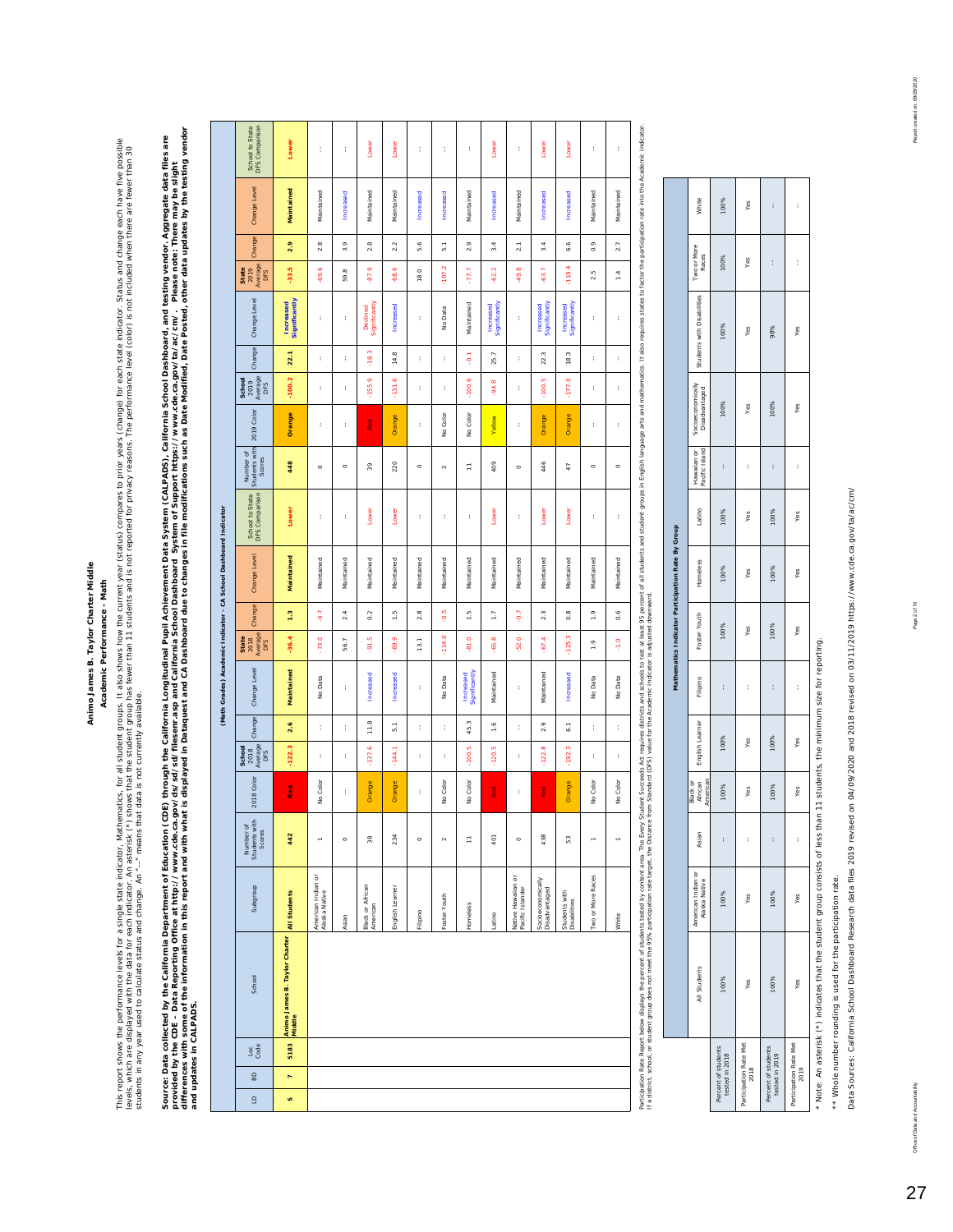### Animo James B. Taylor Charter Middle **Animo James B. Taylor Charter Middle** English Learner Progress Indicator **English Learner Progress Indicator**

This Reports shows the percentage of current EL students making progress towards English language proficiency inclusively. The highest level. ELs take the ELPAC exam to measure progress towards English language proficency. ELPAC has 4 ELPAC levels were divided into 6 ELPI levels to determine whether ELs made progress to anguage proficiency. English Learner Progress with the transition to a new assessment, the 2018 Dashdoard This Reports shows the percentage of currents making progress towards English language proficiency or maintaining the highest level. ELs take the ELPAC exam to measure progress towards English language proficiency. The is unable to report a performance level (color) for this measure. However, the percent of students performing at each level on the new assessment is reported.

Source: Data collected by the California Department of Education (CDE) through the California Longitudinal Pupil Achievement Data System (CALPADS), California School Dashboard, and testing vendor. Aggregate<br>data files are *data files are provided by the CDE – Data Reporting Office at http://www.cde.ca.gov/ds/sd/sd/filesenr.asp and California School Dashboard System of Support https://www.cde.ca.gov/ta/ac/cm/. Please note: There may be slight differences with some of the information in this report and with what is displayed in Dataquest and CA Dashboard due to changes in file modifications such as Date Modified, Date Posted, other Source: Data collected by the California Department of Education (CDE) through the California Longitudinal Pupil Achievement Data System (CALPADS), California School Dashboard, and testing vendor. Aggregate data updates by the testing vendor and updates in CALPADS.*  data updates by the testing vendor and updates in CALPADS.

|                                                                    | 2019 State  | Performance Level                                                                                                                 | Medium                                                    |
|--------------------------------------------------------------------|-------------|-----------------------------------------------------------------------------------------------------------------------------------|-----------------------------------------------------------|
|                                                                    |             | making progress<br>Percentage of<br>English Learners<br>cowards English<br>proficiency                                            | 48.3                                                      |
|                                                                    |             | Performance Level                                                                                                                 | figh                                                      |
|                                                                    | 2019 School | English Learner   2019 Color   making progress<br>Students<br>inglish Learners<br>towards English<br>proficiency<br>Percentage of | 62.7%                                                     |
|                                                                    |             |                                                                                                                                   | No Color                                                  |
|                                                                    |             | Number of                                                                                                                         | 110                                                       |
|                                                                    | 2018 State  | Performance Level                                                                                                                 |                                                           |
|                                                                    |             | making progress<br>English Learners<br>towards English<br>Percentage of<br>proficiency                                            |                                                           |
| English Learner Progress Indicator - CA School Dashboard Indicator |             | making progress   Performance Level                                                                                               |                                                           |
|                                                                    | 2018 School | English Learners<br>towards English<br>Percentage of<br>proficiency                                                               |                                                           |
|                                                                    |             | 2018 Color                                                                                                                        |                                                           |
|                                                                    |             | Number of<br>English Learner<br>Students                                                                                          | 117                                                       |
|                                                                    |             | dno.forn                                                                                                                          | English Learner                                           |
|                                                                    |             | School                                                                                                                            | Animo James B. Taylor Charter    <sub>En-</sub><br>Middle |
|                                                                    |             | Loc<br>Code                                                                                                                       |                                                           |
|                                                                    |             | 60                                                                                                                                |                                                           |
|                                                                    |             | $\overline{a}$                                                                                                                    |                                                           |

**a "Very Low" Status. Number of English Learners: '0 to 10'=Fewer than 11 EL students have an overall PL on ELPAC SA in both prior and current years (Status rate and level are suppressed) '11 to 29'=Number of EL**  Note: LEAs and schools that did not test at least 95 percent of their English learner population on the English Language Proficiency Assessments for California (ELPAC) are assigned a "Low" Status, unless they have<br>a "Very **Note: LEAs and schools that did not test at least 95 percent of their English learner population on the English Language Proficiency Assessments for California (ELPAC) are assigned a "Low" Status, unless they have students with overall PL on ELPAC SA in both prior and current years is 11 thru 29 (Status rate and level are reported but are not used for accountability) '30 and Up'=At least 30 EL students have an overall PL on ELPAC SA in both prior and current years (status rate and level are reported and will be used for accountability)**  ELPAC SA in both prior and current years (status rate and level are reported and will be used for accountability)

| ELPAC Participation Rate | ≤<br>≥              | ⋚                      | 96%                 | Yes                    |
|--------------------------|---------------------|------------------------|---------------------|------------------------|
|                          | Percent of students | Participation Rate Met | Percent of students | Participation Rate Met |
|                          | tested in 2018      | 2018                   | tested in 2019      | 2019                   |

| 'n            |
|---------------|
|               |
|               |
|               |
|               |
|               |
|               |
|               |
| j             |
| Ī             |
| j<br>č        |
|               |
|               |
|               |
|               |
| į             |
|               |
|               |
| p             |
|               |
|               |
|               |
|               |
| ā             |
| İ             |
| ī             |
|               |
|               |
|               |
|               |
|               |
|               |
|               |
| ō             |
|               |
|               |
| ₹             |
|               |
|               |
|               |
|               |
|               |
|               |
|               |
|               |
|               |
|               |
|               |
| J<br>ī        |
| g             |
| į<br>g<br>The |

**Student English Language Acquisition Results**

Student English Language Acquisition Results

|                                      | 2018 Student English Language Acquisition Results |       | 2019 Student English Language Acquisition Results |       |              |
|--------------------------------------|---------------------------------------------------|-------|---------------------------------------------------|-------|--------------|
| Animo James B. Taylor Charter Middle |                                                   | State | Animo James B. Taylor Charter Middle              |       | <b>State</b> |
|                                      | 17.9%                                             | 30.6% | ELs Who Progressed at Least One ELPI Level        | 60.9% | 42.9%        |
|                                      | 40.2%                                             | 34.6% | ELS Who Maintained ELPI Level 4                   | 1.8%  | 5.3%         |
|                                      | 34.2%                                             | 20.2% | ELS Who Maintained ELPI Level 1, 2L, 2H, 3L, 3H   | 23.6% | 31.5%        |
|                                      | 7.7%                                              | 14.6% | ELs Who Decreased at Least One ELPI Level         | 13.6% | 20.1%        |

42.9%

State

5.3%

31.5%

20.1%

Level.

Data Sources: California School Dashboard Research data files 2019 revised on 04/09/2020 and 2018 revised on 03/11/2019 https://www.cde.ca.gov/ta/ac/cm/ Data Sources: California School Dashboard Research data files 2019 revised on 04/09/2020 and 2018 revised on 03/11/2019 https://www.cde.ca.gov/ta/ac/cm/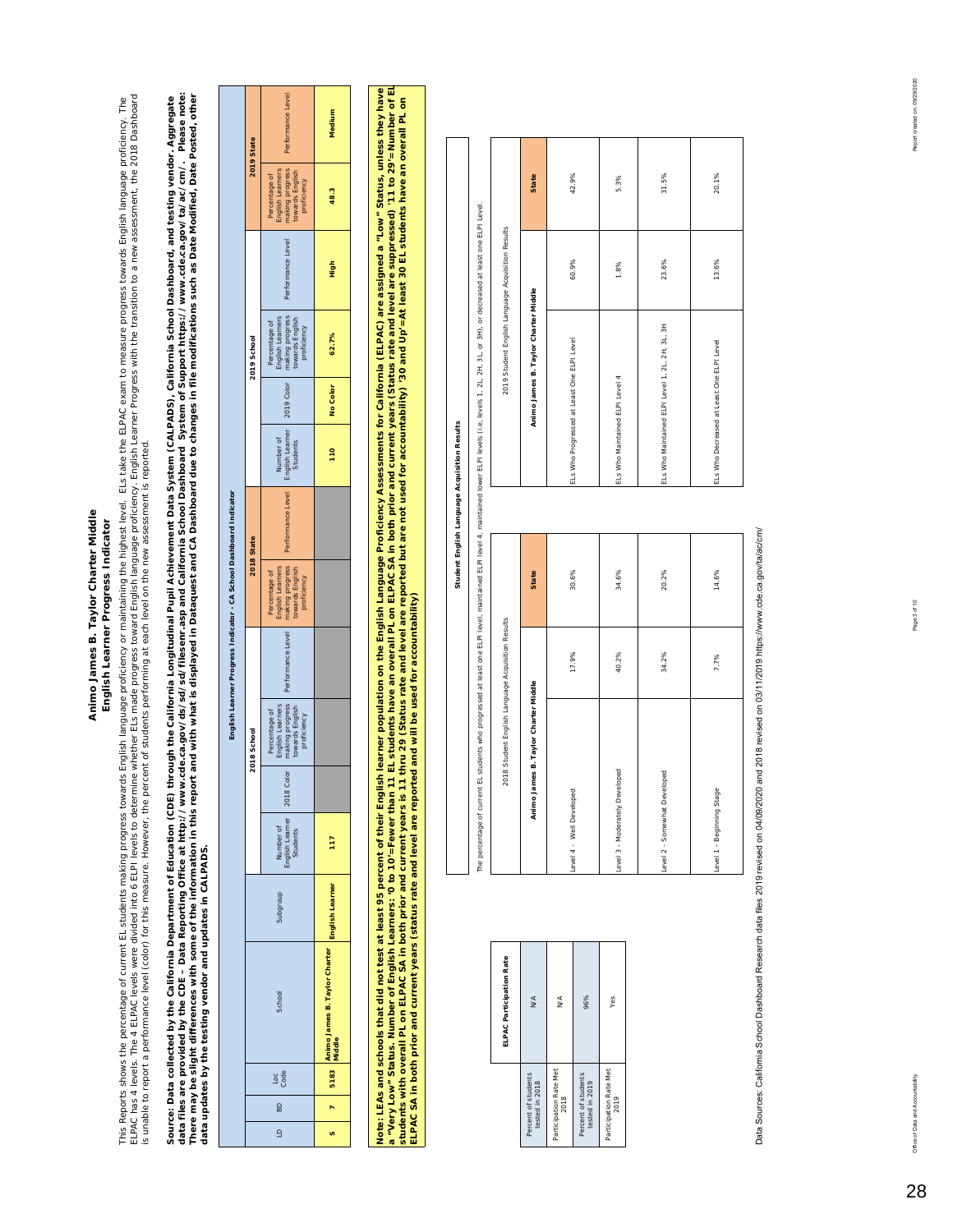### Animo James B. Taylor Charter Middle<br>Chronic Absenteeism **Animo James B. Taylor Charter Middle**

## **Chronic Absenteeism**

This report displays the percentage of sudents in Kindergarten through grade & who was on the instructional days they were enrolled. Color: 1 = Red, 2 = Orange, 3 = Yellow, 4 = Green, 5 = Blue, 0 = No Color. Change Level: This report displays the parten in Kindergarten in Kindergarten in the absent 10 percent or more of the instructional days they were enrolled. Color: 1 = Red, 3 = Yellow, 4 = Green, 5 = Blue, 0 = No Color. Change Level: 5 Significantly, 4 = Declined, 3 = Maintained, 2 = Increased, 1 = Increased Significantly, 0 = No Data. An "--" means that data is not currently available.

Source: Data collected by the California Department of Education (CDE) through the California Longitudinal Pupil Achievement Data System (CALPADS), California School Dashboard, and testing vendor. Aggregate data files are CDE- Data Reporting Office at http://www.cde.ca.gov/ds/sd/silessenr.asp and California School Dashboard System of Support https://www.cde.ca.gov/ta/ac/cm/. Please note: There may be slight differences with some of the info Source: Data collected by the California Department of Education (CDE) through the California Longitudinal Pupil Achievement Data System (CALPADS), California School Dashboard, and testing vendor. Aggregate data files are *in this report and with what is displayed in Dataquest and CA Dashboard due to changes in file modifications such as Date Modified, Date Posted, other data updates by the testing vendor and updates in CALPADS.* 

|                                                     | School to State<br>Absenteeism<br>Comparison<br>Chronic    | Lower                                   | t                                   | t          | Lower                        | Higher           | t          | t            | t                | Lower                      | t                                      | Lower                              | Lower                         | t                 | t              |
|-----------------------------------------------------|------------------------------------------------------------|-----------------------------------------|-------------------------------------|------------|------------------------------|------------------|------------|--------------|------------------|----------------------------|----------------------------------------|------------------------------------|-------------------------------|-------------------|----------------|
|                                                     | Change Level                                               | Increased                               | increased                           | Increased  | Increased                    | <b>Increased</b> | Increased  | Increased    | <b>Increased</b> | Increased                  | increased                              | <b>Increased</b>                   | <b>Increased</b>              | Increased         | Maintained     |
|                                                     | Change                                                     | 1.1%                                    | $1.2\%$                             | 0.5%       | 2.7%                         | 1.4%             | 0.9%       | 1.6%         | 1.7%             | 1.4%                       | 2.8%                                   | 1.5%                               | 1.2%                          | 0.5%              | 0.3%           |
|                                                     | Absenteeism<br><b>State 2019</b><br>Percentage<br>Chronic  | 10.1%                                   | 18.9%                               | 3.7%       | 20.6%                        | 9.9%             | 5.2%       | 20.1%        | 21.1%            | 11.0%                      | .8%<br>gi                              | 12.9%                              | 16.3%                         | 9.8%              | 8.1%           |
|                                                     | Change Level                                               | <b>Declined</b>                         | No Data                             | No Data    | Declined                     | Increased        | No Data    | No Data      | Declined         | Maintained                 | No Data                                | Declined                           | Increased                     | No Data           | No Data        |
|                                                     | Change                                                     | $-1.1%$                                 | $0.0\%$                             | $0.0\%$    | $-10.5%$                     | 5.4%             | 0.0%       | 0.0%         | $-2.4%$          | 0.0%                       | 0.0%                                   | $-1.1%$                            | 4.8%                          | 0.0%              | 0.0%           |
|                                                     | Absenteeism<br>School 2019<br>Percentage<br>Chronic        | 9.6%                                    | 0.0%                                | 0.0%       | 10.0%                        | 15.0%            | 0.0%       | 0.0%         | 14.3%            | 9.5%                       | 0.0%                                   | 9.7%                               | 15.7%                         | 0.0%              | 0.0%           |
|                                                     | 2019 Color                                                 | Green                                   | No Color                            | No Color   | Green                        | Orange           | No Color   | No Color     | No Color         | Yellow                     | No Color                               | Green                              | Orange                        | No Color          | No Color       |
|                                                     | students enrolled<br>who meet criteria<br>Number of        | 481                                     | $\circ$                             | $\circ$    | $\frac{0}{4}$                | 127              | $\circ$    | $\sim$       | Ż,               | 441                        | $\circ$                                | 476                                | 51                            | $\circ$           | $\circ$        |
|                                                     | School to State<br>Absenteeism<br>Comparison<br>Chronic    | Higher                                  | t                                   | ţ          | Higher                       | Higher           | t          | t            | t                | Lower                      | t                                      | Lower                              | Lower                         | t                 | ł              |
| Chronic Absenteeism - CA School Dashboard Indicator | Change Level                                               | Maintained                              | Maintained                          | Maintained | Increased                    | <b>Increased</b> | Vaintained | Maintained   | Increased        | Maintained                 | Increased                              | Vaintained                         | Maintained                    | Maintained        | Maintained     |
|                                                     | Change                                                     | 0.3%                                    | $-0.3%$                             | 0.3%       | 1.0%                         | 0.6%             | 0.2%       | 0.0%         | 1.2%             | 0.4%                       | 2.0%                                   | 0.4%                               | 0.4%                          | $-0.2%$           | 0.0%           |
|                                                     | Absenteeism<br>State 2018<br>Percentage<br>Chronic         | 9.0%                                    | 17.8%                               | 3.2%       | 17.9%                        | 8.6%             | 4.3%       | 18.5%        | 19.4%            | 9.7%                       | 16.1%                                  | 11.4%                              | 15.1%                         | 9.3%              | 7.7%           |
|                                                     | Change Level                                               | Significantly<br>Increased              | No Data                             | No Data    | Increased                    | increased        | No Data    | No Data      | Increased        | Increased<br>Significantly | No Data                                | Significantly<br>Increased         | Increased                     | No Data           | No Data        |
|                                                     | Change                                                     | 5.0%                                    | 0.0%                                | $0.0\%$    | 10.5%                        | 5.8%             | 0.0%       | 0.0%         | 10.0%            | 4.2%                       | 0.0%                                   | 5.0%                               | 2.7%                          | 0.0%              | 0.0%           |
|                                                     | <b>School</b> 2018<br>Absenteeism<br>Percentage<br>Chronic | 10.7%                                   | 0.0%                                | 0.0%       | 5%<br>g                      | 9.5%             | 0.0%       | 0.0%         | 16.7%            | 9.5%                       | 0.0%                                   | 8%<br>ø                            | 10.9%                         | 0.0%              | 0.0%           |
|                                                     | 2018 Color                                                 | Red                                     | No Color                            | No Color   | Red <sub>1</sub>             | Orange           | No Color   | No Color     | No Color         | Orange                     | No Color                               | Red                                | Orange                        | No Color          | No Color       |
|                                                     | students enrolled<br>who meet criteria<br>Number of        | 478                                     | ÷                                   | $\circ$    | 2                            | 147              | $\circ$    | q            | $\mathbf{P}$     | 431                        | $\circ$                                | 474                                | SS <sub>1</sub>               | $\overline{a}$    | $\overline{a}$ |
|                                                     | Subgroup                                                   | All Students                            | American Indian or<br>Alaska Native | Asian      | Black or African<br>American | English Learner  | Filipino   | Foster Youth | Homeless         | Latino                     | Native Hawaiian or<br>Pacific Islander | Socioeconomically<br>Disadvantaged | Students with<br>Disabilities | Two or More Races | White          |
|                                                     | School                                                     | Animo James B. Taylor Charter<br>Middle |                                     |            |                              |                  |            |              |                  |                            |                                        |                                    |                               |                   |                |
|                                                     | $rac{8}{366}$                                              | 5183                                    |                                     |            |                              |                  |            |              |                  |                            |                                        |                                    |                               |                   |                |
|                                                     | BD                                                         | h                                       |                                     |            |                              |                  |            |              |                  |                            |                                        |                                    |                               |                   |                |
|                                                     | $\overline{a}$                                             | <sub>S</sub>                            |                                     |            |                              |                  |            |              |                  |                            |                                        |                                    |                               |                   |                |

Data Sources: California School Dashboard Research data files 2019 revised on 04/09/2020 and 2018 revised on 03/11/2019 https://www.cde.ca.gov/ta/ac/cm/ Data Sources: California School Dashboard Research data files 2019 revised on 04/09/2020 and 2018 revised on 03/11/2019 https://www.cde.ca.gov/ta/ac/cm/

Report created on: 09/29/2020

29

Office of Data and Accountability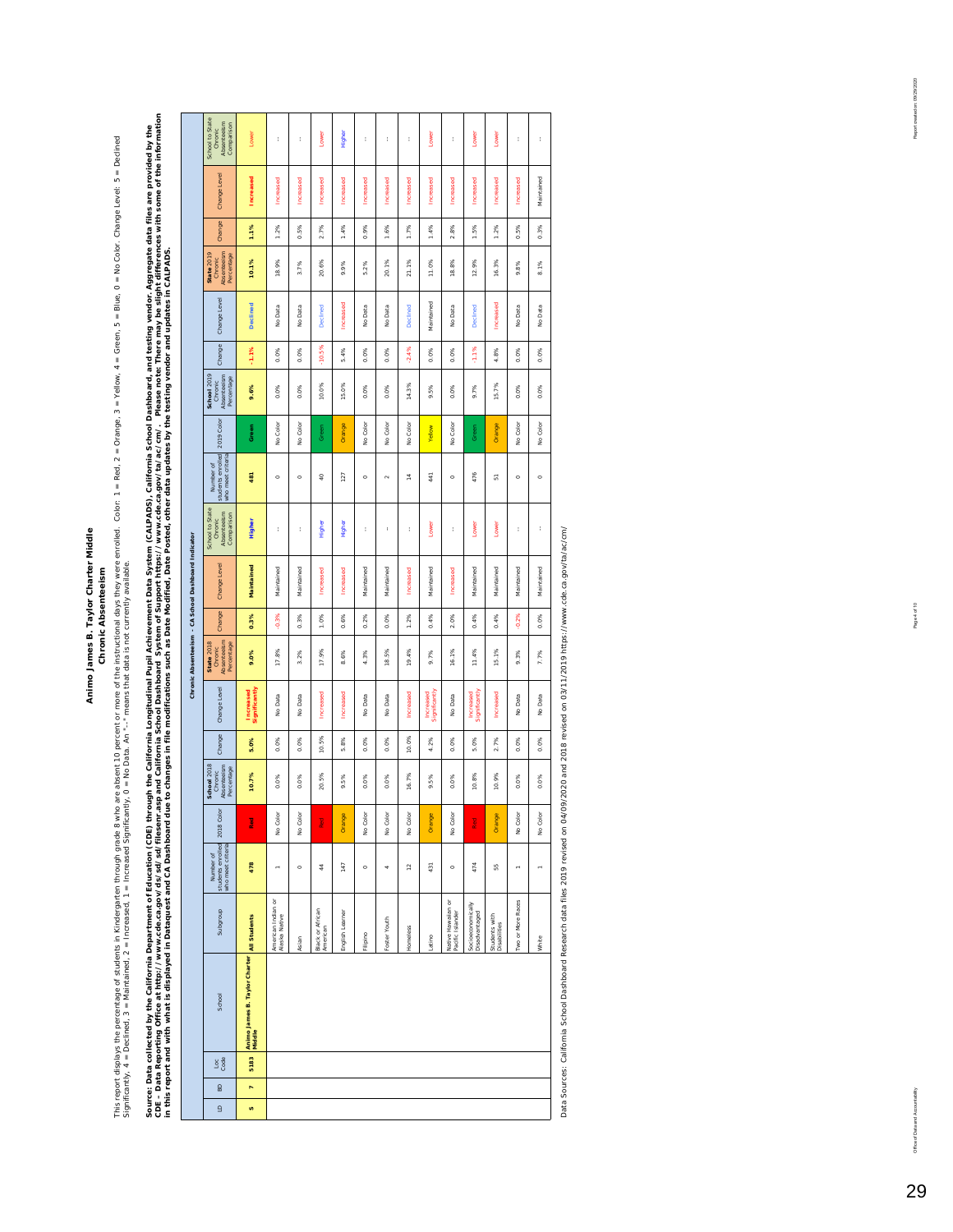### Animo James B. Taylor Charter Middle<br>Suspension Rate Indicator **Animo James B. Taylor Charter Middle Suspension Rate Indicator**

# Suspension Rate: The percentage of students in kindergarten through grade 12 who have been suspended at least once in a given school year. Students who are suspended multiple times are only counted once. Suspension Rate: The percentage of students in kindergarten through grade 12 who have been suspended at least once in a given school year. Students who are suspended multiple times are only counted once.

Source: Data collected by the California Department of Education (CDE) through the California Public Advisor total System (CALPADS), California School Dashboard, and testing vendor. Aggregate data files are provided by the Source: Data collected by the California Department of Edultoral CDE) through the California Longitudinal Pupil Achievement Data System (CALPADS), California School Dashboard, and testing vendor. Aggregate data files are p Reporting Office at http://www.cde.ca.gov/ds/sd/filesenr.assprand california School Dashboard System of Support https://www.cde.ca.gov/ta/ac/cm/. Please note: There may be slight differences with some of the information in

|                                                                                                                                                                                                |                                                           | School to State<br>Suspensions<br>Comparison  | Lower                                   | t                                   | t          | Lower                        | Lower                     | t          | t               | $\mathfrak{t}$       | Lower                     | t                                      | Lower                              | Lower                         | $\ddot{\phantom{a}}$     | t          |
|------------------------------------------------------------------------------------------------------------------------------------------------------------------------------------------------|-----------------------------------------------------------|-----------------------------------------------|-----------------------------------------|-------------------------------------|------------|------------------------------|---------------------------|------------|-----------------|----------------------|---------------------------|----------------------------------------|------------------------------------|-------------------------------|--------------------------|------------|
|                                                                                                                                                                                                |                                                           | Change Level                                  | Maintained                              | Maintained                          | Maintained | Declined                     | Maintained                | Maintained | <b>Declined</b> | Increased            | Maintained                | Maintained                             | Maintained                         | <b>Declined</b>               | Maintained               | Maintained |
|                                                                                                                                                                                                |                                                           | Change                                        | $-0.1%$                                 | 0.1%                                | $-0.1%$    | $-0.6%$                      | 0.1%                      | 0.0%       | $-0.6%$         | 0.5%                 | $-0.1%$                   | $-0.2%$                                | $-0.1%$                            | $-0.6%$                       | $-0.1%$                  | $-0.2%$    |
|                                                                                                                                                                                                |                                                           | suspended at<br>least once<br>Students        | 3.4%                                    | 7.2%                                | 1.0%       | 8.8%                         | 3.1%                      | 1.3%       | 14.6%           | 6.2%                 | 3.5%                      | 4.5%                                   | 4.3%                               | 6.2%                          | 3.3%                     | 2.9%       |
|                                                                                                                                                                                                |                                                           | State 2019<br>Color                           | <b>Yellow</b>                           | Orange                              | Blue       | Orange                       | Yellow                    | Green      | Orange          | Orange               | Yellow                    | Yellow                                 | Yellow                             | Yellow                        | Yellow                   | Yellow     |
|                                                                                                                                                                                                |                                                           | Change Level                                  | Significantly<br><b>Declined</b>        | t                                   | t          | Declined                     | Declined                  | t          | No Data         | Maintained           | Declined<br>Significantly | t                                      | Declined<br>Significantly          | Declined                      | $\ddot{\phantom{a}}$     | t          |
|                                                                                                                                                                                                |                                                           | Change                                        | $-7.1%$                                 | t                                   | t          | 2%<br>34,                    | $-3.7%$                   | t          | t               | 0.0%                 | $-5.2%$                   | t                                      | $-7.2%$                            | $-12.4%$                      | t                        | t          |
|                                                                                                                                                                                                |                                                           | suspended at<br>least once<br>Students        | 1.8%                                    | ł                                   | t          | 2.4%                         | 1.5%                      | t          | t               | 0.0%                 | 1.8%                      | t                                      | 1.8%                               | 1.9%                          | ť                        | t          |
|                                                                                                                                                                                                |                                                           | 2019 Color                                    | Blue                                    | t                                   | t          | Green                        | Green                     | ł          | No Color        | No Color             | Blue                      | t                                      | Blue                               | Green                         | t                        | t          |
|                                                                                                                                                                                                |                                                           | Number of<br>Students                         | 493                                     | $\circ$                             | $\circ$    | 4                            | 131                       | $\circ$    | $\sim$          | Ż,                   | 452                       | $\circ$                                | 488                                | 53                            | $\circ$                  | $\circ$    |
|                                                                                                                                                                                                |                                                           | School to State<br>Suspensions<br>Comparison  | Higher                                  | t                                   | t          | Higher                       | Higher                    | ł          | t               | $\ddot{\phantom{a}}$ | Higher                    | t                                      | Higher                             | Higher                        | t                        | t          |
|                                                                                                                                                                                                | Suspension Rate Indicator - CA School Dashboard Indicator | Change Level                                  | Maintained                              | Declined                            | Maintained | Declined                     | Maintained                | Maintained | Maintained      | Maintained           | Maintained                | Declined                               | Maintained                         | Declined                      | Maintained               | Maintained |
|                                                                                                                                                                                                |                                                           | Change                                        | $-0.1%$                                 | 0.3%                                | 0.0%       | 0.4%                         | $-0.1%$                   | $-0.1%$    | 0.1%            | $-0.1%$              | $-0.1%$                   | 0.3%                                   | $-0.2%$                            | 0.3%                          | 0.0%                     | $-0.1%$    |
|                                                                                                                                                                                                |                                                           | suspended at<br>least once<br>Students        | 3.5%                                    | 7.2%                                | 1.0%       | 9.4%                         | 3.0%                      | 1.3%       | 15.2%           | 5.6%                 | 3.6%                      | 4.7%                                   | 4.4%                               | 6.8%                          | 3.4%                     | 3.0%       |
|                                                                                                                                                                                                |                                                           | <b>State 2018</b><br>Color                    | <b>Yellow</b>                           | Yellow                              | Blue       | Orange                       | Yellow                    | Green      | <b>Red</b>      | Orange               | Yellow                    | Yellow                                 | Yellow                             | Yellow                        | Yellow                   | Yellow     |
|                                                                                                                                                                                                |                                                           | Change Level                                  | Declined<br>Significantly               | No Data                             | t          | Increased                    | Significantly<br>Declined | t          | No Data         | <b>Declined</b>      | Significantly<br>Declined | t                                      | Significantly<br><b>Declined</b>   | Increased                     | No Data                  | No Data    |
|                                                                                                                                                                                                |                                                           |                                               | $-7.8%$                                 | t                                   | t          | 0.3%                         | $-11.1%$                  | ł          | t               | $-6.7%$              | $-8.1%$                   | t                                      | $-7.8%$                            | 14.3%                         | ť                        | t          |
|                                                                                                                                                                                                |                                                           | Students<br>suspended at Change<br>least once | 8.9%                                    | ĵ                                   | ĵ          | 7%<br>$\frac{8}{2}$          | 2%<br>ιń                  | Í          | ĵ               | 0%<br>ø              | 0%<br>r.                  | ţ                                      | 0%<br>$\circ$                      | 3%<br>쯘                       | ţ                        | ţ          |
|                                                                                                                                                                                                |                                                           | 2018 Color                                    | <b>Yellow</b>                           | No Color                            | t          | Red                          | Green                     | t          | No Color        | No Color             | Green                     | t                                      | Yellow                             | Red <sub>1</sub>              | No Color                 | No Color   |
|                                                                                                                                                                                                |                                                           | Number of<br>Students                         | 493                                     | ÷                                   | $\circ$    | 45                           | 153                       | $\circ$    | un.             | $\frac{1}{2}$        | 445                       | $\circ$                                | 488                                | 56                            | $\overline{\phantom{0}}$ |            |
|                                                                                                                                                                                                |                                                           | Subgroup                                      | All Students                            | American Indian or<br>Alaska Native | Aslan      | Black or African<br>American | English Learner           | Filipino   | Foster Youth    | <b>Homeless</b>      | Latino                    | Native Hawailan or<br>Pacific Islander | Socioeconomically<br>Disadvantaged | Students with<br>Disabilities | Two or More Races        | White      |
| with what is displayed in Dataquest and CA Dashboard due to changes in file modifications such as Date Modified, Date Posted, other data updates by the testing vendor and updates in CALPADS. |                                                           | School                                        | Animo James B. Taylor Charter<br>Middle |                                     |            |                              |                           |            |                 |                      |                           |                                        |                                    |                               |                          |            |
|                                                                                                                                                                                                |                                                           | Loc Code                                      | 5183                                    |                                     |            |                              |                           |            |                 |                      |                           |                                        |                                    |                               |                          |            |
|                                                                                                                                                                                                |                                                           | BD                                            | H                                       |                                     |            |                              |                           |            |                 |                      |                           |                                        |                                    |                               |                          |            |
|                                                                                                                                                                                                |                                                           | $\mathrel{\mathop{\mathsf{g}}\nolimits}$      | <sub>S)</sub>                           |                                     |            |                              |                           |            |                 |                      |                           |                                        |                                    |                               |                          |            |

Data Sources: California School Dashboard Research data files 2019 revised on 04/09/2020 and 2018 revised on 03/11/2019 https://www.cde.ca.gov/ta/ac/cm/ Data Sources: California School Dashboard Research data files 2019 revised on 04/09/2020 and 2018 revised on 03/11/2019 https://www.cde.ca.gov/ta/ac/cm/

Report created on: 09/29/2020

Office of Data and Accountability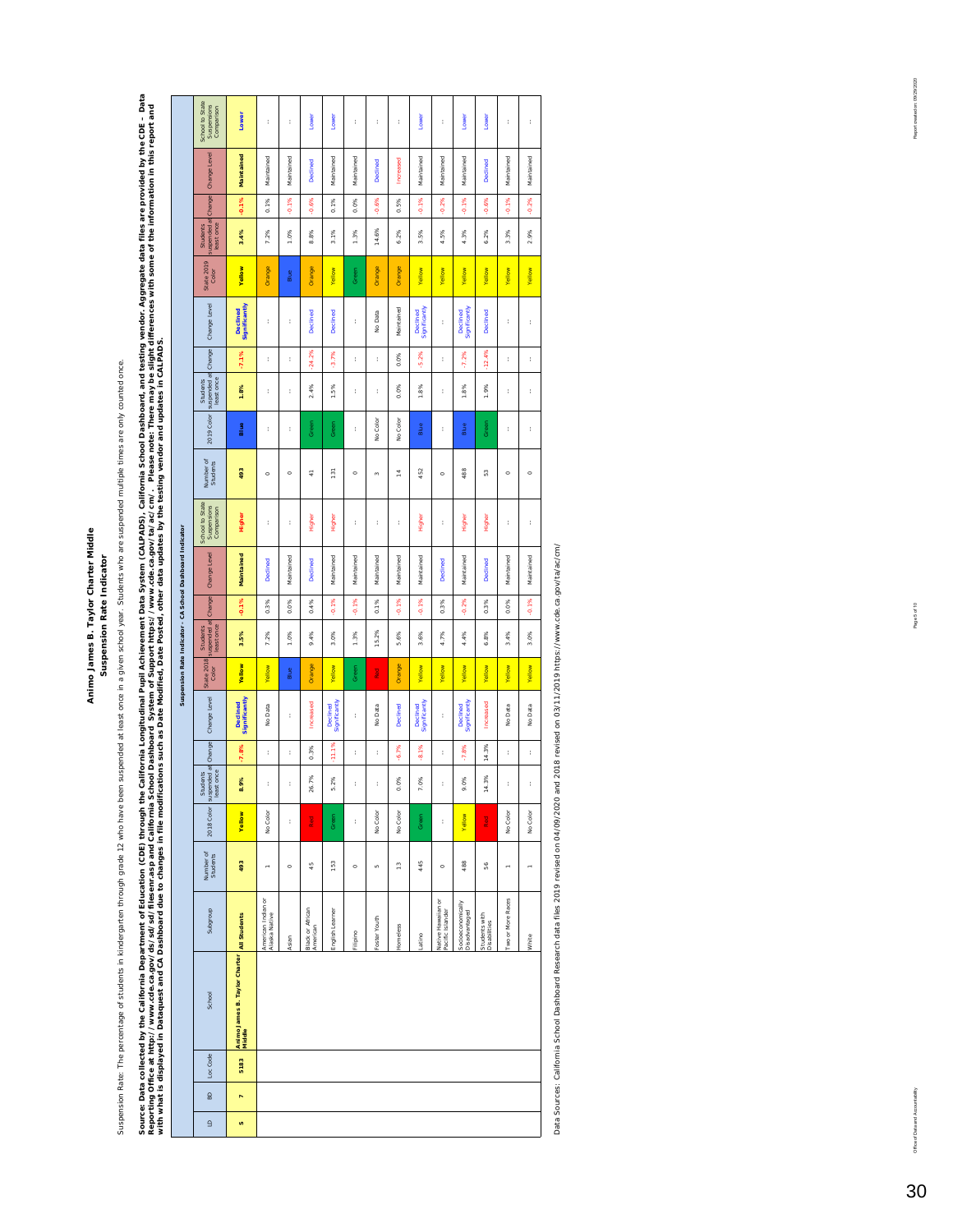### Enrollment Report **Enrollment Report**

This report displays CALPADS K-12 enrollment number and percentages of select subgroups. Annumber of subsets of the number of sudents principal of considios Day (the first Wednessaly in Crube). This information was submitt This report displays of and percentages of select subgroups. Annual enrollment consists of the number of students primarily enrolled on Census Day (ithe first Wednesday in formation was submitted by local educational agenc *Dashboard System of Support https://www.cde.ca.gov/ta/ac/cm/. Please note: There may be slight differences with some of the information in this report and with what is displayed in Dataquest and CA Dashboard due to changes in file modifications such*  California Longitudinal Public School Dashboard, and testing vendor. Aggregate data files are provided by the CDE – Data Reporting Office at http://www.cde.ca.gov/ds/sd/filesenr.asp and California School charter schools to the Californial GDE) as part of the annual fall 1 data submission in the California Longiudinal Pupil Achievem (CALPADS). These data were reviewed and certified in CALPADS as being accurate by authorized personnel. In order to certifict or charter school personnel are required to review the accuracy of all data associated with the applicable CALPADS submission. The California Department of Education collects some data on C *Source: Data collected by the California Department of Education (CDE) through the*  California Longitudinal Pupil Achievement Data System (CALPADS); however, this information is submitted by LEAs on a voluntary basis and it wouldn't necessarily be accurate as per CDE.5 *as Date Modified, Date Posted, other data updates by the testing vendor and updates in CALPADS.* 

### 2019-20 Enrollment by Ethnicity and Subgroup **2019-20 Enrollment by Ethnicity and Subgroup**

T

| $\Xi$<br>$\overline{a}$ | Loc<br>Code | School                                          | Enrollment | <b>Meal</b><br>F/R   | GATE  | American<br>Indian or<br>Alaska<br>Native | Asian | Black or<br>African<br>American | English<br>Learner | Filipino | Foster<br>Youth | <b>+omeless</b> | Latino | Migrant<br>Education | Native<br>Hawaiian<br>or Pacific<br>Islander | Not<br>Reported |       | Socio-<br>sconomica Students Two or<br>Disadvant- Disabilities Races<br>  Daed Totalities Races<br>  aged |      | White |
|-------------------------|-------------|-------------------------------------------------|------------|----------------------|-------|-------------------------------------------|-------|---------------------------------|--------------------|----------|-----------------|-----------------|--------|----------------------|----------------------------------------------|-----------------|-------|-----------------------------------------------------------------------------------------------------------|------|-------|
|                         |             | 7   5183   Animo James B. Taylor Charter Middle | 467        | $\frac{8}{6}$<br>96. | 0.0%  | 0.0%                                      | 0.0%  | 7.7%                            | 26.3%              | 0.0%     | 0.0%            | 2.4%            | 91.6%  | 0.0%                 | 0.0%                                         | 0.0%            | 96.8% | 10.3%                                                                                                     | 0.6% | 0.0%  |
| Statewide               |             |                                                 | 6,163,001  | 59.3%                | N/A   | 0.5%                                      | 9.3%  | 5.3%                            | 18.6%              | 2.4%     | 0.5%            | 3.2%            | 54.9%  | 0.8%                 | 0.4%                                         | 0.9%            | 60.7% | 11.7%                                                                                                     | 3.9% | 22.4% |
| Los Angeles Unified     |             |                                                 | 596,937    | 80.3%                | 10.7% | 0.2%                                      | 3.6%  | 7.7%                            | 20.0%              | 1.9%     | 0.7%            | 1.3%            | 74.1%  | 0.1%                 | 0.2%                                         | 0.4%            | 81.5% | 11.4%                                                                                                     | 1.6% | 10.3% |

### 2018-19 Enrollment by Ethnicity and Subgroup **2018-19 Enrollment by Ethnicity and Subgroup**

| $\frac{8}{2}$<br>$\overline{a}$ | Loc<br>Code | School                                        | Enrollment | Meal<br>F/R | GATE  | Indian or<br>Alaska<br>Native<br>American | Asian | Black or<br>African<br>American | English<br>Learner | Filipino | Foster<br>Youth | Homeless | Latino | Migrant Hawaiian<br>Education or Pacific<br>Education or Pacific |      | Not<br>Reported | disadvant-Disabilities<br>Socio-<br>aned | sconomica Students | Two or<br>More<br>Races | White |
|---------------------------------|-------------|-----------------------------------------------|------------|-------------|-------|-------------------------------------------|-------|---------------------------------|--------------------|----------|-----------------|----------|--------|------------------------------------------------------------------|------|-----------------|------------------------------------------|--------------------|-------------------------|-------|
| U)                              |             | 7   5183 Animo James B. Taylor Charter Middle | 466        | 100.0%      | 0.0%  | 0.2%                                      | 0.0%  | 8.2%                            | 26.0%              | 0.0%     | 0.4%            | 2.4%     | 91.6%  | 0.0%                                                             | 0.0% | 0.0%            | 99.1%                                    | 9.9%               | 0.0%                    | 0.0%  |
| Statewide                       |             |                                               | 6,186,278  | 59.4%       | N/A   | 0.5%                                      | 9.3%  | 5.4%                            | 19.3%              | 2.4%     | 0.5%            | 3.4%     | 54.6%  | 0.8%                                                             | 0.5% | 0.9%            | 60.9%                                    | 11.7%              | 3.6%                    | 22.9% |
| Los Angeles Unified             |             |                                               | 607,723    | 79.3%       | 10.7% | 0.2%                                      | 4.0%  | 8.4%                            | 20.3%              | 2.0%     | 0.7%            | 2.8%     | 74.1%  | 0.1%                                                             | 0.3% | 0.3%            | 80.8%                                    | 13.0%              | 0.2%                    | 10.7% |

Data Source: Data Quest, Student and School Downloadable Data Files https://www.cde.ca.gov/ds/sd/sd/filesenr.asp Data Source: Data Quest, Student and School Downloadable Data Files https://www.cde.ca.gov/ds/sd/sd/filesenr.asp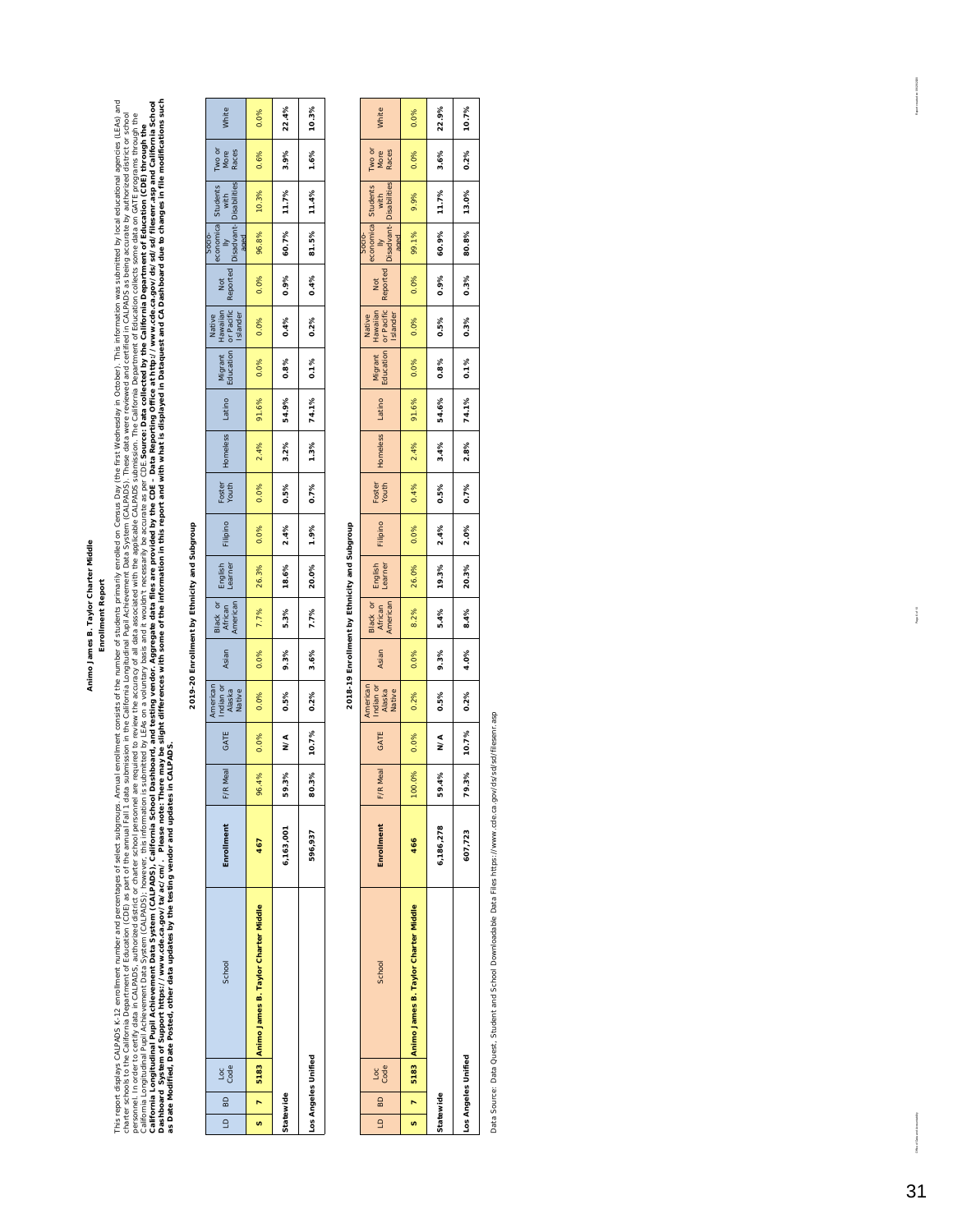### Animo James B. Taylor Charter Middle **Animo James B. Taylor Charter Middle** RECLASSIFICATION RATES **RECLASSIFICATION RATES**

reclassified since the prior Census Day, and the reclassification rate for each specified year. The reclassification rate, displayed in reclassified since the prior Census Day, and the reclassification rate for each specified year. The reclassification rate, displayed in This reports shows a two year comparison of the number of English Learners (ELs) on Census Day, the number of students This reports shows a two year comparison of the number of English Learners (ELs) on Census Day, the number of students percentage, is calculated by dividing the number reclassified by the number of prior year ELs. percentage, is calculated by dividing the number reclassified by the number of prior year ELs.

*with some of the information in this report and with what is displayed in Dataquest and CA Dashboard due to changes*  with some of the information in this report and with what is displayed in Dataquest and CA Dashboard due to changes *provided by the CDE – Data Reporting Office at http://www.cde.ca.gov/ds/sd/sd/filesenr.asp and California School*  provided by the CDE - Data Reporting Office at http://www.cde.ca.gov/ds/sd/sd/filesenr.asp and California School *Dashboard System of Support https://www.cde.ca.gov/ta/ac/cm/. Please note: There may be slight differences*  Dashboard System of Support https://www.cde.ca.gov/ta/ac/cm/. Please note: There may be slight differences *in file modifications such as Date Modified, Date Posted, other data updates by the testing vendor and updates in Source: Data collected by the California Department of Education (CDE) through the California Longitudinal Pupil*  in file modifications such as Date Modified, Date Posted, other data updates by the testing vendor and updates in *Achievement Data System (CALPADS), California School Dashboard, and testing vendor. Aggregate data files are*  Achievement Data System (CALPADS), California School Dashboard, and testing vendor. Aggregate data files are Source: Data collected by the California Department of Education (CDE) through the California Longitudinal Pupil *CALPADS.*  **CALPADS** 

| 08   Q | Code<br>$\overline{100}$ | School                                                                                                                                                             | Year    | Students Redesignated FEP | School        | State     | School to State RFEP<br>Comparison |
|--------|--------------------------|--------------------------------------------------------------------------------------------------------------------------------------------------------------------|---------|---------------------------|---------------|-----------|------------------------------------|
|        |                          | Animo James B. Taylor Charter<br>$\begin{array}{ c c } \hline \text{S} & \text{7} & \text{5183} \end{array} \begin{array}{ c c } \hline \text{widdle} \end{array}$ |         | 17-18 EL $#$              | 141<br>1      | 1,271,150 |                                    |
|        |                          |                                                                                                                                                                    | 2018-19 | 18-19 Reclass $#$         | 27            | 175,746   | Higher                             |
|        |                          |                                                                                                                                                                    |         | 18-19 Reclass Rate        | 19.1          | 13.8      |                                    |
|        |                          |                                                                                                                                                                    |         | 18-19 EL $#$              | 121           | 1,195,988 |                                    |
|        |                          |                                                                                                                                                                    | 2019-20 | 19-20 Reclass #           | $\frac{6}{1}$ | 164,653   | Higher                             |
|        |                          |                                                                                                                                                                    |         | 19-20 Reclass Rate        | 15.7          | 13.8      |                                    |

Data Source: Data Quest, Student and School Downloadable Data Files https://www.cde.ca.gov/ds/sd/filesreclass.asp Data Source: Data Quest, Student and School Downloadable Data Files https://www.cde.ca.gov/ds/sd/sd/filesreclass.asp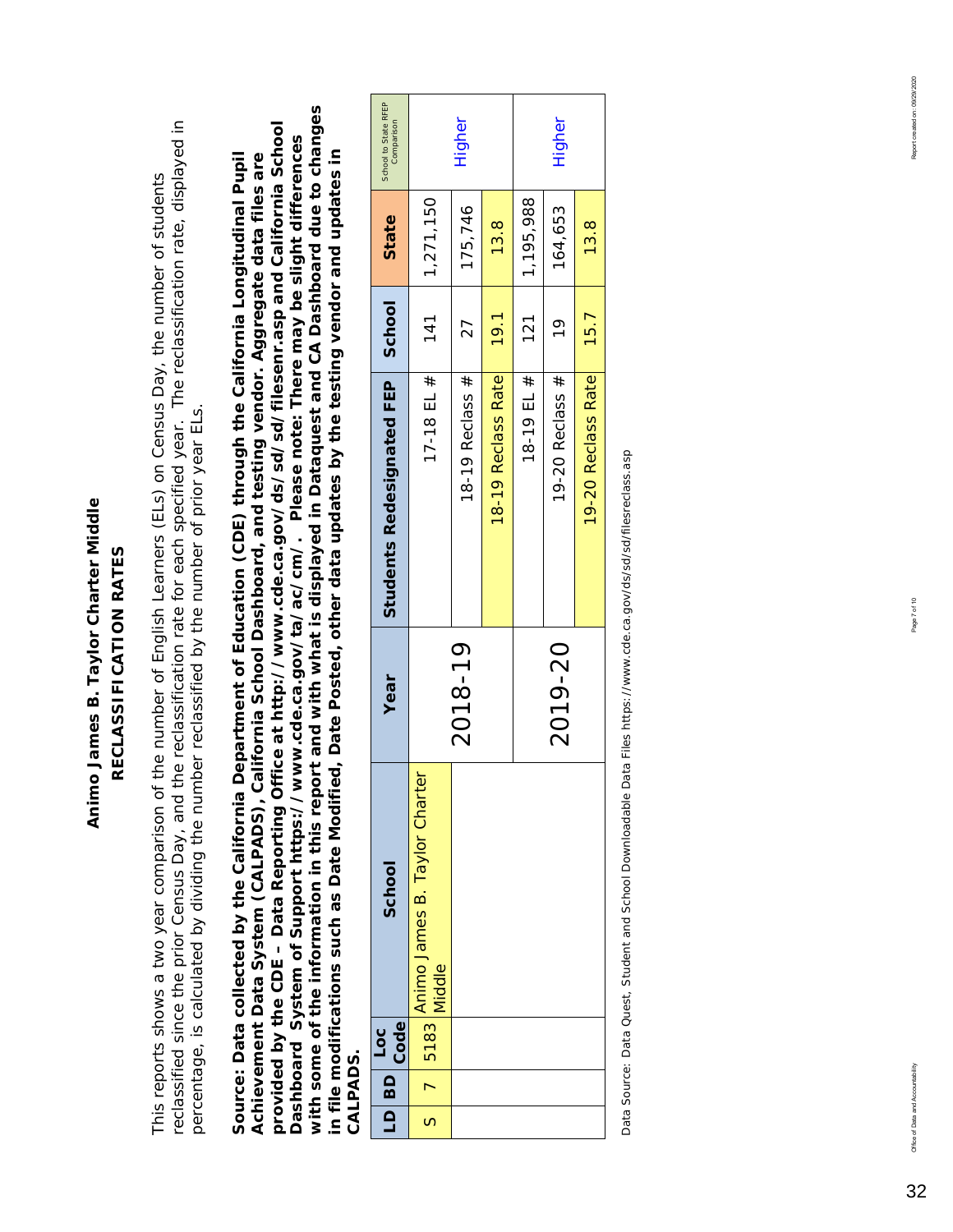## "At-Risk" and Long-Term English Learners (LTEL) **"At-Risk" and Long-Term English Learners (LTEL)**

System (CALPADS), California School Dashboard, and testing vendor. Aggregate data files are provided by the CDE – Data Reporting Office at Č<br>http://www.cde.ca.gov/ds/sd/sllesenr.asp and California School Dashboard System o *differences with some of the information in this report and with what is displayed in Dataquest and CA Dashboard due to changes in file modifications such as Date Modified, Date*  Note: The "EL Total" column in this report displays the summed total of the disaggregated English Learner (EL) data in the four columns under the "English Learners" heading. The "Total (Ever-EL)" Note: The "EL Total" column in this report displays the summed total of the disaggregated English Learner (EL) data in the four columns under the "English Learners" heading. The "Total (Ever-EL)"<br>column displays the summed percent values displayed in this report are calculated as a percent of the "Total (Ever-EL)" which fully and more accurately considers what happens to all EL students over time, including those who are Reclassified Fluent English Proficient (RFEP). *Source: Data collected by the California Department of Education (CDE) through the California Longitudinal Pupil Achievement Data*  column displays the summed total of the data in the "RFEP" column plus the data in the four columns under the "English Learners" heading OR the data in the "EL Total" column, but not both. The *http://www.cde.ca.gov/ds/sd/sd/filesenr.asp and California School Dashboard System of Support https://www.cde.ca.gov/ta/ac/cm/. Please note: There may be slight System (CALPADS), California School Dashboard, and testing vendor. Aggregate data files are provided by the CDE – Data Reporting Office at* 

*Posted, other data updates by the testing vendor and updates in CALPADS.* 

|         |        | Percent          | 25.3%                                              | 5.7%              | 8.9%         | 10.4%                           | 50.3%     | 49.7%     |
|---------|--------|------------------|----------------------------------------------------|-------------------|--------------|---------------------------------|-----------|-----------|
| 2019-20 | State  | Enrollment       | 576,805                                            | 130,783           | 204,042      | 236,394                         | 1,148,024 | 1,133,977 |
|         | School | Percent          | 1.5%                                               | 1.2%              | 19.0%        | 14.8%                           | 36.5%     | 63.5%     |
|         |        | Enrollment       | ю                                                  |                   | 64           | 50                              | 123       | 214       |
|         | State  | Percent          | 26.1%                                              | 9.5%              | 14.7%        | 1.0%                            | 51.4%     | 48.6%     |
| 2018-19 |        | Enrollment       | 607,888                                            | 220,738           | 342,983      | 24,379                          | 1,195,988 | 1,131,988 |
|         | School | Percent          | 1.5%                                               | 0.9%              | 33.4%        | 0.0%                            | 35.8%     | 64.2%     |
|         |        | Enrollment       | ю                                                  | 3                 | 113          | O                               | 121       | 217       |
|         |        | English Learners | EL 0-3 Years                                       | At-Risk 4-5 Years | TEL 6+ Years | EL 4+ Years Not At-Risk or<br>Ę | EL total  | RFEP      |
|         |        | School           | 7   5183   Animo James B. Taylor<br>Charter Middle |                   |              |                                 |           |           |
|         |        | Loc<br>Code      |                                                    |                   |              |                                 |           |           |
|         |        | LD BD            | $\overline{5}$                                     |                   |              |                                 |           |           |
|         |        |                  |                                                    |                   |              |                                 |           |           |

Data Source: Data Quest, Student and School Downloadable Data Files https://www.cde.ca.gov/ds/sd/sd/filestlel.asp Data Source: Data Quest, Student and School Downloadable Data Files https://www.cde.ca.gov/ds/sd/sd/filesltel.asp

Total (Ever) 338 100.0% 2,327,080 100.0% 337 100.0% 2,282,001 100.0%

2,327,080

100.0%

338

Total (Ever)

100.0%

100.0%

2,282,001

100.0%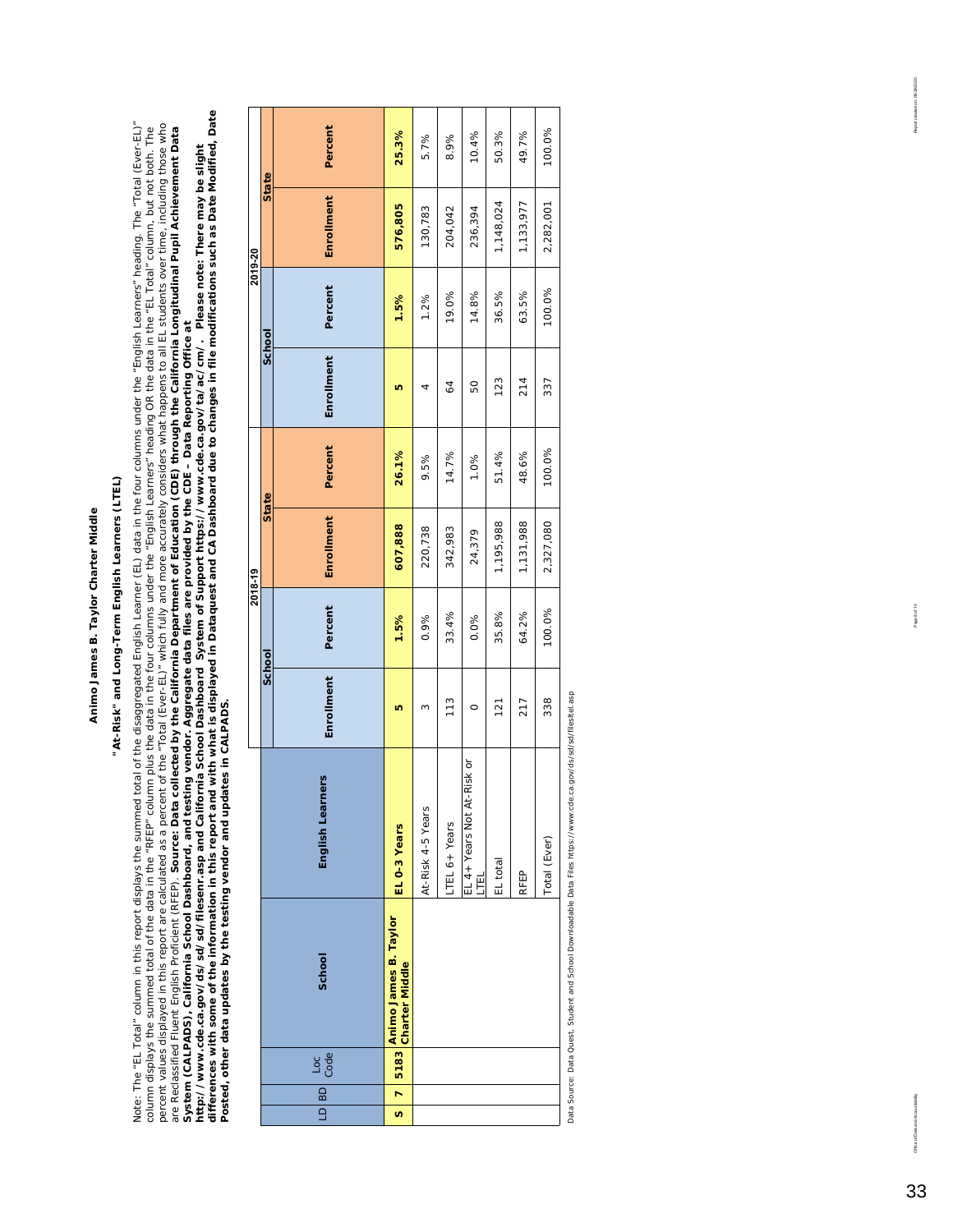### Students with Disabilities Report **Students with Disabilities Report**

This report displays the K-12 arrollment and the number of K-12 students with disabilities total, by incidence category, and by eighlifly as reported on the census Day (First Wednesday in October) CALPADS Fall 11 Certified Report 8.1) submitted by LEAs (Local Education Agencies). LEAs are required to "certify" specified data during submitssion windows. The CDE uses certified data for state and federal reporting and to develop accountability *http://www.cde.ca.gov/ds/sd/sd/filesenr.asp and California School Dashboard System of Support https://www.cde.ca.gov/ta/ac/cm/. Please note: There may be slight differences with some of the information in this report*  Level-2 certification reserved for the district superintents part of the school administrators, or their designees. High incidence eligibilities are indicated by an asterisk (\*). Source: Data collected by the California De report counts with 2019-20 Enrollment by subgrounts posted in DataQuest by the CDE due to the accuracy of all data associated with the applicable CALPADS submission. CALPADS certification is a two-step process with by an LEA following the of the Amendment Window, they are "frozen" and cannot be amended Note: Students with disabilities counts and percentages in this report may be higher or lower for some schools when comparing this This report displays the K-12 enrollment and the number of K-12 students with disabilities total, by incidence category, and by eligibility as reported on the Census Day (First Wednesday in October) CALPADS Fall 1 Certifie *Education (CDE) through the California Longitudinal Pupil Achievement Data System (CALPADS), California School Dashboard, and testing vendor. Aggregate data files are provided by the CDE – Data Reporting Office at and with what is displayed in Dataquest and CA Dashboard due to changes in file modifications such as Date Modified, Date Posted, other data updates by the testing vendor and updates in CALPADS.* 

### 2019-20 Enrollment by Disability **2019-20 Enrollment by Disability**

| $\overline{a}$ | $\overline{a}$ | <b>S</b> de         | School                                  | $OCT 2019$ SpEd<br>Enroll # Enroll # |        |                 |      |                           |         | $\begin{array}{ c c c c c } \hline \text{Sp Ed} & \text{% High} & \text{% Low} & \# \text{ AUT} & \# \text{ DB} & \# \text{ DEAF} & \# \text{ ED} \\ \hline \text{Ernoll % } & \text{Incidence } \text{Incidence} & \end{array}$ |                          |                          |                                                   | #EMD   #HOH   #ID   #OH  * OH   #OH  #SLD   #SLI * |         |    |               | $#$ TBI | $W^*$   |  |
|----------------|----------------|---------------------|-----------------------------------------|--------------------------------------|--------|-----------------|------|---------------------------|---------|----------------------------------------------------------------------------------------------------------------------------------------------------------------------------------------------------------------------------------|--------------------------|--------------------------|---------------------------------------------------|----------------------------------------------------|---------|----|---------------|---------|---------|--|
| U)             | ,              |                     | Animo James B. Taylor Charter<br>Middle | 467                                  | 48     | $10.3%$   91.7% | 8.3% | $\overline{a}$            | $\circ$ | $\overline{\phantom{0}}$                                                                                                                                                                                                         | $\overline{\phantom{0}}$ | $\overline{\phantom{0}}$ | $\begin{array}{c} \bullet \\ \bullet \end{array}$ | <u>in</u>                                          | $\circ$ | 38 |               | $\circ$ | $\circ$ |  |
|                | statewide      |                     |                                         | 6,163,001 721,198                    |        |                 |      | 11.7% N/A N/A N/A N/A N/A |         | N/A N/A N/A N/A N/A N/A                                                                                                                                                                                                          |                          |                          |                                                   | $\frac{1}{2}$                                      |         |    | $N/A$ N/A N/A | N/A     | N/A     |  |
|                |                | Los Angeles Unified |                                         | 607,723                              | 84,730 |                 |      | 13.9% 69.1% 31.0% 16,067  | 15      | 336 1,569                                                                                                                                                                                                                        | <u>i</u> o               |                          |                                                   | $1,431$ $4,271$ $10,828$ $1,970$ $35,116$ $12,579$ |         |    |               | 102     | 418     |  |

### 2018-19 Enrollment by Disability **2018-19 Enrollment by Disability**

| $\overline{a}$ | 60        | Loc<br>Code         | School                                         | OCT 2018          | $\frac{1}{2}$ Sp Ed<br>Enroll $\#$ | Sp Ed<br>Enroll % | $\frac{96 \text{ High}}{\text{Incidence}}$ Incidence |              | $#$ AUT                        | #DB     | # DEAF       | $\#$ ED $\#$ EMD $\ $ |                | # HOH             | $\begin{array}{c c c c c} \hline \text{H} & \text{H} & \text{H} & \text{H} & \text{H} \\ \hline \text{H} & \text{H} & \text{H} & \text{H} & \text{H} & \text{H} \\ \hline \end{array}$ | $\frac{1}{\sqrt{1+\frac{1}{2}}}$ | $\#$ SLD* $\parallel$ $\#$ SLI* |                                                 | $#$ TBI | $\overline{N}$ |
|----------------|-----------|---------------------|------------------------------------------------|-------------------|------------------------------------|-------------------|------------------------------------------------------|--------------|--------------------------------|---------|--------------|-----------------------|----------------|-------------------|----------------------------------------------------------------------------------------------------------------------------------------------------------------------------------------|----------------------------------|---------------------------------|-------------------------------------------------|---------|----------------|
|                | ŕ         |                     | I 5183 Milmo James B. Taylor Charter<br>Middle | 466               | 46                                 | 9.9%              | $-1$ 95.7%                                           | 4.3%         |                                | $\circ$ | c            | $\circ$               | $\circ$        | $\circ$           | $\circ$                                                                                                                                                                                |                                  | 33                              |                                                 |         | $\circ$        |
|                | Statewide |                     |                                                | 6,186,278 725,412 |                                    |                   |                                                      |              | $11.7%$ 73.4% 26.6% 101,348 11 |         | 2,610 24,767 |                       | $\overline{a}$ |                   |                                                                                                                                                                                        |                                  |                                 | 8,197 36,245 99,480 8,007 298,868 130,441 1,395 |         | 2,953          |
|                |           | .os Angeles Unified |                                                | 607,723 79,187    |                                    |                   | 13.0% 69.1%                                          | 30.9% 15,224 |                                | 4       |              | 286 1,511             | $\overline{a}$ | 1,069 4,154 9,951 |                                                                                                                                                                                        |                                  | $1,712$ 32,950 8,756            |                                                 | 93      | 330            |

Data Source: Data Quest, Student and School Downloadable Data Files https://www.cde.ca.gov/ds/sd/filesenr.asp and CALPADS County Authorizing LEA Report 1.1 Enrollment by Primary Status. Data Source: Data Quest, Student and School Downloadable Data Files https://www.cde.ca.gov/ds/sd/sd/sd/senr.asp and CALPADS County Authorizing LEA Report 1.1 Enrollment by Primary Status.

Page 9 of 10

Report oreated on: 0 9/29/2020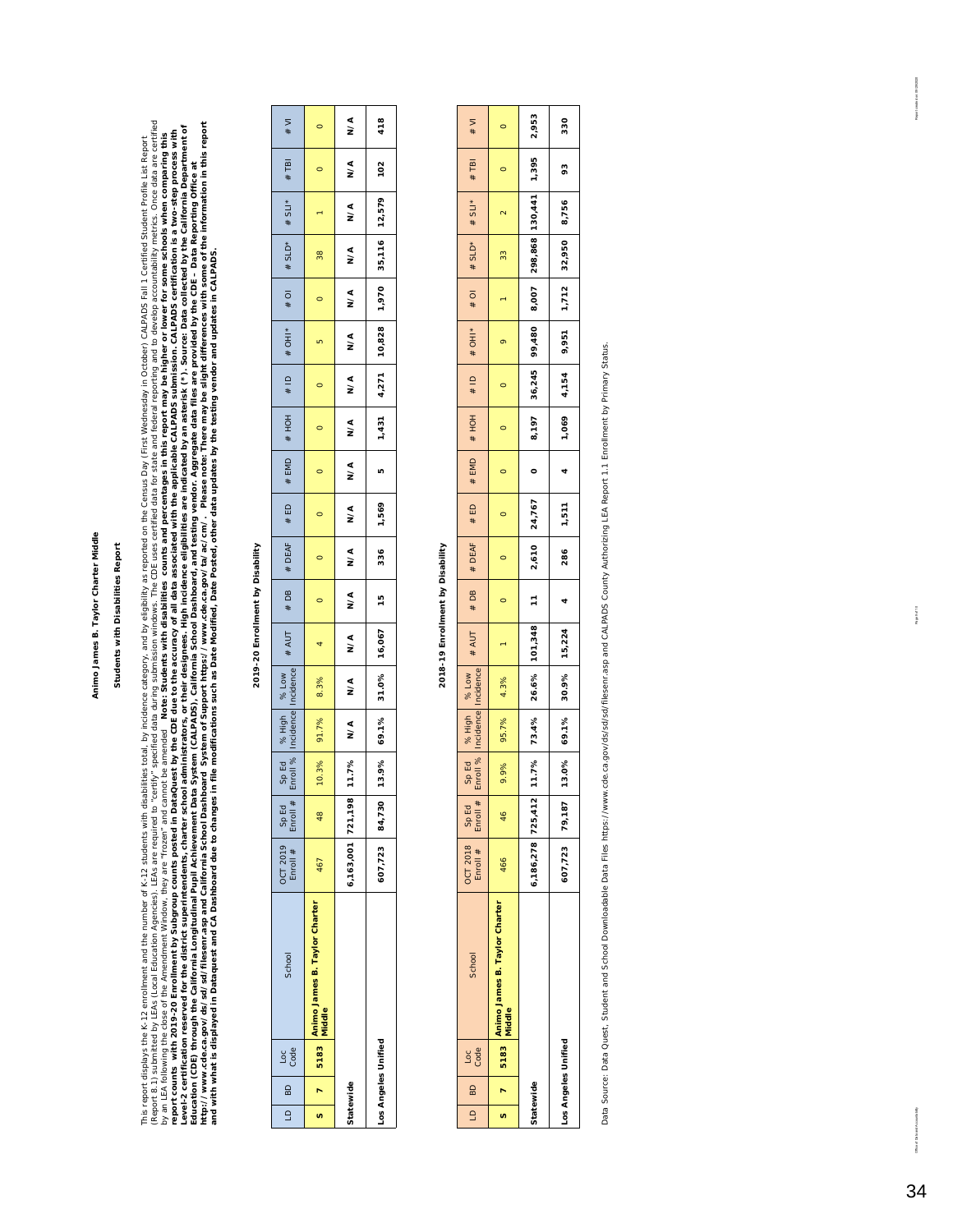## 2017-18 and 2018-19 SMARTER BALANCED ASSESSMENT ACHIEVEMENT DATA **2017-18 and 2018-19 SMARTER BALANCED ASSESSMENT ACHIEVEMENT DATA**

In order to protect student privacy, an asterisk (\*) will be displayed instead of a number on test results where 10 or fewer students had tested. Additionally, within subgroup views only,"--" will be displayed instead of t student sudent subgroup counts are 10 or fewer. Source: Data collected by the California Department of Education (CDE) through the California Longitudinal Pupil Achievement Data System (CALPADS), California *School Dashboard, and testing vendor. Aggregate data files are provided by the CDE – Data Reporting Office at http://www.cde.ca.gov/ds/sd/sd/filesenr.asp and California School Dashboard System of Support https://www.cde.ca.gov/ta/ac/cm/. Please note: There may be slight differences with some of the information in this report and with what is displayed in Dataquest and CA Dashboard due to changes in file*  In order to protect student privacy, an asterisk (\*) will be displayed instead of a number on test results where 10 or fewer students had tested. Additionally, within subgroup views only, "--" will be displayed instead of *modifications such as Date Modified, Date Posted, other data updates by the testing vendor and updates in CALPADS.* 

L

|              |    |              |                                                |                                         |                         | English Language Arts/Literacy   |                                |                                  |                         |                                  |                                |                                  |                        |
|--------------|----|--------------|------------------------------------------------|-----------------------------------------|-------------------------|----------------------------------|--------------------------------|----------------------------------|-------------------------|----------------------------------|--------------------------------|----------------------------------|------------------------|
|              |    |              |                                                |                                         |                         |                                  |                                |                                  |                         |                                  |                                |                                  |                        |
|              |    |              |                                                |                                         |                         |                                  | 2017-18                        |                                  |                         |                                  | 2018-19                        |                                  |                        |
|              |    |              |                                                |                                         | School                  |                                  |                                | State                            | School                  |                                  |                                | State                            | School                 |
| $\triangleq$ | BD | Loge<br>Code | School                                         | <b>Subgroup</b>                         | Students with<br>Scores | Percentage<br>Exceeded<br>Met or | Students with<br><b>Scores</b> | Percentage<br>Exceeded<br>Met or | Students with<br>Scores | Percentage<br>Exceeded<br>Met or | Students with<br><b>Scores</b> | Percentage<br>Exceeded<br>Met or | change from<br>2018-19 |
| U)           | N  | 5183         | Animo James B. Taylor<br><b>Charter Middle</b> | <b>All Students</b>                     | 460                     | 23.70%                           | 3,177,420                      | 49.88%                           | 462                     | 31.60%                           | 3,162,910                      | 51.10%                           | 7.90%                  |
|              |    |              |                                                | ian or Alaska Native<br>American Indi   | $\star$                 |                                  | 16,100                         | 37.42%                           | $\circ$                 |                                  | 15,667                         | 38.41%                           |                        |
|              |    |              |                                                | Asian                                   | ł                       |                                  | 294,323                        | 76.41%                           | ł                       |                                  | 294,155                        | 77.05%                           |                        |
|              |    |              |                                                | Black or African American               | $\overline{4}$          | 12.20%                           | 170,923                        | 32.27%                           | 57                      | 24.32%                           | 167,470                        | 33.19%                           | 12.12%                 |
|              |    |              |                                                | English Learner                         | 117                     | 0.00%                            | 530,808                        | 12.62%                           | 110                     | 2.73%                            | 511,094                        | 12.81%                           | 2.73%                  |
|              |    |              |                                                | Filipino                                | ł                       |                                  | 71,470                         | 71.20%                           | ł                       |                                  | 69,420                         | 71.57%                           |                        |
|              |    |              |                                                | Foster Youth                            | ł                       |                                  | ł                              | ţ                                | ł                       |                                  | ł                              | ł                                |                        |
|              |    |              |                                                | Homeless                                | ł                       |                                  | ł                              | ł                                | $\frac{3}{2}$           |                                  | 113,303                        | 32.86%                           |                        |
|              |    |              |                                                | atino                                   | 415                     | 25.06%                           | 1,740,220                      | 39.16%                           | 424                     | 32.31%                           | 1,742,382                      | 40.81%                           | 7.25%                  |
|              |    |              |                                                | ian or Pacific Islander<br>Native Hawai | ł                       |                                  | 14,918                         | 43.16%                           | ł                       |                                  | 14,469                         | 43.64%                           |                        |
|              |    |              |                                                | ically Disadvantaged<br>Socioeconom     | 452                     | 23.89%                           | 1,951,520                      | 37.69%                           | 458                     | 31.44%                           | 1,928,948                      | 39.19%                           | 7.55%                  |
|              |    |              |                                                | Disabilities<br>Students with           | 51                      | 5.88%                            | 354,484                        | 14.98%                           | 46                      | 6.52%                            | 365,765                        | 16.35%                           | 0.64%                  |
|              |    |              |                                                | Races<br>wo or More                     | ×                       |                                  | 117,713                        | 64.75%                           | ţ                       |                                  | 124,922                        | 65.74%                           |                        |
|              |    |              |                                                | White                                   | ×                       |                                  | 728,987                        | 64.85%                           | ţ                       |                                  | 713,484                        | 65.64%                           |                        |
|              |    |              |                                                |                                         |                         |                                  |                                |                                  |                         |                                  |                                |                                  |                        |

|         | Change from  | 2018-19                          | 7.42%                                          |                                       |         | 5.41%                     | 0.02%           |          |              |               | 7.46%     |                                     | 7.44%                           | 4.71%                           |                      |         |
|---------|--------------|----------------------------------|------------------------------------------------|---------------------------------------|---------|---------------------------|-----------------|----------|--------------|---------------|-----------|-------------------------------------|---------------------------------|---------------------------------|----------------------|---------|
|         |              | Percentage<br>Exceeded<br>Met or | 39.73%                                         | 26.58%                                | 74.37%  | 20.55%                    | 12.58%          | 59.52%   | ł            | 22.69%        | 28.05%    | 32.60%                              | 27.48%                          | 12.61%                          | 55.26%               | 54.23%  |
|         | <b>State</b> | Students with<br>Scores          | 3,170,971                                      | 15,629                                | 296,878 | 166,870                   | 523,959         | 69,665   | ł            | 114,801       | 1,748,298 | 14,430                              | 1,934,051                       | 364,341                         | 124,685              | 713,168 |
| 2018-19 |              | Percentage<br>Exceeded<br>Met or | 16.59%                                         |                                       |         | 5.41%                     | 0.88%           |          |              |               | 17.60%    |                                     | 16.55%                          | 6.67%                           |                      |         |
|         | School       | Students with<br>Scores          | 464                                            |                                       | ł       | 37                        | 113             | ł        | ł            | $\frac{4}{1}$ | 426       | ł                                   | 459                             | 45                              | ł                    | ł       |
|         |              | Percentage<br>Exceeded<br>Met or | 38.65%                                         | 25.68%                                | 73.54%  | 19.74%                    | 12.57%          | 58.45%   | ł            | ł             | 26.65%    | 31.98%                              | 26.23%                          | 11.89%                          | 54.41%               | 53.57%  |
|         | State        | Students with<br><b>Scores</b>   | 3,184,720                                      | 16,082                                | 297,422 | 170,417                   | 541,399         | 71,722   | ł            | ł             | 1,744,154 | 14,925                              | 1,956,639                       | 353,174                         | 117,518              | 729,186 |
| 2017-18 |              | Percentage<br>Exceeded<br>Met or | 9.17%                                          |                                       |         | 0.00%                     | 0.86%           |          |              |               | 10.14%    |                                     | 9.11%                           | 1.96%                           |                      |         |
|         | School       | Students with<br>Scores          | 458                                            | ×                                     | ţ       | $\overline{Q}$            | 116             | ł        | ł            | ł             | 414       | ł                                   | 450                             | 51                              |                      | ×       |
|         |              |                                  | All Students                                   | lian or Alaska Native<br>American Ind | Asian   | Black or African American | English Learner | Filipino | Foster Youth | Homeless      | Latino    | Native Hawaiian or Pacific Islander | Socioeconomically Disadvantaged | h Disabilities<br>Students with | Races<br>Two or More | White   |
|         |              | School                           | Animo James B. Taylor<br><b>Charter Middle</b> |                                       |         |                           |                 |          |              |               |           |                                     |                                 |                                 |                      |         |
|         |              | Code<br>Loc                      | 5183                                           |                                       |         |                           |                 |          |              |               |           |                                     |                                 |                                 |                      |         |
|         |              | BD                               | r                                              |                                       |         |                           |                 |          |              |               |           |                                     |                                 |                                 |                      |         |
|         |              | $\overline{a}$                   | U)                                             |                                       |         |                           |                 |          |              |               |           |                                     |                                 |                                 |                      |         |

**Mathematics**

Mathematics

 $= 00 \& \text{stDistlet} = 00000 \& \text{stStbole} = 0000000$ Data Source: California Actionance and Progress (CAASPP) Research Data Files. https://caaspp-elpe.cdie.ca/pac.cde.ca/spp-elbe.https://caaspp-elbe.https://caaspp-elbe.https://caaspp-elbe.https://caaspp-elbe.https://caaspp-e & istTestYear = 2019&istTestType = B&istCounty= FileList?ps and Progress (CAASPP) Research Data Files. https://caaspp-elpac.ode. ance ment of Student Perfor Data Source: California Asse Report anested on: 0 9/29/2020

reasey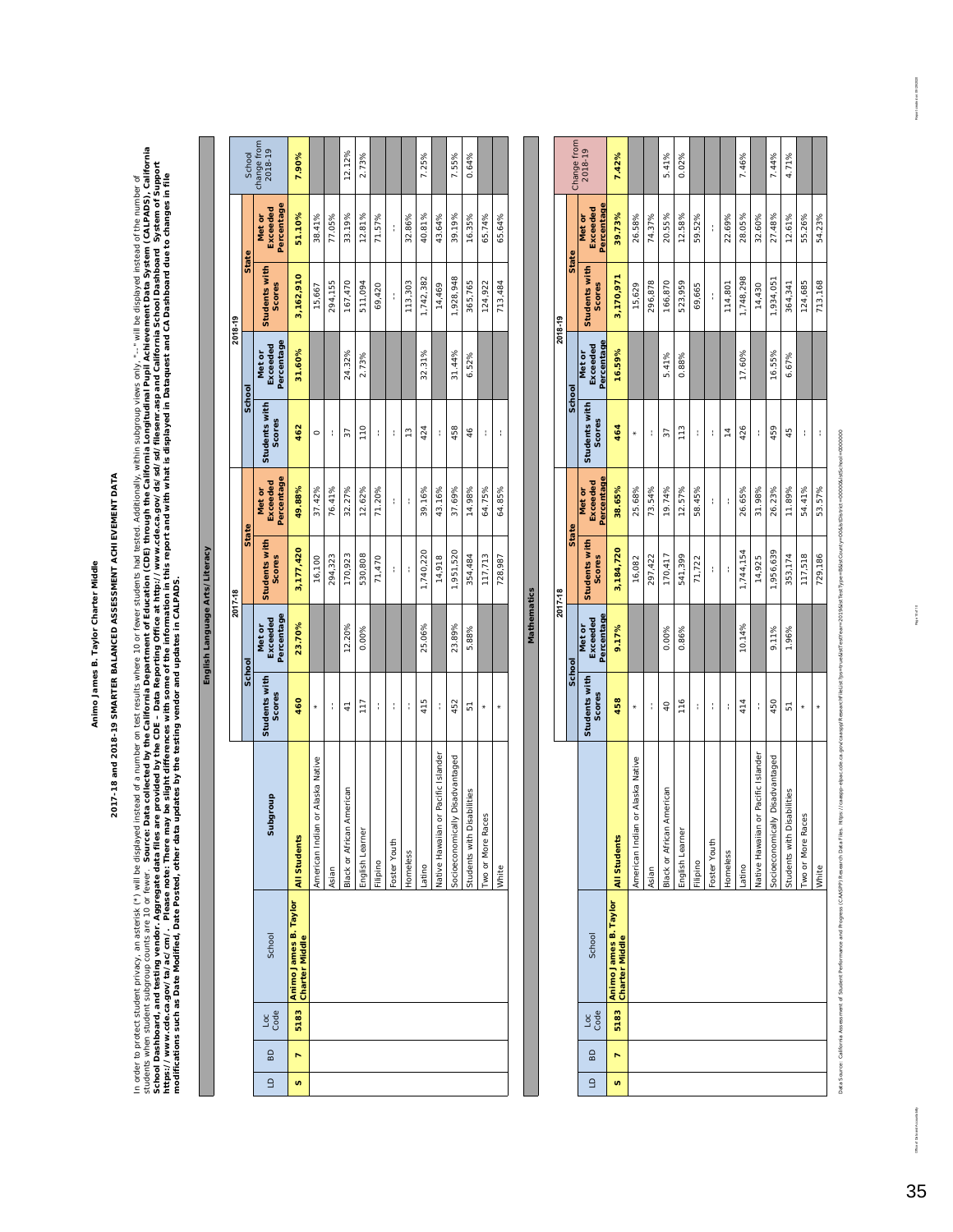## Academic Performance - English Language Arts **Academic Performance - English Language Arts**

This report shows the performance levels for a single state indicator, English Language Arts, for all student groups. It also shows how the current year (status) compares to prior years This report shows the performance levels for a single state indicator, English Language Arts, for all student groups. It also shows how the current year (status) compares to prior years status and change. Color: 1 = Red, 2 = Orange. The Orange Level: 0 = No Color: Change Level: 1 = Blue, 0 = No Color: Change Level: 1 = Decline Significantly, 2 = Mainted, 4 = Increased, (change) for each state indicator. Status and change each have five possible levels, which are displayed with the data for each indicator. An asterisk (\*) shows that the student group has fewer than 11 students and is not reported for privacy reasons. The performance level (color) is not included when there are fewer than 30 students in any year used to calculate status and change. Color: 1 = Red, 2 = Órange, 3 = Yellow, 4 = Green, 5 = Blue, 0 = No Color. Change Level: 1 = Decline Significantly, 2 = Declined, 3 = Maintained, 4 = Increased,<br>5 = Increased Significantly, 0 = No Data. 5 = Increased Significantly, 0 = No Data. An "--" means that data is not currently available. *Source: Data collected by the California Department of Education (CDE) through*  change) for each state indicator. Status and change each have five possible levels, which are displayed with the data for each indicator. An asterisk (\*) shows that the student group has fewer than 11 students and is not reported for privacy reasons. The performance level (color) is not included when there are fewer than 30 students in any year used to calculate *the California Longitudinal Pupil Achievement Data System (CALPADS), California School Dashboard, and testing vendor. Aggregate data files are provided by the Dataquest and CA Dashboard due to changes in file modifications such as Date Modified, Date Posted, other data updates by the testing vendor and updates in*  Dataquest and CA Dashboard due to changes in file modifications such as Date Modified, Date Posted, other data updates by the testing vendor and updates in https://www.cde.ca.gov/ta/ac/cm/. Please note: There may be slight differences with some of the information in this report and with what is displayed in *https://www.cde.ca.gov/ta/ac/cm/. Please note: There may be slight differences with some of the information in this report and with what is displayed in*  CDE - Data Reporting Office at http://www.cde.ca.gov/ds/sd/sd/filesenr.asp and California School Dashboard System of Support *CDE – Data Reporting Office at http://www.cde.ca.gov/ds/sd/sd/filesenr.asp and California School Dashboard System of Support* 

| CALPADS. |                         |                         |                                                |                     |                                      |            |                                  |               | ELA (Grades 3-8 and Grade 11) Academic Indicator - CA School Dashboard Indicator |                                      |            |                                  |                   |                                   |
|----------|-------------------------|-------------------------|------------------------------------------------|---------------------|--------------------------------------|------------|----------------------------------|---------------|----------------------------------------------------------------------------------|--------------------------------------|------------|----------------------------------|-------------------|-----------------------------------|
|          |                         |                         |                                                |                     |                                      |            | 2018                             |               |                                                                                  |                                      |            | 2019                             |                   |                                   |
| $\Xi$    | BD                      | Loc Code                | School                                         | Subgroup            | Students with<br>Number of<br>Scores | 2018 Color | Average<br>DFS<br>School<br>2018 | Change        | Change Level                                                                     | Students with<br>Number of<br>Scores | 2019 Color | Average<br>DFS<br>School<br>2019 | Change            | Change Level                      |
| S        | N                       | 5183                    | Animo James B. Taylor<br><b>Charter Middle</b> | <b>All Students</b> | 444                                  | Orange     | $-63.1$                          | $-2.8$        | Maintained                                                                       | 450                                  | Yellow     | $-43.9$                          | 19.2              | Significantly<br><b>Increased</b> |
|          | <b>Resident Schools</b> |                         |                                                |                     |                                      |            |                                  |               |                                                                                  |                                      |            |                                  |                   |                                   |
| $\circ$  | $\overline{ }$          | 8112                    | Charles Drew Middle                            | All Students        | 671                                  | Orange     | $-94.5$                          | 13.3          | Increased                                                                        | 611                                  | Red        | $-92.3$                          | $\overline{1}$ .  | Maintained                        |
| $\circ$  | $\overline{ }$          | 8237                    | Edwin Markham Middle                           | All Students        | 621                                  | Orange     | $-82.7$                          | $\frac{6}{8}$ | Increased                                                                        | 626                                  | Orange     | $-71.6$                          | 10.2              | Increased                         |
| S        | $\overline{ }$          | 5534                    | Ninety-Ninth Street<br>Elementary              | All Students        | 253                                  | Yellow     | $-13.9$                          | 12.7          | Increased                                                                        | 241                                  | Green      | $-3.0$                           | 11.8              | Increased                         |
| S        | $\overline{ }$          | 8160                    | Samuel Gompers Middle                          | All Students        | 334                                  | Orange     | $-75.0$                          | 10.4          | Increased                                                                        | 367                                  | Orange     | $-70.0$                          | $-0.2$            | Maintained                        |
|          |                         | Resident Schools Median |                                                |                     | 478                                  | Orange     | $-78.9$                          | 11.6          | <b>Increased</b>                                                                 | 489                                  | Orange     | $-70.8$                          | $\overline{5}$ .7 | <b>Increased</b>                  |
|          | Los Angeles Unified     |                         |                                                |                     | 226,587                              | Yellow     | $-29.2$                          | 5.6           | <b>Increased</b>                                                                 | 223,502                              | Yellow     | $-23.7$                          | 5.5               | <b>Increased</b>                  |

Data Sources: California School Dashboard Research data files 2019 revised on 04/09/2020 and 2018 revised on 03/11/2019 https://www.cde.ca.gov/ta/ac/cm/ Data Sources: California School Dashboard Research data files 2019 revised on 04/09/2020 and 2018 revised on 03/11/2019 https://www.cde.ca.gov/ta/ac/cm/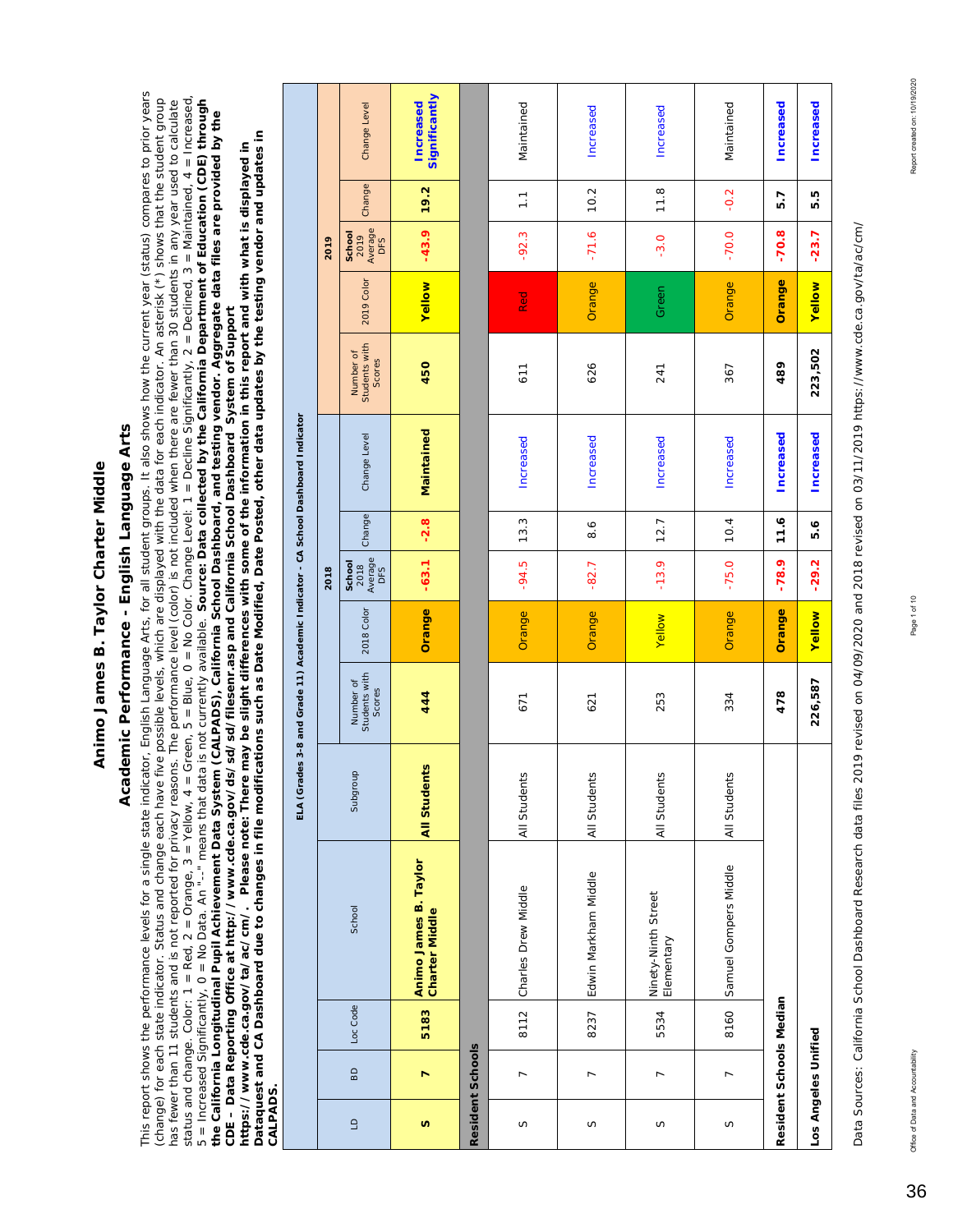## Academic Performance - Math **Academic Performance - Math**

students and is not reported for privacy reasons. The performance level (color) is not included when there are fewer than 30 students in any year used to calculate status and change. Color: 1 students and is not reported for privacy reasons. The performance level (color) is not included when there are fewer than 30 students in any year used to calculate status and change. Color: 1 = Red, 2 = Orange, 3 = Yellow, 4 = Green, 5 = Blue, 0 = No Color. Change Level: 1 = Decline Significantly, 2 = Declined, 3 = Maintained, 4 = Increased, 5 = Increased Significantly, 0 = No = Red, 2 = Orange, 3 = Yellow, 4 = Green, 5 = Blue, 0 = No Color. Change Level: 1 = Decline Significantly, 2 = Declined, 3 = Maintained, 4 = Increased, 5 = Increased Significantly, 0 = No *slight differences with some of the information in this report and with what is displayed in Dataquest and CA Dashboard due to changes in file modifications such as Date*  http://www.cde.ca.gov/ds/sd/sd/filesenr.asp and California School Dashboard System of Support https://www.cde.ca.gov/ta/ac/cm/. Please note: There may be<br>slight differences with some of the information in this report and w each state indicator. Status and change each have five possible levels, which are displayed with the data for each indicator. An asterisk (\*) shows that the student group has fewer than 11 each state indicator. Status and change each have five possible levels, which are displayed with the data for each indicator. An asterisk (\*) shows that the student group has fewer than 11 This report shows the performance levels for a single state indicator, Mathematics, for all student groups. It also shows how the current year (status) compares to prior years (change) for This report shows the performance levels for a single state indicator, Mathematics, for all student groups. It also shows how the current year (status) compares to prior years (change) for *http://www.cde.ca.gov/ds/sd/sd/filesenr.asp and California School Dashboard System of Support https://www.cde.ca.gov/ta/ac/cm/. Please note: There may be*  Data. An "--" means that data is not currently available. *Source: Data collected by the California Department of Education (CDE) through the California Longitudinal Pupil*  Data. An "--" means that data is not currently available. Source: Data collected by the California Department of Education (CDE) through the California Longitudinal Pupil Achievement Data System (CALPADS), California School Dashboard, and testing vendor. Aggregate data files are provided by the CDE – Data Reporting Office at *Achievement Data System (CALPADS), California School Dashboard, and testing vendor. Aggregate data files are provided by the CDE – Data Reporting Office at Modified, Date Posted, other data updates by the testing vendor and updates in CALPADS.*  Modified, Date Posted, other data updates by the testing vendor and updates in CALPADS.

|              |                         |          |                                                | MATH (Grades 3-8 and Grade 11) Academic Indicator - CA School Dashboard Indicator |                                      |            |                                  |         |                            |                                      |            |                                  |         |                                   |
|--------------|-------------------------|----------|------------------------------------------------|-----------------------------------------------------------------------------------|--------------------------------------|------------|----------------------------------|---------|----------------------------|--------------------------------------|------------|----------------------------------|---------|-----------------------------------|
|              |                         |          |                                                |                                                                                   |                                      |            | 2018                             |         |                            |                                      |            | 2019                             |         |                                   |
| $\mathbf{a}$ | $\overline{a}$          | Loc Code | School                                         | Subgroup                                                                          | Students with<br>Number of<br>Scores | 2018 Color | Average<br>DFS<br>School<br>2018 | Change  | Change Level               | Students with<br>Number of<br>Scores | 2019 Color | Average<br>DFS<br>School<br>2019 | Change  | Change Level                      |
| S            | r                       | 5183     | Animo James B. Taylor<br><b>Charter Middle</b> | <b>All Students</b>                                                               | 442                                  | Red        | $-122.3$                         | 2.6     | Maintained                 | 448                                  | Orange     | $-100.2$                         | 22.1    | Significantly<br><b>Increased</b> |
|              | Resident Schools        |          |                                                |                                                                                   |                                      |            |                                  |         |                            |                                      |            |                                  |         |                                   |
| $\mathcal O$ | $\overline{ }$          | 8112     | Charles Drew Middle                            | All Students                                                                      | 667                                  | Orange     | $-128.8$                         | 19.3    | Significantly<br>Increased | 609                                  | <b>Red</b> | $-140.8$                         | $-13.4$ | Declined                          |
| S            | $\overline{ }$          | 8237     | Edwin Markham Middle                           | All Students                                                                      | 612                                  | Red        | $-136.9$                         | $-12.5$ | <b>Declined</b>            | 620                                  | Orange     | $-118.0$                         | 17.6    | Significantly<br>Increased        |
| S            | $\overline{ }$          | 5534     | Ninety-Ninth Street<br>Elementary              | All Students                                                                      | 255                                  | Orange     | $-40.1$                          | $-2.3$  | Maintained                 | 241                                  | Green      | $-22.6$                          | 18.1    | Significantly<br>Increased        |
| S            | $\overline{ }$          | 8160     | Samuel Gompers Middle                          | All Students                                                                      | 332                                  | Orange     | $-148.1$                         | 12.3    | Increased                  | 364                                  | Orange     | $-130.7$                         | 11.2    | Increased                         |
|              | Resident Schools Median |          |                                                |                                                                                   | 472                                  | Orange     | $-132.9$                         | 5.0     | <b>Increased</b>           | 487                                  | Orange     | $-124.4$                         | 14.4    | Significantly<br><b>Increased</b> |
|              | Los Angeles Unified     |          |                                                |                                                                                   | 226,587                              | Yellow     | $-29.2$                          | 5.6     | <b>Increased</b>           | 223,082                              | Yellow     | $-54.1$                          | 5.2     | <b>Increased</b>                  |
|              |                         |          |                                                |                                                                                   |                                      |            |                                  |         |                            |                                      |            |                                  |         |                                   |

Data Sources: California School Dashboard Research data files 2019 revised on 04/09/2020 and 2018 revised on 03/11/2019 https://www.cde.ca.gov/ta/ac/cm/ Data Sources: California School Dashboard Research data files 2019 revised on 04/09/2020 and 2018 revised on 03/11/2019 https://www.cde.ca.gov/ta/ac/cm/

Office of Data and Accountability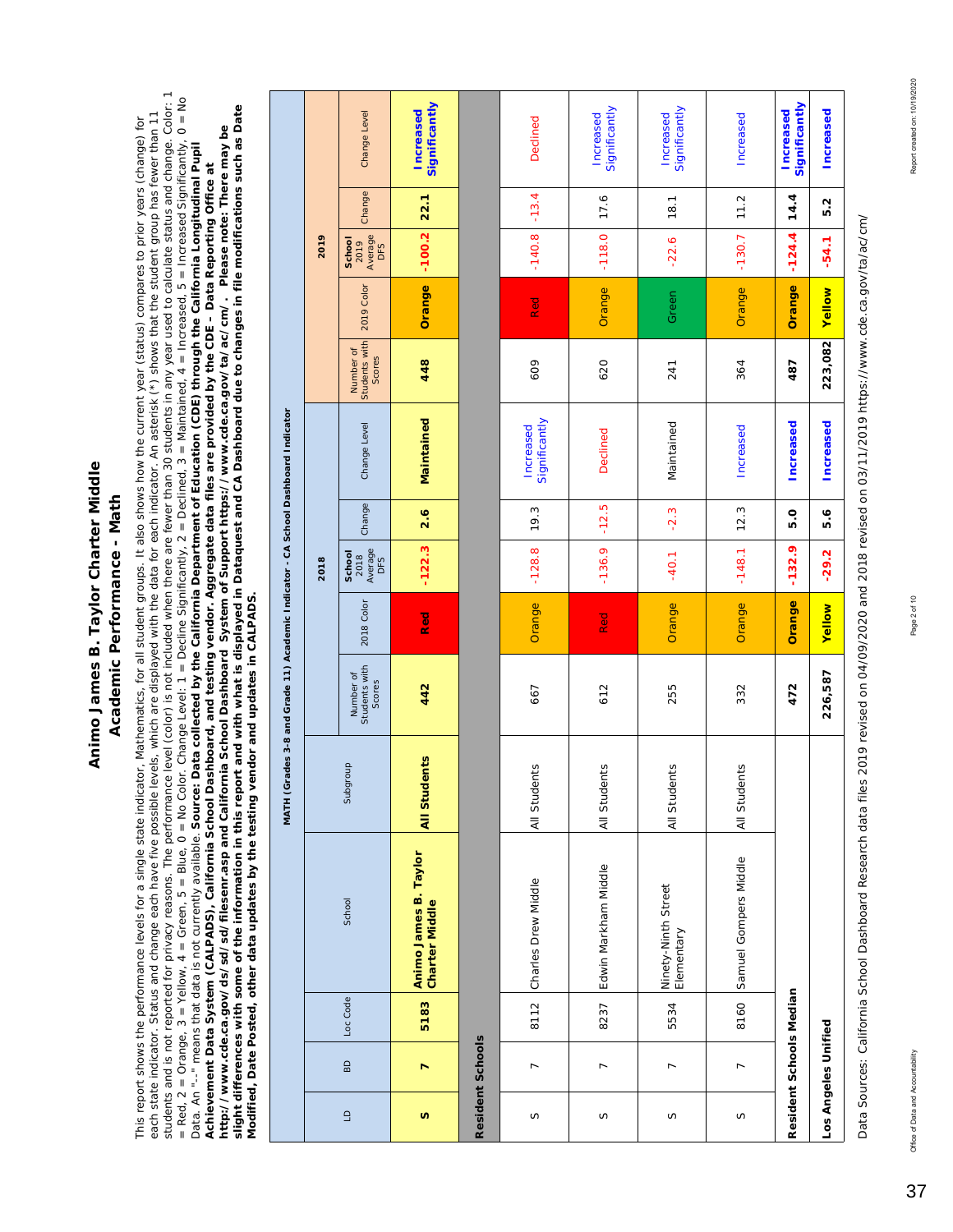## English Learner Progress Indicator **English Learner Progress Indicator**

vendor. Aggregate data files are provided by the CDE – Data Reporting Office at http://www.cde.ca.gov/ds/sd/filesenr.asp and California School Dashboard System of<br>Support https://www.cde.ca.gov/ta/ac/cm/. Please note: Th *vendor. Aggregate data files are provided by the CDE – Data Reporting Office at http://www.cde.ca.gov/ds/sd/sd/filesenr.asp and California School Dashboard System of*  students performing at each level on the new assessment is reported. Status Level: 1 = Very Low, 2 = Low, 3 = Medium, 4 = High, 5 = Very High, 0 = No Data. *Source: Data collected by*  This Reports shows the percentage of current EL students making progress towards English language proficiency or maintaining the highest level. ELs take the ELPAC exam to measure<br>progress towards English language proficien progress towards English language proficiency. The ELPAC has 4 levels. The 4 ELPAC levels were divided into 6 ELPI levels to determine whether ELs made progress toward English language students performing at each level on the new assessment is reported. Status Level: 1 = Very Low, 2 = Low, 3 = Medium, 4 = High, 5 = Very High, 0 = No Data. **Source: Data collected by**<br>the California Department of Education proficiency. English Learner Progress with the transition to a new assessment, the 2018 Dashboard is unable to report a performance level (color) for this measure. However, the percent of *Dataquest and CA Dashboard due to changes in file modifications such as Date Modified, Date Posted, other data updates by the testing vendor and updates in CALPADS. the California Department of Education (CDE) through the California Longitudinal Pupil Achievement Data System (CALPADS), California School Dashboard, and testing*  This Reports shows the percentage of current EL students making progress towards English language proficiency or maintaining the highest level. ELs take the ELPAC exam to measure *Support https://www.cde.ca.gov/ta/ac/cm/. Please note: There may be slight differences with some of the information in this report and with what is displayed in* 

|               |                         |          |                                                                                                                                                                                                                                |                 |                                                         | English Learner Progress Indicator - CA School Dashboard Indicator                     |                   |                                                         |               |                                                                                        |                   |
|---------------|-------------------------|----------|--------------------------------------------------------------------------------------------------------------------------------------------------------------------------------------------------------------------------------|-----------------|---------------------------------------------------------|----------------------------------------------------------------------------------------|-------------------|---------------------------------------------------------|---------------|----------------------------------------------------------------------------------------|-------------------|
|               |                         |          |                                                                                                                                                                                                                                |                 |                                                         | 2018 School                                                                            |                   |                                                         |               | 2019 School                                                                            |                   |
| $\Xi$         | BD                      | Loc Code | School                                                                                                                                                                                                                         | Subgroup        | Number of English 2018 Status<br>Learner Students Level | making progress<br>English Learners<br>towards English<br>Percentage of<br>proficiency | Performance Level | Number of English 2019 Status<br>Learner Students Level |               | making progress<br>towards English<br>English Learners<br>Percentage of<br>proficiency | Performance Level |
| <sub>S)</sub> | N                       | 5183     | Animo James B. Taylor<br>Charter Middle                                                                                                                                                                                        | English Learner | 117                                                     |                                                                                        |                   | 110                                                     | Green         | 62.7%                                                                                  | High              |
|               | <b>Resident Schools</b> |          |                                                                                                                                                                                                                                |                 |                                                         |                                                                                        |                   |                                                         |               |                                                                                        |                   |
| S             | $\overline{ }$          | 8112     | Charles Drew Middle                                                                                                                                                                                                            | English Learner | 219                                                     |                                                                                        |                   | 167                                                     | Red           | 24.6%                                                                                  | Very Low          |
| S             | $\overline{ }$          | 8237     | Edwin Markham Middle                                                                                                                                                                                                           | English Learner | 161                                                     |                                                                                        |                   | 166                                                     | Orange        | 35.5%                                                                                  | <b>NOT</b>        |
| S             | $\overline{ }$          | 5534     | Ninety-Ninth Street<br>Elementary                                                                                                                                                                                              | English Learner | 168                                                     |                                                                                        |                   | 109                                                     | Yellow        | 53.2%                                                                                  | Medium            |
| S             | $\overline{ }$          | 8160     | Samuel Gompers Middle                                                                                                                                                                                                          | English Learner | 109                                                     |                                                                                        |                   | 87                                                      | Red           | 27.6%                                                                                  | Very Low          |
|               | Resident Schools Median |          |                                                                                                                                                                                                                                |                 | 165                                                     |                                                                                        |                   | 138                                                     | Orange        | 31.6%                                                                                  | Low               |
|               | Los Angeles Unified     |          |                                                                                                                                                                                                                                |                 | 100,639                                                 |                                                                                        |                   | 68,139                                                  | <b>Yellow</b> | 45.0%                                                                                  | Medium            |
|               |                         |          | han and a chain School Dochdaid Docorre data filos 2010 poico do 000 2000 poico do 001 poico do 011 1201 inoviro do compositor do 2101 inoviro do 2101 inoviro do 2101 inoviro do 2101 inoviro do 2101 inoviro do 2101 inoviro |                 |                                                         |                                                                                        |                   |                                                         |               |                                                                                        |                   |

Data Sources: California School Dashboard Research data files 2019 revised on 04/09/2020 and 2018 revised on 03/11/2019 https://www.cde.ca.gov/ta/ac/cm/ Data Sources: California School Dashboard Research data files 2019 revised on 04/09/2020 and 2018 revised on 8 revised on 03171/23/11/28/05/2020 and 2018 revised on 04/09/2020 and 2018 revised on 03171/23/11/28/05/06/06/06

Office of Data and Accountability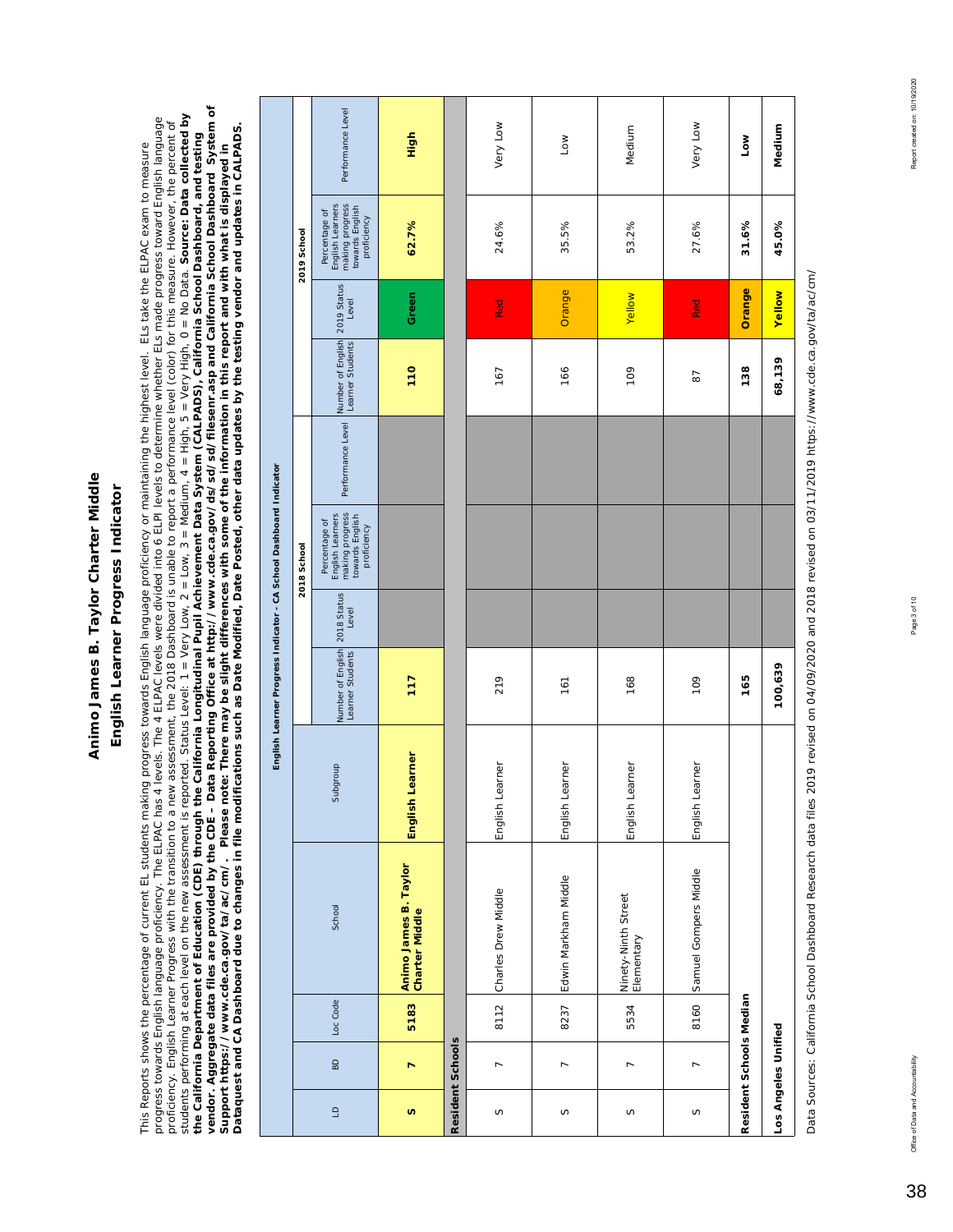### Chronic Absenteeism **Chronic Absenteeism**

This report displays the percentage of students in Kindergarten through grade 8 who are absent 10 percent or more of the instructional days they were enrolled. Color: 1 = Red, 2 = Orange, 3<br>= Yellow, 4 = Green, 5 = Blue, 0 This report displays the percentage of students in Kindergarten through grade 8 who are absent 10 percent or more of the instructional days they were enrolled. Color: 1 = Red, 2 = Orange, 3 *http://www.cde.ca.gov/ds/sd/sd/filesenr.asp and California School Dashboard System of Support https://www.cde.ca.gov/ta/ac/cm/. Please note: There may be slight*  that data is not currently available. *Source: Data collected by the California Department of Education (CDE) through the California Longitudinal Pupil Achievement Data System*  = Yellow, 4 = Green, 5 = Blue, 0 = No Color. Change Level: 5 = Declined Significantly, 4 = Declined, 3 = Maintained, 2 = Increased, 1 = Increased Significantly, 0 = No Data. An "--" means *(CALPADS), California School Dashboard, and testing vendor. Aggregate data files are provided by the CDE – Data Reporting Office at* 

*differences with some of the information in this report and with what is displayed in Dataquest and CA Dashboard due to changes in file modifications such as Date Modified, Date Posted, other data updates by the testing vendor and updates in CALPADS.* 

|                  |                     |                         |                                         |                     |                                                     |            | Chronic Absenteeism - CA School Dashboard Indicator |         |                                   |                                                    |            |                                                     |         |                                   |
|------------------|---------------------|-------------------------|-----------------------------------------|---------------------|-----------------------------------------------------|------------|-----------------------------------------------------|---------|-----------------------------------|----------------------------------------------------|------------|-----------------------------------------------------|---------|-----------------------------------|
|                  |                     |                         |                                         |                     |                                                     |            | 2018                                                |         |                                   |                                                    |            | 2019                                                |         |                                   |
| $\mathsf{G}$     | $\mathsf{B}$        | Loc Code                | School                                  | Subgroup            | students enrolled<br>who meet criteria<br>Number of | 2018 Color | Absenteeism<br>School 2018<br>Percentage<br>Chronic | Change  | Change Level                      | students enrolled<br>who met criteria<br>Number of | 2019 Color | Absenteeism<br>School 2019<br>Percentage<br>Chronic | Change  | Change Level                      |
| U)               | N                   | 5183                    | Animo James B. Taylor<br>Charter Middle | <b>All Students</b> | 478                                                 | Red        | 10.7%                                               | 5.0%    | Significantly<br><b>Increased</b> | 481                                                | Green      | 9.6%                                                | $-1.1%$ | <b>Declined</b>                   |
| Resident Schools |                     |                         |                                         |                     |                                                     |            |                                                     |         |                                   |                                                    |            |                                                     |         |                                   |
| $\mathcal O$     | $\overline{ }$      | 8112                    | Charles Drew Middle                     | All Students        | 881                                                 | Orange     | 15.1%                                               | 0.7%    | Increased                         | 797                                                | <b>Red</b> | 18.3%                                               | 3.2%    | Significantly<br>Increased        |
| S                | $\overline{ }$      | 8237                    | Edwin Markham Middle                    | All Students        | 820                                                 | Red        | 27.2%                                               | $-0.1%$ | Maintained                        | $\overline{8}$ 11                                  | <b>Red</b> | 30.7%                                               | 3.5%    | Significantly<br>Increased        |
| S                | $\overline{ }$      | 5534                    | Ninety-Ninth Street<br>Elementary       | All Students        | 604                                                 | Orange     | 16.1%                                               | 0.0%    | Maintained                        | 617                                                | Red        | 24.5%                                               | 8.4%    | Significantly<br>Increased        |
| $\mathcal O$     | $\overline{ }$      | 8160                    | Samuel Gompers Middle                   | All Students        | 518                                                 | Orange     | 25.3%                                               | $-0.9%$ | Declined                          | 511                                                | Red        | 35.4%                                               | 10.1%   | Significantly<br>Increased        |
|                  |                     | Resident Schools Median |                                         |                     | 712                                                 | Orange     | 20.7%                                               | $-0.1%$ | Maintained                        | 707                                                | <b>Red</b> | 27.6%                                               | 6.0%    | Significantly<br><b>Increased</b> |
|                  | Los Angeles Unified |                         |                                         |                     | 346,238                                             | Orange     | 10.3%                                               | $-0.1%$ | Maintained                        | 337,845                                            | Red        | 18.2%                                               | 8.0%    | <b>Increased</b>                  |
|                  |                     |                         |                                         |                     |                                                     |            |                                                     |         |                                   |                                                    |            |                                                     |         |                                   |

Data Sources: California School Dashboard Research data files 2019 revised on 04/09/2020 and 2018 revised on 03/11/2019 https://www.cde.ca.gov/ta/ac/cm/ Data Sources: California School Dashboard Research data files 2019 revised on 04/09/2020 and 2018 revised on 03/11/2019 https://www.cde.ca.gov/ta/ac/cm/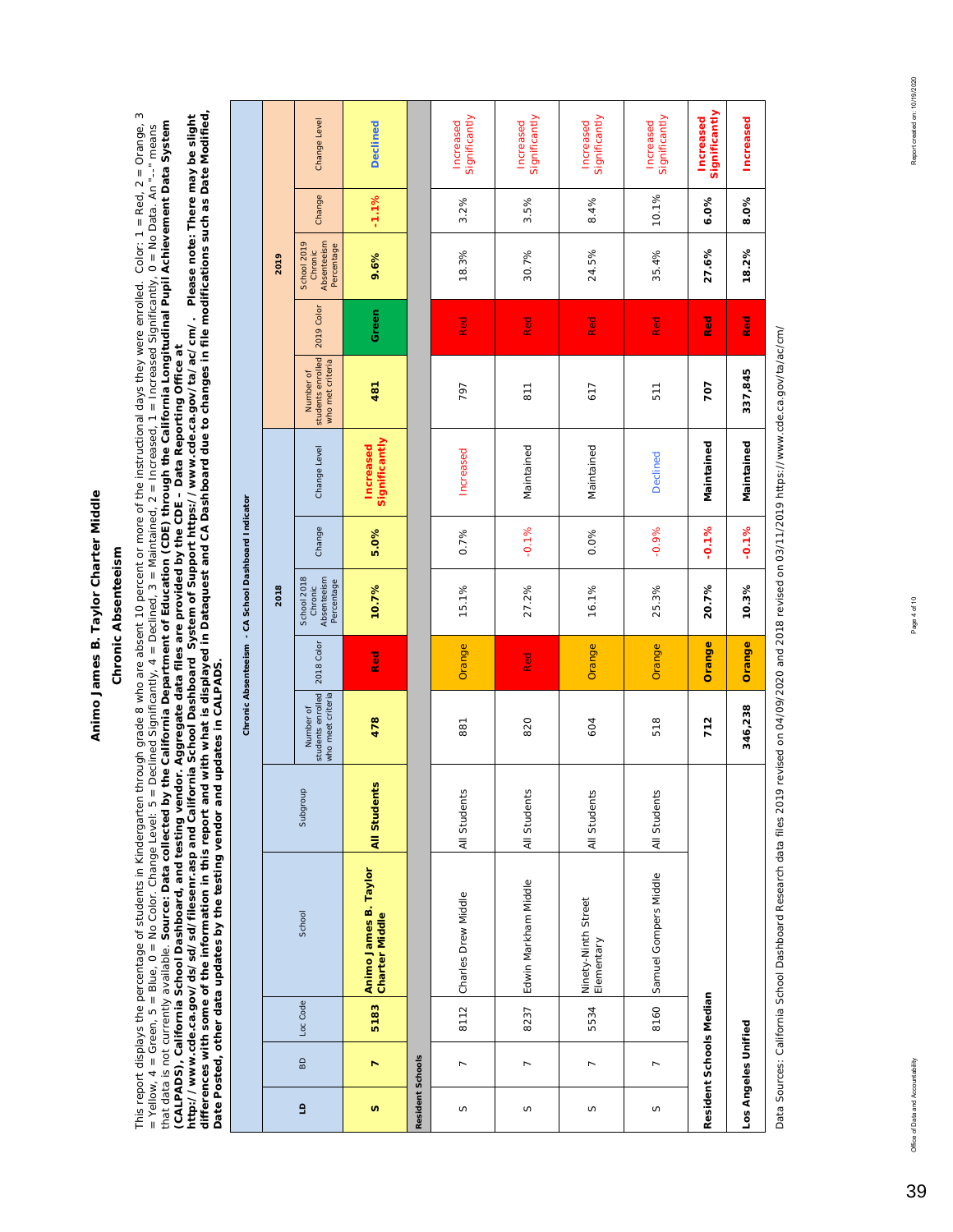### Suspension Rate Indicator **Suspension Rate Indicator**

are only counted once. Color: 1 = Red, 2 = Crange, 3 = Yellow, 4 = Green, 5 = Blue, 0 = No Color. Change Level: 1 = Declined Significantly, 2 = Declined, 3 = Maintained, 4 = Increased, 5 are only counted once. Color: 1 = Red, 2 = Orange, 3 = Yellow, 4 = Green, 5 = Blue, 0 = No Color. Change Level: 1 = Declined Significantly, 2 = Declined, 3 = Maintained, 4 = Increased, 5 = Increased Significantly, 0 = No Data. An "--" means that data is not currently available. S**ource: Data collected by the California Department of Education (CDE) through the California Longitudinal Pupil Achievement Dat** *California Longitudinal Pupil Achievement Data System (CALPADS), California School Dashboard, and testing vendor. Aggregate data files are provided by the CDE – Data*  Suspension Rate: The percentage of students in kindergarten through grade 12 who have been suspended at least once in a given school year. Students who are suspended multiple times Suspension Rate: The percentage of students in kindergarten through grade 12 who have been suspended at least once in a given school year. Students who are suspended multiple times *Reporting Office at http://www.cde.ca.gov/ds/sd/sd/filesenr.asp and California School Dashboard System of Support https://www.cde.ca.gov/ta/ac/cm/. Please*  = Increased Significantly, 0 = No Data. An "--" means that data is not currently available. *Source: Data collected by the California Department of Education (CDE) through the note: There may be slight differences with some of the information in this report and with what is displayed in Dataquest and CA Dashboard due to changes in file modifications such as Date Modified, Date Posted, other data updates by the testing vendor and updates in CALPADS.* 

|                  |                          |                         |                                                |                     |                       |            | Suspension Rate Indicator - CA School Dashboard Indicator |         |                                  |                              |            |                                        |         |                                  |
|------------------|--------------------------|-------------------------|------------------------------------------------|---------------------|-----------------------|------------|-----------------------------------------------------------|---------|----------------------------------|------------------------------|------------|----------------------------------------|---------|----------------------------------|
|                  |                          |                         |                                                |                     |                       |            | 2018                                                      |         |                                  |                              |            | 2019                                   |         |                                  |
| $\Box$           | $\overline{a}$           | Loc Code                | School                                         | Subgroup            | Number of<br>Students | 2018 Color | suspended at<br>least once<br>Students                    | Change  | Change Level                     | Number of<br><b>Students</b> | 2019 Color | suspended at<br>least once<br>Students | Change  | Change Level                     |
| S                | N                        | 5183                    | Animo James B. Taylor<br><b>Charter Middle</b> | <b>All Students</b> | 493                   | Yellow     | 8.9%                                                      | $-7.8%$ | Significantly<br><b>Declined</b> | 493                          | Blue       | 1.8%                                   | $-7.1%$ | <b>Declined</b>                  |
| Resident Schools |                          |                         |                                                |                     |                       |            |                                                           |         |                                  |                              |            |                                        |         |                                  |
| S                | $\overline{ }$           | 8112                    | Charles Drew Middle                            | All Students        | 935                   | Orange     | 3.6%                                                      | 3.4%    | Increased                        | 855                          | Green      | 1.5%                                   | $-2.1%$ | <b>Declined</b>                  |
| S                | $\overline{a}$           |                         | 8237 Edwin Markham Middle                      | All Students        | 865                   | Orange     | 2.2%                                                      | 0.5%    | Increased                        | 862                          | Blue       | 0.2%                                   | $-2.0%$ | Significantly<br>Declined        |
| S                | $\overline{\phantom{0}}$ | 5534                    | Ninety-Ninth Street<br>Elementary              | All Students        | 621                   | Blue       | 0.0%                                                      | 0.0%    | Maintained                       | 639                          | Blue       | 0.0%                                   | 0.0%    | Significantly<br><b>Declined</b> |
| S                | $\overline{a}$           | 8160                    | Samuel Gompers Middle                          | All Students        | 582                   | Green      | 1.4%                                                      | $-2.6%$ | Declined                         | 566                          | Green      | 0.7%                                   | $-0.7%$ | <b>Declined</b>                  |
|                  |                          | Resident Schools Median |                                                |                     | 743                   | Yellow     | 1.8%                                                      | 0.3%    | Maintained                       | 747                          | Blue       | 0.5%                                   | $-1.4%$ | Significantly<br>Declined        |
|                  |                          | Los Angeles Unified     |                                                |                     | 488,944               | Blue       | 0.5%                                                      | $-0.1%$ | Maintained                       | 475,140                      | Blue       | 0.4%                                   | $-0.1%$ | Maintained                       |
|                  |                          |                         |                                                |                     |                       |            |                                                           |         |                                  |                              |            |                                        |         |                                  |

Data Sources: California School Dashboard Research data files 2019 revised on 04/09/2020 and 2018 revised on 03/11/2019 https://www.cde.ca.gov/ta/ac/cm/ Data Sources: California School Dashboard Research data files 2019 revised on 04/09/2020 and 2018 revised on 03/11/2019 https://www.cde.ca.gov/ta/ac/cm/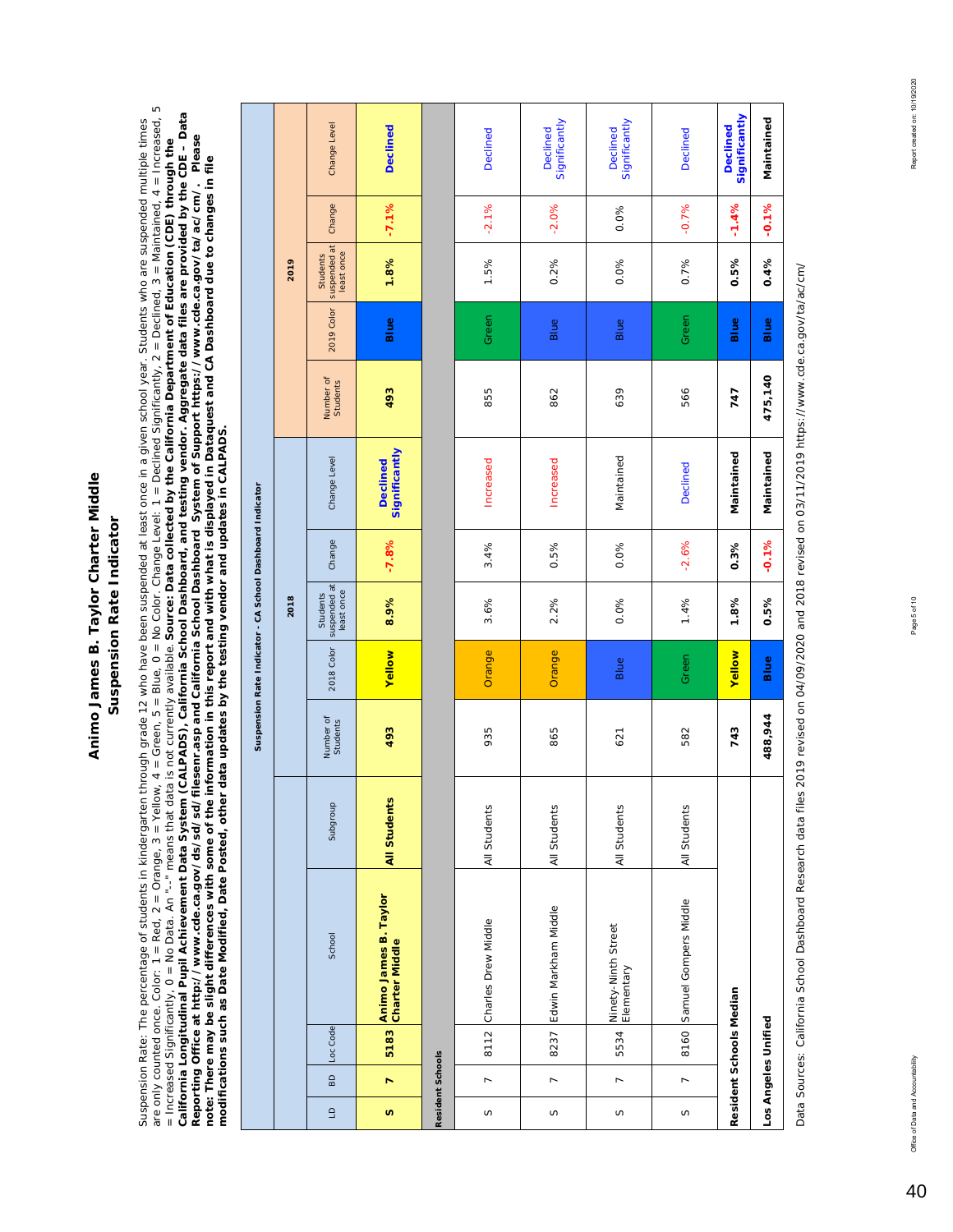### 2019-20 Enrollment Report **2019-20 Enrollment Report**

This report displays CALPADS K-12 enrollment number and percentages of select submultanchers of the number of students primarly enrolled on Census Day (the first Wednesday in October). This information was submitted by loc California Department of Education collects some data on GATE programs thre California Longitudinal Pupil Achievement Data System (CALPADS); however, this information is submitted by LEAs on a voluritary basis and it would some of the information in this report and with what is displayed in Suarguest and Dashboard due to changes in file modifications such as Date Modified, Date Posted, other data updates by the testing vendor and updates in provided by the CDE – Data Reporting Office at http://www.cde.ca.gov/ds.ca.gov/de.ca.gov/ds/senr.asp and California Sorbool Dashboard System of Support https://www.cde.ca.gov/ta/ac/cm/. Please note: There may be slight dif Source: Data collected by the Galifornia Department of Education (CDE) through the California Longitudinal Pupil Achievement Data System (CALPADS), California School Dashboard, and testing vendor. Aggregate data files are educational agencies (LEAS) and charter schools to the California Department of Education (CDE) as part of the annual Fall 1 data submission in the California Longitudinal Pupil Achievement Data System (CALPADS). These dat CALPADS as being accurate by authorized district or school personnel. In no charged to that the school personnel are required to review the accurace of all data associated with the applicable CALPADS submission. The This report displays CALPADS K-12 enrollment number and percentages of select subgroups. Annual enrollment or students primarily enrolled on Census Day (the first Wednesday in October). This information was submitted by lo per CDE.

|              |                  |                         | some of the information in this report and with what is displayed in Dataquest and |            |          |       |                                           |       |                                 |                    |          |                 |          |        |                                          |                    |                      |                                                  | CA Dashboard due to changes in file modifications such as Date Modified, Date Posted, other data updates by the testing vendor and updates in CALPADS. |                         |       |
|--------------|------------------|-------------------------|------------------------------------------------------------------------------------|------------|----------|-------|-------------------------------------------|-------|---------------------------------|--------------------|----------|-----------------|----------|--------|------------------------------------------|--------------------|----------------------|--------------------------------------------------|--------------------------------------------------------------------------------------------------------------------------------------------------------|-------------------------|-------|
| $\triangleq$ | BD               | Loc<br>Code             | School                                                                             | Enrollment | F/R Meal | GATE  | American<br>Indian or<br>Alaska<br>Native | Asian | American<br>Black or<br>African | English<br>Learner | Filipino | Foster<br>Youth | Homeless | Latino | Migrant Hawaiian<br>Education or Pacific | Islander<br>Native | Reported<br><b>S</b> | ally<br>Disadvant-<br>economic<br>Socio-<br>aged | <b>Disabilities</b><br>Students<br>with                                                                                                                | Two or<br>More<br>Races | White |
| U)           | ь                | 5183                    | Animo James B. Taylor Charter<br>Middle                                            | 467        | 96.4%    | 0.0%  | 0.0%                                      | 0.0%  | 7.7%                            | 26.3%              | 0.0%     | 0.0%            | 2.4%     | 91.6%  | 0.0%                                     | 0.0%               | 0.0%                 | 96.8%                                            | 10.3%                                                                                                                                                  | 0.6%                    | 0.0%  |
|              | Resident Schools |                         |                                                                                    |            |          |       |                                           |       |                                 |                    |          |                 |          |        |                                          |                    |                      |                                                  |                                                                                                                                                        |                         |       |
| S            |                  |                         | 8112 Charles Drew Middle                                                           | 749        | 99.6%    | 6.7%  | 0.1%                                      | 0.0%  | 14.6%                           | 23.8%              | 0.0%     | 1.1%            | 6.0%     | 84.1%  | 0.1%                                     | 0.0%               | 0.0%                 | 99.6%                                            | 17.1%                                                                                                                                                  | 0.5%                    | 0.7%  |
| S            | r.               |                         | 8237 Edwin Markham Middle                                                          | 698        | 98.0%    | 4.7%  | 0.0%                                      | 0.7%  | 23.5%                           | 25.9%              | 0.0%     | 3.0%            | 3.7%     | 74.6%  | 0.0%                                     | 0.0%               | 0.0%                 | 98.4%                                            | 20.2%                                                                                                                                                  | 0.6%                    | 0.6%  |
| S            | $\overline{ }$   | 5534                    | Ninety-Ninth Street Elementary                                                     | 550        | 96.0%    | 3.1%  | 0.0%                                      | 0.4%  | 23.5%                           | 32.9%              | 0.2%     | 0.4%            | 2.5%     | 74.5%  | 0.0%                                     | 0.0%               | 0.0%                 | 96.7%                                            | 16.0%                                                                                                                                                  | 0.4%                    | 1.1%  |
| S            | r.               | 8160                    | Samuel Gompers Middle                                                              | 452        | 100.0%   | 2.4%  | 0.0%                                      | 0.0%  | 33.4%                           | 24.6%              | 0.0%     | 2.0%            | 2.0%     | 64.6%  | 0.0%                                     | 0.2%               | 0.2%                 | 100.0%                                           | 22.3%                                                                                                                                                  | 0.7%                    | 0.9%  |
|              |                  | Resident Schools Median |                                                                                    | 624        | 98.8%    | 3.9%  | 0.0%                                      | 0.2%  | 23.5%                           | 25.2%              | 0.0%     | 1.5%            | 3.1%     | 74.6%  | 0.0%                                     | <b>0.0%</b>        | 0.0%                 | 99.0%                                            | 18.6%                                                                                                                                                  | 0.6%                    | 0.8%  |
|              |                  | Los Angeles Unified     |                                                                                    | 596,937    | 80.3%    | 10.7% | 0.2%                                      | 3.6%  | 7.7%                            | 20.0%              | 1.9%     | 0.7%            | 1.3%     | 74.1%  | 0.1%                                     | 0.2%               | 0.4%                 | 81.5%                                            | 11.4%                                                                                                                                                  | 1.6%                    | 10.3% |

Data Source: Data Quest, Student and School Downloadable Data Files https://www.cde.ca.gov/ds/sd/filesenr.asp Data Source: Data Quest, Student and School Downloadable Data Files https://www.cde.ca.gov/ds/sd/sd/filesenr.asp Report anested on: 10/19/2020

tatav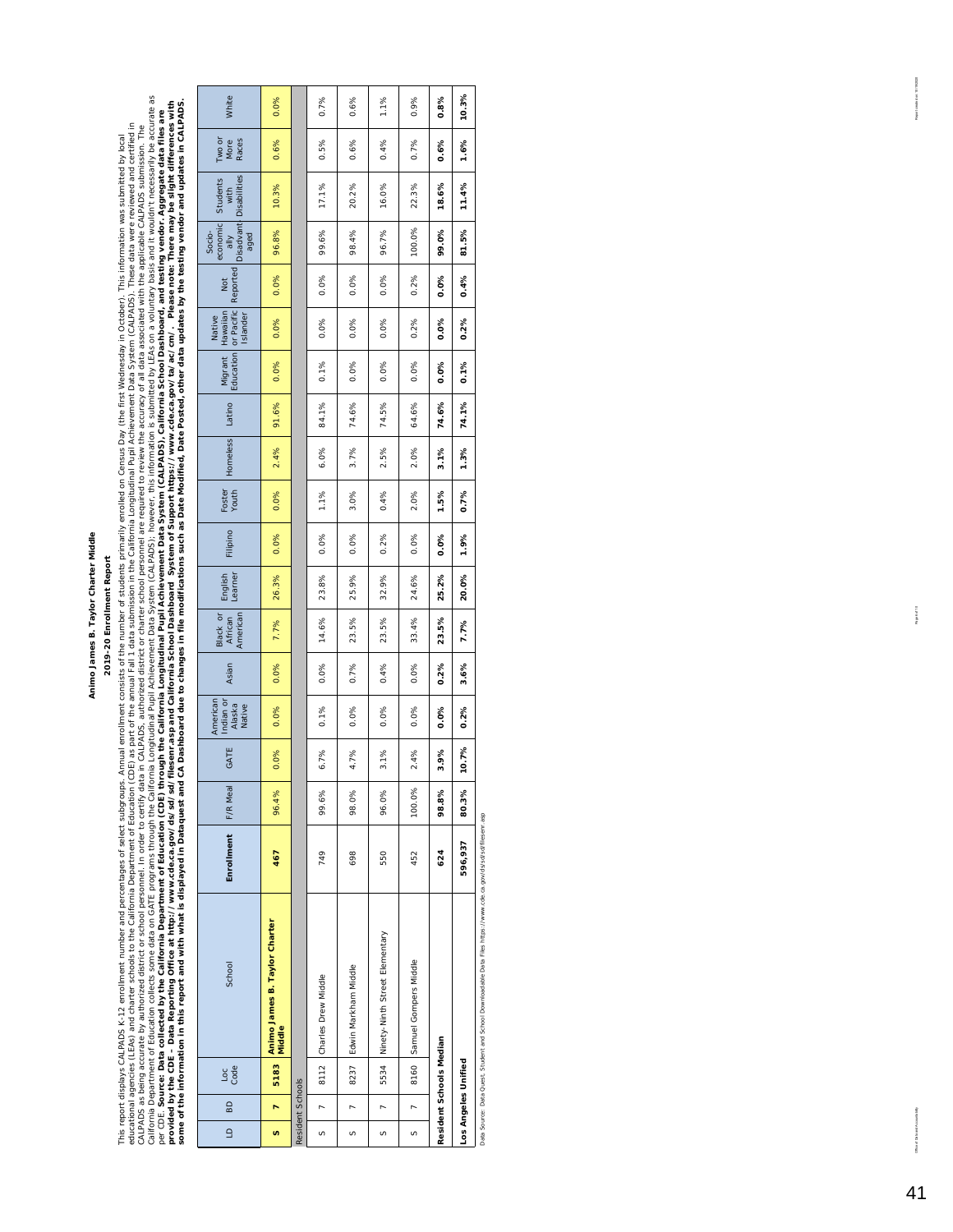### Animo James B. Taylor Charter Middle **Animo James B. Taylor Charter Middle** RECLASSIFICATION RATES

**RECLASSIFICATION RATES**

*modifications such as Date Modified, Date Posted, other data updates by the testing vendor and updates in CALPADS.*  reclassified since the prior Census Day, and the reclassification rate for each specified year. The reclassification rate, displayed in modifications such as Date Modified, Date Posted, other data updates by the testing vendor and updates in CALPADS. reclassified since the prior Census Day, and the reclassification rate for each specified year. The reclassification rate, displayed in percentage, is calculated by dividing the number reclassified by the number of prior year ELs. *Source: Data collected by the*  percentage, is calculated by dividing the number reclassified by the number of prior year ELs. Source: Data collected by the *(CALPADS), California School Dashboard, and testing vendor. Aggregate data files are provided by the CDE – Data*  (CALPADS), California School Dashboard, and testing vendor. Aggregate data files are provided by the CDE - Data *Reporting Office at http://www.cde.ca.gov/ds/sd/sd/filesenr.asp and California School Dashboard System of*  Reporting Office at http://www.cde.ca.gov/ds/sd/sd/filesenr.asp and California School Dashboard System of This reports shows a two year comparison of the number of English Learners (ELs) on Census Day, the number of students This reports shows a two year comparison of the number of English Learners (ELs) on Census Day, the number of students *California Department of Education (CDE) through the California Longitudinal Pupil Achievement Data System Support https://www.cde.ca.gov/ta/ac/cm/. Please note: There may be slight differences with some of the*  California Department of Education (CDE) through the California Longitudinal Pupil Achievement Data System Support https://www.cde.ca.gov/ta/ac/cm/. Please note: There may be slight differences with some of the *information in this report and with what is displayed in Dataquest and CA Dashboard due to changes in file*  information in this report and with what is displayed in Dataquest and CA Dashboard due to changes in file

| $\overline{a}$ | $\overline{a}$ | Loc Code                | School                                    | $17 - 18$<br>EL # | Reclass #<br>18-19 | Reclass Rate<br>$18 - 19$ | $18 - 19$<br>EL # | Reclass #<br>19-20 | Reclass Rate<br>$19 - 20$ |
|----------------|----------------|-------------------------|-------------------------------------------|-------------------|--------------------|---------------------------|-------------------|--------------------|---------------------------|
| S              | N              |                         | 5183 Animo James B. Taylor Charter Middle | 141               | 27                 | 19.1                      | 121               | $\frac{6}{1}$      | 15.7                      |
|                |                | Resident Schools        |                                           |                   |                    |                           |                   |                    |                           |
| S              | ∼              | 8112                    | Charles Drew Middle                       | 237               | 37                 | 15.6                      | 195               | 39                 | 20.0                      |
| $\circ$        | ∼              | 8237                    | Edwin Markham Middle                      | 189               | $\overline{0}$     | 21.2                      | 187               | 36                 | 19.3                      |
| $\circ$        | 宀              | 5534                    | Ninety-Ninth Street Elementary            | 195               | 45                 | 23.1                      | 168               | $\overline{17}$    | 10.1                      |
| S              | ∼              |                         | 8160 Samuel Gompers Middle                | 118               | $\overline{2}$ 1   | 17.8                      | 95                | S                  | 3.2                       |
|                |                | Resident Schools Median |                                           | 192               | 38.5               | 19.5                      | 177.5             | 26.5               | 14.7                      |
|                |                | Los Angeles Unified     |                                           | 143,196           | 32,647             | 22.8                      | 123,579           | 19,510             | 15.8                      |

Data Source: Data Quest, Student and School Downloadable Data Files https://www.cde.ca.gov/ds/sd/filesreclass.asp Data Source: Data Quest, Student and School Downloadable Data Files https://www.cde.ca.gov/ds/sd/sd/filesreclass.asp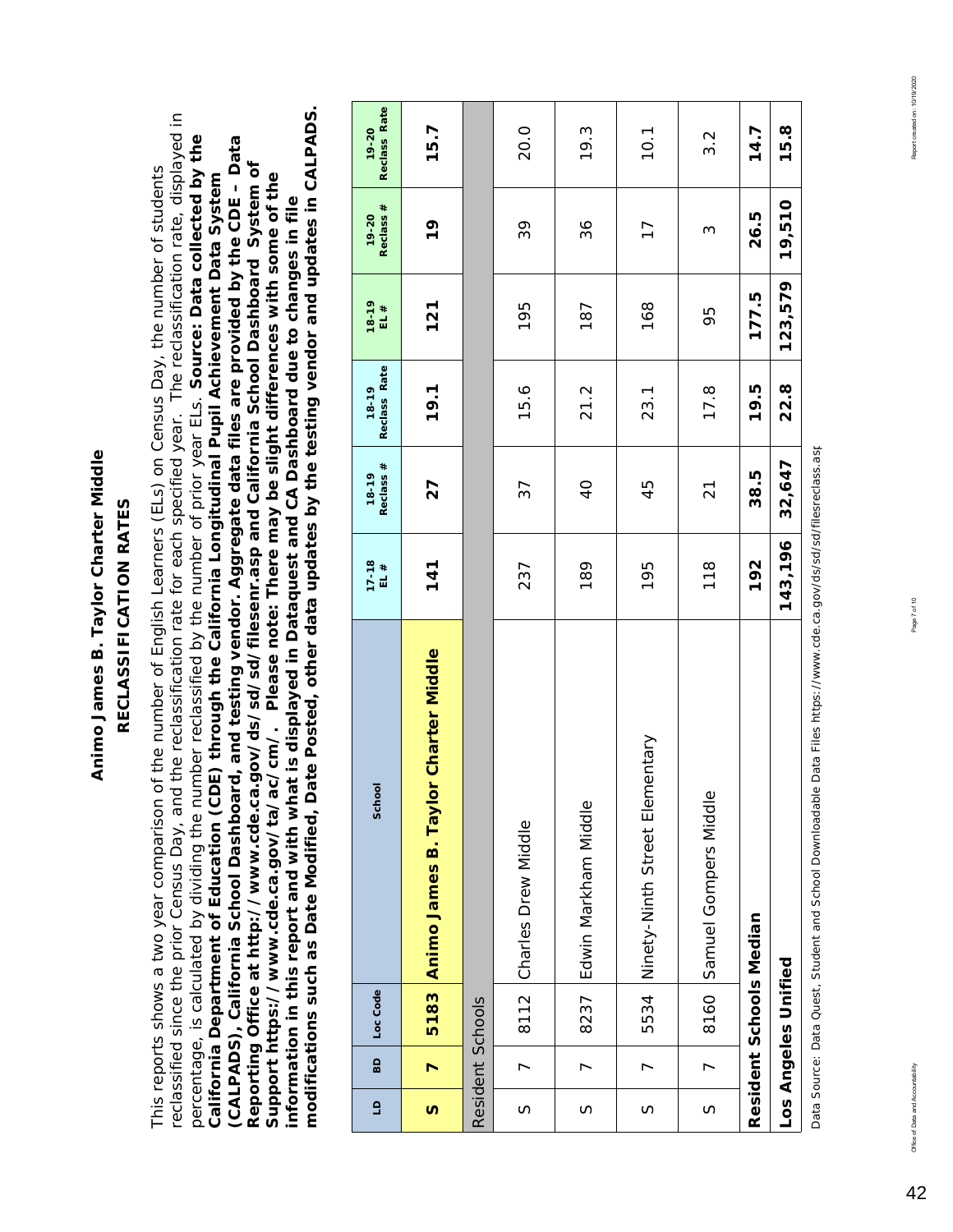## 2019-20 "At-Risk" and Long-Term English Learners (LTEL) **2019-20 "At-Risk" and Long-Term English Learners (LTEL)**

English Proficient (RFEP). Source: Data collected by the California Department of Education (CDE) through the California Longitudinal Pupil Achievement Data System (CALPADS), California<br>School Dashboard, and testing vendor English Proficient (RFEP). *Source: Data collected by the California Department of Education (CDE) through the California Longitudinal Pupil Achievement Data System (CALPADS), California Dashboard System of Support https://www.cde.ca.gov/ta/ac/cm/. Please note: There may be slight differences with some of the information in this report and with what is displayed*  Note: The "EL Total" column in this report displays the summed total of the disaggregated English Learner (EL) data in the four columns under the "English Learners" heading. The "Total (Ever-EL)" column Note: The "EL Total" column in this report displays the summed total of the disaggregated English Learner (EL) data in the four columns under the "English Learners" heading. The "Total (Ever-EL)" column<br>displays the summed displayed in this report are calculated as a percent of the "Total (Ever-EL)" which fully and more accurately considers what happens to all EL students over time, including those who are Reclassified Fluent displays the summed total of the data in the verseligity the data in the four columns under the "English Learners" heading OR the data in the "EL Total" column, but not both. The percent values *School Dashboard, and testing vendor. Aggregate data files are provided by the CDE – Data Reporting Office at http://www.cde.ca.gov/ds/sd/sd/filesenr.asp and California School in Dataquest and CA Dashboard due to changes in file modifications such as Date Modified, Date Posted, other data updates by the testing vendor and updates in CALPADS.* 

|                            |             |                                               |                           |                                   |                                | English Learners                |                            |                             |                                              |                                                         |                |                   |         |                 |                    |
|----------------------------|-------------|-----------------------------------------------|---------------------------|-----------------------------------|--------------------------------|---------------------------------|----------------------------|-----------------------------|----------------------------------------------|---------------------------------------------------------|----------------|-------------------|---------|-----------------|--------------------|
| BD<br>$\Box$               | Loc<br>Code | School                                        | EL<br>0-3 Years<br>Number | 0-3 Years<br>Percent<br>$\vec{p}$ | 4-5 Years<br>Number<br>At-Risk | 4-5 Years<br>Percent<br>At-Risk | 6+ Years<br>Number<br>LTEL | 6+ Years<br>Percent<br>LTEL | Not At-<br>Risk or<br>EL 4+<br>Years<br>LTEL | Not At-<br>Percent<br>Risk or<br>LTEL<br>EL 4+<br>Years | EL Total       | <b>EL</b> Percent | RFEP    | Percent<br>RFEP | (Ever-EL)<br>Total |
| <sub>s</sub>               |             | 7   5183 Animo James B. Taylor Charter Middle | Б                         | 1.5%                              | 4                              | 1.2%                            | 64                         | 19.0%                       | 50                                           | 14.8%                                                   | 123            | 36.5%             | 214     | 63.5%           | 337                |
| Resident Schools           |             |                                               |                           |                                   |                                |                                 |                            |                             |                                              |                                                         |                |                   |         |                 |                    |
| $\overline{1}$<br>S        |             | 8112 Charles Drew Middle                      | 58                        | 12.2%                             | $\infty$                       | 1.7%                            | 51                         | 17.1%                       | 51                                           | 6.5%                                                    | 178            | 37.5%             | 297     | 62.5%           | 475                |
| $\overline{a}$<br>$\omega$ |             | 8237 Edwin Markham Middle                     | 28                        | 6.9%                              | 4                              | 1.0%                            | 89                         | 21.9%                       | 60                                           | 14.7%                                                   | 181            | 44.5%             | 226     | 55.5%           | 407                |
| $\overline{ }$<br>S        |             | 5534 Ninety-Ninth Street Elementary           | 131                       | 53.5%                             | 27                             | 11.0%                           | 4                          | 1.6%                        | $\frac{1}{2}$                                | 7.8%                                                    | 181            | 73.9%             | 64      | 26.1%           | 245                |
| $\overline{1}$<br>S        |             | 8160 Samuel Gompers Middle                    | 25                        | 12.2%                             | 4                              | 2.0%                            | 51                         | 29.8%                       | $\overline{2}$                               | 10.2%                                                   | $\frac{1}{11}$ | 54.1%             | 94      | 45.9%           | 205                |
|                            |             | Resident Schools Median                       | $\frac{3}{4}$             | 12.2%                             | Ó                              | 1.8%                            | $\overline{7}$             | 19.5%                       | 26                                           | 9.0%                                                    | 179.5          | 49.3%             | 160     | 50.7%           | 326                |
| Los Angeles Unified        |             |                                               | 70,004                    | 24.3%                             | 15,980                         | 5.5%                            | 18,011                     | 6.2%                        | 15,631                                       | 5.4%                                                    | 119,626        | 41.5%             | 168,945 | 58.5%           | 288,571            |

Data Source: Data Quest, Student and School Downloadable Data Files https://www.cde.ca.gov/ds/sd/sd/filesltel.asp Data Source: Data Quest, Student and School Downloadable Data Files https://www.cde.ca.gov/ds/sd/sd/filesltel.asp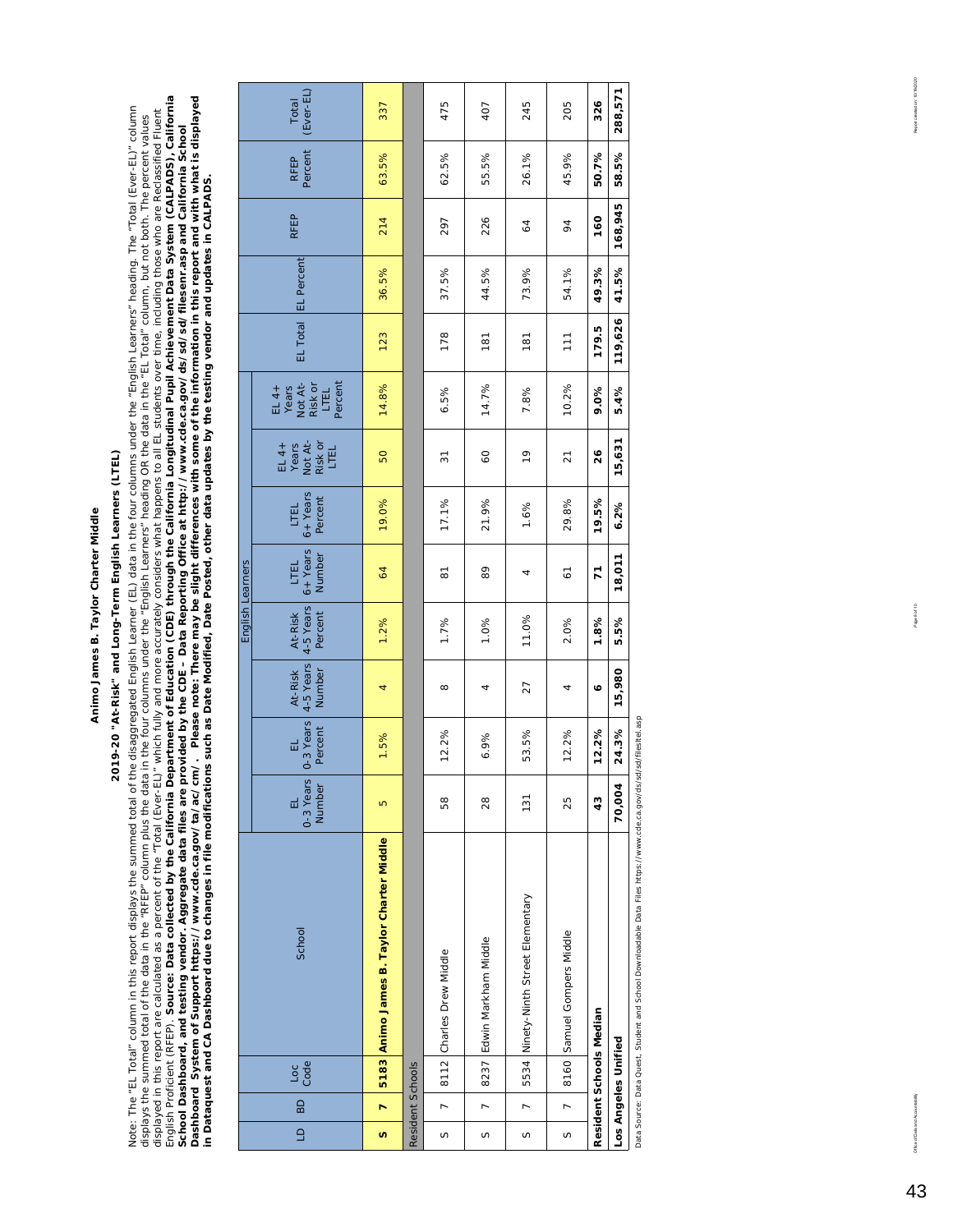### Students with Disabilities Report **Students with Disabilities Report**

This report displays the K-12 arrollment and the number of K-12 students with disabilities total, by incidence category, and by eligibility as reported on the Census Day (First Wednesday in October) CALPADS Fall 1 Certifie Achievement Data System (CALPADS), California School Dashboard, and testing vendor. Aggregate data files are provided by the CDE – Data Reporting Office at http://www.ca.gov/ds/sd/selesem.asp and California School by an LEA following the dose of the Amendment Window, they are "frozen" and cannot cannot be amended Note: Students with disabilities counts and percentages in this report only be higher or lower for some schools when comp Report 8.1) submitted by LEAs (Local Education Agencies). LEAs are required to "certify" specified data during submission windows. The CDE uses certified data for state and federal reporting and to develop accountability m *Source: Data collected by the California Department of Education (CDE) through the California Longitudinal Pupil*  2019-2016 counts posted in DataQuest by the CDE due to the accuracy of all data associated with the applicable CALPADS submission. CALPADS certification is a two-step process with Level-2 certification reserved for the dis This report displays the K-12 enrollment and the number of K-12 students with disabilities total, by incidence category, and by eligibility as reported on the Census Day (First Wednesday in October) CALPADS Fall 1 Certifie *Dashboard System of Support https://www.cde.ca.gov/ta/ac/cm/. Please note: There may be slight differences with some of the information in this report and with what is displayed in Dataquest and CA Dashboard due to changes in file modifications such as Date Modified, Date Posted, other data updates by the testing vendor and updates in CALPADS.*  superintendents, charter school administrators, or their designees. High incidence eligibilities are indicated by an asterisk (\*).

 $\mathbf{I}$ 

| $\triangleq$ | BD | Loge<br>Code            | School                                       | <b>OCT 2019</b><br>Enroll # | Enroll #<br>Sp <sub>Ed</sub> | Enroll %<br>Sp Ed | Incidence<br>% High | Incidence<br>% Low | # AUT          | $#$ DB  | # DEAF  | # ED    | # EMD   | $#$ HOH | #1D            | $#$ OHI $*$    | $\overline{0}$ | $#$ SLD*      | $# SLI*$ | $#$ TBI | W#      |
|--------------|----|-------------------------|----------------------------------------------|-----------------------------|------------------------------|-------------------|---------------------|--------------------|----------------|---------|---------|---------|---------|---------|----------------|----------------|----------------|---------------|----------|---------|---------|
| U)           | r  |                         | 5183 Animo James B. Taylor Charter<br>Middle | 467                         | $\frac{48}{3}$               | 10.3%             | 91.7%               | 8.3%               |                | $\circ$ | $\circ$ | $\circ$ | $\circ$ | $\circ$ | $\circ$        | m              | $\circ$        | 38            |          | $\circ$ | $\circ$ |
|              |    | Resident Schools        |                                              |                             |                              |                   |                     |                    |                |         |         |         |         |         |                |                |                |               |          |         |         |
| S            |    |                         | 8112 Charles Drew Middle                     | 749                         | 128                          | 17.1%             | 70.3%               | 29.7%              | $\frac{6}{1}$  | $\circ$ | $\circ$ |         | O       | 3       | $\tilde{c}$    | 21             | $\infty$       | 64            | Ю        | $\circ$ | $\circ$ |
| S            |    |                         | 8237 Edwin Markham Middle                    | 698                         | 141                          | 20.2%             | 64.5%               | 35.5%              | $\overline{2}$ | $\circ$ | $\circ$ | ∘       | $\circ$ |         | $\frac{6}{2}$  | $\frac{15}{2}$ | ∘              | 73            | 3        | $\circ$ | $\circ$ |
| S            |    |                         | 5534 Ninety-Ninth Street Elementary          | 550                         | 88                           | 16.0%             | 39.8%               | 60.2%              | 26             | $\circ$ | $\circ$ | $\circ$ | $\circ$ |         | $^{24}$        |                |                | 20            | $\infty$ | $\circ$ |         |
| S            |    | 8160                    | Samuel Gompers Middle                        | 452                         | 101                          | 22.3%             | 68.3%               | 31.7%              | 15             | $\circ$ | $\circ$ | m       | $\circ$ |         |                | 24             | $\sim$         | $\frac{1}{4}$ |          | $\circ$ | $\circ$ |
|              |    | Resident Schools Median |                                              | 624                         | 114.5                        | 18.6%             | 66.4%               | 33.6%              | 20             | 0       | 0       | N       | 0       |         | $\overline{1}$ | 18             | 2.5            | 52.5          | 4.5      | 0       | 0       |
|              |    | Los Angeles Unified     |                                              | 607,723 84,730              |                              | 13.9%             | 69.1%               | 31.0%              | 16,067         | 15      | 336     | 1,569   | LO      | 1,431   | 4,271          | 10,828         | 1,970          | 35,116        | 12,579   | 102     | 418     |

asp and CALPADS County Authorizing LEA Report 1.1 Enrollment by Primary Status. Data Source: Data Quest, Student and School Downloadable Data Files https://www.cde.ca.gov/ds/sd/sd/filesenr.asp and CALPADS County Authorizing LEA Report 1.1 Enrollment by Primary Status. ğ. vadable Data Files https: Data Source: Data Quest, Student and Sche Office of Data and Accountability Page 9 of 10 Page 9 of 10 Page 9 of 10 Page 9 of 10 Report created on: 10 Report created on: 10 Report created on: 10 Report created on: 10 Report created on: 10 Report created on: 10 Repo

Page 9 of 10

Report anested on: 1019/2020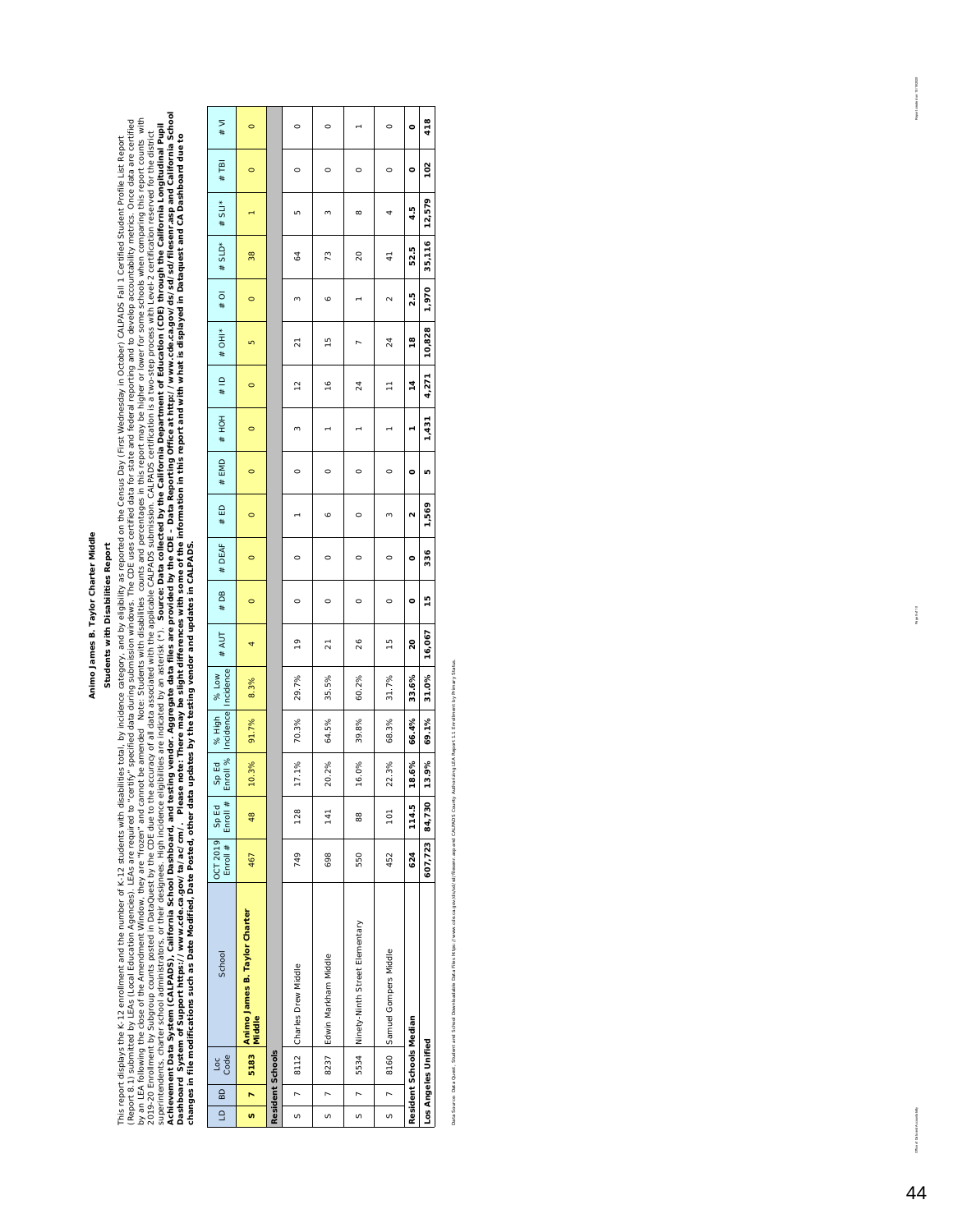## 2017-18 and 2018-19 SMARTER BALANCED ASSESSMENT ACHIEVEMENT DATA **2017-18 and 2018-19 SMARTER BALANCED ASSESSMENT ACHIEVEMENT DATA**

In order to protect student privacy, an asterisk (\*) will be displayed instead of a number on test results where 10 or fewer students had tested. Additionally, within subgroup views only, "--" will be<br>displayed instead of In order to protect student privacy, an asterisk (\*) will be displayed instead of a number on test results where 10 or fewer students had tested. Additionally, within subgroup views only, "--" will be California Longitudinal Pupil Achievement Data System (CALPADS), California School Dashboard, and testing vendor. Aggregate data files are provided by the CDE – Data<br>Reporting Office at http://www.cde.ca.gov/ds/sd/sd/files *There may be slight differences with some of the information in this report and with what is displayed in Dataquest and CA Dashboard due to changes in file modifications such Reporting Office at http://www.cde.ca.gov/ds/sd/sd/filesenr.asp and California School Dashboard System of Support https://www.cde.ca.gov/ta/ac/cm/. Please note: California Longitudinal Pupil Achievement Data System (CALPADS), California School Dashboard, and testing vendor. Aggregate data files are provided by the CDE – Data*  displayed instead of the number of students when student subgroup counts are 10 or fewer. *Source: Data collected by the California Department of Education (CDE) through the*  as Date Modified, Date Posted, other data updates by the testing vendor and updates in CALPADS. *as Date Modified, Date Posted, other data updates by the testing vendor and updates in CALPADS.* 

**English Language Arts/Literacy**

English Language Arts/Literacy

|                |                |                         |                                           |                     | 2017-18                 |                                  | 2018-19                 |                                  |                               |
|----------------|----------------|-------------------------|-------------------------------------------|---------------------|-------------------------|----------------------------------|-------------------------|----------------------------------|-------------------------------|
|                |                |                         |                                           |                     | School                  |                                  | School                  |                                  |                               |
| $\overline{a}$ |                | <b>BD</b> Loc Code      | School                                    | Subgroup            | Students with<br>Scores | Percentage<br>Exceeded<br>Met or | Students with<br>Scores | Percentage<br>Exceeded<br>Met or | School change<br>from 2018-19 |
| U)             | M              |                         | 5183 Animo James B. Taylor Charter Middle | <b>All Students</b> | 460                     | 23.70%                           | 462                     | 31.60%                           | 7.90%                         |
|                |                | Resident Schools        |                                           |                     |                         |                                  |                         |                                  |                               |
| $\omega$       | $\overline{1}$ |                         | 8112 Charles Drew Middle                  | All Students        | 744                     | 19.62%                           | 681                     | 17.33%                           | $-2.29%$                      |
| S              |                | 8237                    | Edwin Markham Middle                      | All Students        | 698                     | 18.77%                           | 700                     | 24.14%                           | 5.37%                         |
| S              |                | 5534                    | Ninety-Ninth Street Elementary            | All Students        | 265                     | 44.91%                           | 246                     | 47.97%                           | 3.06%                         |
| S              | $\overline{1}$ |                         | 8160 Samuel Gompers Middle                | All Students        | 412                     | 20.87%                           | 426                     | 24.65%                           | 3.78%                         |
|                |                | Resident Schools Median |                                           | All Students        | 555                     | 20.25%                           | 554                     | 24.40%                           | 4.15%                         |
|                |                | Los Angeles Unified     |                                           | All Students        | 225,279                 | 42.31%                           | 248,161                 | 44.11%                           | 1.80%                         |
|                |                |                         |                                           |                     |                         |                                  |                         |                                  |                               |

|              |                |                         |                                           |                     | 2017-18                 |                                  | 2018-19                 |                                  |             |
|--------------|----------------|-------------------------|-------------------------------------------|---------------------|-------------------------|----------------------------------|-------------------------|----------------------------------|-------------|
|              |                |                         |                                           |                     | School                  |                                  | School                  |                                  | Change from |
| $\triangleq$ |                | <b>BD</b> Loc Code      | School                                    |                     | Students with<br>Scores | Percentage<br>Exceeded<br>Met or | Students with<br>Scores | Percentage<br>Exceeded<br>Met or | 2018-19     |
| S            | r              |                         | 5183 Animo James B. Taylor Charter Middle | <b>All Students</b> | 458                     | 9.17%                            | 464                     | 16.59%                           | 7.42%       |
|              |                | Resident Schools        |                                           |                     |                         |                                  |                         |                                  |             |
| S            |                | 8112                    | Charles Drew Middle                       | All Students        | 743                     | 14.80%                           | 696                     | 9.05%                            | $-5.75%$    |
| S            |                | 8237                    | Edwin Markham Middle                      | All Students        | 693                     | 10.97%                           | 700                     | 14.86%                           | 3.89%       |
| S            | r              | 5534                    | Ninety-Ninth Street Elementary            | All Students        | 267                     | 33.71%                           | 247                     | 39.68%                           | 5.97%       |
| S            | $\overline{1}$ |                         | 8160 Samuel Gompers Middle                | All Students        | 409                     | 7.09%                            | 431                     | 6.26%                            | $-0.83%$    |
|              |                | Resident Schools Median |                                           | All Students        | 551                     | 12.89%                           | 564                     | 11.96%                           | $-0.93%$    |
|              |                | Los Angeles Unified     |                                           | All Students        | 256,285                 | 31.62%                           | 249,763                 | 33.47%                           | 1.85%       |

**Mathematics**

Mathematics

Data Source: California Assessment of Student Performance and Progress (CAASPP) Research Data Files. https://caaspp-epac.cde.ca.gov/caaspp/ResearchFileList?ps=true&isfTestYear=2019&IsTestType=B&IsfOunty=00&IstDistrict=0000 Data Source: California Assessment Performance and Progress (CAASPP) Research Data Files. https://caaspp-elpac.code.ca.gov/caaspp/elsearchFileList?ps=true&IstTestYear=2019&IstTestYyee=B&IstCloinYy=00&IstCloin/0000081stScho

Page 10 of 10

fice of Data and Aco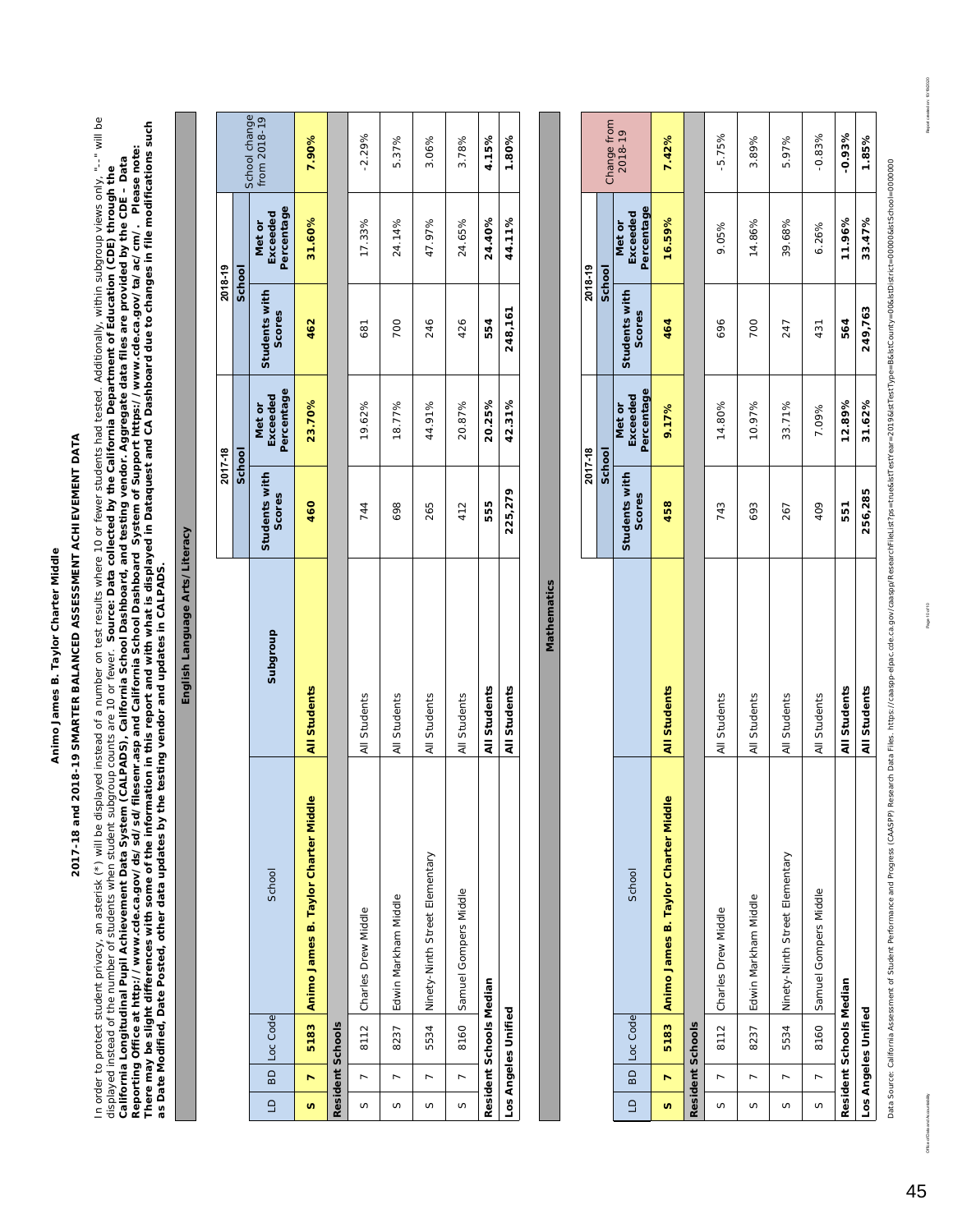## AB 1505 Renewal Criteria Analysis - "High Performing" or "Low Performing" School AB 1505 **Renewal Criteria Analysis** - "**High Performing**" or "**Low Performing**" School

DBE – Data Reporting Office at http://www.cde.ca.gov/ds/sd/silesonr.asp and California School Dashboard System of Support Https://www.cde.ca.gov/ta/ac/cm/. Please note: There may be slight differences with some of the info Source: Data collected by the California Data Marchan (CDE) through the California Data Papel Andreased Sources and the state of the state of the figure of the files are provided by the<br>In the representation of the compare Source: Data collected by the California Department of Education (CDE) through the California Longitudinal Pupil Achievement Data System (CALPADS), California School Dashboard, and testing vendor. Aggregate data files are *in this report and with what is displayed in Dataquest and CA Dashboard due to changes in file modifications such as Date Modified, Date Posted, other data updates by the testing vendor and updates in CALPADS.* 

|              | KEY                                                                                                                                                                                                          |
|--------------|--------------------------------------------------------------------------------------------------------------------------------------------------------------------------------------------------------------|
|              | CA Dashboard Indicator rating.                                                                                                                                                                               |
| color        | For student groups, colors represent numerically significant subgroups [i.e. 30 or more, (15+ for Foster Youth and Homeless students)].<br>ELPI use status level as a proxy for color on the 2019 Dashboard. |
| o<br>B       | No Performance Color when student groups are not numerically significant.                                                                                                                                    |
|              |                                                                                                                                                                                                              |
| Missing Data | CALPADS error; Test Irregularities; or No CDE data                                                                                                                                                           |
| ≤<br>≥       | Not Applicable (e.g., elementary school not needing to have CCI data or Graduation Rate data)                                                                                                                |
|              |                                                                                                                                                                                                              |

CRITERIA TO QUALIFY AS "<mark>HIGH PERFORMING" (HP) or "LOW PERFORMING" (LP)</mark> CRITERIA TO QUALIFY AS "**HIGH PERFORMING" (HP) or "LOW PERFORMING" (LP)** HP1a LLP1a1 - Does the charter school have schoolwide performance levels on at least two measurements of academic performance per year in each of the two **HP1a [LP1a]** - *Does the charter school have schoolwide performance levels on at least two measurements of academic performance per year in each of the two consecutive years immediately preceding renewal?*  consecutive years immediately preceding renewal?

That is, a charter school must have been assigned a color (performance level) for at least two of the four measurements of academic performance (ELA, Math, EL That is, a charter school must have been assigned a color (performance level) for at least two of the four measurements of academic performance (ELA, Math, EL<br>Progress, College/Career) in each of the two years preceding re Progress, College/Career) in each of the two years preceding renewal. **YES** – **NO**

|       |        |               | Animo James B. Taylor Charter Middle |                  |
|-------|--------|---------------|--------------------------------------|------------------|
| Years | ELA    | Math          |                                      | College / Career |
|       |        |               | EL Progress Indicator *              | Indicator        |
| 2018  | Orange | $\frac{1}{2}$ | Dep                                  | ∖<br>≥           |
| 2019  | Yellow | Orange        | Green                                | N/A              |
|       |        |               |                                      |                  |

If "YES" - proceed to HP1b [LP1b] below. 1. If **"YES"** - proceed to **HP1b [LP1b]** below.  $\frac{1}{2}$ 

If "No" - you cannot do an analysis for "High Performing" or "Low Performing." Proceed to the "Middle Performing" analysis. 2. If **"No"** - you cannot do an analysis for "High Performing" or "Low Performing." Proceed to the "Middle Performing" analysis.  $\alpha$ 

HP1b <mark>LP1b]</mark> - Did the charter school receive the two highest [LP1b – two lowest] performance levels schoolwide on <u>all</u> state indicators included on the California<br>Dashboard (all **blue** and/or **green**) [LP1b – all **red HP1b [LP1b]** - *Did the charter school receive the two highest [ LP1b – two lowest ] performance levels schoolwide on all state indicators included on the California*  Dashboard (all blue and/or green) [LP1b – all red and/or orange] for which it receives performance levels in each of the two consecutive years immediately *preceding renewal?* **YES** – **NO**

|                                      | <b>Suspension Rate</b>       | Yellow  | Blue          |
|--------------------------------------|------------------------------|---------|---------------|
|                                      | <b>Graduation Rate</b>       | ≸       | ≶             |
|                                      | Chronic Absent.              | 2<br>Re | Green         |
| Animo James B. Taylor Charter Middle | ollege / Career<br>Indicator | ≸       | ∖∕            |
|                                      | EL Progress Indicator        | DC<br>D | Green         |
|                                      | Math                         | Red     | prange        |
|                                      | ELA                          | Orange  | <b>Yellow</b> |
|                                      | Years                        | 2018    | 2019          |

1. ☐ If **"YES"** to **HP1b (two highest performance levels)** - the school is "High Performing" and may be recommended for a 7-year renewal after a full analysis is done on all performance areas (e.g., governance, operations, fiscal, etc.). No additional review is needed.

2. If "YES" to LP1b (two lowest performance levels) - the school is "Low Performing" and may be recommended for a 0 or 2 - year renewal after a full<br>analysis is done on all performance areas (e.g., governance, operations, **2.** ☐ If **"YES"** to **LP1b (two lowest performance levels)** - the school is "Low Performing" and may be recommended for a 0 or 2 - year renewal after a full analysis is done on all performance areas (e.g., governance, operations, fiscal, etc.). No additional review is needed.

anzan **Record created** 

ffice of Data and Av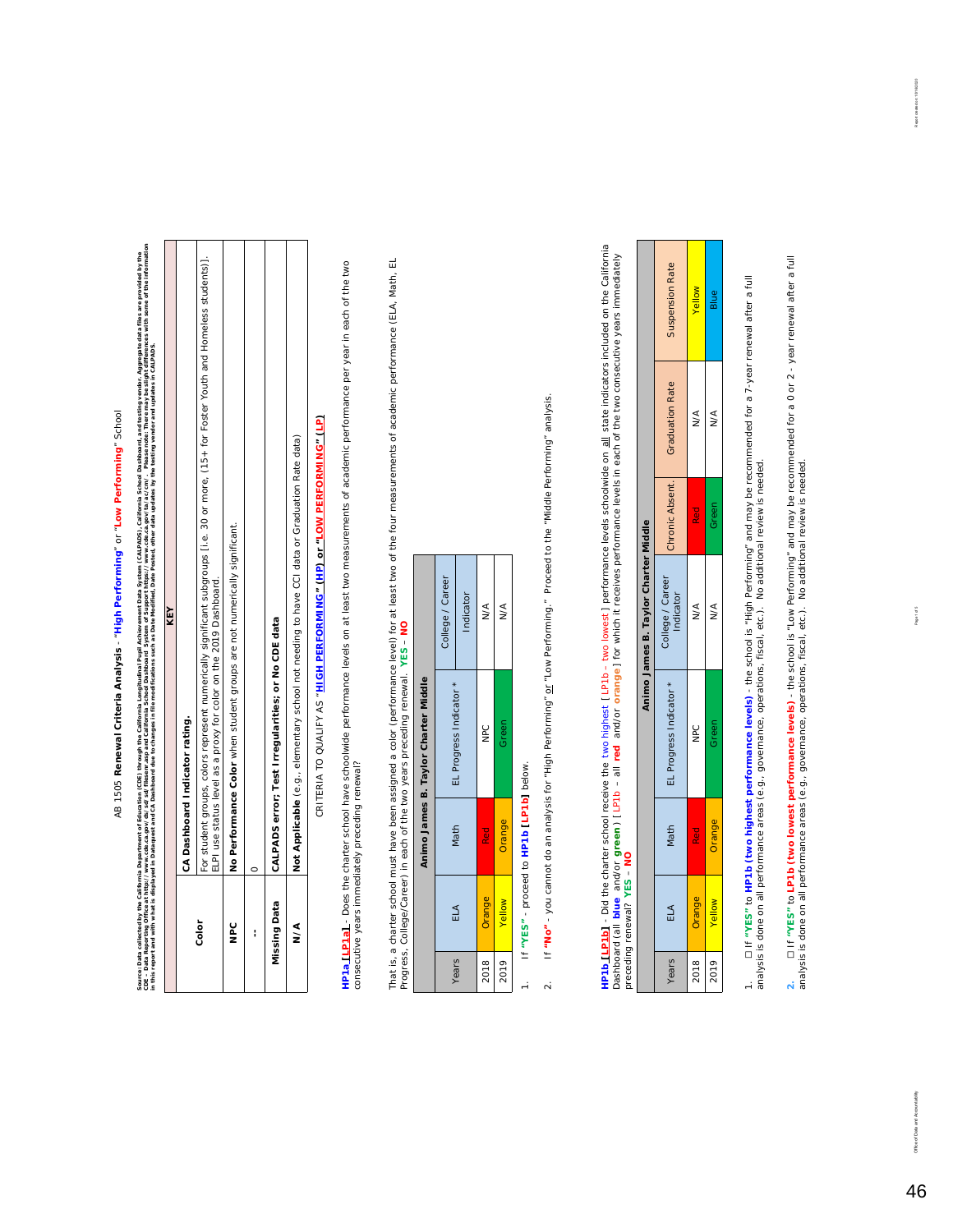However, MAY RENEW ONLY upon making both of the following written factual findings: **However, MAY RENEW ONLY upon making both of the following written factual findings:**

**1) The charter school is taking meaningful steps to address the underlying cause(s) of low performance, which are or will be written in a plan adopted by the governing body of the charter school;**  1) The charter school is taking meaningful steps to address the underlying cause(s) of low performance, which are or will be written in a plan<br>adopted by the governing body of the charter school;<br><u>AND</u>

There is clear and convincing evidence, demonstrated by verified data, showing either: **2) There is clear and convincing evidence, demonstrated by verified data, showing either:**  $\hat{z}$ 

**a. The school achieved measurable increases in academic achievement, as defined by at least one year's progress for each year in school;** a. The school achieved measurable increases in academic achievement, as defined by at least one year's progress for each year in school;<br><u>OR</u>

b. Strong postsecondary outcomes equal to similar peers.<br>
D If "NO" - then proceed to HP2a [LP2a] below **b. Strong postsecondary outcomes equal to similar peers. 3.** ☐ **If "NO" - then proceed to HP2a [LP2a] below**

**a. If the charter school receives a combination of performance colors (red, orange, yellow, green, and blue) proceed to HP2a [LP2a]**  a. If the charter school receives a combination of performance colors (red, orange, yellow, green, and blue) proceed to HP2a [LP2a]<br>below. **below.** 

**\****HP1b -* 

 $\ddot{ }$ 

*\*LP1b -* 

HP2a [LP2a] - Does the charter school have performance levels on at least two of the four measurements of academic performance for at least two subgroups in<br>each of the two consecutive years immediately preceding renewal? **HP2a [LP2a]** - *Does the charter school have performance levels on at least two of the four measurements of academic performance for at least two subgroups in each of the two consecutive years immediately preceding renewal?* **YES** – **NO**

 $\overline{\phantom{0}}$ 

┱

Τ

┱

Τ

Τ

Τ

Τ

|                      | Subroups            | African American; Latino; English Learners; Socioeconomically<br>Disadvantaged; Students with Disabilities | African American; Latino; English Learners; Socioeconomically<br>Disadvantaged; Students with Disabilities | African American; Latino; English Learners; Socioeconomically<br>Disadvantaged; Students with Disabilities | African American; Latino; English Learners; Socioeconomically<br>Disadvantaged; Students with Disabilities | $\frac{4}{2}$    | English Learner    | $\frac{4}{2}$       | $\frac{8}{2}$       |
|----------------------|---------------------|------------------------------------------------------------------------------------------------------------|------------------------------------------------------------------------------------------------------------|------------------------------------------------------------------------------------------------------------|------------------------------------------------------------------------------------------------------------|------------------|--------------------|---------------------|---------------------|
| $\ddot{\phantom{0}}$ | Number of Subgroups | Ю                                                                                                          | ١ю                                                                                                         | Ю                                                                                                          | ١ю                                                                                                         | $\frac{4}{2}$    |                    | $\frac{4}{2}$       | $\frac{8}{2}$       |
|                      | Indicator           | <b>ELA 2018</b>                                                                                            | <b>ELA 2019</b>                                                                                            | Math 2018                                                                                                  | Math 2019                                                                                                  | EL Progress 2018 | EL Progress 2019 * | College/Career 2018 | College/Career 2019 |

1. ☐ If **"YES"** – proceed to **HP2b [LP2b]** below. □ If "YES" - proceed to HP2b [LP2b] below.  $\frac{1}{\sqrt{2}}$ 

\*

2. [1 f "**No" – A** charter school without performance levels on at least two of the four measurements of academic performance for at least two subgroups in<br>each of the two consecutive years immediately preceding renewal ca *each of the two consecutive years immediately preceding renewal* cannot be considered within the "High Performing" or "Low Performing" renewal criteria. Proceed 2. ☐ If **"No"** – A charter school without *performance levels on at least two of the four measurements of academic performance for at least two subgroups in*  to the "Middle Performing" analysis.  $\frac{2}{3}$ 

nazaza **Report** construct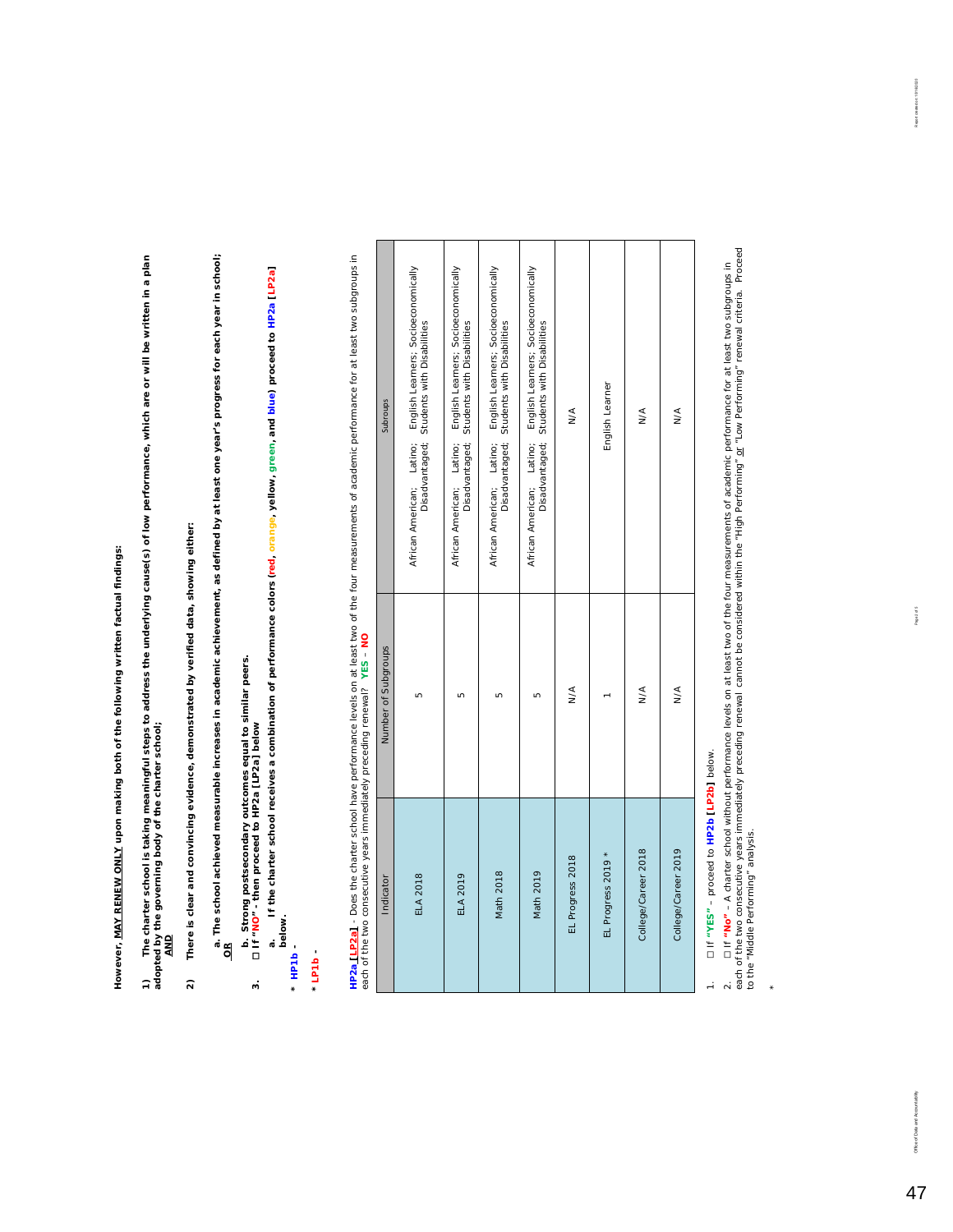HP2b <mark>LP2b]</mark> - Did the charter school receive performance levels schoolwide (all students) that are the same or higher [LP2b – same or lower] than the state<br>average <u>for all four</u> measurements of academic performance? YES **HP2b [LP2b]** - *Did the charter school receive performance levels schoolwide (all students) that are the same or higher [ LP2b – same or lower ] than the state average for all four measurements of academic performance?* **YES** – **NO**

1. [1 f "YES" to HP2b (received performance levels schoolwide that are the same or higher than the state average for all four measurements) -<br>the school meets the criteria in the first part of section 47607 (C)(2)( 1. ☐ If **"YES"** to **HP2b (received performance levels schoolwide that are the same or higher than the state average for all four measurements)**  the school meets the criteria in the first part of section 47607 (c)(2)(A)(ii). Proceed to the subgroup comparison analysis pursuant to the latter half of section 47607 (c)(2)(A)(ii). Move on to **HP2c.**

2. ☐ If **"YES"** to **LP2c (received performance levels schoolwide that are the same or lower than the state average for all four measurements)**- 2. [1] f "YES" to LP2c (received performance levels schoolwide that are the same or lower than the state average for all four measurements) -<br>the school meets the criteria in the first part of section 47607.2 (a)(1)(B). Pr the school meets the criteria in the first part of section 47607.2 (a)(1)(B). Proceed to the subgroup comparison analysis pursuant to the latter half of section 47607.2 (a)(1)(B). Move on to **LP2c.**

3. Dif "No" – If all of the performance levels schoolwide are the "Same" or a combination of "Higher" and "Lower" proceed to the "Middle Performing" analysis.<br>- HP2b -3. ☐ If "No" – If all of the performance levels schoolwide are the "Same" or a combination of "Higher" and "Lower" proceed to the "Middle Performing" analysis. \* *HP2b -* 

 $-920 -$ \**LP2b -*  **HP2c [LP2c]** - For the state subgroups that are performing below the state average in each of the four measurements of academic performance in each respective<br>year, did the majority of the school's subgroups receive perfo **HP2c [LP2c]** - For the state subgroups that are performing below the state average in each of the four measurements of academic performance in each respective year, did the majority of the school's subgroups receive performance levels that are higher [lower] than the state average? **YES** – **NO**

|                                  |                |                |          |                | ELA     |               |                |                |          |                |         |               |
|----------------------------------|----------------|----------------|----------|----------------|---------|---------------|----------------|----------------|----------|----------------|---------|---------------|
|                                  |                |                | 2018     |                |         | Status        |                |                | 2019     |                |         | Status        |
| dno.nbqns                        | $#$ of         |                | School   |                | State   | Comparison to | $#$ of         |                | School   |                | State   | Comparison to |
|                                  | Stud.          | Level<br>Perf. | Status   | Perf.<br>Level | Status  | State Average | Stud.          | Level<br>Perf. | Status   | Level<br>Perf. | Status  | State Average |
| All Students                     | 444            | Orange         | $-63.1$  | Orange         | $-6.0$  | Lower         | 450            | Yellow         | $-43.9$  | Green          | $-2.5$  | Lower         |
| English Learner                  | 235            | Red            | $-90.5$  | Yellow         | $-47.1$ | Lower         | 221            | Orange         | $-80.7$  | Yellow         | $-45.1$ | Lower         |
| Foster Youth                     | $\sim$         | No Color       | l        | Red<br>Red     | $-79.2$ |               | $\sim$         | No Color       | I        | Orange         | $-71.9$ |               |
| Homeless                         | $\overline{1}$ | No Color       | $-41.2$  | Yellow         | $-51.0$ |               | $\overline{1}$ | No Color       | $-28.2$  | Yellow         | $-46.7$ |               |
| Socioeconomically Disadvantaged  | 440            | Orange         | $-63.5$  | Yellow         | $-34.7$ | Lower         | 448            | Yellow         | $-43.9$  | Yellow         | $-30.1$ | Lower         |
| Students with Disabilities       | 53             | Red<br>Red     | $-128.8$ | Red<br>Red     | $-95.5$ | Lower         | 48             | Orange         | $-112.9$ | Orange         | $-88.1$ | Lower         |
| African American                 | 8              | Red            | $-81.8$  | Orange         | $-51.8$ | Lower         | 8              | Orange         | $-76.4$  | Yellow         | $-47.6$ | Lower         |
| American Indian or Alaska Native |                | No Color       | l        | Orange         | $-36.8$ |               | l              | ł              | j        | Orange         | $-34.1$ |               |

Report created on: 10/10/2020

Mice of Data and Ac-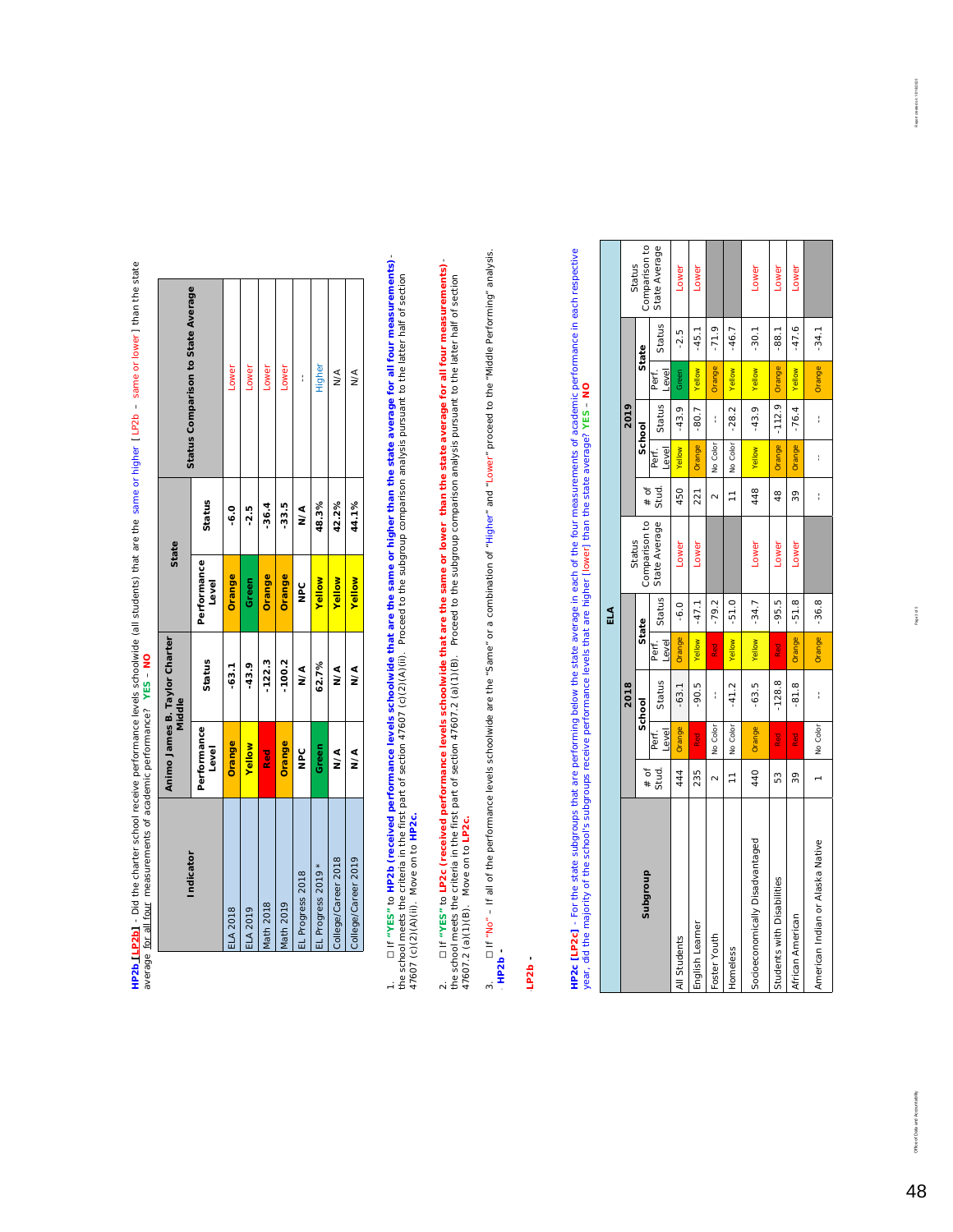|                                     |                 |                |               |                | $\mathbb{E}$ |                         |                 |                |          |                |                        |                         |
|-------------------------------------|-----------------|----------------|---------------|----------------|--------------|-------------------------|-----------------|----------------|----------|----------------|------------------------|-------------------------|
|                                     |                 |                | 2018          |                |              |                         |                 |                | 2019     |                |                        |                         |
| Subgroup                            | $#$ of          |                | School        |                | State        | Comparison to<br>Status | $\ddot{}$       | School         |          |                | State                  | Comparison to<br>Status |
|                                     | Stud.           | Perf.<br>Level | Status        | Level<br>Perf. | Status       | State Average           | đ<br>Stud.      | Level<br>Perf. | Status   | Perf.<br>Level | Status                 | State Average           |
| Asian                               | f,              | Ť.             | t             | Blue           | 62.4         |                         | t               | ŧ              | f,       | Blue           | 64.8                   |                         |
| Filipino                            | t               | f.             | t             | Green          | 44.0         |                         | ł               | f.             | t        | Blue           | 46.7                   |                         |
| Latino                              | 402             | Orange         | $-60.8$       | Yellow         | $-31.3$      | Lower                   | 411             | Yellow         | $-40.8$  | Yellow         | $-26.6$                | Lower                   |
| Native Hawaiian or Pacific Islander | ţ.              | ł.             | ţ.            | Orange         | $-21.3$      |                         | ţ.              | ł.             | f.       | Orange         | $-19.5$                |                         |
| White                               | $\overline{ }$  | No Color       | t             | Green          | 27.7         |                         | ł.              | ł.             | ŧ        | Green          | ↖<br>$\overline{30}$ . |                         |
| Two or More Races                   | $\overline{ }$  | No Color       | Ť             | Green          | 28.6         |                         | t               | ł              | Ť        | Green          | 30.3                   |                         |
|                                     |                 |                |               |                |              |                         |                 |                |          |                |                        |                         |
|                                     |                 |                |               |                | <b>MATH</b>  |                         |                 |                |          |                |                        |                         |
|                                     |                 |                | 2018          |                |              |                         |                 |                | 2019     |                |                        |                         |
| Subgroup                            |                 |                | School        |                | State        | Comparison to<br>Status |                 | School         |          |                | State                  | Comparison to<br>Status |
|                                     | $*$ of<br>Stud. | Level<br>Perf. | Status        | Level<br>Perf. | Status       | State Average           | $#$ of<br>Stud. | Level<br>Perf. | Status   | Level<br>Perf. | Status                 | State Average           |
| All Students                        | 442             | <b>Red</b>     | $-122.3$      | Orange         | $-36.4$      | Lower                   | 448             | Orange         | $-100.2$ | Orange         | rú<br>$-33.$           | Lower                   |
| English Learner                     | 234             | Orange         | $-144.1$      | Orange         | o<br>$-69.$  | Lower                   | 220             | Orange         | $-131.6$ | Orange         | $-68.6$                | Lower                   |
| Foster Youth                        | $\sim$          | No Color       | ł             | Red            | $-114.0$     |                         | $\sim$          | No Color       | ł        | Orange         | $-107.2$               |                         |
| Homeless                            | $\overline{1}$  | No Color       | $-100.5$      | Orange         | $-81.0$      |                         | Ξ               | No Color       | $-100.6$ | Orange         | $-77.7$                |                         |
| Socioeconomically Disadvantaged     | 438             | <b>Red</b>     | $-122.8$      | Orange         | $-67.4$      | Lower                   | 446             | Orange         | $-100.5$ | Yellow         | $-63.7$                | Lower                   |
| Students with Disabilities          | 53              | Orange         | $-192.3$      | Red            | $-125.3$     | Lower                   | $\ddot{t}$      | Orange         | $-177.0$ | Orange         | $-119.4$               | Lower                   |
| African American                    | 38              | Orange         | $-137.6$      | Orange         | $-91.5$      | Lower                   | 89              | Red<br>R       | $-155.9$ | Orange         | $-87.9$                | Lower                   |
| American Indian or Alaska Native    | $\overline{ }$  | No Color       | f.            | Orange         | $-73.0$      |                         | ł.              | ł.             | ţ.       | Orange         | $-69.6$                |                         |
| Asian                               | t               | ł.             | f,            | Blue           | 56.7         |                         | t               | Ť              | ŧ        | Blue           | 59.8                   |                         |
| Filipino                            | t               | t              | t             | Green          | 13.1         |                         | t               | f.             | f,       | Green          | 18.0                   |                         |
| Latino                              | 401             | Red<br>R       | Ю<br>$-120.5$ | Orange         | $-65.8$      | Lower                   | 409             | Yellow         | $-94.8$  | Yellow         | $-62.2$                | Lower                   |
| Native Hawaiian or Pacific Islander | ł.              | ţ.             | ţ.            | Orange         | $-52.0$      |                         | ţ.              | ţ.             | ţ.       | Orange         | $-49.8$                |                         |

 $\overline{1}$ 

No Color  $\mathfrak{t}$ 

 No Color -- Yellow -1.0 -- -- -- Green 1.4 -- -- -- Green 1.9 -- -- -- Green 2.5

 $1.4$ 

Green Green

 $\overline{\phantom{a}}$ 

 $\bar{1}$  $\mathfrak{t}$ 

 $\bar{1}$  $\bar{1}$ 

2.5

White None None Two or More Races None None

 $\frac{1}{2}$ 

Green

 $\bar{1}$ 

 $\mathfrak{t}$ 

Two or More Races White

 $\begin{array}{|c|c|c|}\n\hline\n\text{Yellow} & -1.0 \\
\hline\n\end{array}$  $1.9$  022201 Report created art 18

ability.

ffice of Data and Ac-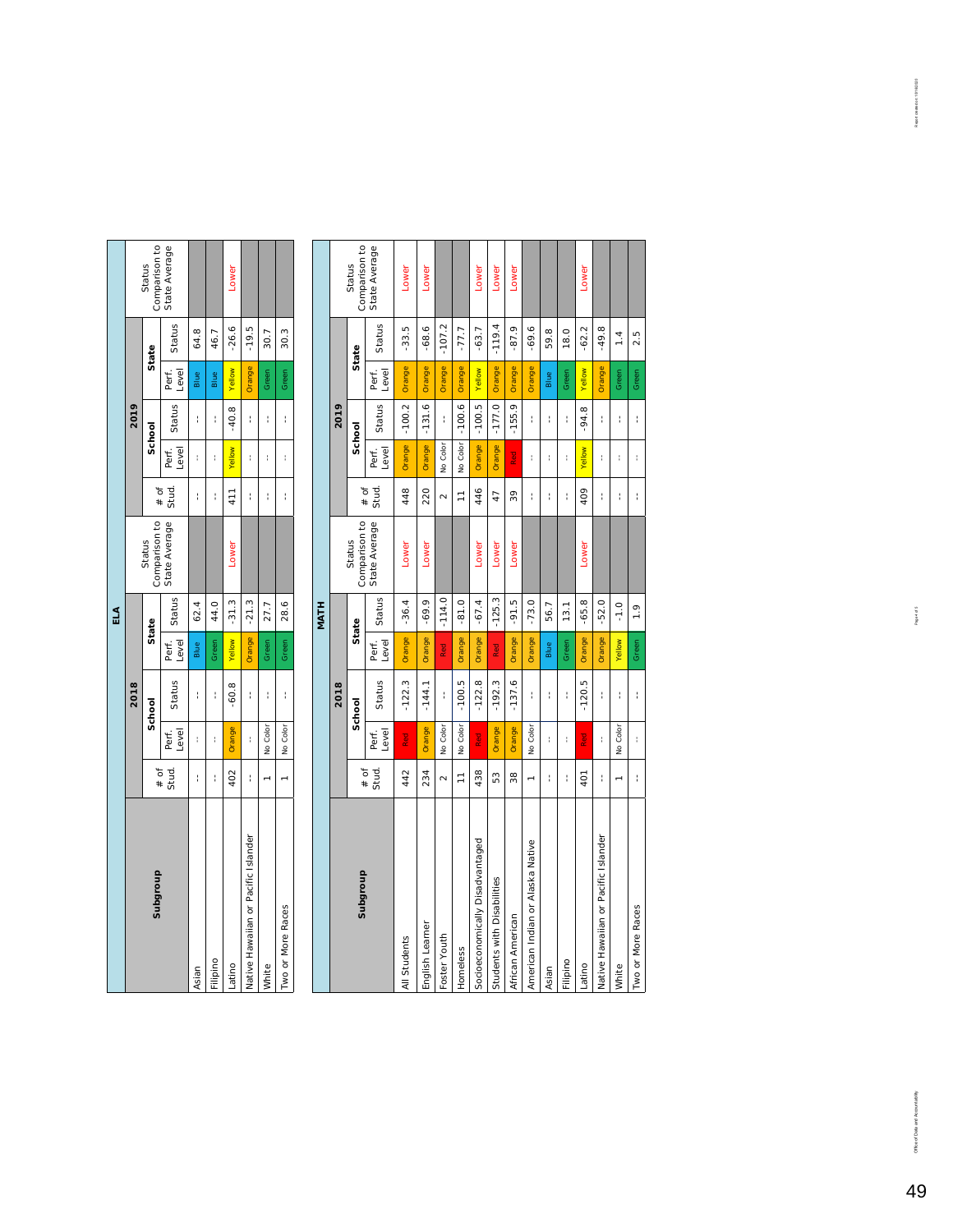|                                | 2019 | Status<br>State<br>School | Comparison to<br>State Average<br>Status status Status<br>Level Status Level Status | Higher<br>110 Green 62.7% Yellow 48.3% |                                  |  |
|--------------------------------|------|---------------------------|-------------------------------------------------------------------------------------|----------------------------------------|----------------------------------|--|
|                                |      | $#$ of                    |                                                                                     |                                        |                                  |  |
| EL Progress Indicator * (ELPI) |      | Comparison to  <br>Status | State Average Stud.                                                                 |                                        | College / Career Indicator (CCI) |  |
|                                |      | State                     | Perf. Status<br>Level Status                                                        |                                        |                                  |  |
|                                |      |                           |                                                                                     |                                        |                                  |  |
|                                | 2018 | School                    | Status                                                                              | N/A NPC NNA                            |                                  |  |
|                                |      |                           | Pref.<br>Level                                                                      | 117 N/A                                |                                  |  |
|                                |      | $#$ of                    | Stud.                                                                               |                                        |                                  |  |
|                                |      | dno.lbgns                 |                                                                                     | English Learner                        |                                  |  |

|                                     |                 |                |        |                |        | <b>こうしつ Internet I Internet Value)</b> |        |                |        |                |        |                         |
|-------------------------------------|-----------------|----------------|--------|----------------|--------|----------------------------------------|--------|----------------|--------|----------------|--------|-------------------------|
|                                     |                 |                | 2018   |                |        |                                        |        |                | 2019   |                |        |                         |
| <b>Subgroup</b>                     |                 |                | School |                | State  | Comparison to<br>Status                | $#$ of |                | School |                | State  | Comparison to<br>Status |
|                                     | $#$ of<br>Stud. | Level<br>Perf. | Status | Level<br>Perf. | Status | State Average                          | Stud.  | Level<br>Perf. | Status | Perf.<br>Level | Status | State Average           |
| All Students                        | ł               | t              | ł      | Yellow         | 42.2%  |                                        | ł      | ł              | ł      | Yellow         | 44.1%  |                         |
| English Learner                     | I               | ł              | ł      | Orange         | 14.5%  |                                        | ł      | ł              | ł      | Yellow         | 16.8%  |                         |
| Foster Youth                        | I               | ł              | ł      | Orange         | 10.4%  |                                        | ł      | ł              | ł      | Yellow         | 13.3%  |                         |
| Homeless                            | I               | t              | ł      | Orange         | 24.3%  |                                        | ł      | ł              | ł      | Orange         | 25.9%  |                         |
| Socioeconomically Disadvantaged     | ł               | ł              | ł      | Orange         | 33.7%  |                                        | ł      | ł              | ł      | Green          | 35.8%  |                         |
| Students with Disabilities          | ł               | ł              | ł      | Red            | 9.2%   |                                        | ł      | ł              | ł      | Orange         | 10.8%  |                         |
| African American                    | ł               | Í              | ł      | Orange         | 21.2%  |                                        | ł      | ł              | ł      | <b>Yellow</b>  | 23.7%  |                         |
| American Indian or Alaska Native    | I               | ł              | ł      | Orange         | 25.2%  |                                        | ł      | ł              | ł      | Orange         | 25.9%  |                         |
| Asian                               | ł               | ł              | ł      | Blue           | 74.1%  |                                        | ł      | ł              | ł      | Blue           | 74.0%  |                         |
| Filipino                            | ł               | ł              | ł      | Green          | 62.7%  |                                        | ł      | ł              | ł      | Green          | 64.5%  |                         |
| Latino                              | ł               | ł              | ł      | Orange         | 33.8%  |                                        | ł      | ł              | ł      | Green          | 36.1%  |                         |
| Native Hawaiian or Pacific Islander | I               | ł              | ł      | Orange         | 31.7%  |                                        | ł      | ł              | ł      | Orange         | 33.5%  |                         |
| White                               | I               | ł              | ł      | Yellow         | 52.2%  |                                        | ł      | ł              | ł      | Yellow         | 53.8%  |                         |
| Two or More Races                   | ł               | ł              | ł      | Yellow         | 48.6%  |                                        | ł      | ł              | ł      | Yellow         | 49.7%  |                         |
|                                     |                 |                |        |                |        |                                        |        |                |        |                |        |                         |

\* A charter school is considered high performing and eligible for presumptive renewal if all state indicators have blue/green colors and the ELPI has a "High" or "Very<br>High" Status with 30 or more students in the 2019 Dash \* A charter school is considered high performing and eligible for presumptive renewal if all state indicators have blue/green colors and the ELPI has a "High" or "Very High" Status with 30 or more students in the 2019 Dashboard. A charter school is considered low performing and eligible for presumptive non-renewal if all state indicators have red/orange and the ELPI has a "Low" or "Very Low" Status with 30 or more students in the 2019 Dashboard.

Data Sources: California School Dashboard Research data files 2019 revised on 04/09/2020 and 2018 revised on 03/11/2019 https://www.cde.ca.gov/ta/ac/cm/ Data Sources: California School Dashboard Research data files 2019 revised on 04/09/2020 and 2018 revised on 03/11/2019 https://www.cde.ca.gov/ta/ac/cm/

Report created on: 10/16/2020

shilly

Mice of Data and Ac